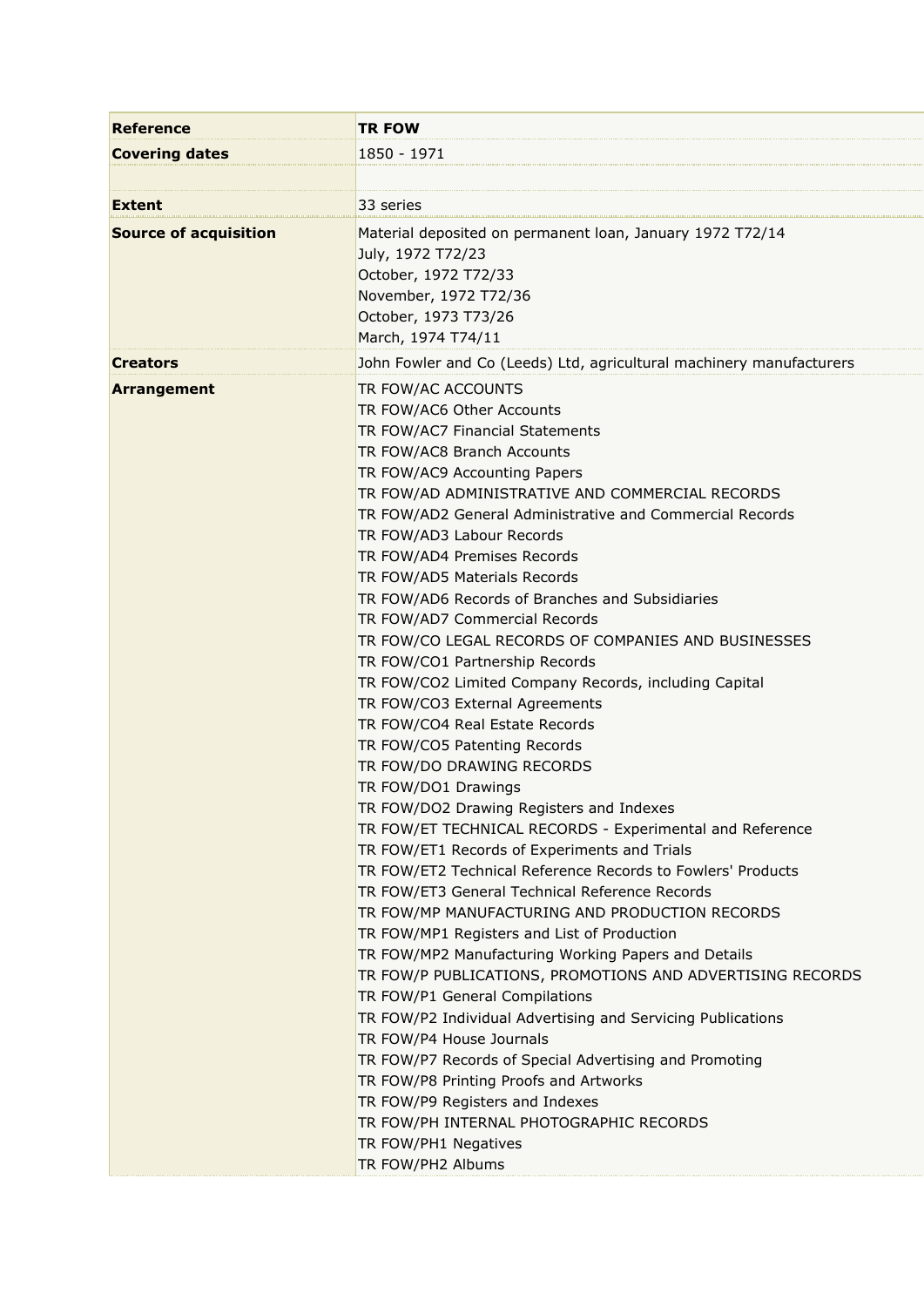| TR FOW/PH3 Individual Prints                         |
|------------------------------------------------------|
| TR FOW/SP SOCIAL AND PERSONAL RECORDS                |
| TR FOW/SP1 General Records, including Firm Histories |
| TR FOW/SP2. Records of Works Events                  |
| TR FOW/SP3. Records of Products                      |
| TR FOW/SP4. Personal Records                         |

# **Administrative history**:

The early business history of John Fowler is somewhat confused, especially as the later publications of John Fowler & Co., (Leeds) Ltd., claim that the firm's origins date to 1850. Indeed John Fowler did begin in business in 1850, but in Bristol not in Leeds, by forming a partnership with a fellow Quaker, Albert Fry, as agricultural implement manufacturers and traders. On the dissolution of the partnership in 1856, Fowler moved to 28 Cornhill, London to concentrate on his consuming interest in steam cultivation machinery. Here he was a sole trader with no manufacturing works of his own, using variously the firms of Kitson; Thompson & Hewitson (of Leeds), Robert Stephenson & Co., (of Newcastle), Ransomes & Sims (of Ipswich) and Clayton, Shuttleworth & Co., (of Lincoln) to supply him with goods. In 1860 Kitsons, now restyled as Kitson & Hewitson, became sole suppliers and Fowler simultaneously began construction of his own works, the Steam Plough Works alongside Leathley Road, Leeds on land adjacent to and purchased from Kitsons. The link between the two firms grew when William Watson Hewitson joined Fowler in partnership, as Fowler & Hewitson in 1861. Next year with the Steam Plough Works completed all production was moved there from Kitsons. Hewitson, however, died in May 1863 leaving Fowler to continue alone, now trading as John Fowler & Co., though assisted by his brother, Robert Fowler, who ran the London office in Cornhill. John Fowler suffered a nervous breakdown in mid 1864 and to help ease his load entered into a partnership with Robert Fowler on August 2nd of that year. Unfortunately while still recuperating he sustained a fall on a fox hunt from which he died on December 4th, 1864. John Fowler & Co., was then continued by Robert Fowler and Robert Eddison, under the careful terms of Fowler's will, being subsequently joined by David Greig, Reginald Wigram and Barnard Fowler as fellow partners. In 1886 the limited company of John Fowler & Co., (Leeds) Ltd., was formed, merging with Marshall, Sons & Co., Ltd., of Gainsborough in 1947 to form Marshall-Fowler Ltd. Production finally ceased at the John Fowler Works, as the Steam Plough Works had been re-christened, in early 1974 but John Fowler & Co., (Leeds) Ltd., still remains a registered company, although now very much in abeyance.

# **Contents**:

The records which are preserved at the Institute are a highly interesting, if in many ways a far from representative, accumulation. This is due to the inroads of large scale destruction, offset by relatively complete survivals of certain bodies of material and abetted by chance preservation of other items. The following bodies of records survived in, and possibly because of, these locations in the Works:

i. Company safe - financial statements and company records. These include much early material which may have been withdrawn from bank deposit by Theo Davis, a former company secretary and director, for use in the compilation of his Private publication, John Fowler and the business he founded, in the late 1940's and subsequently retained there.

ii. Old drawing office strongroom - c.10,000 engineering drawings and inter-war foreign language publicity, printing block artworks and miscellaneous photographic prints.

iii. Photograph department - various series of photograph albums and glass negatives. iv. Publicity department - albums of home publications.

The manufacturing registers and books now extant, excluding those for locomotives, are chance survivals as they concern steam engineering, production of which had been transferred to the adjacent firm of J. & H. McLaren Ltd., by the early 1940's, together with the relevant technical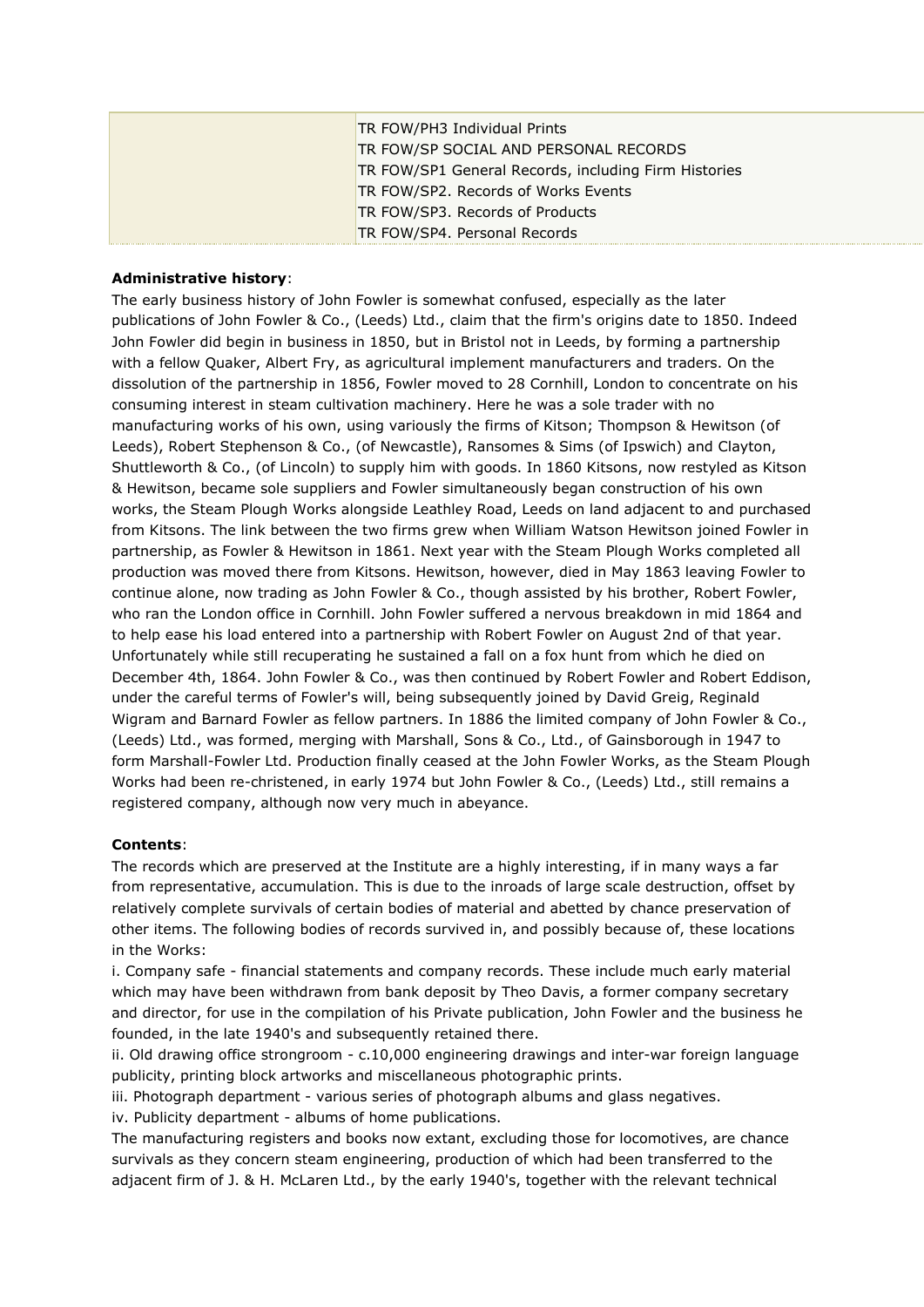records, including a large quantity of engineering drawings. McLarens apparently destroyed this material together with their own records on the closure of the Midland Works in the 1950's. However some records were said to have been rescued by Fowlers' Veterans' Association, so it must be presumed that this is what the present holding represents. The locomotive registers and books were found in the old locomotive department office early in 1974 during clearance of the Works, the early drawing registers and the post 1948 servicing publications being found in the drawing office at the same time. The enormous bulk of administrative material is known to have been cleared out of the loft above the Works offices and destroyed, as were the large runs of commercial account books and the cost accounts, also reputedly of some quantity due to the firm's preference for piece-work labour. Nevertheless what does survive, represents a remarkable collection of archive material.

Before providing a class description of the records it should be mentioned that the firm was prolific in its accumulation of branches and subsidiaries, particularly in the 1920's. Several items such as accounts and company records relate directly to these concerns and for ease of reference, detailed mention of branch records is omitted from the following description. Instead they will be found more conveniently summarized in the synopsis which forms part 3 of the introduction. The commercial accounts although not preserved in detail are well represented in summary by annual financial statements [commencing with the start of the limited company] and working papers. The actual audited statements run 1887-1937, minus 1930, 1931 and 1932-1934 [TR FOW/AC7/2-48], comprising balance sheets, combined trading and profit and loss accounts and auditors' reports, whereas the far more illuminating files of working papers survive for 1915-1935 [TR FOW/AC7/49-69], including for example analyses of accounts in the final statements, branch balance sheets and summaries of ledger balances. There is also the analysis book of Alfred Fowler, a financial director of the firm, for 1887-1923, concerned with various statistics in the statements, both for the English head office and the Bombay and Calcutta, Magdeburg, Melun and Johannesburg branches [TR FOW/AC7/1]. Branch accounts, apart from figuring in the statement working papers, are also preserved in the form of individual branch statements, as submitted to and retained by head office in England, forming a comprehensive accumulation, though mainly for the 1920's and 1930's. [TR FOW/AC8]. Other financial items include an account between the Steam Plough Works and Kitson & Hewitson, 1860-1862, while the Works were being built [TR FOW/AC6/1], an account of patent royalties, 1867-1874 [TR FOW/AC6/3] and some useful particulars of the methods of individual branch and agency accounting and banking, 1912-1914 [TR FOW/AC9/1].

Records of administration and commerce are very much a miscellany. The minute books of John Fowler & Co., (Leeds) Ltd., including directors' and general minutes, are extant from the commencement of the limited company in 1886, but these are retained in the firm's custody. A good idea of the complexity of internal administration can be gained from an explanatory volume of 1914, detailing the course of engineering work orders from initial receipt to final execution and delivery and including numerous exemplars [TR FOW/AD2/1]. Other general items are 1930's correspondence on the firm's administration and economic difficulties [TR FOW/AD2/3-4] and an analysis of the rises in costs and prices of materials and labour during the Great War [TR FOW/AD2/2]. The labour records [TR FOW/AD3] comprise some quite informative personal correspondence, concerned mainly with the firm's directors. Equally important are a very detailed inventory of the Steam Plough Works in 1895 [TR FOW/AD4/1] and a graph of the annual output of ploughing tackles, 1868-1917 [TR FOW/AD5/1]. The branch records [TR FOW/AD6], apart from two branch minute books, comprise illuminating personal correspondence again, much of it reflecting management problems. Detailed catalogue entries are provided for this material. Much the same applies to the commercial records [TR FOW/AD7] where the detailed correspondence concerns such diverse areas as the lengthy complaints of a Chesterfield customer in 1885 [TR FOW/AD7/1], 1930's trading problems involving the British Government [TR FOW/AD7/6-8], the manufacture and supply of Eyth's cable navigation equipment to Belgium in 1868 [TR FOW/AD7/9-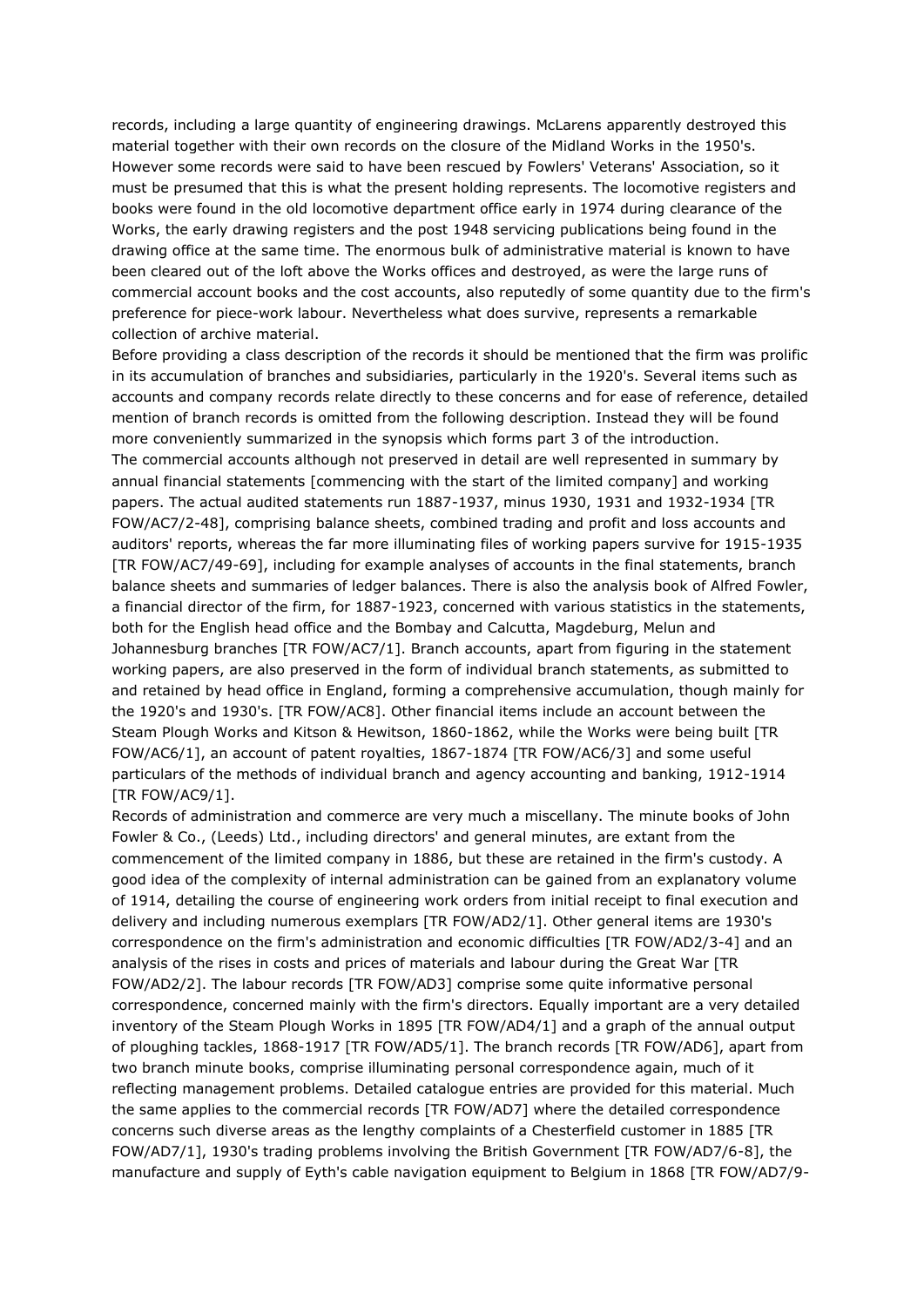10], the firm's business situation in Germany at the time of the Franco-Prussian war of 1870 [TR FOW/AD7/11], the Egyptian and Abyssinian trade, 1904-1906 [TR FOW/AD7/12-16], the establishment of a South African agency during 1887-1889 [TR FOW/AD7/19] and an order for sugar cane transportation machinery from Cuba in 1874 [TR FOW/AD7/22-27]. Turning to the company records proper [TR FOW/CO], concerned with the firm's legal title, property and patents, we find a most detailed accumulation. The partnership of John Fowler & Co., Leeds and London, is very fully revealed in the articles of partnership with Robert Fowler 1864(2 Aug), the agreements with Robert Eddison of 1863 and David Greig of 1864, John Fowler's involved and meticulous will of 1864 and the subsequent admissions to the partnership [TR FOW/CO1/1-8]. The same applies to the three central and eastern European branch partnerships at Magdeburg, Prague and Budapest [TR FOW/CO1/9-62]. The limited company records [TR FOW/CO2] apart from surviving for a dozen branches and subsidiaries, include the memorandum and articles of association of John Fowler & Co., (Leeds) Ltd., together with material concerning the issue of its shares and debentures and certain capital investments. The firm's limited company records are also usefully summarized in a bound compilation [TR FOW/CO2/1], containing copies of the various companies acts, 1862-1907, for additional reference. The external agreements [TR FOW/CO3], comprising such items as business contracts, powers of attorney, and banking arrangements, are again geographically far ranging. Of particular note are the detailed agreement establishing The Leeds & London Electrical Engineering Co., Ltd.'s methods of management and working in 1891 [TR FOW/CO3/1] and papers concerning the formation of Agricultural & General Engineers Ltd., 1919 [TR FOW/CO3/3-5] and The Baku-Batoum Pipe Line Syndicate Ltd., 1888- 1889 [TR FOW/CO3/39-47]. Records of real estate [TR FOW/CO4] have survived much more spasmodically, referring to the Steam Plough Works and adjacent property, 1868-1913 [TR FOW/CO4/1-9], the Atlas Works at Pershore, 1908 [TR FOW/CO4/10-11] and foreign land in Melun, Magdeburg, Prague, Budapest and Bombay.

The patenting items [TR FOW/CO5] constitute probably the most noteworthy company records. The foundation of the firm, apart from the necessary financial support and business acumen, lay in its steam cultivation patents, many of them in the names of John Fowler and his associates David Greig and Robert Burton. Some thirty United Kingdom grants of letters patent, not all for steam cultivation inventions, are preserved for 1852-1877 [TR FOW/CO5/1-30], together with 82 published United Kingdom specifications, 1858-1877, bound up into three volumes [TR FOW/CO5/31-33], the earliest volume for 1850-1857 now being lost. There are also various foreign letters patent and specifications for the late nineteenth century [TR FOW/CO5/38-47]. It is the patent licences and assignments however which provide the greatest wealth of information. Over half of them relate to Fowler's system of steam cultivation [TR FOW/CO5/48-81], referring to the acquisition of inventions from patentees like the Fisken brothers, Collinson Hall and John Williams, the appointment of patent trustees and the licencing of the system in England to the firms of Clayton, Shuttleworth & Co., Ransomes & Sims and Charles Burrell, together with the projected U.S.A. licencing. The other patent agreements refer to plough and implement patentees such as Benjamin Mitchell, Thomas Pirie and John McLennan in the 1860's and 1870's [TR FOW/CO5/82-87] and to a miscellany of steam engine, railway, electrical and road machinery patents, 1872-1924 [TR FOW/CO5/90-100], as well as some standard 1920's patent agreements with employees [TR FOW/CO5/101-113]. There are also two other steam cultivation patent agreements, both made by other firms with patentees, namely that of Brown & May with Robert Romaine in 1861 [TR FOW/CO5/114] and that of Amies, Barford & Co., with Samuel Campain in 1868 [TR FOW/CO5/115]. Patent litigation [TR FOW/CO5/116-137] is mainly concerned with a Chancery case of 1863 between John Fowler and his patent assignees in trust against James and Frederick Howard of Bedford for alleged infringement of his patents by the manufacture of balance ploughs. The case was brought as a result of two previous legal actions and was apparently settled out of court. Nevertheless the lengthy draft of the plaintiffs' bill of complaint survives [TR FOW/CO5/116] as does summonses to the parties [TR FOW/CO5/117], some exhibits, including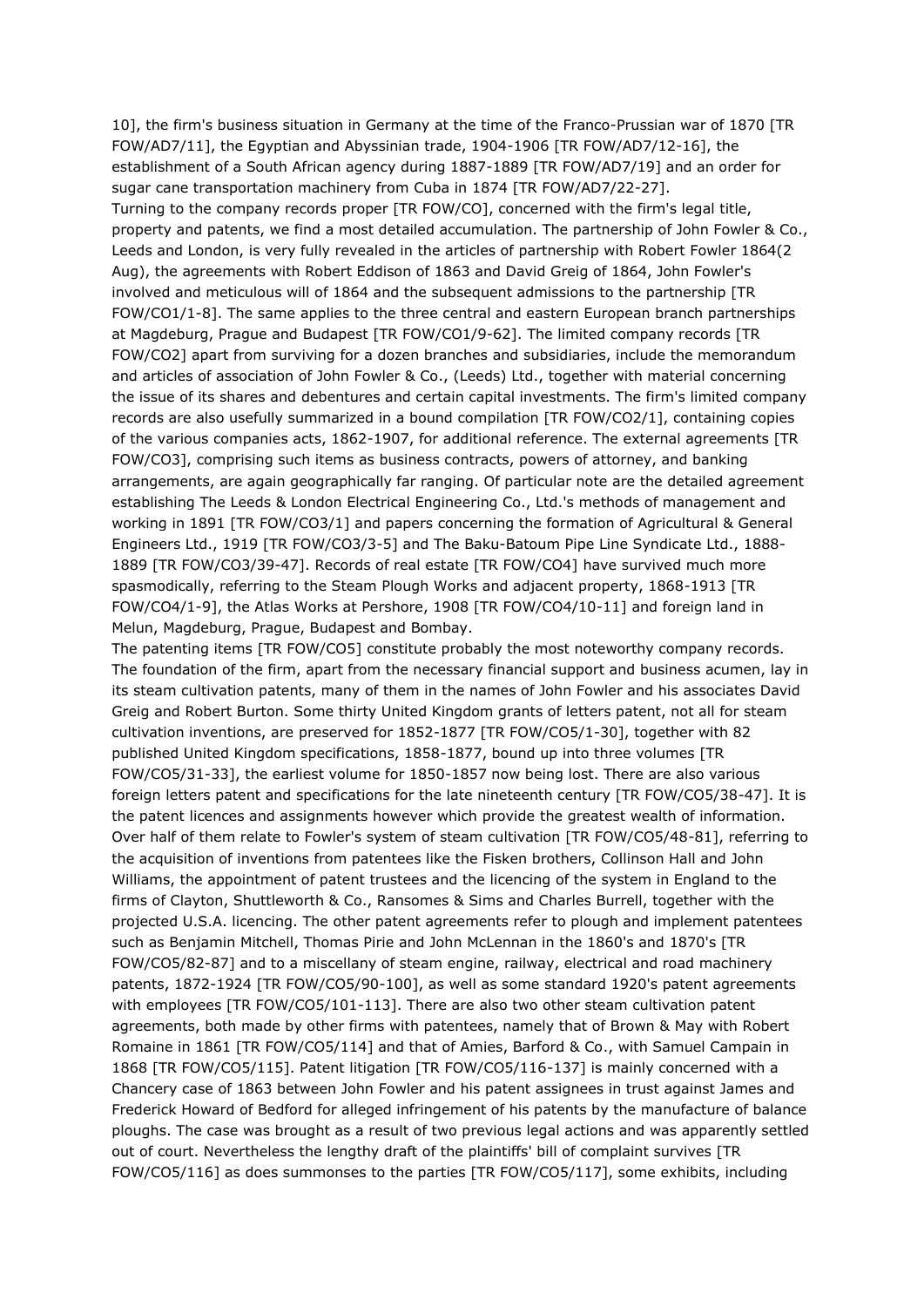correspondence between James Howard and William Fisken, 1861-1862 [TR FOW/CO5/119] and finally various correspondence with the plaintiffs' solicitors [TR FOW/CO5/123-125].

The manufacturing records are notable for the collection of over 10,000 engineering drawings [TR FOW/DO1]. Registers of all drawings held at Reading have now been compiled as an adjunct to this catalogue and individual index cards made out for sorting this information into classified form. The drawings include originals, tracings and prints on a variety of grounds, most of which belong to the main series, dating mainly to 1890-1935. The first three original registers for the series are also preserved, ending in 1912, at no. 57889 [TR FOW/DO2/1-3]. 'S' series drawings, comprising 1920's and 1930's arrangements and diesel engine drawings are represented, as well as some Second World War tank blueprints from Vulcan Foundry Ltd., of Newton-le-Willows. Conversely the technical records [TR FOW/ET], both experimental and reference, are very fragmentary. Of particular interest are 1880's and 1890's dimensions books of Fowlers' engineering products [TR FOW/ET2/1-3], a register of plough designs, 1883-1914 [TR FOW/ET2/6] and some important particulars books of 1908 for traction engines, road locomotives and steam tractors relating to thirteen different English manufacturers [TR FOW/ET3/1-2].

The official records of production and manufacture [TR FOW/MP] are far from complete but do survive in enough quantity to constitute a reasonable body of information. General manufacturing registers, nos. 3 and 4, [TR FOW/MP1/1-2] cover total production for 1909-1936, and are complemented by a numerical register of engineering department products, nos. 7670-15202, 1896-1920's [TR FOW/MP1/3], a traction engine register, 1895-1938 [TR FOW/MP1/4] and two diesel locomotive registers, 1923-1968 [TR FOW/MP1/5-6]. Manufacturing working papers [TR FOW/MP2] relate to engineering department products only. A series of engine details books was compiled, including general descriptions, drawing references, painting details and outfit information. The following are preserved [TR FOW/MP2/1-15]; nos. 9 and 10, general, 1893-1896; nos. 11, 14, 17, 20, 49, 86-91, traction engines, 1895-1900, 1907-1922; no. 15, ploughing engines, 1898-1901; no. 23, locomotives, 1896-1912. There are also three locomotive building books, 1928-1943, recording the individual stages in the erection of particular locomotives [TR FOW/MP2/16-18].

Publications and advertising records [TR FOW/P] are again an informative if not an unduly extensive accumulation. Actual advertising and servicing publications fall into three categories. Firstly there is a series of reference albums of pre-First World War English language advertising publications, for 1874-1906 and 1907-1912 [TR FOW/P1/A 1-9]. These are volumes 2-8, 10 and 11 of the series, the two lost volumes being volume 1 for pre 1874 and volume 9 for 1906-1907. They are divided into four principal subject sections, namely steam cultivation machinery, steam traction machinery, steam engines for general and mining purposes and steam railway machinery and materials. A few volumes also include electrical machinery publications. Secondly there is a quantity of mainly inter-war foreign language publications, either issued by head office [TR FOW/P2/A 1-120] or by branches and agents [TR FOW/P2/A 178-205]. Finally there is a selection of post 1947 servicing publications for Marshall-Fowler Ltd. products [TR FOW/P2/121-177]. Three runs of house journals [TR FOW/P4], all for Marshall-Fowler Ltd., are also held by the Institute; 'Group' 1948-1950, 'Mettle' 1951-1961 and 'Marshall-Fowler News' 1971-1973, Two special publicity photograph albums [TR FOW/P7] are worthy of note, one is a show and exhibition display album, 1881, of John Fowler & Co., products with accompanying texts, the other is an album of the products and works of Marshall-Fowler Ltd., in 1948, just after the merger. As to the printing records [TR FOW/PS], these comprise an uncaptioned album of 1860's and 1870's woodcuts [TR FOW/P8/1] and a reference series of numbered printing block proof albums, volumes 2-5 and 7 [TR FOW/P8/2-6], again uncaptioned and dating to 1901-1930's, block nos. 874-2275, 2870- 3620. These are partly supplemented by the first block register, nos. 1-2049, 1886-1924 [TR FOW/P9/1]. There is also a miscellany of individual block proofs [TR FOW/P8/7] and a run of 1930's and 1940's block artworks, nos. 2641-4190 [TR FOW/P8/8].

The Fowler Collection is particularly rich in photographic records [TR FOW/PH]. The firm compiled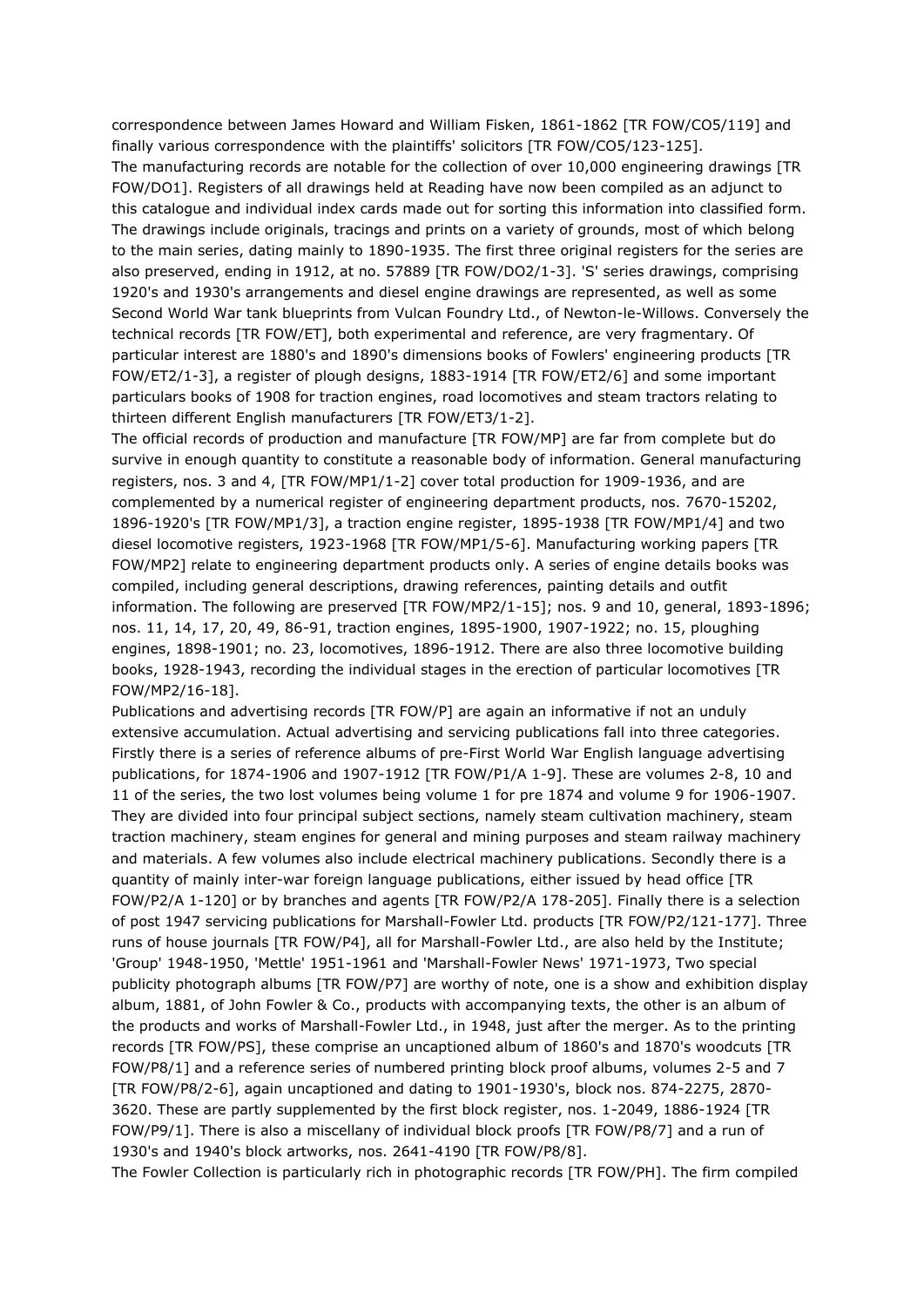various series of photographs, each identified by a letter prefix. There are explained in the accompanying chart, which also indicates the photograph reference albums now extant. As can be seen the albums form a very comprehensive survival, nearly all, apart from the W series, being captioned and dated. A register of all the numbered photographs held at Reading has been compiled as an adjunct to this catalogue and individual index cards made out for sorting this information into classified form. As well as the main series of reference albums [TR FOW/PH2/1- 56], there are also subsidiary compilations from the numbered series, being particularly valuable when they fill some gaps in the main series, such as a CN series compilation [TR FOW/PH2/71] and an E series compilation [TR FOW/PH2/72]. It must be added that there were at least two other series about which very little is known and of which no prints survive. These are revealed by the printing block register [TR FOW/P9/1] where it refers to block sources. They were an E series, mainly 1890's, for electrical machinery and an M series for pre-First World War products concerned with John Fowler & Co., Magdeburg. Apart from the albums of numbered prints there are five compilations of un-numbered prints [TR FOW/PH2/75-79], the two most notable referring to Fowlers' farming operations in South Africa, 1904-1913 [TR FOW/PH2/75] and railway machinery and equipment, supplied by Fowlers, at work for the Powyan Steam Tramway Co., India in 1891 [TR FOW/PH2/77]. A collection of inter-war photographic prints [TR FOW/PH3], all un-numbered, also survives, half of the items relating to cultivating machinery and much of the remainder to railway locomotives and rolling stock.

The social and personal records are few in number [TR FOW/SP]. Probably the most interesting is the material amassed by Theo Davis for his history of the firm, [TR FOW/SP1/1-10], including employees' and associates' personal contributions, abstracts from early patent specifications and potential illustrative matter.

Summary of Records - Branches and Subsidiaries

England, France, Spain, Italy, Germany, Czechoslovakia, Hungary, India, East Indies, South Africa, Australia and New Zealand.

England

i. The Mechanical Tar Spraying & Grouting Co., Ltd., London. Annual financial statements, 1922- 1928, 1930, 1931, 1934-1938. [TR FOW/AC8/1-15]

ii. Cable Cultivating Contractors Ltd., Leeds.

Annual financial statements, 1931 and 1934 [TR FOW/AC8/16-17]; minute book - general and directors', 1929-1940 [TR FOW/AD6/1]; company register of members, directors and shares, 1929-1935 [TR FOW/CO2/34]; share transfers, 1932-1935 [TR FOW/CO2/35]; company correspondence, including letter of resignation, 1929 [TR FOW/CO2/36] and notification to bank, 1935 [TR FOW/CO3/13].

iii. East & West Riding Steam Ploughing Co., Leeds.

Annual financial statements, 1931 and 1932 [TR FOW/AC8/18-19].

iv. The Mechanical Cleansing Service Ltd., London.

Annual financial statement, 1936 [TR FOW/AC8/22]; share transfer, 1932 [TR FOW/CO2/37]. v. Gyrotiller Sales & Service, Cambridge.

Annual financial statements, 1934 - calculations and 1935 - balance sheet only [TR FOW/AC8/20- 21].

vi. Essex Tillage Contractors Ltd.

Memorandum and articles of association, 1933 [TR FOW/CO2/38].

France

i. Société Anonyme John Fowler, Melun.

Analysis of annual financial statement statistics, 1910-1917 [TR FOW/AC7/1]; annual balance sheets, 1915-1926 [TR FOW/AC7/49-60]; notes on method of accounting and banking, 1912-1914 [TR FOW/AC9/1]; copy business correspondence, 1909-1912 [TR FOW/AD6/2]; deed of purchase of house in Melun [TR FOW/CO4/16]; catalogue, 1921 [TR FOW/P2/A 178].

ii. Société des Etablissements John Fowler, Melun and Paris.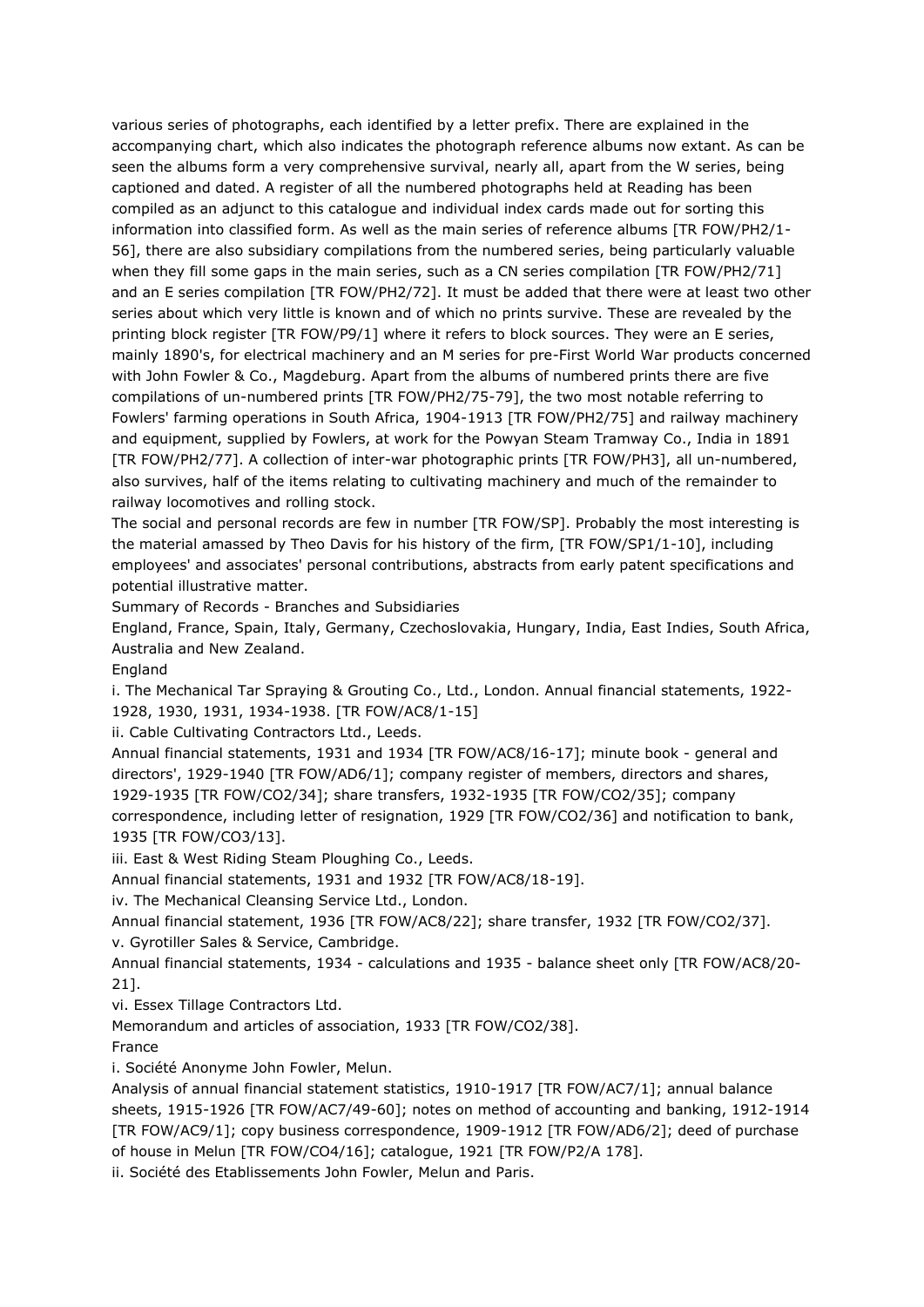Annual balance sheets, 1927-1935 [TR FOW/AC7/61-69]; details of partholdings, 1930-1935 [TR FOW/CO2/41-43]; nomination of gerant, 1934 [TR FOW/CO2/43]; correspondence over real estate, 1930 [TR FOW/CO4/17]; fifteen publications, 1927-1936 [TR FOW/P2/A 179-193]. Spain

i. Estudios y Construcciones Locher S.A., Barcelona.

Annual financial statement, 1931 [TR FOW/AC8/46]; financial statement for seven months, 1932 [TR FOW/AC8/47]; reports on business and financial situation, 1931 [TR FOW/AD6/7]. Italy

i. Societa Anonima 'La Penetrazione', Rome

Annual financial statements, 1929-1931 [TR FOW/AC8/48-50]; detailed correspondence on state of the firm, 1932 [TR FOW/AD6/8]; memorandum and articles of association, 1928 [TR FOW/CO2/44]; shareholding records, including correspondence, 1929-1932 [TR FOW/CO2/45-52]; four publications, 1920's [TR FOW/P1/A 197-8].

Germany

i. John Fowler & Co., Magdeburg.

This branch partnership began in 1871-1872. Similar branch partnerships were subsequently formed, styled John Fowler & Co., Prague in 1881 and John Fowler & Co., Budapest in 1887, but both were administered by Magdeburg until it was compulsorily wound up in 1917. The two branches however were not administered separately until 1920.

a. John Fowler & Co., Magdeburg, 1871-1881.

Partnership agreements, 1871-1874 [TR FOW/CO1/9-14].

b. John Fowler & Co., Magdeburg, including John Fowler & Co., Prague and John Fowler & Co., Budapest, 1881-1920.

Analysis of annual financial statements' statistics, 1899-1913 [TR FOW/AC7/1]; annual balance sheets, 1915-1919 [TR FOW/AC7/49-53]; acceptances account, 1915-1919 [TR FOW/AC7/49-53]; annual financial statement, 1913 [TR FOW/AC8/23]; annual agency account, 1913 [TR FOW/AC8/24]; war time financial statements, 1915-1919 [TR FOW/AC8/25-26]; notes on method of accounting and banking, 1912-1914 [TR FOW/AC9/1]; business correspondence, 1887-1913 [TR FOW/AD6/3-5]; partnership agreements, 1886-1920 [TR FOW/CO1/17-28]; real estate records, Prague and Budapest, 1913-1914 [TR FOW/CO4/19-24]; three publications, 1900-1911 [TR FOW/P1/A 199-201].

c. John Fowler & Co., Magdeburg, post 1920.

Annual statements of liquidation account and acceptances account, 1920 onwards [TR FOW/AC7/53-69]; litigation concerning liquidation, 1921-24 [TR FOW/CO1/15-16]; settlement with former partners - George Turner, 1927 and Richard Toepffer, 1931 [TR FOW/CO1/29-30]. ii. John Fowler & Co., G.m.b.H., Magdeburg.

Annual balance sheets, 1930-1935 [TR FOW/AC7/64-69]; annual financial statements, 1930 [TR FOW/AC8/27]; shareholdings correspondence, 1930-1935 [TR FOW/CO2/39-40]. Czechoslovakia

i. John Fowler & Co., Prague.

This branch partnership was formed in 1881, but was administered by John Fowler & Co., Magdeburg until the latter was wound up in 1917 and only administered separately from 1920 onwards. Financial statements - 1919 for three years, 1920 half yearly, 1921-1923, 1929 and 1930 yearly [TR FOW/AC8/28-36]; annual balance sheets, 1926-1935 [TR FOW/AC7/60-69]; partnership agreement and registrations of changes in partnership, 1920-1934 [TR FOW/CO1/31- 48]; registration of Bratislava office, 1922-1923 [TR FOW/CO1/49-50]; banking arrangements, 1928-1931 [TR FOW/CO3/23-27]; business agreement, 1921 [TR FOW/CO3/28]; valuation of real properties, 1924 [TR FOW/CO4/26]; projected lease of property, 1932 [TR FOW/CO4/27]. Hungary

i. John Fowler & Co., Budapest.

This branch partnership was formed in 1887 but was administered by John Fowler & Co.,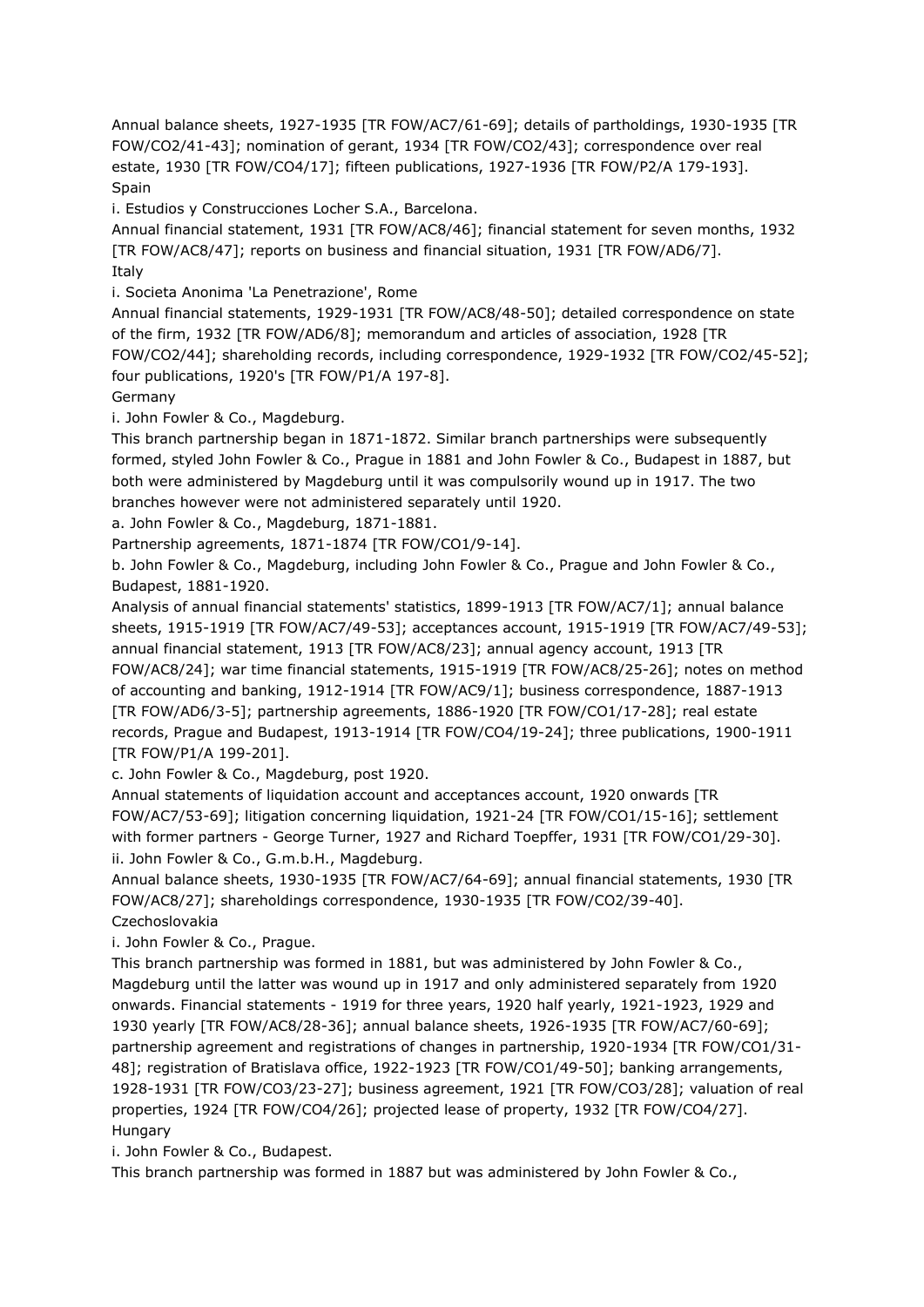Magdeburg until the latter was wound up in 1917, and only administered separately from 1920 onwards. Annual balance sheets, 1926-1935 [TR FOW/AC7/60-69]; financial statements - 1919 for three years, 1920 half yearly, 1921-1923, 1929 and 1934 yearly [TR FOW/AC8/37-44]; registrations of changes in partnership, 1920-1940 [TR FOW/CO1/51-62]; banking arrangements, 1928-1931 [TR FOW/CO3/29-33]; litigation before The Anglo-Hungarian Mixed Arbitral Tribunal, 1924 [TR FOW/CO3/34]; registration of land holdings, 1926 [TR FOW/CO4/28]; sales and

transfers of land, 1932-1938 [TR FOW/CO4/29-37].

ii. Fowler-Petz Machine Factory & Iron Foundry Co., Ltd., Budapest.

Financial statements, 1931 [TR FOW/AC8/45] and 1932 [TR FOW/AC7/66].

India

ii. John Fowler & Co., (Leeds) Ltd., Bombay and Calcutta.

Analysis of annual financial statement statistics, 1910-1913 [TR FOW/AC7/1]; annual balance sheets, 1915-1921 [TR FOW/AC7/49-55]; notes on method of accounting and banking, 1912-1914 [TR FOW/AC9/1]; business correspondence, 1910 [TR FOW/AD6/9].

ii. John Fowler & Co., (India) Ltd., Bombay.

Annual balance sheets, 1922-1935 [TR FOW/AC7/56-69]; memorandum and articles of association, 1922 [TR FOW/CO2/52]; shareholdings, 1922-1933 [TR FOW/CO2/53]. East Indies

i. John Fowler & Co., (Manila) Ltd., Manila, Philippines.

Annual balance sheets, 1915-1926 [TR FOW/AC7/49-60]; memorandum and articles of association, 1913 [TR FOW/CO2/54]; company registration and initial allotment of shares, including correspondence, 1913 [TR FOW/CO2/55-61]; power of attorney to branch manager, 1913 [TR FOW/CO3/48]; notes on method of accounting and banking, 1914 [TR FOW/AC9/1]. ii. N.V. Maatschappy voor Machinale Asphaltatie en Wegenbouw, Soerabaya, Java. Financial statements, at various and overlapping intervals, 1930-1935 [TR FOW/AC8/61-74]; business correspondence concerning management, 1930 [TR FOW/AD6/10]; power of attorney as 'commissaris', 1930 [TR FOW/CO3/50].

South Africa

i. John Fowler & Co., (Leeds) Ltd., Johannesburg.

The branch comprised a trading agency in Johannesburg and also a farm at Vereeniging. Analysis of annual financial statement statistics, farm and agency separately, 1910-1913 [TR FOW/AC7/1]; annual balance sheets, 1915-1923 [TR FOW/AC7/49-57]; notes on method of accounting and banking, 1912-1914 [TR FOW/AC9/1]; business correspondence, 1904-1916 [TR FOW/AD6/11-15]; farming agreement, 1904 [TR FOW/CO3/52]; appointment of farm manager, 1911 [TR FOW/CO3/53].

ii. Fowler Tar Spraying Co., Ltd., Johannesburg.

Annual financial statements, 1925-1933 [TR FOW/AC8/51-60]; shareholdings, 1924-1933 [TR FOW/CO2/62].

Australia

i. John Fowler & Co., (Leeds) Ltd., Sydney.

Business correspondence, 1889-1901 [TR FOW/AD6/16-18].

ii. John Fowler & Co., (Australia) Ltd., Sydney.

The company was originally registered as John Fowler & Co., (Sydney) Ltd., in error and this was rectified immediately.

Annual balance sheets, 1915-1935 [TR FOW/AC7/49-69]; annual financial statements, 1930, 1931, 1934, 1935, 1936, 1937 [A TR FOW/C8/75-80]; notes on method of accounting and banking [TR FOW/AC9/1]; minute book - directors' and general, 1913-1938 [TR FOW/AD6/19]; business correspondence, 1922 and 1930-1932 [TR FOW/AD6/20-22]; memorandum and articles of association, 1913 [TR FOW/CO2/63]; company registration and initial allotment of shares, 1913 [TR FOW/CO2/64-72]; shareholdings, 1913-1938 [TR FOW/CO2/73]; liquidation papers, 1939- 1940 [TR FOW/CO2/74]; power of attorney to branch manager, 1913 [TR FOW/CO3/64].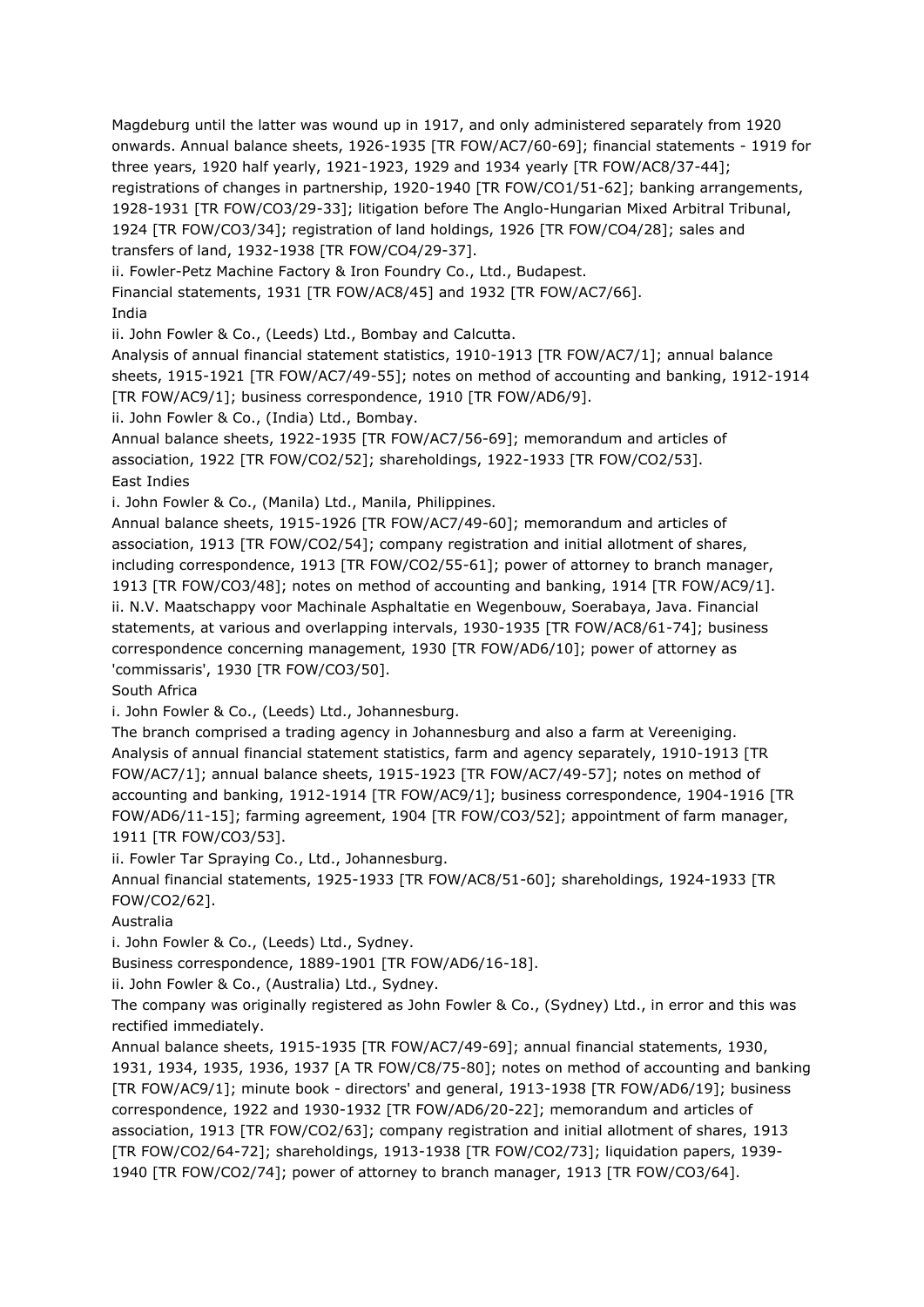New Zealand

i. John Fowler & Co., (New Zealand) Ltd., Wellington. Annual financial statements, 1929-1931, 1933 and 1934 [TR FOW/AC8/81-85]; memorandum and articles of association, 1926 [TR FOW/CO2/75]; shareholdings, 1927-1932 [TR FOW/CO2/76-78]; liquidation papers, 1936-1940 [TR FOW/CO2/79].

ACCOUNTS **TR FOW/AC** [n.d.]

**Arrangement**: TR FOW/AC6 Other Accounts TR FOW/AC7 Financial Statements TR FOW/AC8 Branch Accounts TR FOW/AC9 Accounting Papers

OTHER ACCOUNTS **TR FOW/AC6** [n.d.]

Steam Plough Works, Leeds **TR FOW/AC6/1-2** [n.d.]

FINANCIAL STATEMENTS of account between the Steam Plough Works, Leeds and Kitson & Hewitsons, Leeds. **TR FOW/AC6/1** *1860(Jun) - 1862(Jun)*

#### **Administrative history**:

[During this period the Steam Plough Works were being built on land provided by Kitson & Hewitson, who were also manufacturing on the behalf of John Fowler and subsequently Fowler & Hewitson. The works were finished in 1862 and production then transferred there].

#### **Contents**:

There are three statements: i. 1860 (Jun)- 1861 (Jun) ii. 1861 (Jul)- 1861 (Dec) iii. 1862 (Jan)- 1862 (Jun)

STATEMENT of Land and buildings account, Steam Plough Works, Leeds, with balance as at 1917(31 Dec). **TR FOW/AC6/2** *1892(9 Aug) - 1917(31 Dec)*

# **Contents**:

[John Fowler & Co. (Leeds) Ltd.

Patent Royalties **TR FOW/AC6/3** [n.d.]

LIST of patent royalties payable by John Fowler & Co. and not entered in Cornhill Account **TR FOW/AC6/3** *1867(17 Jun) - 1874(8 Oct)*

# **Contents**:

[i.e. account books of the Company's London office situated in Cornhill, London]. The debit entries were made by the Company and comprise individual entries stating date, patentee/assignee, reference number, technical details and amount of payment. Doubtful entries are added after the main chronological series. The credit entries were made by "Bristow" [Wilson, Bristows & Carpmael, Patent Agents] including comments on all the debited amounts.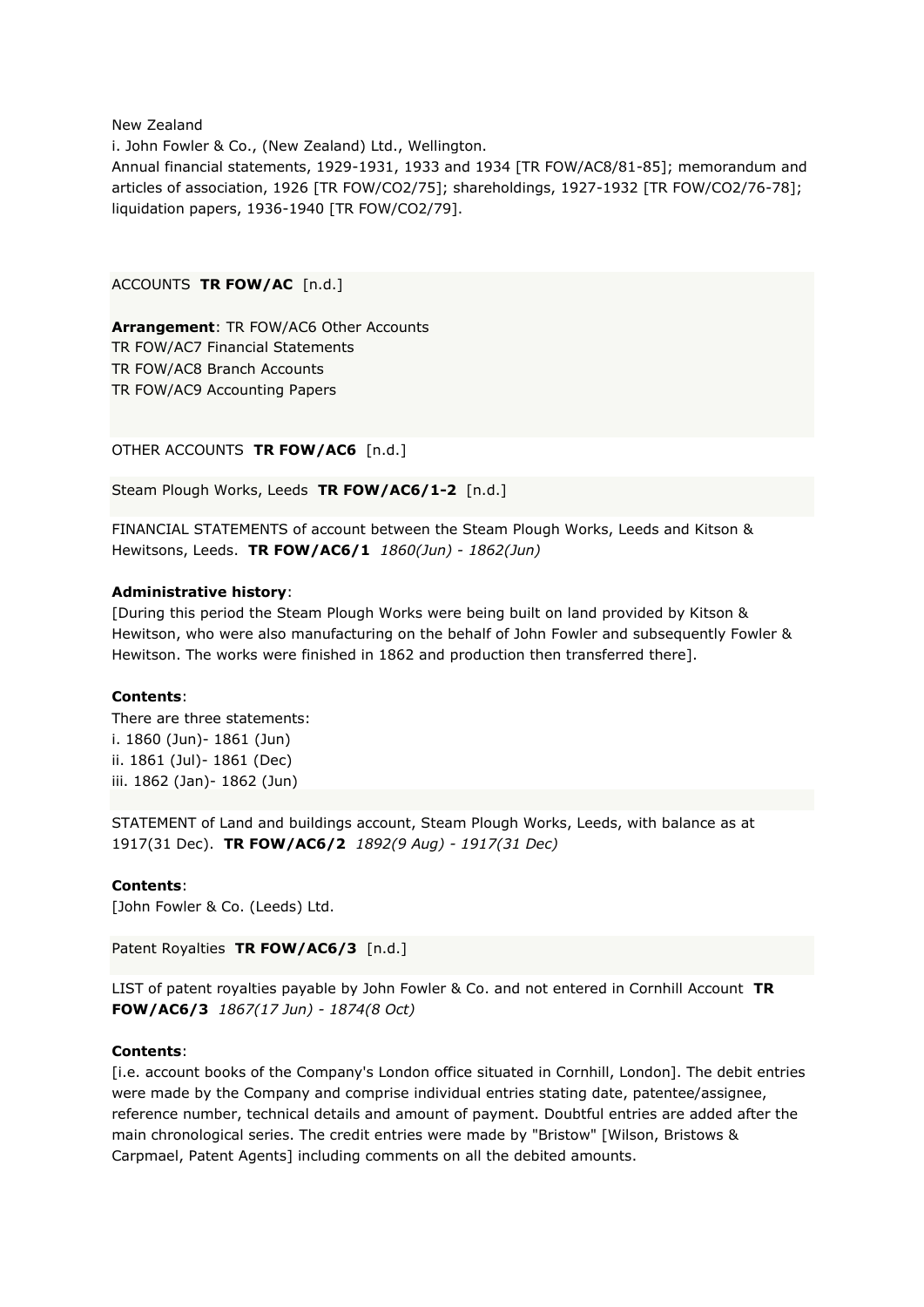Annual Profits **TR FOW/AC6/4** [n.d.]

FILE of financial calculations to determine actual annual profit [of John Fowler & Co. Leeds) Ltd.] as opposed to profit stated on annual profit and loss account. **TR FOW/AC6/4** *1909 - 1913 And 1925 - 1927*

### **Contents**:

[Compiled by Theo. Davis, Company Secretary]. Comprises: i. 1909 - 1913 Finalised calculations ii. 1909 - 1913 Rough calculations iii. 1925 - 1927 Rough calculations

FINANCIAL STATEMENTS - John Fowler & Co. (Leeds) Ltd. **TR FOW/AC7** [n.d.]

Analysis Book of Annual Statements **TR FOW/AC7/1** [n.d.]

ANALYSIS BOOK of annual financial statements, compiled by Alfred Fowler. **TR FOW/AC7/1** *1887(30 Jun) - 1923(31 Dec)*

Bound volume

### **Contents**:

Contents:

i. 1887(30 Jun) - 1918(31 Dec) John Fowler & Co. (Leeds) Ltd. Figures extracted from balance sheets. Includes: loans from bankers; money received on deposit; bills payable; sundry creditors; land and buildings; plant and machinery; patents; stock at Leeds; stock abroad; debts owing at home; debts owing from abroad; bills receivable; investments; cash in hand; materials purchased and coal and coke; wages at Leeds; other expenses; sales less commission; gross profit; commission. Figures as at 30 Jun for 1887 and 1888; as at 31 Mar for 1890 - 1907; as at 31 Dec for 1907 - 1918. Ff 1-2.

ii. 1887(30 Jun) - 1918(31 Dec) John Fowler & Co. (Leeds) Ltd. Statements and distribution analyses of yearly net profit. Yearly dates as i. Affixed is a distribution analysis of the grand net profit for 1887 - 1912 inclusive. Ff 3-4.

iii. 1910(31 Dec) - 1917(31 Dec) Société Anonyme John Fowler, Melun. Includes the following yearly figures: balance of open account; stock; bills in hand; debtors for goods; debtors for ploughing; total work done by tackle; wages on tackle; acreage money; maintenance of tackle; profit on ploughing; profit on sales gross; total Leeds debits for goods returned; sale of tackle; sale of implements and duplicates; total sales; sundry creditors; salaries, interest charged, general expenses and rent; total cost of running tackle; percentage of total expenses, not counting tackle expenses to sales gross; results. F 6.

iv. 1912(31 Dec) - 1917(31 Dec) Société Anonyme John Fowler, Melun. Yearly distribution analyses of gross profits. F 8.

v. 1899(31 Mar) - 1913(12 Dec) John Fowler & Co. Magdeburg. Includes the following yearly figures: balance of account; open debts; stock; bills; sales at Leeds prices; sales gross; freight; duty; exchange; amount of remaining expenses; total expenses; profit; loss; percentage of total expenses on gross total of sales; percentage of expenses without freight duty and exchange on gross total of sales. Figures as at 31 Mar for 1899 - 1907, as at 31 Dec for 1907 - 1913. F 12. vi. 1910(31 Dec) - 1913(31 Dec) John Fowler & Co. (Leeds) Ltd, Bombay and Calcutta, Includes the following yearly figures: balance of account; debtors; stock; creditors; salaries; rent; other expenses; sales in India/total turnover; profit; loss; total expenses; amount of Leeds debits; percentage of rent, salaries and expenses to sales. F 16.

[There is a note on the 1913 figures on F 18].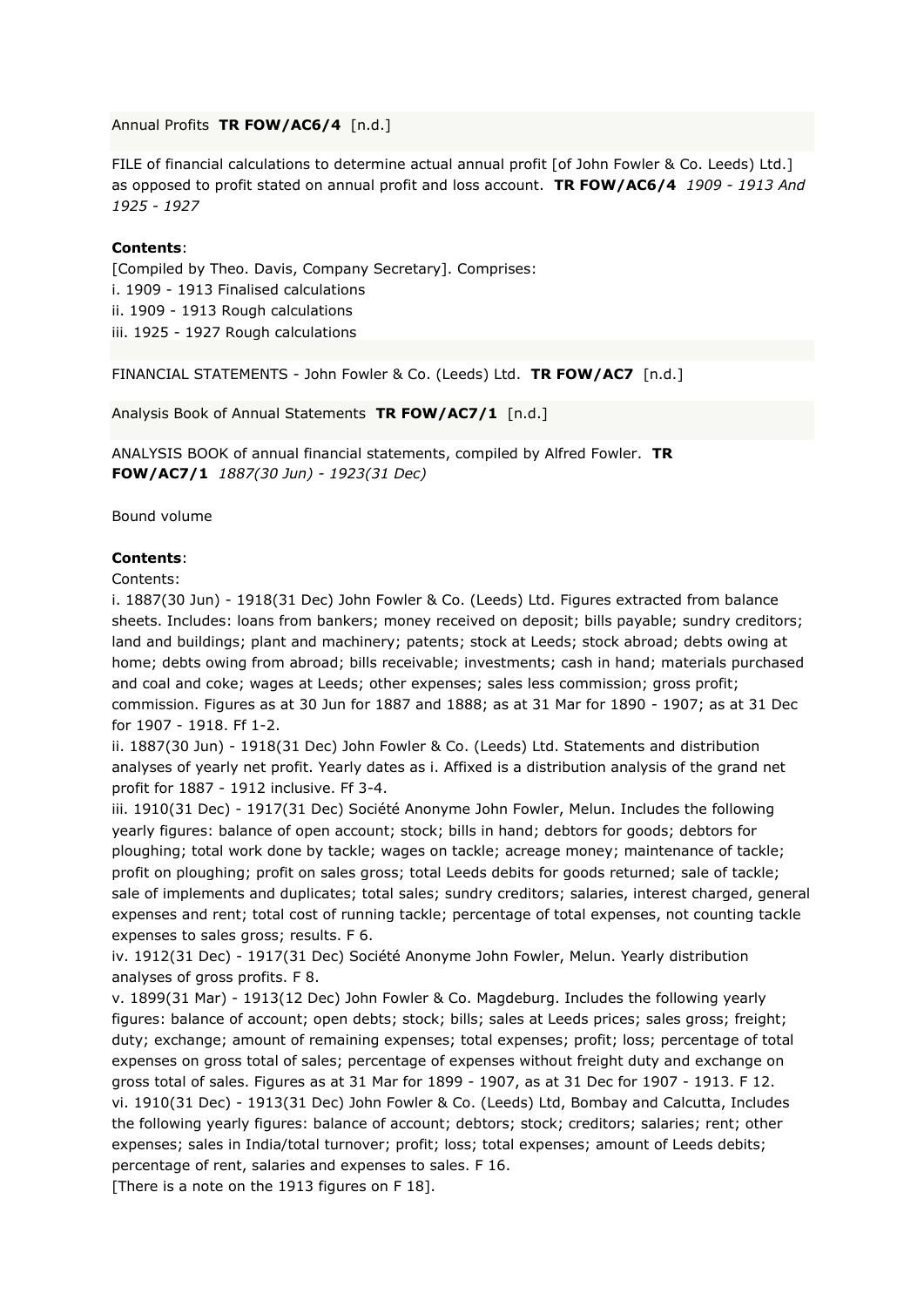vii. 1910(31 Dec) - 1913(31 Dec) John Fowler & Co. (Leeds) Ltd, South African Farm. Includes the following yearly figures: farming capital; farming loss; farming profit; live stock loss; unexhausted improvements; machinery and equipment; livestock; farming account sundry debtors; sundry creditors; farm produce in hand; cash. F 20.

viii. 1910(31 Dec) - 1913(31 Dec) John Fowler & Co. (Leeds) Ltd, South African agency. Includes the following yearly figures: balance of account in ledger; furniture and motor cars; stock; sundry debtors; sundry creditors; general expenses; total sales gross; cash; net profit; net loss. F 21. ix. 1920(31 Dec) - 1923(31 Dec) John Fowler & Co. (Leeds) Ltd. Yearly analyses of balance sheet expenditure figures. Includes: net sales; stock; materials purchased; wages; carriage; coal and coke; lighting and electricity; water; stable expenses; salaries; fire insurance; travelling expenses; office expenses and results of advertising; upkeep of plant and machinery; Iron trades insurance and accident; National Insurance accidents payments; Magdeburg liquidation contribution; repairs to buildings; sundry items; total expenditure/gross profit and loss. F 25.

# Audited Annual Statements **TR FOW/AC7/2** [n.d.]

FINANCIAL STATEMENT **TR FOW/AC7/2** *1887(30 Jun)*

#### **Contents**:

John Fowler & Co. (Leeds) Ltd. For year ending 1887 (30 Jun). Includes: balance sheet; combined trading account and profit and loss account.

AUDITOR'S REPORT **TR FOW/AC7/2/1** *1887(7 Dec)*

#### **Contents**:

On statement [TR FOW/AC7/2] Price Waterhouse & Co. London.

DIRECTOR'S REPORT **TR FOW/AC7/2/2** *1887(16 Dec)*

#### **Contents**:

For first AGM

FINANCIAL STATEMENT **TR FOW/AC7/3** [n.d.]

#### **Contents**:

John Fowler & Co. (Leeds) Ltd. For year ending 1888(30 Jun). Includes: balance sheet; combined trading account and profit and loss account.

AUDITOR'S REPORT **TR FOW/AC7/3/1** *1888(15 Dec)*

### **Contents**:

On statement. [TR FOW/AC7/3]. Price Waterhouse & Co. London.

FINANCIAL STATEMENT **TR FOW/AC7/4** *1890(31 Mar)*

#### **Contents**:

John Fowler & Co. (Leeds) Ltd. For year and nine months ending 1890(31 Mar). Includes: balance sheet; combined trading account and profit and loss account; appropriation of profit and loss account.

AUDITOR'S REPORT **TR FOW/AC7/4/1** *1890(12 Sep)*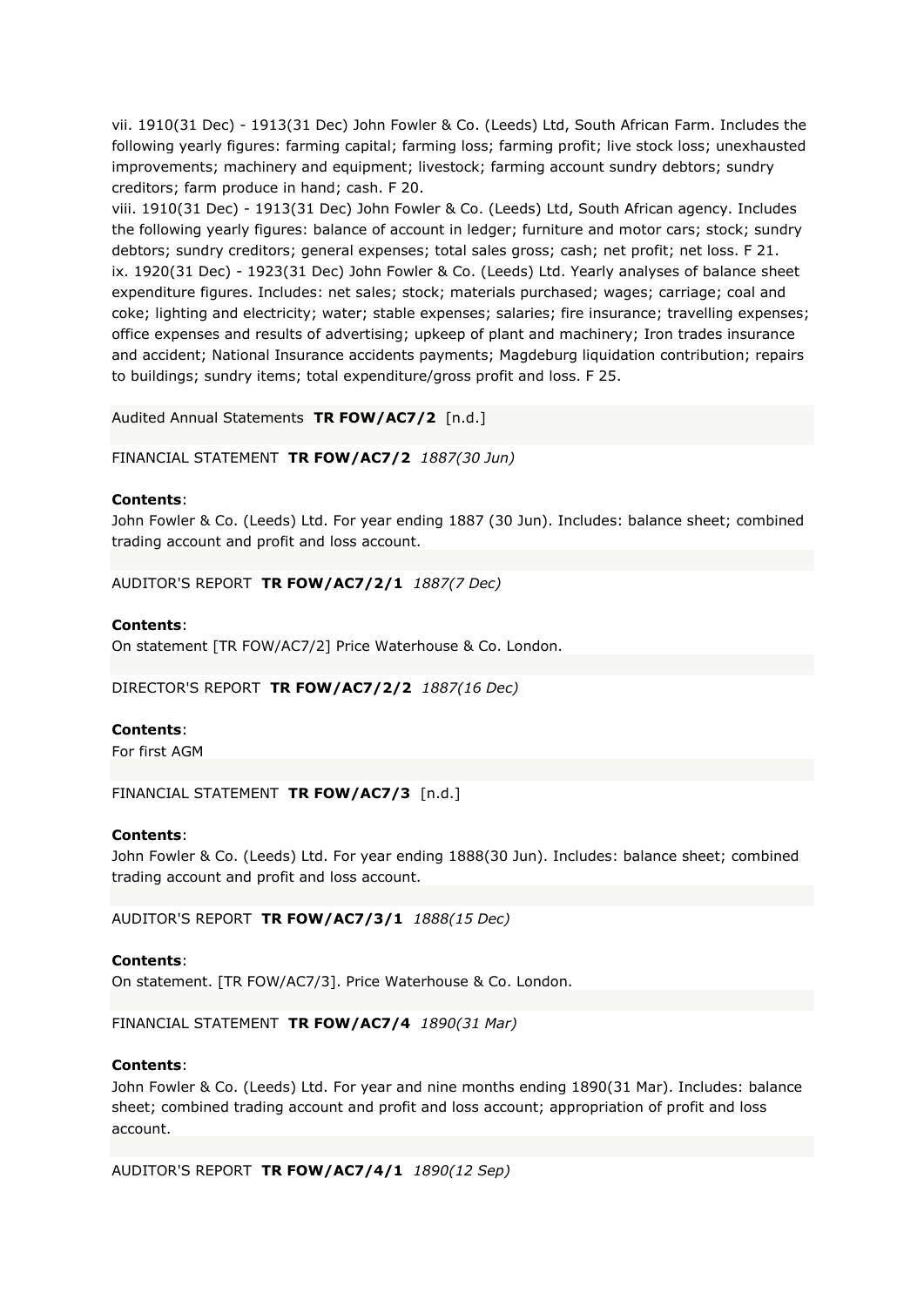On statement [TR FOW/AC7/4] Price Waterhouse & Co. London.

# FINANCIAL STATEMENT **TR FOW/AC7/5** *1891(31 Mar)*

### **Contents**:

John Fowler & Co. (Leeds) Ltd. For year ending 1891(31 Mar). In two forms:

i. Detailed balance sheet; combined trading account and profit and loss account; appropriation of profit and loss account.

ii. Abbreviated balance sheet; combined trading account and profit and loss account.

AUDITOR'S REPORT **TR FOW/AC7/5/1** *1891(12 Aug)*

# **Contents**:

On statement [TR FOW/AC7/5] Price Waterhouse & Co. London.

COPY LETTER **TR FOW/AC7/5/2** *1891(15 Aug)*

# **Contents**:

To Price Waterhouse & Co. acknowledging remittal of TR FOW/AC7/5 i and TR FOW/AC7/5/1.

LETTER **TR FOW/AC7/5/3** *1891(4 Dec)*

# **Contents**:

From Price Waterhouse & Co. remitting TR FOW/AC7/5 ii.

FINANCIAL STATEMENT **TR FOW/AC7/6** *1892(31 Mar)*

# **Contents**:

John Fowler & Co. (Leeds) Ltd. For year ending 1892(31 Mar). In two forms: i. Detailed. As TR FOW/AC7/5 i. Attached is: a) 1892(1 Sep) Letter to John Fowler & Co. (Leeds) Ltd. from Price Waterhouse & Co. remitting i. ii. Abbreviated. As TR FOW/AC7/5 ii.

AUDITOR'S REPORT **TR FOW/AC7/6/1** *1892(31 Aug)*

#### **Contents**:

On statement [TR FOW/AC7/6] Price Waterhouse & Co. London.

FINANCIAL STATEMENT **TR FOW/AC7/7** *1893(31 Mar)*

# **Contents**:

John Fowler & Co. (Leeds) Ltd. For year ending 1893(31 Mar). Includes: balance sheet; combined trading account account and profit and loss account; appropriation of profit and loss account.

AUDITOR'S REPORT **TR FOW/AC7/7/1** *1893(1 Oct)*

# **Contents**:

On statement [TR FOW/AC7/7] Price Waterhouse & Co. London.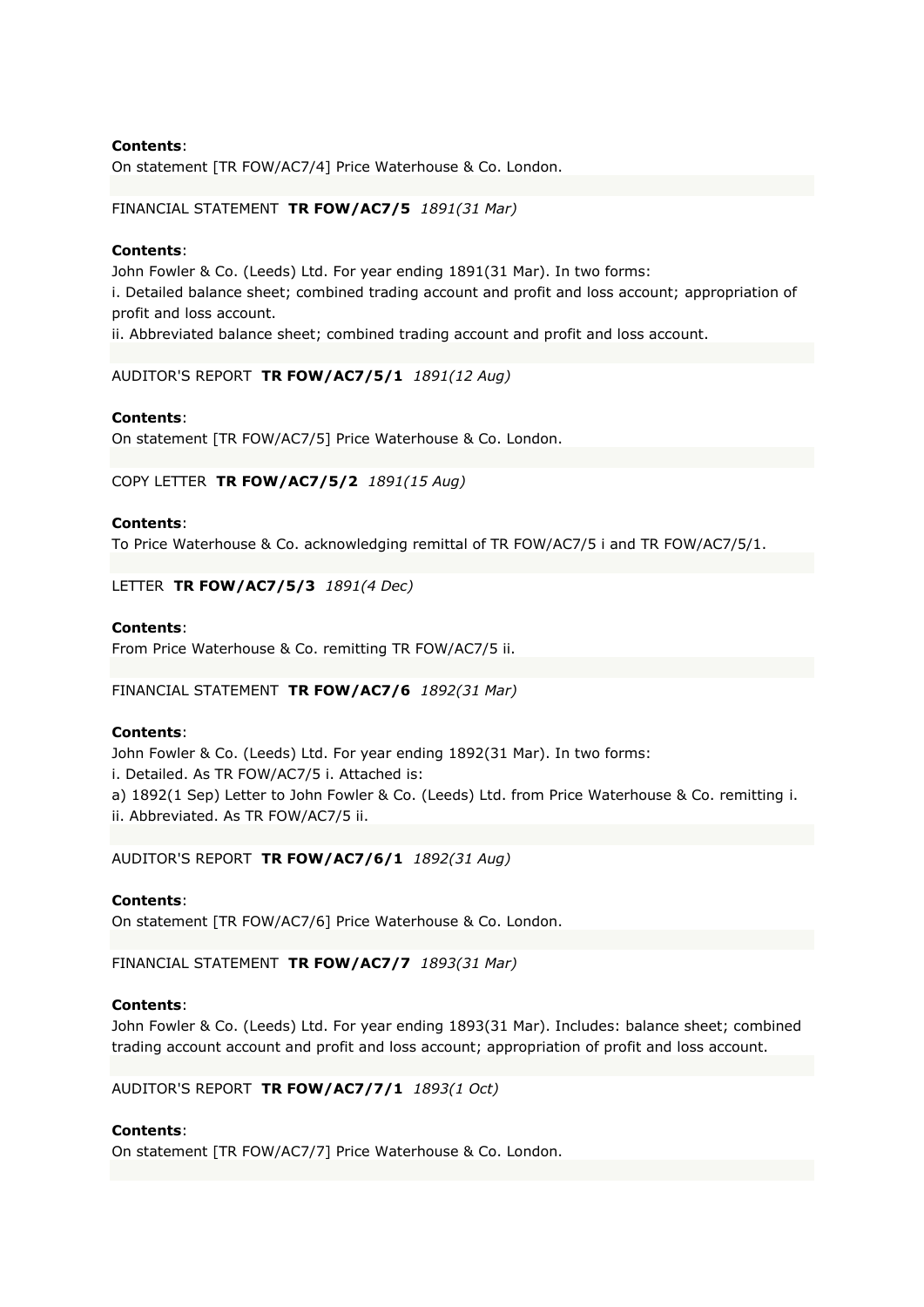# FINANCIAL STATEMENT **TR FOW/AC7/8** *1894(31 Mar)*

# **Contents**:

John Fowler & Co. (Leeds) Ltd. For year ending 1894(31 Mar). Includes: balance sheet; combined trading account and profit and loss account.

AUDITOR'S REPORT **TR FOW/AC7/8/1** *1894(10 Sep)*

### **Contents**:

On statement [TR FOW/AC7/8] Price Waterhouse & Co. London.

FINANCIAL STATEMENT **TR FOW/AC7/9** *1895(31 Mar)*

# **Contents**:

John Fowler & Co. (Leeds) Ltd. For year ending 1895(31 Mar) Includes: balance sheet; combined trading account and profit and loss account.

AUDITOR'S REPORT **TR FOW/AC7/9/1** *1895(1 Oct)*

### **Contents**:

On the statement [TR FOW/AC7/9] Price Waterhouse & Co. London.

FINANCIAL STATEMENT **TR FOW/AC7/10** *1896(31 Mar)*

# **Contents**:

John Fowler & Co. (Leeds) Ltd. For year ending 1896(31 Mar). Includes: balance sheet; combined trading account and profit and loss account.

AUDITOR'S REPORT **TR FOW/AC7/10/1** *1890(10 Oct)*

#### **Contents**:

On statement [TR FOW/AC7/10] Price Waterhouse & Co. London.

FINANCIAL STATEMENT **TR FOW/AC7/11** *1897(31 Mar)*

#### **Contents**:

John Fowler & Co. (Leeds) Ltd. For year ending 1897(31 Mar). Includes: balance sheet; combined trading account and profit and loss account.

AUDITOR'S REPORT **TR FOW/AC7/11/1** *1897(13 Sep)*

#### **Contents**:

On statement [TR FOW/AC7/11] Price Waterhouse & Co. London.

LETTER **TR FOW/AC7/11/2** *1897(1 Dec)*

#### **Contents**:

From Price Waterhouse & Co. returning TR FOW/AC7/11/1.

FINANCIAL STATEMENT **TR FOW/AC7/12** *1898(31 Mar)*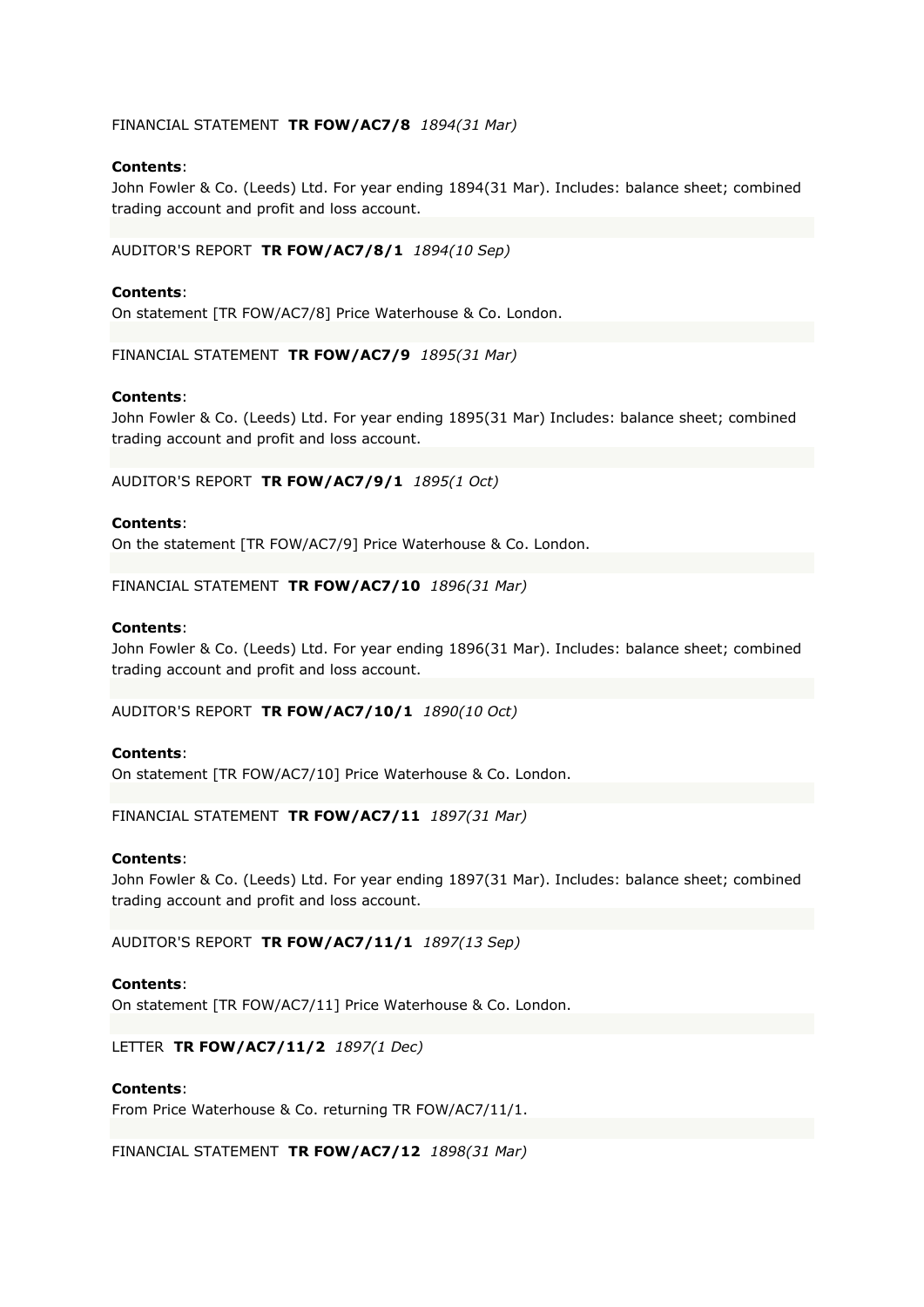John Fowler & Co. (Leeds) Ltd. For year ending 1898(31 Mar). Includes: balance sheet; combined trading account and profit and loss account.

AUDITOR'S REPORT **TR FOW/AC7/12/1** *1898(21 Oct)*

### **Contents**:

On statement TR FOW/AC7/12. Price Waterhouse & Co. London.

FINANCIAL STATEMENT **TR FOW/AC7/13** *1899(31 Mar)*

#### **Contents**:

John Fowler & Co. (Leeds) Ltd. For year ending 1899(31 Mar). Includes: balance sheet; combined trading account and profit and loss account.

AUDITOR'S REPORT **TR FOW/AC7/13/1** *1899(11 Oct)*

#### **Contents**:

On statement TR FOW/AC7/13 Price Waterhouse & Co. London.

FINANCIAL STATEMENT **TR FOW/AC7/14** *1900(31 Mar)*

### **Contents**:

John Fowler & Co. (Leeds) Ltd. For year ending 1900(31 Mar). Includes: balance sheet; combined trading account and profit and loss account.

AUDITOR'S REPORT **TR FOW/AC7/14/1** *1900(29 Oct)*

#### **Contents**:

On statement TR FOW/AC7/14 Price Waterhouse & Co. London.

FINANCIAL STATEMENT **TR FOW/AC7/15** *1901(31 Mar)*

#### **Contents**:

John Fowler & Co. (Leeds) Ltd. For year ending 1901(31 Mar). Includes: balance sheet; combined trading account and profit and loss account.

AUDITOR'S REPORT **TR FOW/AC7/15/1** *1901(30 Oct)*

### **Contents**:

On statement TR FOW/AC7/15 Price Waterhouse & Co. London.

LETTER **TR FOW/AC7/15/2** *1901(30 Oct)*

#### **Contents**:

From Price Waterhouse & Co. remitting TR FOW/AC7/15 and TR FOW/AC7/15/1.

FINANCIAL STATEMENT **TR FOW/AC7/16** *1902(31 Mar)*

# **Contents**: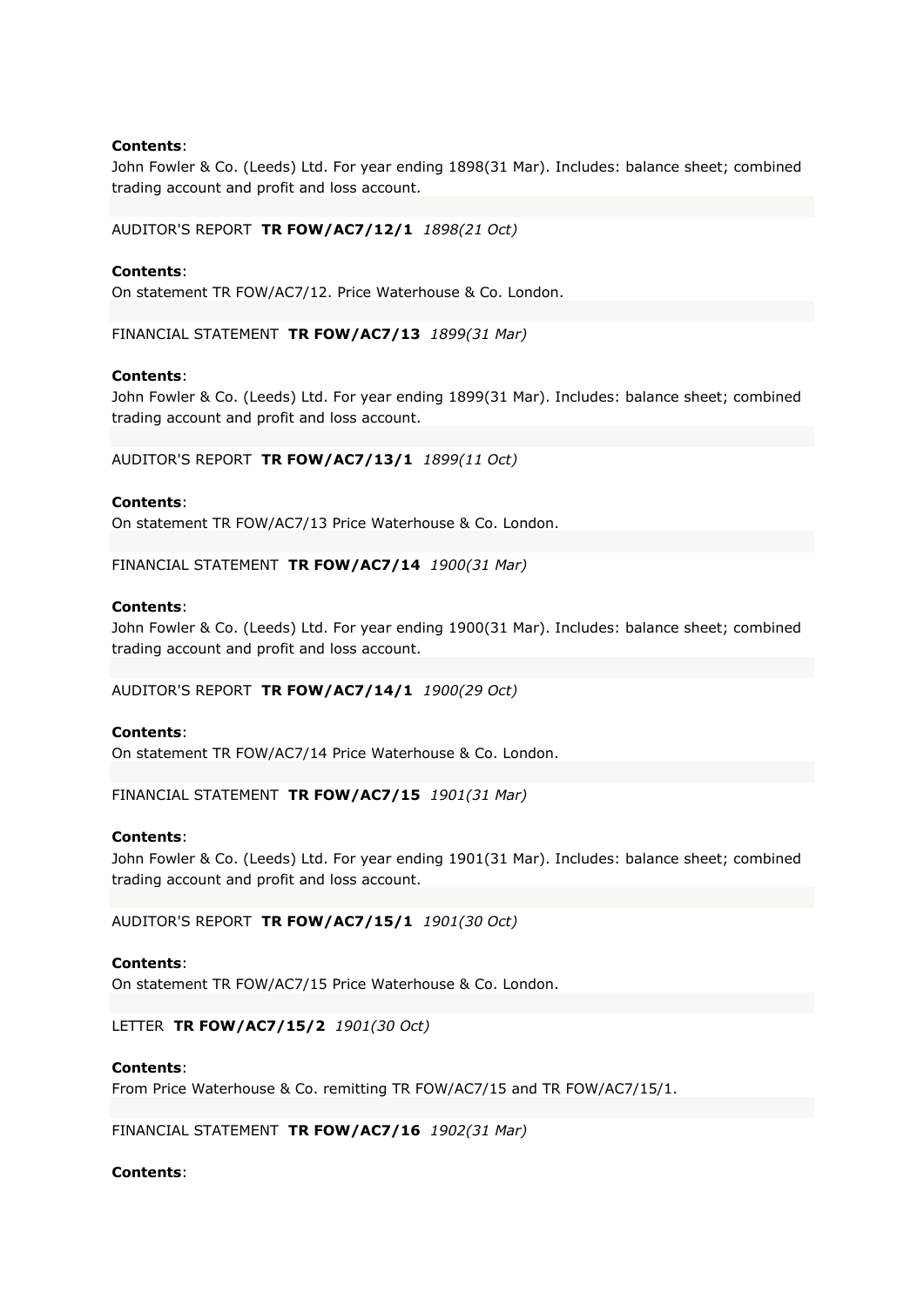John Fowler & Co. (Leeds) Ltd. For year ending 1902 (31 Mar). Includes: balance sheet; combined trading account and profit and loss account.

AUDITOR'S REPORT **TR FOW/AC7/16/1** *1902(6 Oct)*

### **Contents**:

On statement TR FOW/AC7/16 Price Waterhouse & Co. London.

LETTER **TR FOW/AC7/16/2** *1902(6 Oct)*

### **Contents**:

From Price Waterhouse & Co. remitting TR FOW/AC7/16 and TR FOW/AC7/16/1.

FINANCIAL STATEMENT **TR FOW/AC7/17** *1903(31 Mar)*

#### **Contents**:

John Fowler & Co. (Leeds) Ltd. For year ending 1903(31 Mar). Includes: balance sheet; combined trading account and profit and loss account.

AUDITOR'S REPORT **TR FOW/AC7/17/1** *1903(21 Oct)*

# **Contents**:

On statement TR FOW/AC7/17 Price Waterhouse & Co. London.

LETTER **TR FOW/AC7/17/2** *1903(21 Oct)*

#### **Contents**:

From Price Waterhouse & Co. remitting TR FOW/AC7/17 and TR FOW/AC7/17/1.

LETTER **TR FOW/AC7/17/3** *1903(28 Oct)*

#### **Contents**:

From Price Waterhouse & Co. remitting statement as "finally settled".

FINANCIAL STATEMENT **TR FOW/AC7/18** *1904(31 Mar)*

#### **Contents**:

John Fowler & Co. (Leeds) Ltd. For year ending 1904(31 Mar). Includes: balance sheet; combined trading account and profit and loss account.

AUDITOR'S REPORT **TR FOW/AC7/18/1** *1904(21 Oct)*

#### **Contents**:

On statement TR FOW/AC7/18 Price Waterhouse & Co. London.

LETTER **TR FOW/AC7/18/2** *1904(22 Oct)*

#### **Contents**:

From Price Waterhouse & Co. remitting TR FOW/AC7/18 and TR FOW/AC7/18/1.

COPY LETTER **TR FOW/AC7/18/3** *1904(24 Oct)*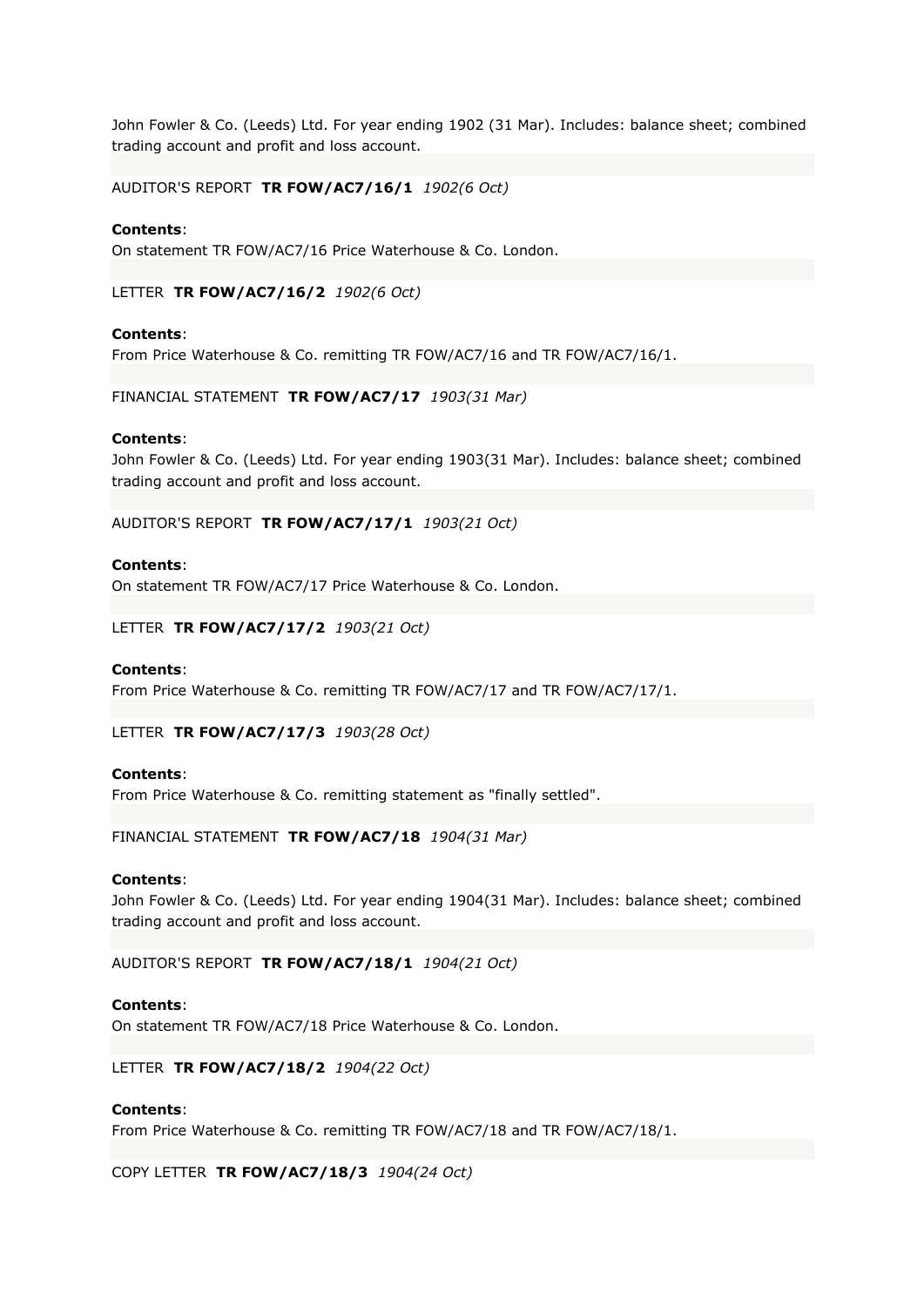To Price Waterhouse & Co. acknowledging remittal of above.

# FINANCIAL STATEMENT **TR FOW/AC7/19** *1905(31 Mar)*

### **Contents**:

John Fowler & Co. (Leeds) Ltd. For year ending 1905(31 Mar). Includes: balance sheet; combined trading account and profit and loss account. Affixed is:

i. 1905(7 Oct). Auditor's Report on above statement. Price Waterhouse & Co. London.

FINANCIAL STATEMENT **TR FOW/AC7/20** *1906(31 Mar)*

# **Contents**:

John Fowler & Co. (Leeds) Ltd. For year ending 1906(31 Mar). Includes: balance sheet; combined trading account and profit and loss account. Affixed are:

i. 1906(12 Oct). Auditor's Report on above statement. Price Waterhouse & Co. London. ii. 1906(12 Oct). Letter from Price Waterhouse & Co. remitting TR FOW/AC7/20 and TR FOW/AC7/20 i.

FINANCIAL STATEMENT **TR FOW/AC7/21** *1907(31 Mar)*

# **Contents**:

John Fowler & Co. (Leeds) Ltd. For year ending 1907(31 Mar). Includes: balance sheet; combined trading account and profit and loss account. Affixed is:

i. 1907(1 Nov). Auditor's Report on above statement. Price Waterhouse & Co. London.

FINANCIAL STATEMENT **TR FOW/AC7/22** *1907(31 Dec)*

# **Contents**:

John Fowler & Co. (Leeds) Ltd. For nine months ending 1907(31 Dec). Includes: balance sheet; combined trading account and profit and loss account. Affixed are:

i. 1908(14 Oct). Auditor's Report on above statement. Price Waterhouse & Co. London. ii. 1908(14 Oct). Letter from Price Waterhouse & Co. remitting TR FOW/AC7/22 and TR FOW/AC7/22 i.

iii. 1908(15 Oct). Copy letter to Price Waterhouse & Co. acknowledging remittal of above.

#### FINANCIAL STATEMENT **TR FOW/AC7/23** *1908(31 Dec)*

# **Contents**:

John Fowler & Co. (Leeds) Ltd. For year ending 1908(31 Dec). Includes: balance sheet; combined trading account and profit and loss account. Affixed are:

i. 1909(24 Jun). Auditor's Report on above statement. Price Waterhouse & Co. London. ii. 1909(24 Jun). Letter from Price Waterhouse & Co. remitting TR FOW/AC7/23 and TR FOW/AC7/23 i.

#### FINANCIAL STATEMENT **TR FOW/AC7/24** *1909(31 Dec)*

# **Contents**:

John Fowler & Co. (Leeds) Ltd. For year ending 1909(31 Dec). Includes: balance sheet; combined trading account and profit and loss account; particulars of certain items on the balance sheet.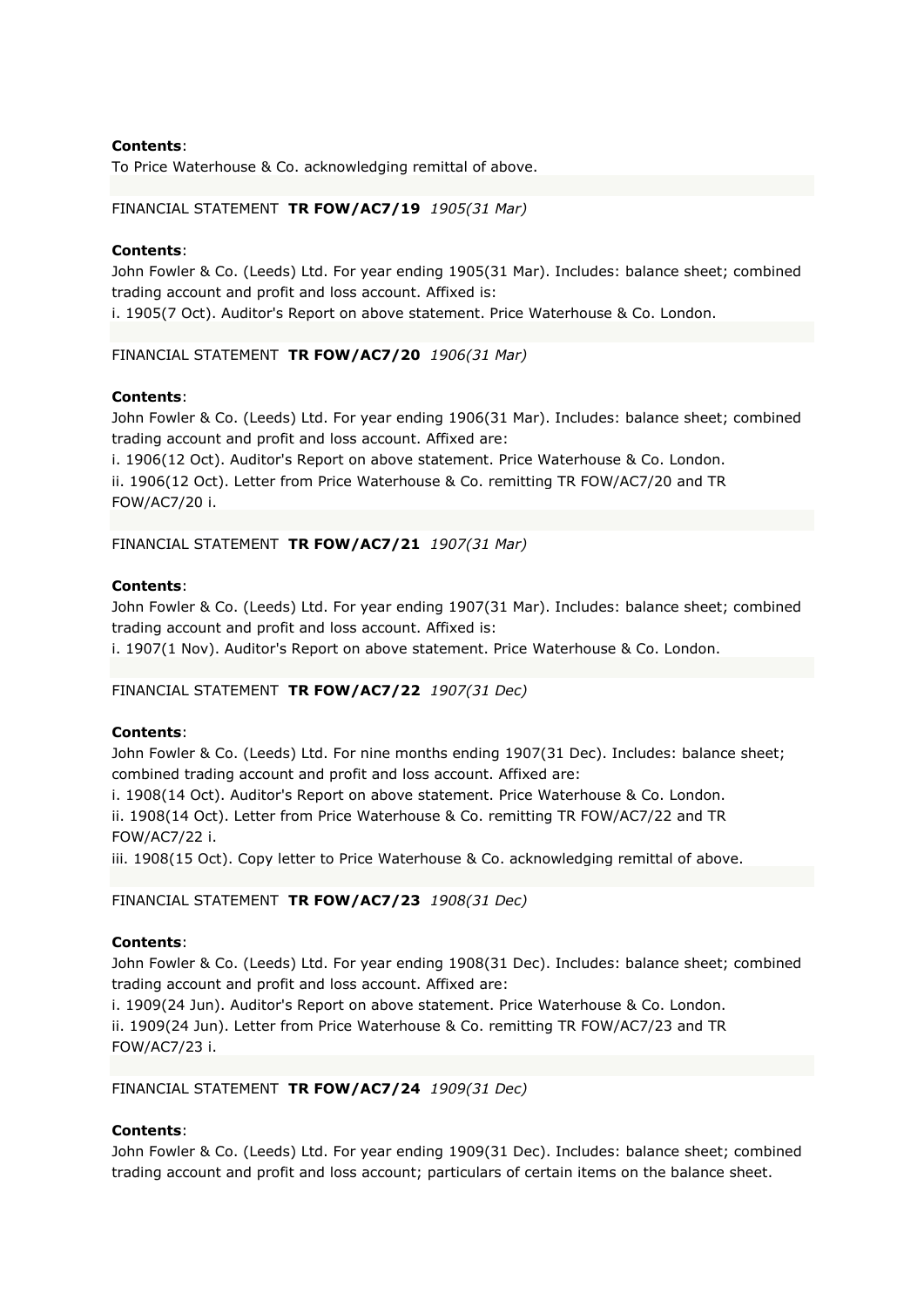Namely: sundry creditors and reserves £79,865-14-3; rebate of interest on bills receivable £11,147-13-8; stock in hand and work in progress £234,382-17-3; sundry debtors and outstanding debts £193,551-1-10; sundry investments £155,133-5-7; cash at bankers, in hand, London and branches and in transit £42,473-11-2.

# Affixed are:

i. 1910(7 Oct). Auditor's Report on above statement. Price Waterhouse & Co. London.

ii. 1910(7 Oct). Letter from Price Waterhouse & Co. remitting balance sheet and profit and loss account.

iii. 1910(18 Oct). Letter from Price Waterhouse & Co. remitting combined trading account and profit and loss account and particulars of certain items on balance sheet.

iv. 1910(4 Nov). Letter from Price Waterhouse & Co. concerning liability for uncalled capital on shares and the ledger balances for the Johannesburg branch.

v. 1910(5 Nov). Copy letter to Price Waterhouse & Co. concerning iv.

vi. 1910(7 Nov). Letter from Price Waterhouse & Co. concerning iv.

vii. 1910(7 Nov). Copy letter to Price Waterhouse & Co. concerning iv.

# FINANCIAL STATEMENT **TR FOW/AC7/25** *1910(31 Dec)*

# **Contents**:

John Fowler & Co. (Leeds) Ltd. For year ending 1910(31 Dec). Includes: balance sheet; combined trading account and profit and loss account. Affixed is:

i. 1911(25 Sep). Auditor's Report on above statement. Price Waterhouse & Co. London.

# FINANCIAL STATEMENT **TR FOW/AC7/26** *1911(31 Dec)*

# **Contents**:

John Fowler & Co. (Leeds) Ltd. For year ending 1911(31 Dec). Includes: balance sheet; combined trading account and profit and loss account; summary of sundry investments £248,191-9-6 on balance sheet, divided into London, Magdeburg and others. Affixed are:

i. 1912(22Jun). Auditor's Report on above statement. Price Waterhouse & Co. London. ii. 1912(22 Jun). Letter from Price Waterhouse & Co. remitting TR FOW/AC7/26 and TR FOW/AC7/26 i.

iii. 1912(22 Jun). Copy letter to Price Waterhouse & Co. acknowledging above remittal.

iv. 1912 Note concerning passbook deposits and new certificates in respect of £30,000

FINANCIAL STATEMENT **TR FOW/AC7/27** *1912(31 Dec)*

# **Contents**:

John Fowler & Co. (Leeds) Ltd. For year ending 1912(31 Dec). Includes: balance sheet; combined trading account and profit and loss account. Affixed is:

i. 1913(14 Aug). Auditor's Report on above statement. Price Waterhouse & Co. London.

# FINANCIAL STATEMENT **TR FOW/AC7/28** *1913(31 Dec)*

# **Contents**:

John Fowler & Co. (Leeds) Ltd. For year ending 1913(31 Dec). Includes: balance sheet; combined trading account and profit and loss account; sundry debtors; sundry creditors and reserves. Affixed are:

i. 1914(23 Jul). Auditor's Report on above statement. Price Waterhouse & Co. London. ii. 1914(23 Jul). Letter from Price Waterhouse & Co. remitting TR FOW/AC7/28 and TR FOW/AC7/28 i.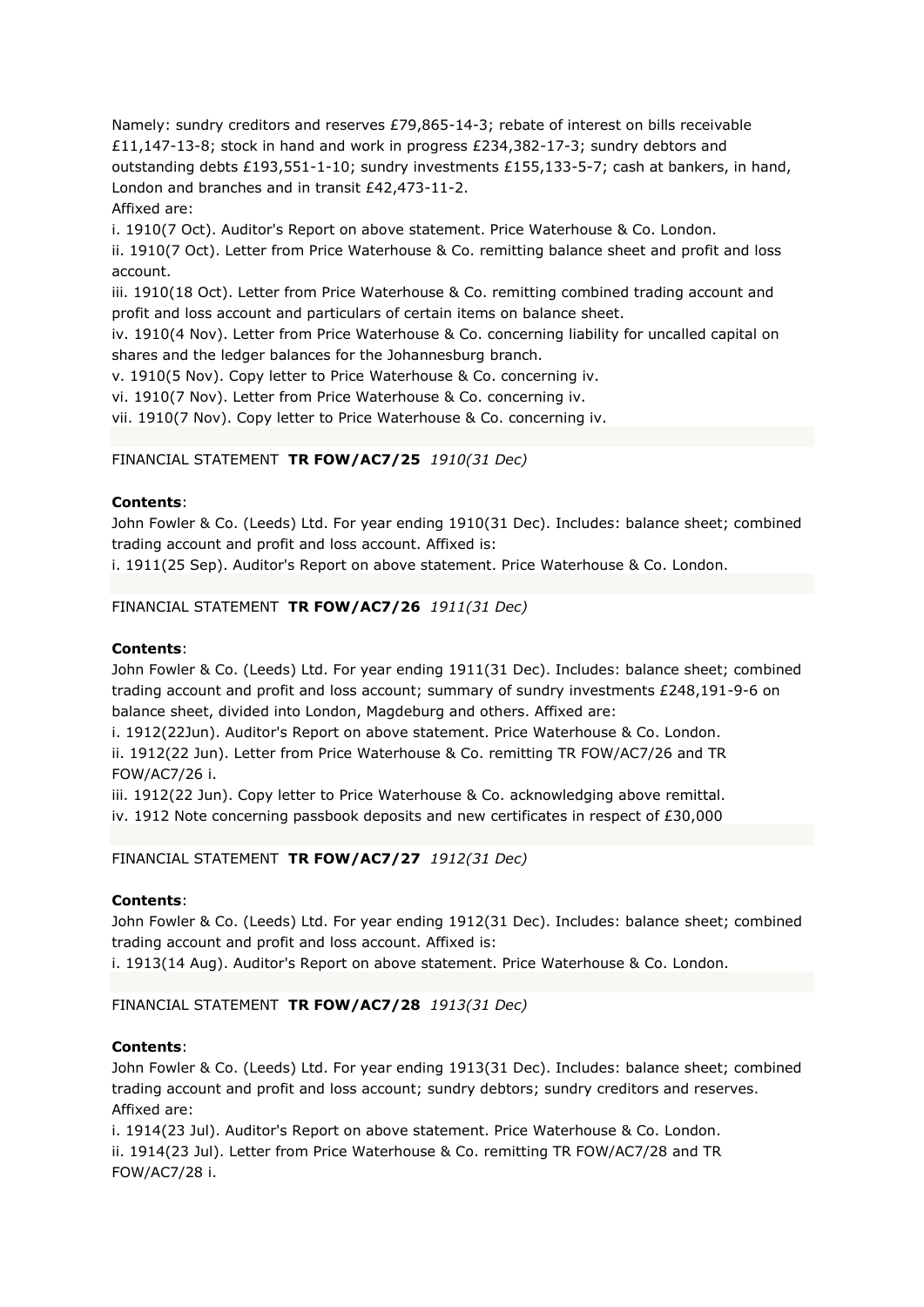iii. 1914(24 Jul). Letter to Price Waterhouse & Co. acknowledging ii. Requests return of stock and tool sheets of draft account with statement.

iv. 1914(24 Jul). Letter from Price Waterhouse & Co. remitting stock and tool sheets.

# DIRECTORS' REPORT TO 27th AGM **TR FOW/AC7/28/1** *1913(27 Oct)*

# FINANCIAL STATEMENT **TR FOW/AC7/29** *1914(31 Dec)*

### **Contents**:

John Fowler & Co. (Leeds) Ltd. For year ending 1914(31 Dec). Includes: balance sheet; combined trading account and profit and loss account.

i. 1915(3 Aug). Auditor's Report on above statement. Price Waterhouse & Co. London. ii. 1915(5 Aug). Copy letter to Price Waterhouse & Co. acknowledging query over German commission account and location of Transvaal farming balance sheet and profit and loss account. iii. 1915(5 Aug). Letter to John Fowler & Co. (Leeds) Ltd. in reply. 2 copies, one is statement and Audit report only.

### FINANCIAL STATEMENT **TR FOW/AC7/30** *1915(31 Dec)*

#### **Contents**:

John Fowler & Co. (Leeds) Ltd. For year ending 1915(31 Dec). Includes: balance sheet; combined trading account and profit and loss account.

i. 1916(28 Aug). Auditor's Report on above statement. Price Waterhouse & Co. London.

#### FINANCIAL STATEMENT **TR FOW/AC7/31** *1916(31 Dec)*

#### **Contents**:

John Fowler & Co. (Leeds) Ltd. For year ending 1916(31 Dec). Includes: balance sheet; combined trading account and profit and loss account.

i. 1917(5 Jul). Auditor's Report on above statement. Price Waterhouse & Co. London.

ii. 1917(5 Jul). Letter from Price Waterhouse & Co. remitting TR FOW/AC7/31 and TR FOW/AC7/31 i.

iii. 1917(6 Jul). Copy letter to Price Waterhouse & Co. acknowledging ii.

#### FINANCIAL STATEMENT **TR FOW/AC7/32** *1917(31 Dec)*

#### **Contents**:

John Fowler & Co. (Leeds) Ltd. For year ending 1917(31 Dec). Includes: balance sheet; combined trading account and profit and loss account.

i. 1918(8 Aug). Auditor's Report on above statement. Price Waterhouse & Co. London.

FINANCIAL STATEMENT **TR FOW/AC7/33** *1918(31 Dec)*

### **Contents**:

John Fowler & Co. (Leeds) Ltd. For year ending 1918(31 Dec). Includes: balance sheet; combined trading account and profit and loss account.

i. 1919(8 Jul). Auditor's Report on above statement. Price Waterhouse & Co. London. Two copies, one is only balance sheet and trading and profit and loss account.

FINANCIAL STATEMENT **TR FOW/AC7/34** *1919(31 Dec)*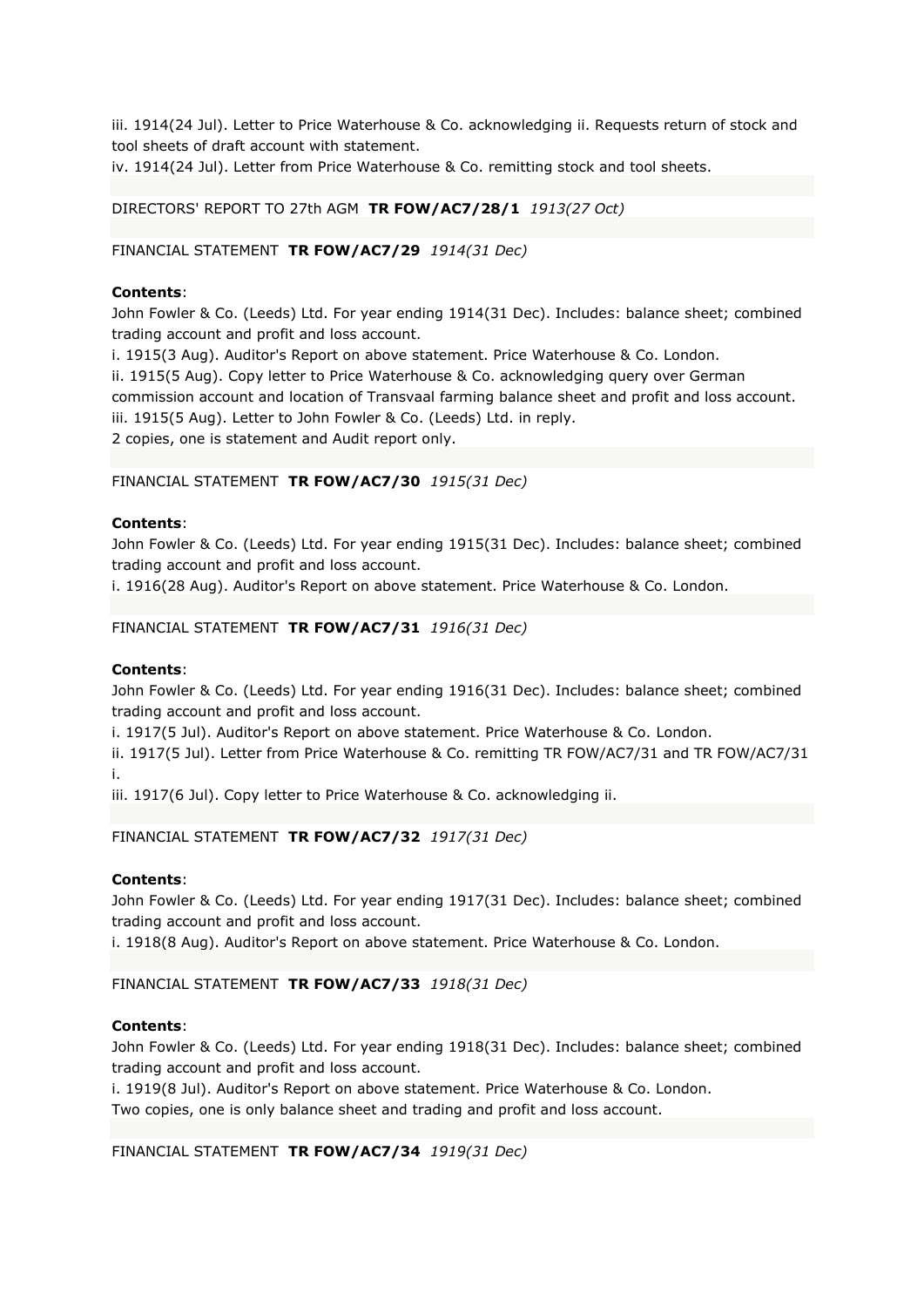John Fowler & Co. (Leeds) Ltd. For year ending 1919(31 Dec). Includes: balance sheet; combined trading account and profit and loss account.

i. 1920(13 Aug). Auditor's Report on above statement. Price Waterhouse & Co. London.

# FINANCIAL STATEMENT **TR FOW/AC7/35** *1920(31 Dec)*

Two copies

# **Contents**:

John Fowler & Co. (Leeds) Ltd. For year ending 1920(31 Dec). Includes: balance sheet; combined trading account and profit and loss account.

i. 1921(25 Jul). Auditor's Report on above statement. Price Waterhouse & Co. London.

# FINANCIAL STATEMENT **TR FOW/AC7/36** *1921(31 Dec)*

# **Contents**:

John Fowler & Co. (Leeds) Ltd. For year ending 1921(31 Dec). Includes: balance sheet; combined trading account and profit and loss account.

i. 1922(29 Jun). Auditor's Report on above statement. Price Waterhouse & Co. London.

# FINANCIAL STATEMENT **TR FOW/AC7/37** *1922(31 Dec)*

# **Contents**:

John Fowler & Co. (Leeds) Ltd. For year ending 1922 (31 Dec). Includes: balance sheet; combined trading account and profit and loss account.

i. 1923(17 Aug). Auditor's Report on above statement. Price Waterhouse & Co. London. ii. 1923(17 Aug). Letter from Price Waterhouse & Co. remitting TR FOW/AC7/37 and TR FOW/AC7/37 i.

FINANCIAL STATEMENT **TR FOW/AC7/38** *1923(31 Dec)*

# **Contents**:

John Fowler & Co. (Leeds) Ltd. For year ending 1923(31 Dec). Includes: balance sheet; combined trading account and profit and loss account.

i. 1924(23 Jul). Auditor's Report on above statement. Price Waterhouse & Co. London.

# FINANCIAL STATEMENT **TR FOW/AC7/39** *1924(31 Dec)*

# **Contents**:

John Fowler & Co. (Leeds) Ltd. For year ending 1924(31 Dec). Includes: balance sheet; combined trading account and profit and loss account.

i. 1925(8 Aug). Auditor's Report on above statement. Price Waterhouse & Co. London.

# FINANCIAL STATEMENT **TR FOW/AC7/40** *1925(31 Dec)*

# **Contents**:

John Fowler & Co. (Leeds) Ltd. For year ending 1925(31 Dec). Includes: balance sheet; combined trading account and profit and loss account.

i. 1926(24 Aug). Auditor's Report on above statement. Price Waterhouse & Co. London.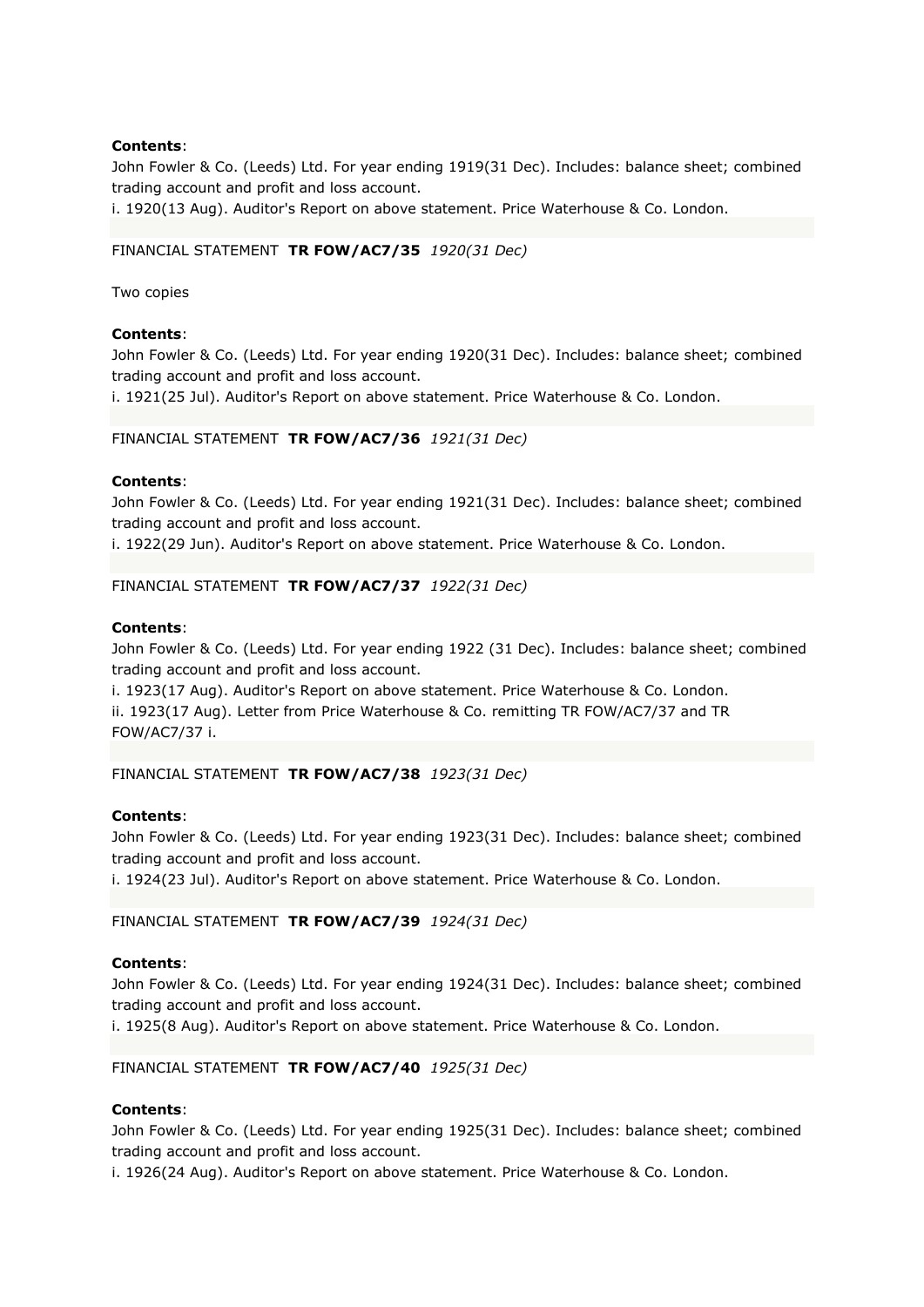ii. 1926(24 Aug). Letter from Price Waterhouse & Co. remitting TR FOW/AC7/40 and TR FOW/AC7/40 i.

FINANCIAL STATEMENT **TR FOW/AC7/41** *1926(31 Dec)*

# **Contents**:

John Fowler & Co. (Leeds) Ltd. For year ending 1926(31 Dec). Includes: balance sheet; combined trading account and profit and loss account.

i. 1927(22 Jul). Auditor's Report on above statement. Price Waterhouse & Co. London.

FINANCIAL STATEMENT **TR FOW/AC7/42** *1927(31 Dec)*

# **Contents**:

John Fowler & Co. (Leeds) Ltd. For year ending 1927(31 Dec). Includes: balance sheet; combined trading account and profit and loss account.

i. 1928(13 Jul) Auditor's Report on above statement. Price Waterhouse & Co. London. ii. 1928(13 Jul). Letter from Price Waterhouse & Co. remitting TR FOW/AC7/42 and TR FOW/AC7/42 i.

FINANCIAL STATEMENT **TR FOW/AC7/43** *1928(31 Dec)*

### **Contents**:

John Fowler & Co. (Leeds) Ltd. For year ending 1928(31 Dec). Includes: balance sheet; combined trading account and profit and loss account.

i. 1929(16 Aug). Auditor's Report on above statement. Price Waterhouse & Co. London.

FINANCIAL STATEMENT **TR FOW/AC7/44** *1929(31 Dec)*

### **Contents**:

John Fowler & Co. (Leeds) Ltd. For year ending 1929(31 Dec). Includes: balance sheet; combined trading account and profit and loss account. Auditors: Price Waterhouse & Co. London.

FINANCIAL STATEMENT **TR FOW/AC7/45** *1932(31 Dec)*

#### **Contents**:

John Fowler & Co. (Leeds) Ltd. For year ending 1932(31 Dec). Includes: balance sheet; combined trading account and profit and loss account. Auditors: Price Waterhouse & Co. London.

FINANCIAL STATEMENT **TR FOW/AC7/46** *1935(31 Dec)*

#### **Contents**:

John Fowler & Co. (Leeds) Ltd. For year ending 1935(31 Dec). Includes: balance sheet; combined trading account and profit and loss account. Auditors: Price Waterhouse & Co. London.

# FINANCIAL STATEMENT **TR FOW/AC7/47** *1936(31 Dec)*

#### **Contents**:

John Fowler & Co. (Leeds) Ltd. For year ending 1936(31 Dec). Includes: balance sheet; combined trading account and profit and loss account. Auditors: Price Waterhouse & Co. Leeds.

FINANCIAL STATEMENT **TR FOW/AC7/48** *1937(31 Dec)*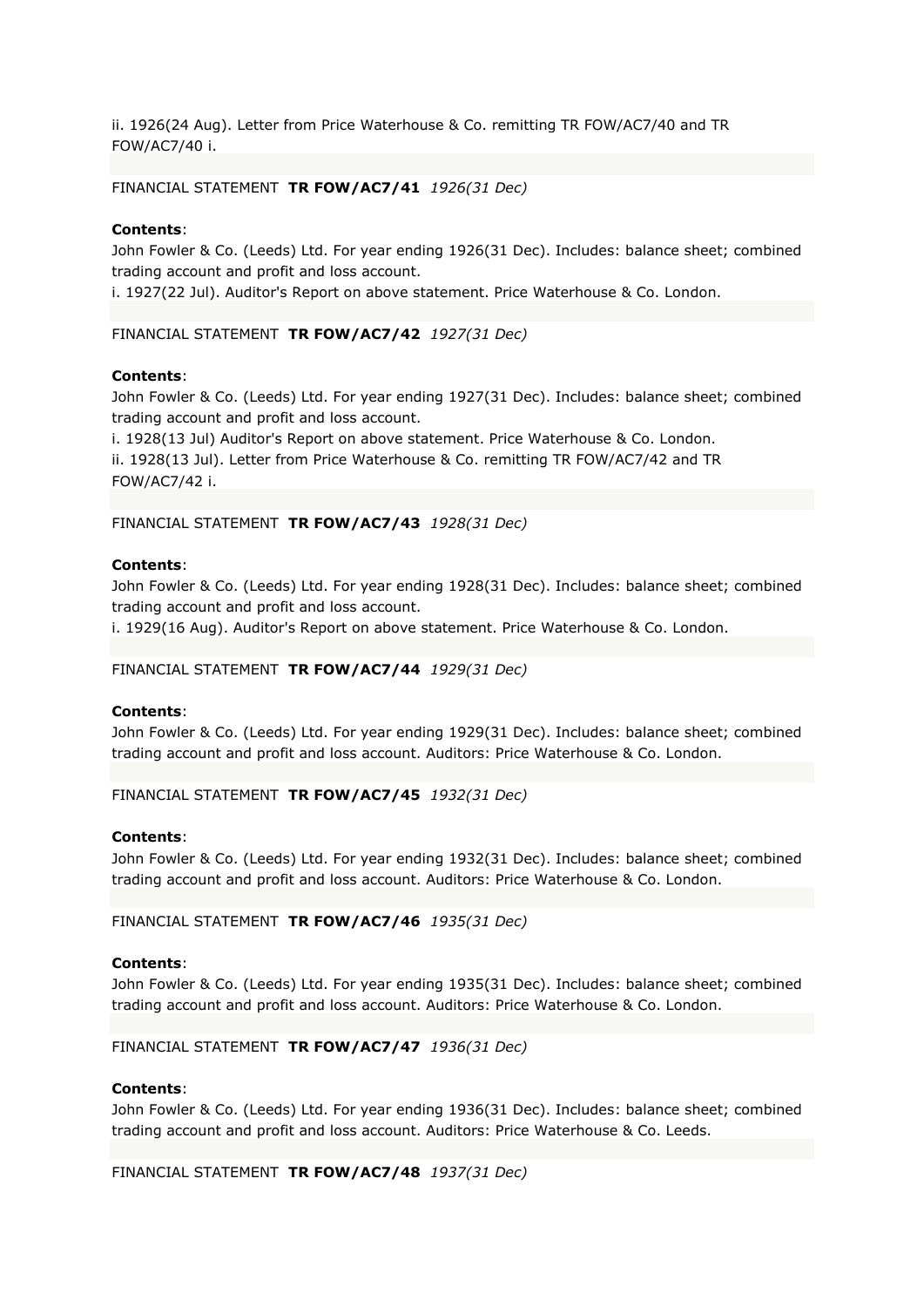John Fowler & Co. (Leeds) Ltd. For year ending 1937(31 Dec). Includes: balance sheet; combined trading account and profit and loss account. Auditors: Price Waterhouse & Co. London.

FOLDER OF FINANCIAL STATEMENTS **TR FOW/AC7/49** *1915(31 Dec)*

# **Contents**:

John Fowler & Co. (Leeds) Ltd. For year ending 1915(31 Dec).

Balance sheet; profit and loss account. **TR FOW/AC7/49/i** [n.d.]

Miscellaneous items **TR FOW/AC7/49/ii** [n.d.]

# **Contents**:

Cash account; account of German, Austro-Hungarian and Russian acceptances; account of bills receivable; investments account; list of approximate prices of stocks, shares and bonds owned by the company as at 1915(31 Dec); account of interest rebate and exchange adjustment; U.S.A. accounts; royalty and patents account; foreign stocks account; balance sheet - Société Anonyme John Fowler, Melun; balance sheet - John Fowler & Co. (Manila) Ltd; balance sheet - John Fowler &Co. (Australia) Ltd; balance sheet - Bombay and Calcutta; balance sheet - Transvaal agency; balance sheet - Magdeburg branch; suspense account - Magdebury, Kieff and Warsaw

Stock account. **TR FOW/AC7/49/iii** [n.d.]

Account of bills receivable. **TR FOW/AC7/49/iv** [n.d.]

# **Contents**:

Includes: list of London office bills receivable - monthly summaries for 1916(Jan) - 1918(May) including amount and rebate at 4%; list of hiring agreement instalments and deferred payments for 1916(26 May) - 1917(23 Apr), including name, date due, amount, duration and rebate at 4%; list of Magdeburg bills receivable - individual entries for bills unpaid for 1914(1 Aug) - 1915(31 Dec) including number, amount and when due and monthly summaries for bills not due, 1916(Jan) - 1920(Feb) including amount and rebate at 4%; list of Roumanian acceptances - individual entries for 1914(1 Sep) - 1916(1 Aug) including, name, date due, amount in lei, equivalent in sterling, duration and rebate at 8%; list of Russian acceptances - individual entries for 1914(31 Dec) - 1915(31 Dec), including name, date due, amount in roubles and equivalent in sterling; summary.

Statement for John Fowler & Co. Magdeburg **TR FOW/AC7/49/v** [n.d.]

# **Contents**:

As mentioned in TR FOW/AC7/49/viii below.

Analysis of profit and loss account. **TR FOW/AC7/49/vi** [n.d.]

Summary of Leeds ledger balances **TR FOW/AC7/49/vii** [n.d.]

# **Contents**:

[Individual customer accounts]

Directors' report to 30th AGM. **TR FOW/AC7/49/viii** *1916(4 Sep)*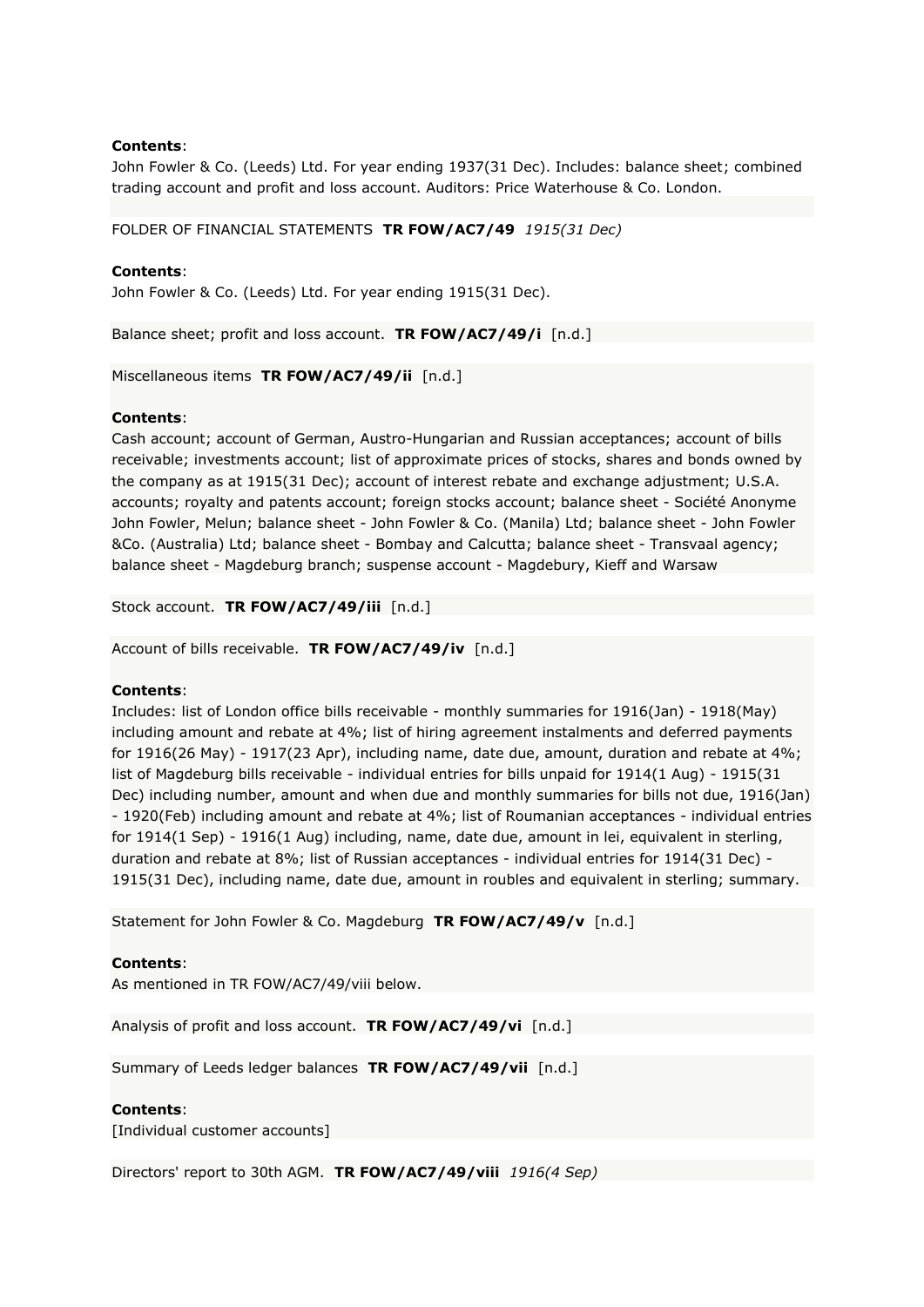Notice to shareholders of 30th AGM **TR FOW/AC7/49/ix** *1916(31 Aug)*

# **Contents**:

Including notice distribution list.

FOLDER OF FINANCIAL STATEMENTS **TR FOW/AC7/50** *1916(31 Dec)*

### **Contents**:

John Fowler & Co. (Leeds) Ltd. For year ending 1916(31 Dec).

Balance sheet; profit and loss account. **TR FOW/AC7/50/i** [n.d.]

Branch balance sheets **TR FOW/AC7/50/ii** [n.d.]

### **Contents**:

Magdeburg; Bombay and Calcutta; John Fowler & Co. (Australia) Ltd; Société Anonyme John Fowler, Melun; John Fowler & Co. (Manila) Ltd; Johannesburg.

Miscellaneous accounts **TR FOW/AC7/50/iii** [n.d.]

# **Contents**:

Account of German, Austro-Hungarian and Russian acceptances; cash account (bank and in hand); foreign stocks account; investments account; interest and exchange analysis; account of interest rebate and exchange adjustment; exchange account; royalty and patents account.

Stock account. **TR FOW/AC7/50/iv** [n.d.]

Account of bills receivable. **TR FOW/AC7/50/v** [n.d.]

# **Contents**:

Includes list of London office bills receivable - monthly summaries for 1917(Jan) - 1920(Sep) including amount and rebate at 4%; list of hiring agreement instalments and deferred payments for 1917(May) - 1918(28 May); including name, date due, amount, duration and rebate at 4%; list of Magdeburg bills receivable - individual entries for bills unpaid for 1914(1 Aug) - 1916(31 Dec) including number, amount and when due and monthly summaries for bills not due, 1917(Jan) - 1920(Feb) including amount and rebate at 4%; list of Roumanian acceptances - individual entries for 1916(30 Sept) - 1916(15 Oct) including name, date due, amount in lei, equivalent in sterling, duration and rebate at 8%; list of Russian acceptances - individual entries for 1914(31 Dec) - 1915(31 Dec), including name, date due, amount in roubles and equivalent in sterling; summary.

Analysis of profit and loss account. **TR FOW/AC7/50/vi** [n.d.]

# **Contents**:

Also includes analysis with related correspondence of account with the Iron Trades Insurance Association for 1914-1916.

Summary of Leeds ledger balances **TR FOW/AC7/50/vii** [n.d.]

# **Contents**: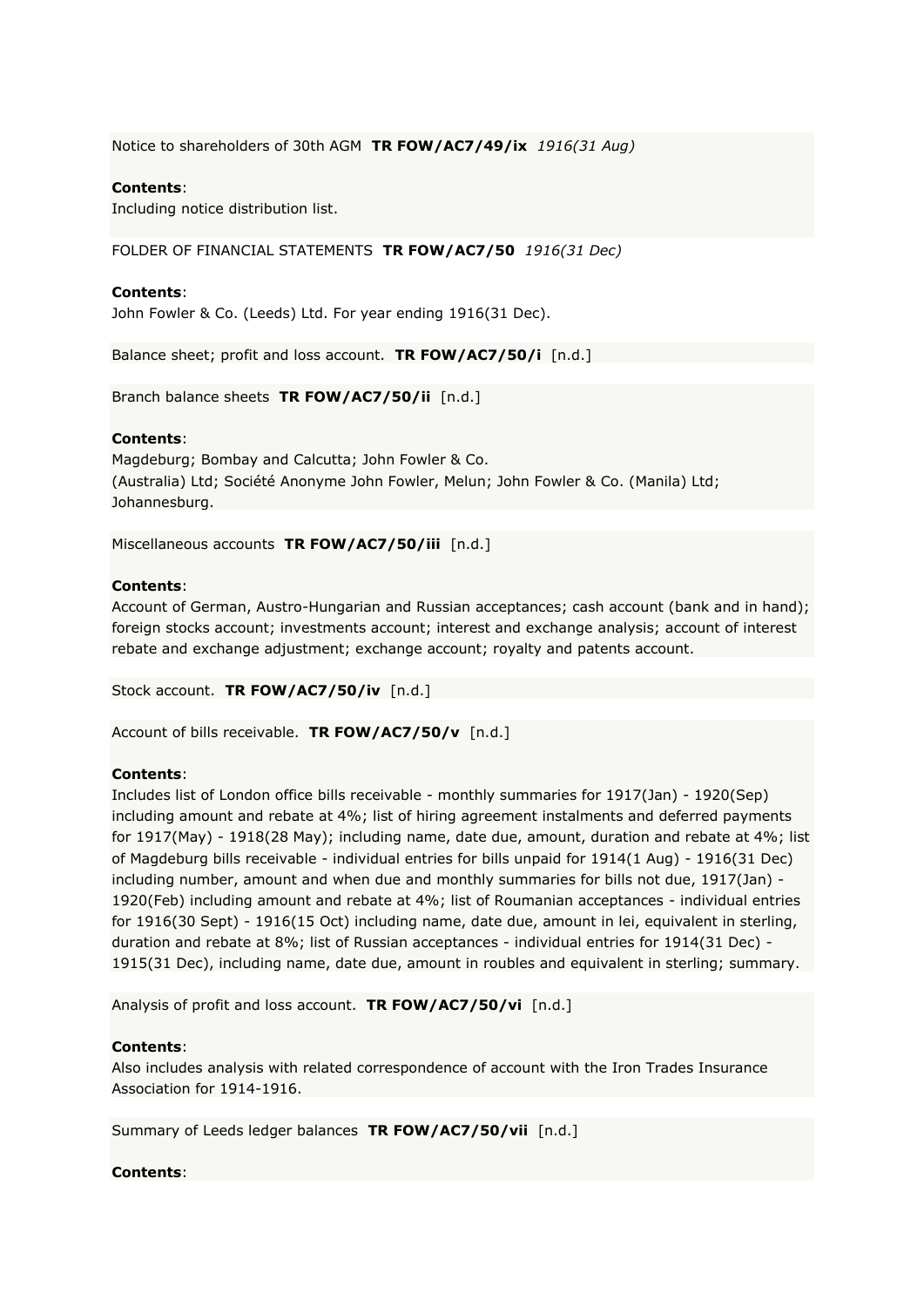[Individual customer accounts].

Directors' report to 31st AGM. **TR FOW/AC7/50/viii** *1917(23 Jul)*

Notice to shareholders of 31st AGM **TR FOW/AC7/50/ix** *1917(10 Jul)*

# **Contents**:

Including notice distribution list.

FOLDER OF FINANCIAL STATEMENTS **TR FOW/AC7/51** *1917(31 Dec)*

### **Contents**:

John Fowler & Co. (Leeds) Ltd. For year ending 1917(31 Dec).

Balance sheet; profit and loss account; notes on wages and other expenses. **TR FOW/AC7/51/i** [n.d.]

Branch balance sheets **TR FOW/AC7/51/ii** [n.d.]

# **Contents**:

Magdeburg; Bombay and Calcutta; John Fowler & Co. (Australia) Ltd; Société Anonyme John Fowler, Melun; John Fowler & Co. (Manila) Ltd; Johannesburg.

Magdeburg accounts **TR FOW/AC7/51/iii** [n.d.]

# **Contents**:

Balance of total debts owing to Leeds offset by provision in London ledger against losses in liquidation; analysis of German, Austro-Hungarian and Russian accounts.

Miscellaneous accounts **TR FOW/AC7/51/iv** [n.d.]

# **Contents**:

Account of German, Austro-Hungarian and Russian acceptances; cash account (bank and in hand); foreign stocks account; investments account; interest and exchange analysis; account of interest rebate and exchange adjustment; exchange account; royalty and patents account; statement of contract account with Ministry of Munitions for sixty one sets of steam ploughing tackle.

Stock account **TR FOW/AC7/51/v** [n.d.]

# **Contents**:

Includes separate of plant and machinery depreciation with related copy correspondence.

Account of bills receivable. **TR FOW/AC7/51/vi** [n.d.]

#### **Contents**:

Includes: list of London office bills receivable - monthly summaries for 1918(Jan) - 1921(Mar) including amount and rebate at 4%; list of hiring agreement instalments and deferred payments for 1918(Mar-Sep), including name, date due, amount, duration and rebate at 4%; list of Magdeburg bills receivable - individual entries for bills unpaid for 1914(1 Aug) - 1917(31 Dec) including number, amount and when due and monthly summaries for bills not due, 1918(Jan) -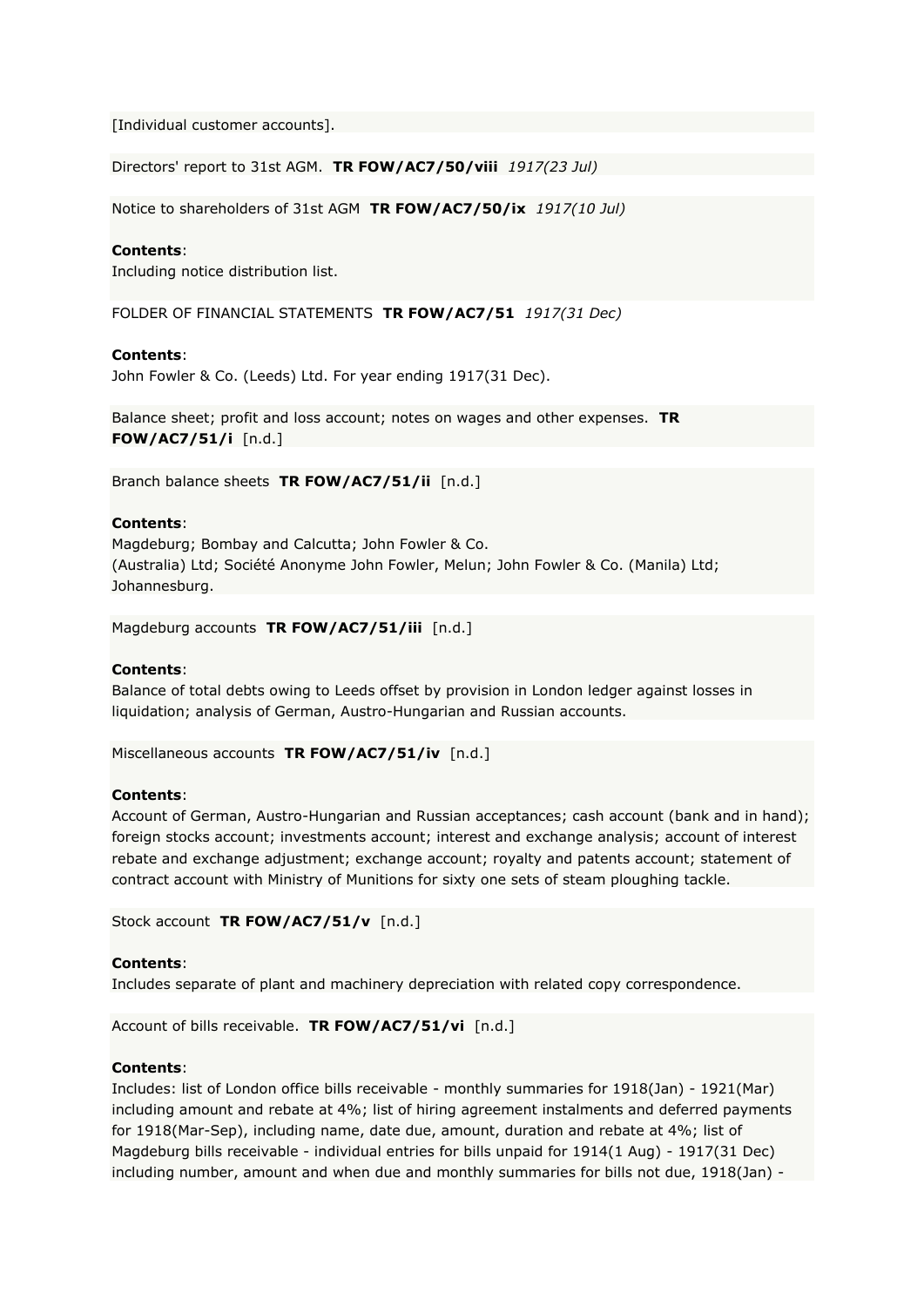1920(Feb) including amount and rebate at 4%; list of Roumanian acceptances - individual entries for 1916(30 Sep - 15 Oct) including name, date due, amount in lei, equivalent in sterling, duration and rebate at 8%; list of Russian acceptances - individual entries for 1914(Dec) - 1915(Dec), including name, date due, amount in roubles and equivalent in sterling; summary.

Analysis of profit and loss account. **TR FOW/AC7/51/vii** [n.d.]

Summary of Leeds ledger balances **TR FOW/AC7/51/viii** [n.d.]

### **Contents**:

[Individual customer accounts].

Directors' report to 32nd AGM **TR FOW/AC7/51/ix** *1918(23 Aug)*

Notice to shareholders of 32nd AGM **TR FOW/AC7/51/x** *1918(13 Aug)*

#### **Contents**:

Including notice distribution list.

Press extract **TR FOW/AC7/51/xi** *1918(28 Nov)*

#### **Contents**:

Concerning further falls in the mark and the kronen on neutral exchanges. "The Times" [mounted].

FOLDER OF FINANCIAL STATEMENTS **TR FOW/AC7/52** *1918(31 Dec)*

#### **Contents**:

John Fowler & Co. (Leeds) Ltd. For year ending 1918(31 Dec).

Miscellaneous accounts **TR FOW/AC7/52/i** [n.d.]

#### **Contents**:

Monthly analysis of sales, returns, wages and materials and loss with totals; combined trading account and profit and loss account; balance sheet; income tax assessments account (for 1918(1 Apr - 1919(31 Mar)); account of German, Austro-Hungarian and Russian acceptances; cash account (in bank and in hand); investments and bank deposit account; foreign stocks account; interest and exchange analysis; account of interest received; account of interest paid; exchange account; account of cash on deposit with the company; interest rebate and exchange adjustment account; royalty and patents account; balance sheet - Magdeburg branch; balance sheet - Johannesburg branch; balance sheet - Bombay branch, including Calcutta; balance sheet - John Fowler & Co. (Manila) Ltd; balance sheet - John Fowler & Co. (Australia) Ltd; balance sheet - Société Anonyme John Fowler, Melun; account of sundry creditors; account of sundry debtors.

Stock account **TR FOW/AC7/52/ii** [n.d.]

#### **Contents**:

Includes: separate analysis of plant and machinery depreciation with related copy correspondence.

Account of bills receivable. **TR FOW/AC7/52/iii** [n.d.]

#### **Contents**: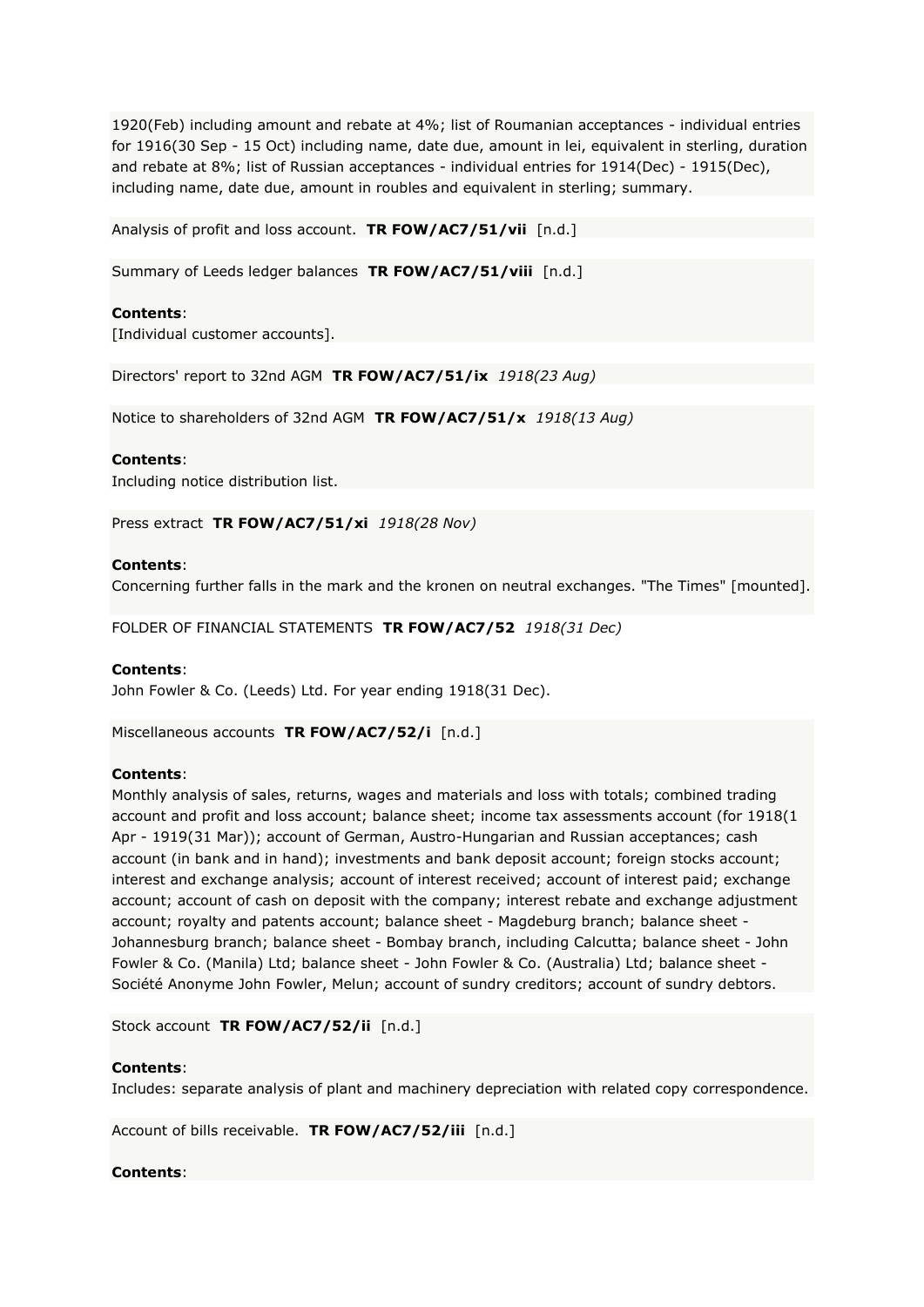Includes: London bills receivable - individual entries for 1919(3 Jan) - 1921(30 Mar), including name, number, date due, amount and rebate at 5%; Magdeburg acceptances - individual entries for 1919(1 Jan) - 1920(1 Feb) including bills overdue, name, number, date due, amount and rebate at 5%; Roumanian acceptances - individual entries for 1916(30 Sep) - 1917(15 Oct), including name, date due, amount in lei, equivalent in sterling at two different exchange rates.

Analysis of profit and loss account. **TR FOW/AC7/52/iv** [n.d.]

Summary of Leeds private ledger balances. **TR FOW/AC7/52/v** [n.d.]

Summary of Leeds ledger balances **TR FOW/AC7/52/vi** [n.d.]

# **Contents**:

[Individual customer accounts].

Directors' report to thirty third AGM. **TR FOW/AC7/52/vii** *1919(14 Jul)*

Notice to shareholders of thirty third AGM **TR FOW/AC7/52/viii** *1919(3 Jul)*

# **Contents**:

Including notice distribution list.

FOLDER OF FINANCIAL STATEMENTS **TR FOW/AC7/53** *1919(31 Dec)*

### **Contents**:

John Fowler & Co. (Leeds) Ltd. For year ending 1919(31 Dec).

Miscellaneous accounts **TR FOW/AC7/53/i** [n.d.]

# **Contents**:

Balance sheet; combined trading account and profit and loss account; monthly analysis of sales, returns, wages and materials, contra credits and totals; income tax assessments account, including directors salaries (for 1919(Apr) - 1920(Mar)).

Miscellaneous Accounts **TR FOW/AC7/53/ii** [n.d.]

# **Contents**:

Account of German, Austro-Hungarian and Russian acceptances; Magdeburg account; cash account (in bank and in hand); investments and bank deposits account; foreign stocks account; interest and exchange analysis; exchange account; account of cash on deposit with the company; interest rebate and exchange adjustment account; royalty and patents account; account of capital in branch companies; balance sheet - Johannesburg; balance sheet - Bombay; balance sheet - John Fowler & Co. (Manila) Ltd; balance sheet - John Fowler & Co. (Australia) Ltd; balance sheet - Société Anonyme John Fowler, Melun; account of sundry creditors; account of sundry debtors.

Analysis of Magdeburg account **TR FOW/AC7/53/iii** [n.d.]

# **Contents**:

Including estimated value of assets over liabilities.

Analysis of Melun account **TR FOW/AC7/53/iv** [n.d.]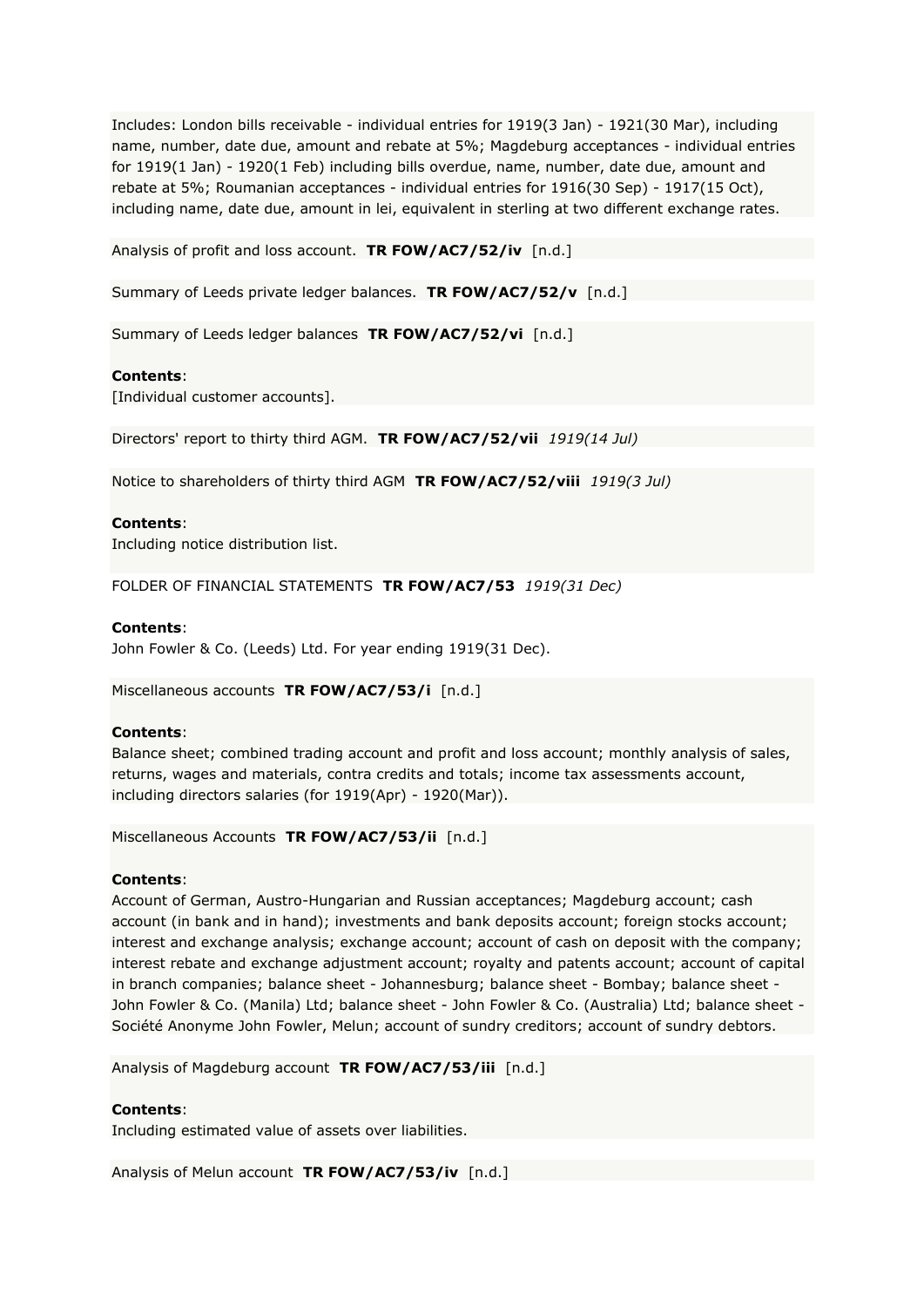Including exchange differences covered and not covered.

Stock account **TR FOW/AC7/53/v** [n.d.]

### **Contents**:

Including separate analysis of plant and machinery depreciation.

Account of bills receivable. **TR FOW/AC7/53/vi** [n.d.]

### **Contents**:

Includes: home bills for 1920(Jan) - 1922(Jul); Roumanian acceptances for 1916(30 Sep - 30 Nov).

Analysis of profit and loss account. **TR FOW/AC7/53/vii** [n.d.]

Summary of Leeds private ledger balances. **TR FOW/AC7/53/viii** [n.d.]

Summary of Leeds ledger balances **TR FOW/AC7/53/ix** [n.d.]

# **Contents**:

[Individual customer accounts] with remittal correspondence.

Directors' report to thirty fourth AGM **TR FOW/AC7/53/x** *1920(27 Sep)*

Notice to shareholders of thirty fourth AGM **TR FOW/AC7/53/xi** *1920(16 Sep)*

#### **Contents**:

Including notice distribution list.

FOLDER OF FINANCIAL STATEMENTS **TR FOW/AC7/54** *1920(31 Dec)*

# **Contents**:

John Fowler & Co. (Leeds) Ltd. For year ending 1920(31 Dec).

Various accounts **TR FOW/AC7/54/i** [n.d.]

# **Contents**:

Balance sheet; combined trading account and profit and loss account; monthly analysis of sales returns, wages and materials, loss and totals; income tax assessments account including directors salaries (for 1920(Apr) - 1921(Mar)).

Various accounts **TR FOW/AC7/54/ii** [n.d.]

#### **Contents**:

Magdeburg liquidation account; German, Austro-Hungarian and Russian acceptances liquidation account; cash account (in bank and in hand); account of cash on deposit with the Company; investments account; foreign stocks account; account of interest rebate and exchange adjustment; interest and exchange analysis; account of capital in branch companies; royalty and patents account; account of sundry creditors; account of sundry debtors; balance sheet - Bombay and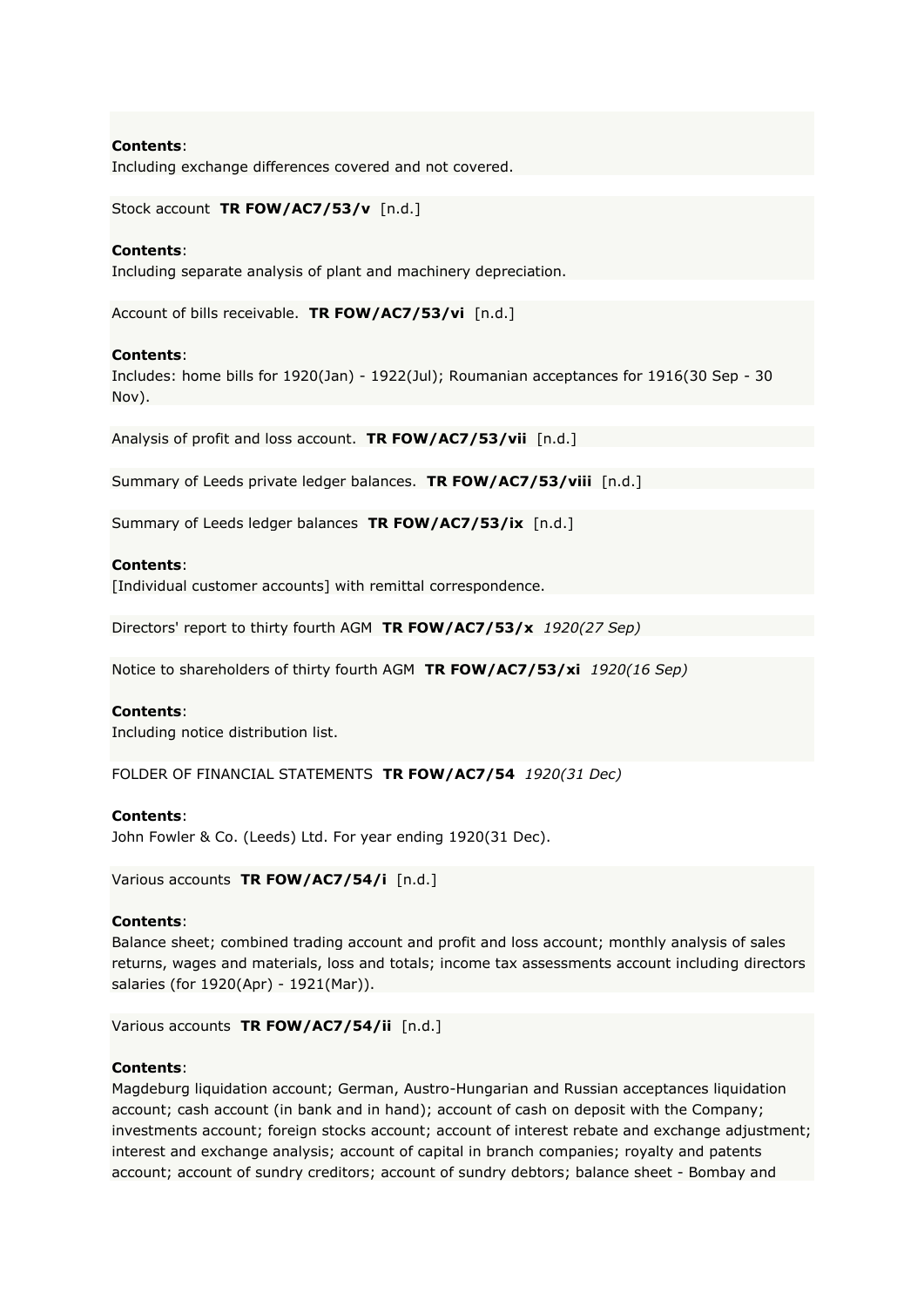Calcutta; balance sheet - Johannesburg; balance sheet - Société Anonyme John Fowler, Melun; balance sheet - John Fowler & Co. (Australia) Ltd; balance sheet - John Fowler & Co. (Manila) Ltd; account of furniture and tools at branches; exchange account.

Stock account. **TR FOW/AC7/54/iii** [n.d.]

### **Contents**:

Includes: separate analysis of plant and machinery depreciation.

Account of bills receivable. **TR FOW/AC7/54/iv** [n.d.]

### **Contents**:

Includes: home bills for 1921(Jan) - 1923(Nov); Roumanian acceptances for 1916(Sep-Nov) and 1921(Apr).

Analysis of profit and loss account. **TR FOW/AC7/54/v** [n.d.]

Summary of Leeds private ledger balances. **TR FOW/AC7/54/vi** [n.d.]

Summary of Leeds ledger balances **TR FOW/AC7/54/vii** [n.d.]

### **Contents**:

[Individual customers accounts] with remittal correspondence.

Directors' report to thirty fifth AGM **TR FOW/AC7/54/viii** *1921 (15 Aug)*

Notice to shareholders of thirty fifth AGM **TR FOW/AC7/54/ix** *1921 (2 Aug)*

### **Contents**:

Including notice distribution list.

FOLDER OF FINANCIAL STATEMENTS **TR FOW/AC7/55** *1921(31 Dec)*

# **Contents**:

John Fowler & Co. (Leeds) Ltd. For year ending 1921(31 Dec).

Various accounts **TR FOW/AC7/55/i** [n.d.]

#### **Contents**:

Balance sheet; combined trading account and profit and loss account; income tax assessment account, including directors salaries and subsidiary statistics (for 1921(Apr) - 1922(Mar)).

Various accounts **TR FOW/AC7/55/ii** [n.d.]

# **Contents**:

Magdeburg liquidation account; German, Austro-Hungarian and Russian acceptances liquidation account; cash account (in bank and in hand); investments and bank deposits account; account of cash on deposit with the company; foreign stocks account; interest rebate and exchange adjustment account; interest and exchange analysis; exchange accounts; account of capital in branch companies; account of sundry creditors; account of sundry debtors; account of agency costs; depreciation account; royalty and patents account; balance sheet - Johannesburg; balance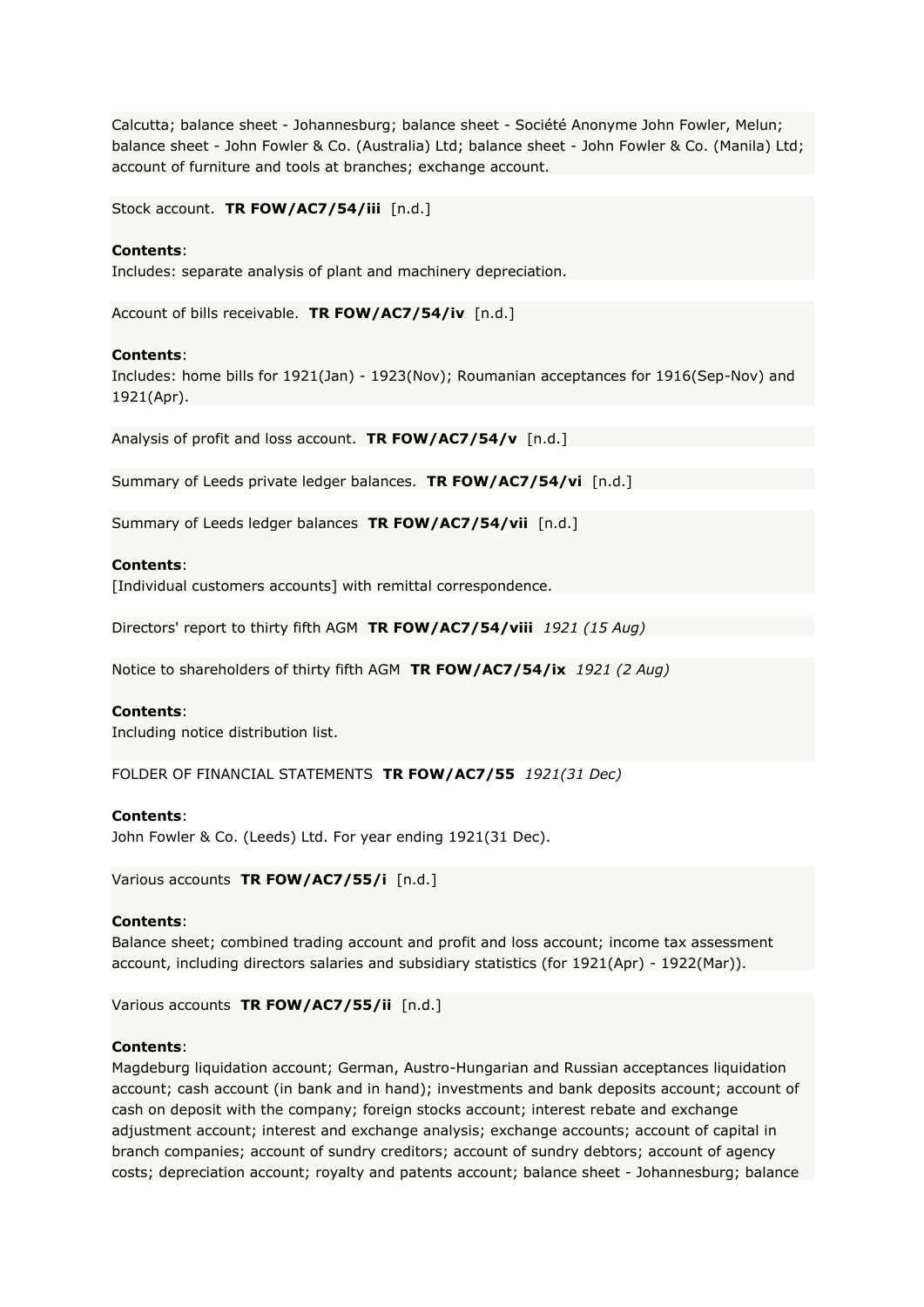sheet - Bombay and Calcutta; balance sheet - John Fowler & Co. (Manila) Ltd; balance sheet -Société Anonyme John Fowler, Melun; balance sheet - John Fowler & Co. (Australia) Ltd.

Stock account. **TR FOW/AC7/55/iii** [n.d.]

### **Contents**:

Includes: separate analysis of plant and machinery depreciation.

Account of bills receivable. **TR FOW/AC7/55/iv** [n.d.]

#### **Contents**:

Includes: home bills for 1922(Jan - 1924(Sep); Roumanian acceptances for 1916(Sep and Nov).

Various accounts **TR FOW/AC7/55/v** [n.d.]

#### **Contents**:

Analysis of profit and loss account; monthly analysis of sales, returns, wages and materials and loss and totals; analysis of expenses and petty and miscellaneous payments.

Summary of Leeds private ledger balances. **TR FOW/AC7/55/vi** [n.d.]

Summary of Leeds ledger balances **TR FOW/AC7/55/vii** [n.d.]

# **Contents**:

[Individual customers accounts] with remittal correspondence.

Notice to shareholders of thirty sixth AGM **TR FOW/AC7/55/viii** *1922(6 Jul)*

#### **Contents**:

Including notice distribution list.

FOLDER OF FINANCIAL STATEMENTS **TR FOW/AC7/56** *1922(31 Dec)*

# **Contents**:

John Fowler & Co. (Leeds) Ltd. For year ending 1922(31 Dec).

Various accounts **TR FOW/AC7/56/i** *1922(Apr - 1923(Mar)*

#### **Contents**:

Balance sheet; combined trading account and profit and loss account; income tax assessment account including directors salaries and subsidiary statistics

Various accounts **TR FOW/AC7/56/ii** [n.d.]

### **Contents**:

Magdeburg liquidation account; German, Austro-Hungarian and Russian acceptances liquidation account; cash account (in bank and in hand); investments and bank deposits account; account of cash on deposit with the company; foreign stocks account; interest rebate and exchange adjustment account; interest and exchange analysis; accounted capital in branch companies; cost of agencies account; plant depreciation account; royalty and patents account; balance sheet - Johannesburg; balance sheet - John Fowler & Co. (Manila) Ltd; balance sheet - John Fowler & Co.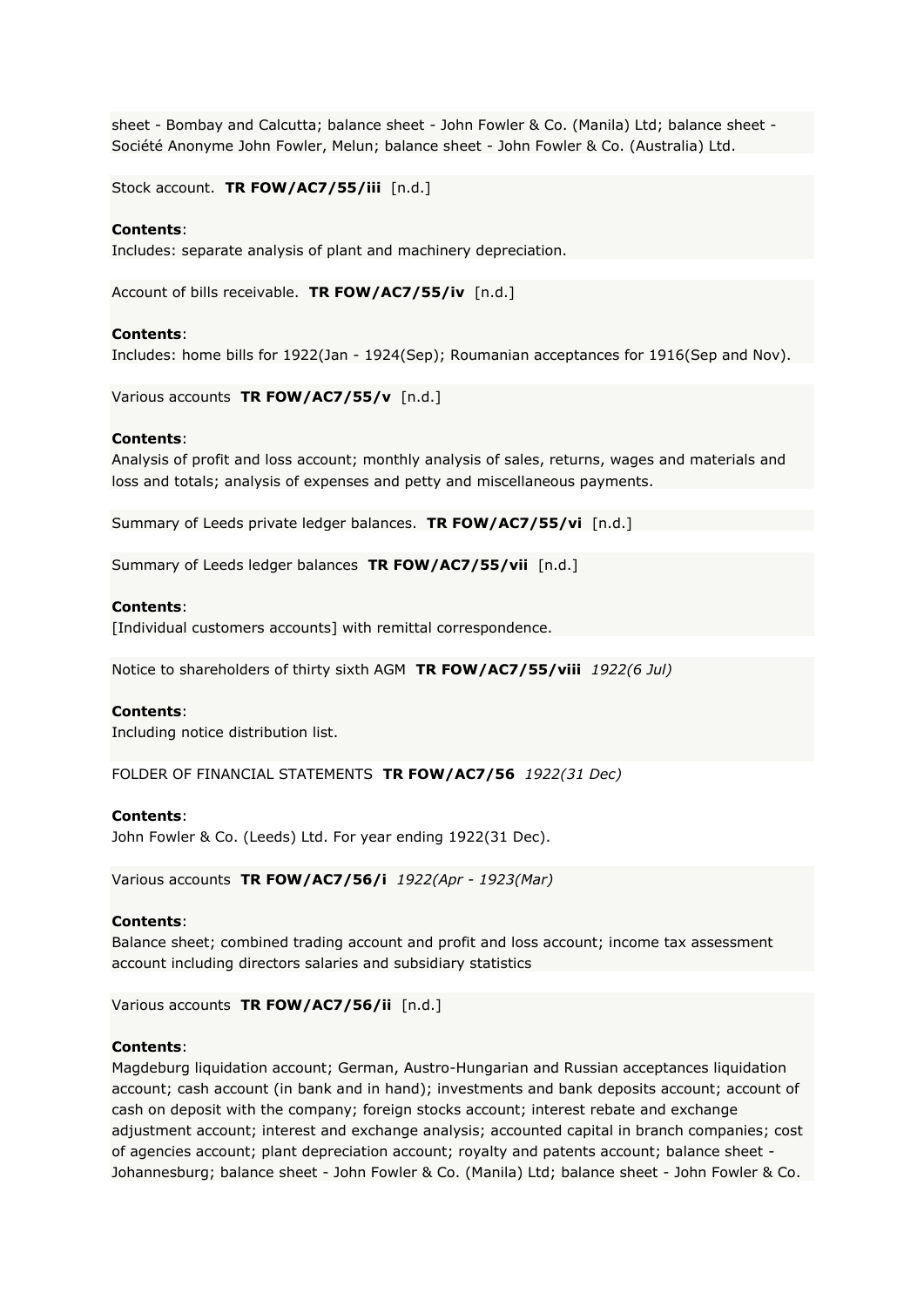(India) Ltd; balance sheet - Société Anonyme John Fowler, Melun; balance sheet - John Fowler & Co. (Australia) Ltd; account of sundry creditors; account of sundry debtors.

Stock account **TR FOW/AC7/56/iii** [n.d.]

# **Contents**:

Includes: separate analysis of plant and machinery depreciation.

Account of home bills receivable for 1923(Jan) - 1924(Sep) **TR FOW/AC7/56/iv** [n.d.]

Various papers **TR FOW/AC7/56/v** [n.d.]

# **Contents**:

Analysis of profit and loss account; monthly analysis of sales, returns, wages and materials, loss and totals; analysis of expenses.

Summary of Leeds private ledger balances. **TR FOW/AC7/56/vi** [n.d.]

Summary of Leeds ledger balances **TR FOW/AC7/56/vii** [n.d.]

# **Contents**:

[Individual customers accounts] with remittal correspondence.

Notice to shareholders of thirty seventh AGM **TR FOW/AC7/56/viii** *1923(17 Aug)*

# **Contents**:

Including notice distribution list.

FOLDER OF FINANCIAL STATEMENTS **TR FOW/AC7/57** *1923(31 Dec)*

# **Contents**:

John Fowler & Co. (Leeds) Ltd. For year ending 1923(31 Dec).

Balance sheet; combined trading account and profit and loss account. **TR FOW/AC7/57/i** [n.d.]

Various accounts **TR FOW/AC7/57/ii** [n.d.]

# **Contents**:

Magdeburg liquidation account; German, Austro-Hungarian and Russian acceptances account; cash account (in bank and in hand); investments and bank deposits account; account of cash on deposit with the company; foreign stocks account; interest and exchange analysis; account of capital in branch companies; agencies cost account; plant depreciation account; royalty and patents account; law charges account; account of Bombay leasehold property; travelling expenses account; balance sheet - Johannesburg; balance sheet - John Fowler & Co. (Manila) Ltd; balance sheet - John Fowler & Co. (India) Ltd; balance sheet and profit and loss account - Société Anonyme John Fowler, Melun; balance sheet - John Fowler & Co. (Australia) Ltd; account of sundry creditors; account of sundry debtors.

Stock account. **TR FOW/AC7/57/iii** [n.d.]

# **Contents**: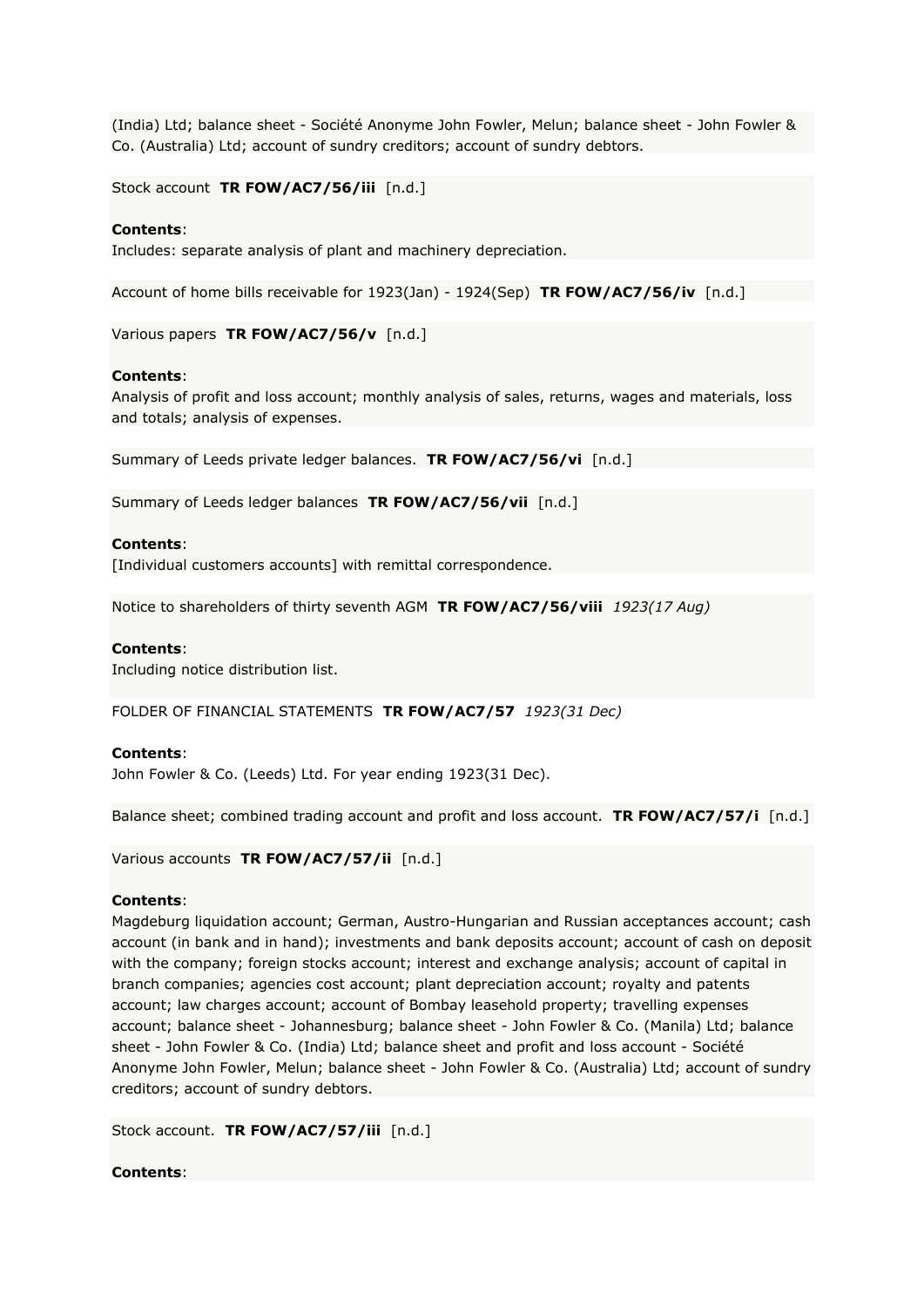Includes separate analysis of plant and machinery depreciation.

Account of home bills receivable. **TR FOW/AC7/57/iv** *1924(30 Jan) - 1929(8 Apr)*

Various accounts **TR FOW/AC7/57/v** [n.d.]

# **Contents**:

Analysis of profit and loss account; monthly analysis of sales, returns, wages and materials, loss and totals; income tax assessment account, including directors' salaries (for 1923(1 Apr) - 1924(31 Mar)).

Summary of Leeds private ledger balances. **TR FOW/AC7/57/vi** [n.d.]

Summary of Leeds ledger balances **TR FOW/AC7/57/vii** [n.d.]

# **Contents**:

[Individual customers accounts] with remittal correspondence.

Notice to shareholders of thirty eigth AGM. **TR FOW/AC7/57/viii** *1924(30 Jul)*

# **Contents**:

Including notice distribution list.

FOLDER OF FINANCIAL STATEMENTS **TR FOW/AC7/58** *1924(31 Dec)*

# **Contents**:

John Fowler & Co. (Leeds) Ltd. For year ending 1924(31 Dec).

Balance sheet; combined trading account and profit and loss account. **TR FOW/AC7/58/i** [n.d.]

As TR FOW/AC7/57ii except no balance sheet for Johannesburg. **TR FOW/AC7/58/ii** [n.d.]

Stock account. **TR FOW/AC7/58/iii** [n.d.]

# **Contents**:

Includes: separate analysis of plant and machinery depreciation.

Account of home bills receivable. **TR FOW/AC7/58/iv** *1925(30 Jan) - 1927(18 May)*

Various accounts **TR FOW/AC7/58/v** *1924(1 Apr) - 1925(31 Mar)*

# **Contents**:

Analysis of profit and loss account; monthly analysis of sales, returns, wages and materials, loss and totals; income tax assessment account including directors' salaries

Summary of Leeds private ledger balances. **TR FOW/AC7/58/vi** [n.d.]

Summary of Leeds ledger balances **TR FOW/AC7/58/vii** [n.d.]

# **Contents**:

[Individual customers accounts] including remittal correspondence.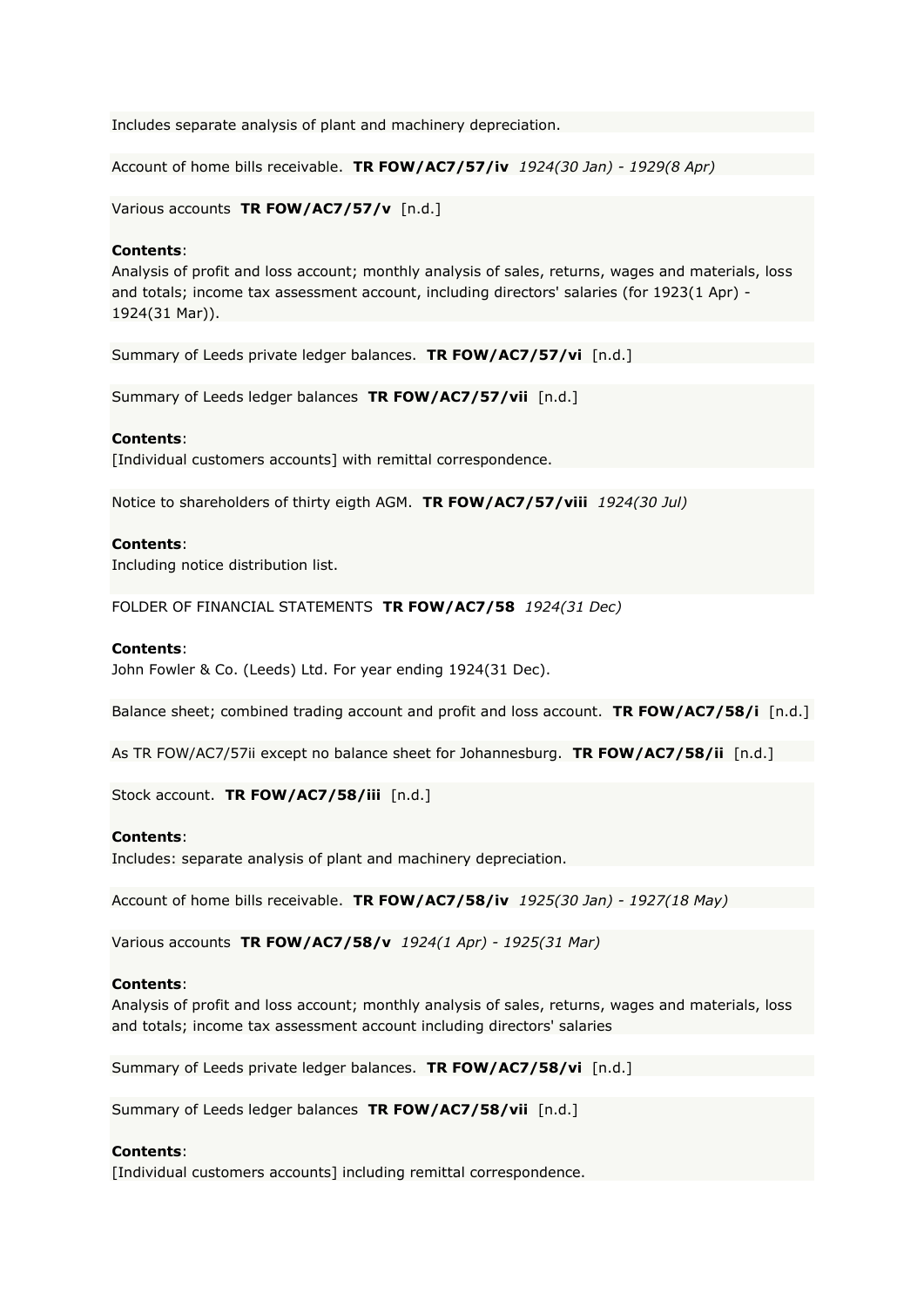Notice to shareholders of thirty ninth AGM **TR FOW/AC7/58/viii** *1925(20 Aug)*

# **Contents**:

Including notice distribution list.

FOLDER OF FINANCIAL STATEMENTS **TR FOW/AC7/59** *1925(31 Dec)*

#### **Contents**:

John Fowler & Co. (Leeds) Ltd. For year ending 1925(31 Dec).

Balance sheet; combined trading account and profit and loss account. **TR FOW/AC7/59/i** [n.d.]

As TR FOW/AC7/58 ii. **TR FOW/AC7/59/ii** [n.d.]

Stock account. **TR FOW/AC7/59/iii** [n.d.]

#### **Contents**:

Includes separate analysis of plant and machinery depreciation.

Account of home bills receivable. **TR FOW/AC7/59/iv** *1926(2 Jan) - 1928(22 Apr)*

Various accounts **TR FOW/AC7/59/v** *1925(1 Apr) - 1926(31 Mar)*

#### **Contents**:

Analysis of profit and loss account; monthly analysis of sales, returns, wages and materials, loss and totals; income tax assessment account, including directors' salaries

Statement of balances in principal accounts **TR FOW/AC7/59/vi** *31 Dec for 1923, 1924 and 1925*

Summary of Leeds private ledgers balances. **TR FOW/AC7/59/vii** [n.d.]

Summary of Leeds ledger balances **TR FOW/AC7/59/viii** [n.d.]

### **Contents**:

[Individual customers accounts] with remittal correspondence.

Correspondence **TR FOW/AC7/59/ix** *1926(12 and 18 Aug)*

#### **Contents**:

Including attached notes with Price Waterhouse & Co. concerning the auditor's report.

Directors' report to fortieth AGM. **TR FOW/AC7/59/x** *1926(30 Aug)*

FOLDER OF FINANCIAL STATEMENTS **TR FOW/AC7/60** *1926(31 Dec)*

#### **Contents**:

John Fowler & Co. (Leeds) Ltd. For year ending 1926(31 Dec).

Balance sheet; combined trading account and profit and loss account. **TR FOW/AC7/60/i** [n.d.]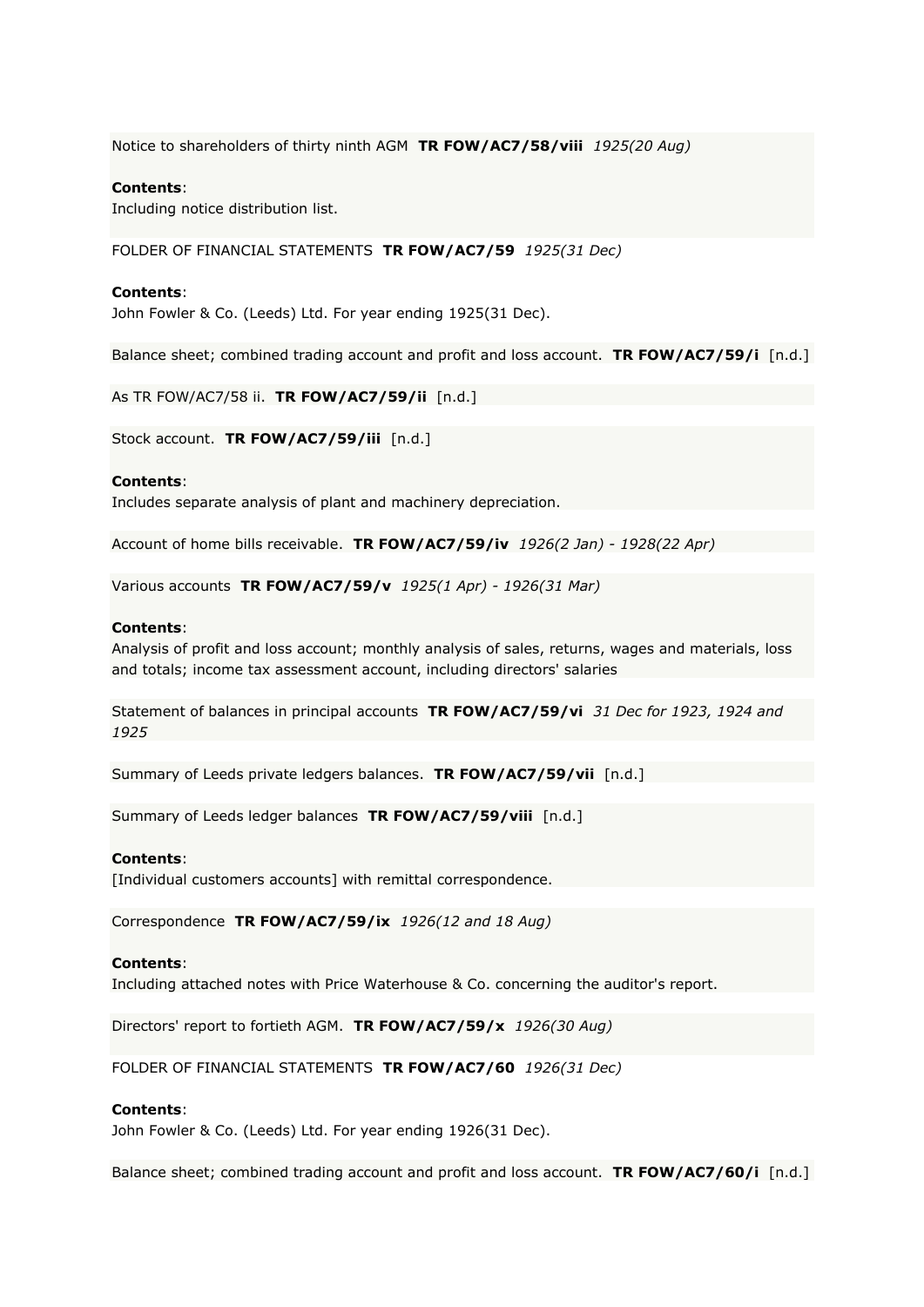# As TR FOW/AC7/58 ii **TR FOW/AC7/60/ii** [n.d.]

# **Contents**:

Balance sheet - John Fowler & Co. Prague; balance sheet - John Fowler & Co. Budapest.

Stock account. **TR FOW/AC7/60/iii** [n.d.]

# **Contents**:

Includes separate analysis of plant and machinery depreciation, with remittal correspondence.

Account of bills receivable. **TR FOW/AC7/60/iv** *1927(3 Jan - 1930(28 Mar)*

Analysis of profit and loss account. **TR FOW/AC7/60/v** [n.d.]

Summary of Leeds private ledger balance. **TR FOW/AC7/60/vi** [n.d.]

Summary of Leeds ledger balances **TR FOW/AC7/60/vii** [n.d.]

# **Contents**:

[Individual customers accounts] with remittal correspondence.

Notice to shareholders of forty first AGM. **TR FOW/AC7/60/viii** *1927(11 Aug)*

# **Contents**:

Including notice distribution list.

Directors' report to forty first AGM. **TR FOW/AC7/60/ix** *1927(22 Aug)*

FOLDER OF FINANCIAL STATEMENTS **TR FOW/AC7/61** *1927(31 Dec)*

# **Contents**:

John Fowler & Co. (Leeds) Ltd. For year ending 1927(31 Dec).

Balance sheet; combined trading account and profit and loss account. **TR FOW/AC7/61/i** [n.d.]

Various accounts **TR FOW/AC7/61/ii** [n.d.]

# **Contents**:

Magdeburg, liquidation account; Magdeburg acceptances account; cash account (in bank and in hand); investments and bank deposits account; account of stock at branches and in hands of agents; interest and exchange analysis; account of capital in branch companies; agencies and branches cost account; plant depreciation account; patents and royalty account; law charges account; account of Bombay leasehold property; travelling expenses account; balance sheet - Société des Etablissements John Fowler; balance sheet - John Fowler & Co. (India) Ltd; balance sheet - John Fowler & Co. (Australia) Ltd; balance sheet - John Fowler & Co. Prague; balance sheet - John Fowler & Co. Budapest; account of sundry creditors; account of sundry debtors.

Stock account. **TR FOW/AC7/61/iii** [n.d.]

# **Contents**: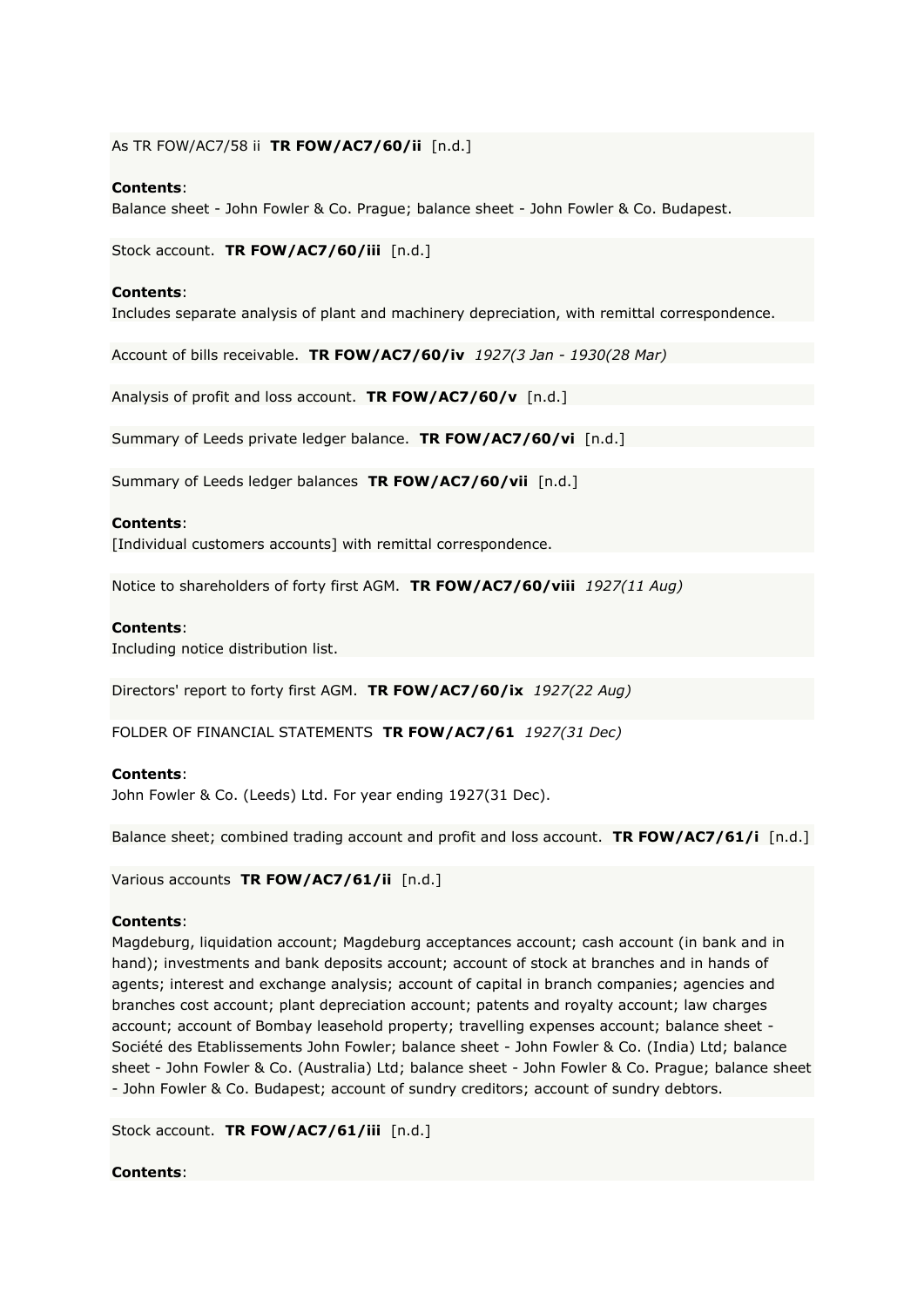Includes separate analysis of plant and machinery depreciation, with remittal correspondence.

Account of bills receivable. **TR FOW/AC7/61/iv** *1928(3 Jan) - 1920(28 Mar)*

Analysis of profit and loss account. **TR FOW/AC7/61/v** [n.d.]

Income tax assessment account **TR FOW/AC7/61/vi** *1927(1 Apr) - 1928(31 Mar)*

#### **Contents**:

Including directors salaries

Summary of Leeds private ledger balances. **TR FOW/AC7/61/vii** [n.d.]

Summary of Leeds ledger balances **TR FOW/AC7/61/viii** [n.d.]

#### **Contents**:

[Individual customers accounts] with remittal correspondence.

Notice to shareholders of forty second AGM. **TR FOW/AC7/61/ix** *1928(12 Jul)*

#### **Contents**:

Including notice distribution list.

Directors' report to forty second AGM. **TR FOW/AC7/61/x** *1928(23 Jul)*

FOLDER OF FINANCIAL STATEMENT **TR FOW/AC7/62** *1928(31 Dec)*

#### **Contents**:

John Fowler & Co. (Leeds) Ltd. For year ending 1928(31 Dec).

Balance sheet; combined trading account and profit and loss account. **TR FOW/AC7/62/i** [n.d.]

As TR FOW/AC7/61 ii. **TR FOW/AC7/62/ii** [n.d.]

Stock account. **TR FOW/AC7/62/iii** [n.d.]

#### **Contents**:

Includes separate analysis of plant and machinery depreciation.

Account of bills receivable. **TR FOW/AC7/62/iv** *1928(31 Dec) - 1932(31 Jan)*

Analysis of profit and loss account **TR FOW/AC7/62/v** [n.d.]

# **Contents**:

Including draft statement of account.

Analysis of allocation of profit or loss on different product types. **TR FOW/AC7/62/vi** *1929 (1 Jan - 30 Jun)*

Income tax assessment account **TR FOW/AC7/62/vii** *1928(1 Apr) - 1929(31 Mar)*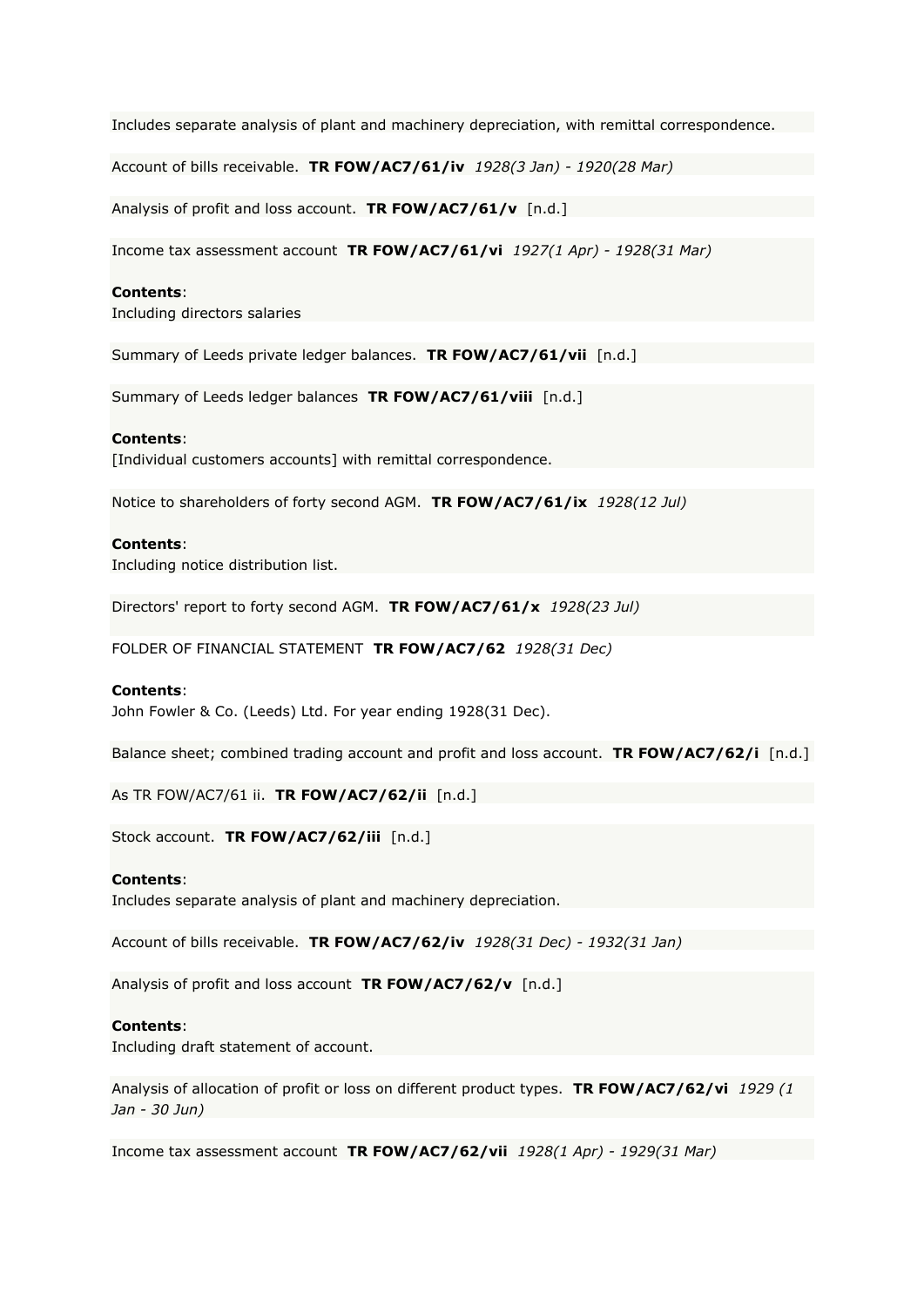Including directors salaries

Summary of Leeds private ledger balances. **TR FOW/AC7/62/viii** [n.d.]

Summary of Leeds ledger balances **TR FOW/AC7/62/ix** [n.d.]

### **Contents**:

[Individual customers accounts].

Notice to shareholders of forty third AGM. **TR FOW/AC7/62/x** *1929(8 Aug)*

#### **Contents**:

Including notice distribution list.

Directors' report to forty third AGM. **TR FOW/AC7/62/xi** *1929(19 Aug)*

FOLDER OF FINANCIAL STATEMENT **TR FOW/AC7/63** *1929(31 Dec)*

#### **Contents**:

John Fowler & Co. (Leeds) Ltd. For the year ending 1929(31 Dec).

Balance sheet; combined trading account and profit and loss account. **TR FOW/AC7/63/i** [n.d.]

Various accounts **TR FOW/AC7/63/ii** [n.d.]

#### **Contents**:

Plant depreciation account; account of Bombay leasehold property; account of stock at branches and in hands of agents; account of capital in subsidiary companies; account of amounts owing by subsidiary companies; account of sundry debtors; investments account; cash account (in hand and in bank); deposits account; account of sundry creditors; Magdeburg liquidation and acceptances accounts; account of travelling expenses; patents and royalty account; account of branch and agency costs; interest and exchange account; law charges account; balance sheet and profit and loss account - Société des Etablissements John Fowler; balance sheet - John Fowler & Co. (Australia) Ltd; balance sheet - John Fowler & Co. (India) Ltd. (as at 1929(31 Dec) and 1930(1 Jan)); balance sheet - John Fowler & Co. Prague; balance sheet - John Fowler & Co. Budapest.

Stock account. **TR FOW/AC7/63/iii** [n.d.]

Account of bills receivable. **TR FOW/AC7/63/iv** *1929(25 Nov) - 1933(20 Dec)*

Analysis of profit and loss account. **TR FOW/AC7/63/v** [n.d.]

Income tax assessment account **TR FOW/AC7/63/vi** *1929(1 Apr) - 1930(31 Mar)*

#### **Contents**:

Including directors salaries

Summary of Leeds private ledger balances. **TR FOW/AC7/63/vii** [n.d.]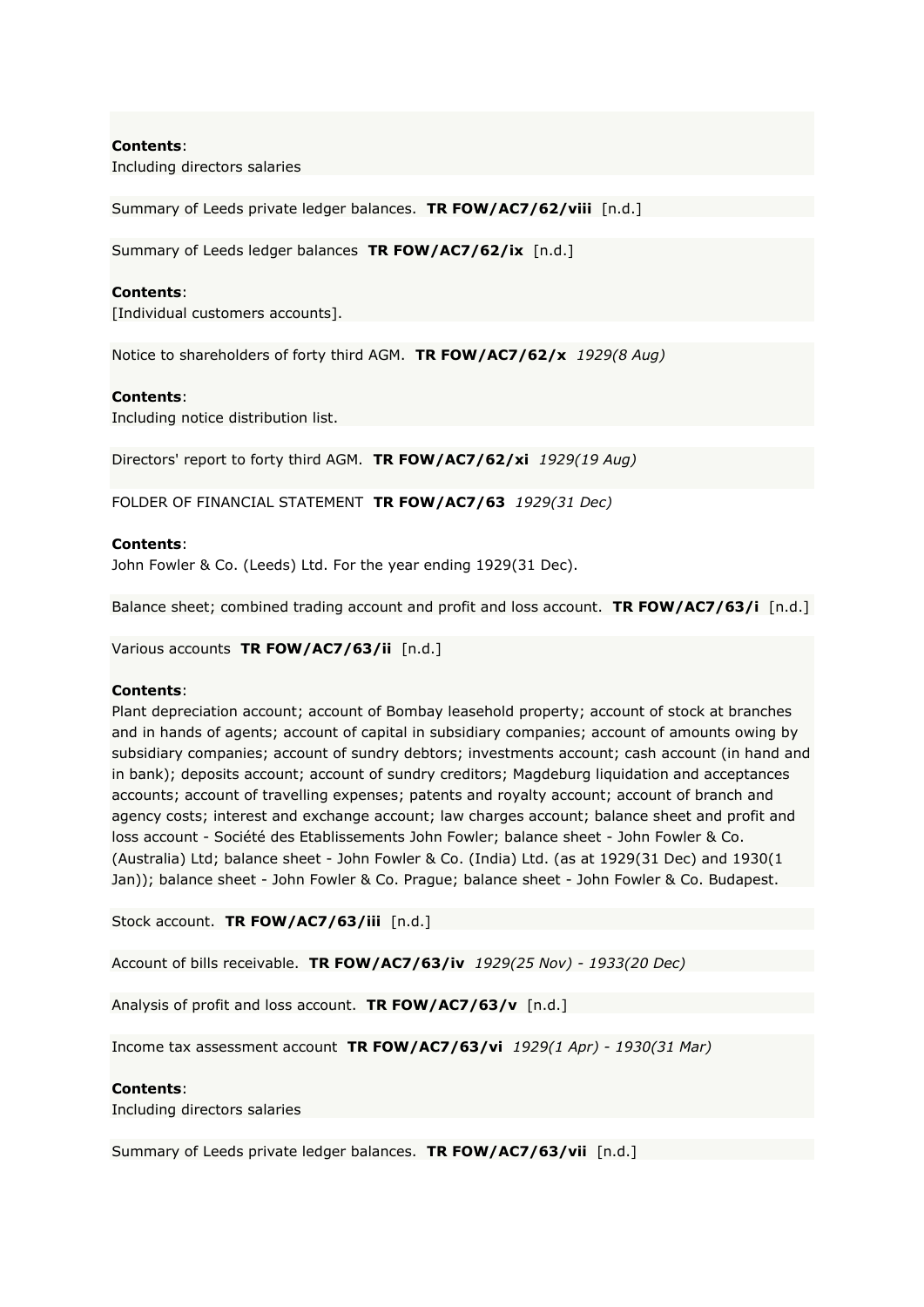Summary of Leeds ledger balances **TR FOW/AC7/63/viii** [n.d.]

# **Contents**:

[Individual customers accounts].

Directors' report to forty fourth AGM. **TR FOW/AC7/63/ix** *1930(19 Aug)*

FOLDER OF FINANCIAL STATEMENTS **TR FOW/AC7/64** *1930(31 Dec)*

### **Contents**:

John Fowler & Co. (Leeds) Ltd. For year ending 1930(31 Dec).

Balance sheet **TR FOW/AC7/64/i** [n.d.]

### **Contents**:

Including draft; combined trading account and profit and loss account.

As TR FOW/AC7/63 ii **TR FOW/AC7/64/ii** [n.d.]

### **Contents**:

Except usual single balance sheet for John Fowler & Co. (India) Ltd. and additionally balance sheet - John Fowler & Co. G.m.b.H. Magdeburg.

Analysis of plant and machinery depreciation **TR FOW/AC7/64/iii** [n.d.]

### **Contents**:

Alterations to stock account.

Account of bills receivable. **TR FOW/AC7/64/iv** *1930(30 Dec) - 1934(31 Dec)*

Analysis of profit and loss account. **TR FOW/AC7/64/v** [n.d.]

Income tax assessment account **TR FOW/AC7/64/vi** *1930(1 Apr) - 1931(31 Mar)*

Summary of Leeds private ledger balances. **TR FOW/AC7/64/vii** [n.d.]

Summary of Leeds ledger balances **TR FOW/AC7/64/viii** [n.d.]

### **Contents**:

[Individual customers accounts].

Notice to shareholders of forty fifth AGM. **TR FOW/AC7/64/ix** *1931(3 Oct)*

### **Contents**:

Including notice distribution list.

Directors' report to forty fifth AGM. **TR FOW/AC7/64/x** *1931(12 Oct)*

FOLDER OF FINANCIAL STATEMENTS **TR FOW/AC7/65** *1931(31 Dec)*

# **Contents**: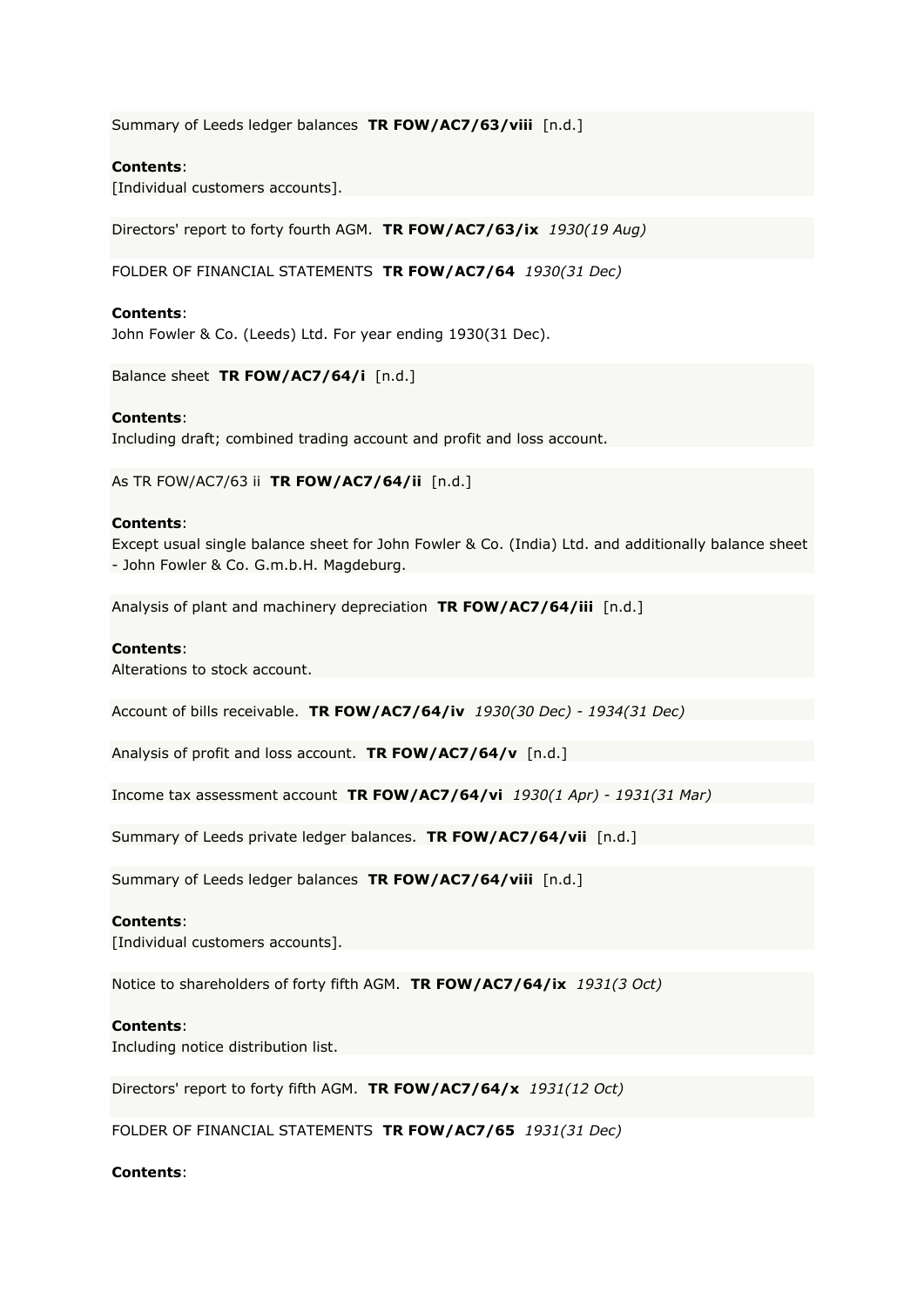John Fowler & Co. (Leeds) Ltd. For year ending 1931(31 Dec).

Balance sheet; including draft; combined trading account and profit and loss account. **TR FOW/AC7/65/i** [n.d.]

As for TR FOW/AC7/64 ii. **TR FOW/AC7/65/ii** [n.d.]

### **Contents**:

Additionally, statement of branch partnership interests.

Stock account. **TR FOW/AC7/65/iii** [n.d.]

### **Contents**:

Includes separate analysis of plant and machinery depreciation.

Account of bills receivable. **TR FOW/AC7/65/iv** *1931(30 Dec) - 1936(15 Jun)*

Analysis of profit and loss account **TR FOW/AC7/65/v** [n.d.]

### **Contents**:

With three year summary of principal figures.

Summary of Leeds private ledger balances. **TR FOW/AC7/65/vi** [n.d.]

Summary of Leeds ledger balances **TR FOW/AC7/65/vii** [n.d.]

### **Contents**:

[Individual customers accounts].

Notice to shareholders of forty sixth AGM. **TR FOW/AC7/65/viii** *1932(11 Nov)*

#### **Contents**:

Including notice distribution list.

Directors' report to forty sixth AGM **TR FOW/AC7/65/ix** *1932(21 Nov)*

#### **Contents**:

[Draft].

Statement by directors to forego salaries due to financial position of the company **TR FOW/AC7/65/x** [n.d.]

### **Contents**:

[Draft]

File of financial working papers of Theo Davis. **TR FOW/AC7/65/xi** [n.d.]

FOLDER OF FINANCIAL STATEMENTS **TR FOW/AC7/66** *1932(31 Dec)*

### **Contents**:

John Fowler & Co. (Leeds) Ltd. For year ending 1932(31 Dec).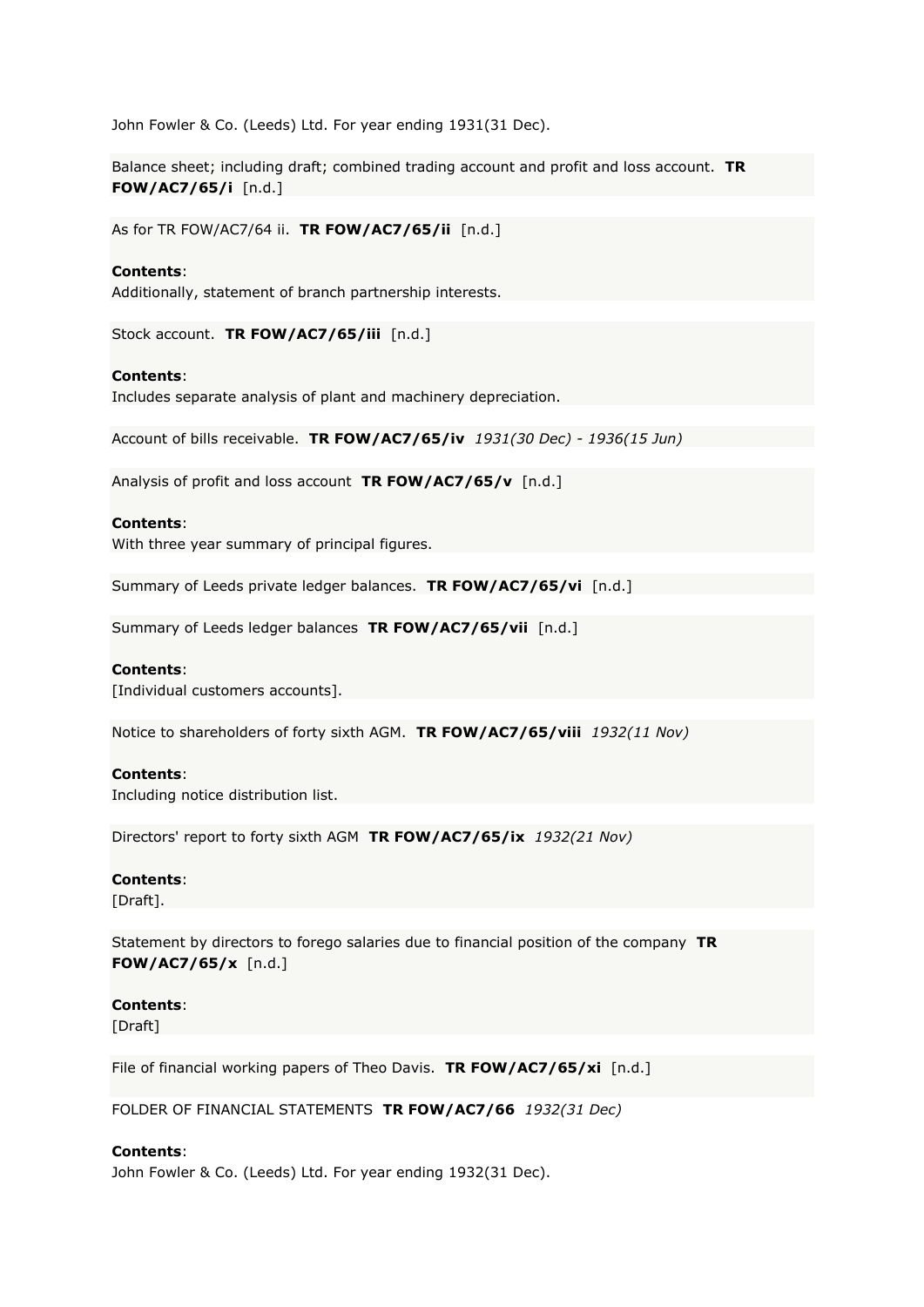Various accounts **TR FOW/AC7/66/i** [n.d.]

### **Contents**:

Balance sheet, including draft; combined trading account and profit and loss account, including draft.

As for TR FOW/AC7/65 ii. **TR FOW/AC7/66/ii** [n.d.]

### **Contents**:

Additionally, statement from Fowler-Petz section branch ledger.

Statement by P.R. Hasson **TR FOW/AC7/66/iii** [n.d.]

#### **Contents**:

Estimating cash requirements for 1933(1 Oct) - 1934(1 Oct) per product range with regard to labour, materials, premises costs, general and selling expenses, production costs and turnover.

File of associated papers for stock account **TR FOW/AC7/66/iv** [n.d.]

#### **Contents**:

[The account itself is not extant].

Account of bills receivable. **TR FOW/AC7/66/v** *1932(31 Dec - 1936(15 Jun)*

Analysis of profit and loss account. **TR FOW/AC7/66/vi** [n.d.]

Summary of Leeds private ledger balances. **TR FOW/AC7/66/vii** [n.d.]

Summary of Leeds ledger balances **TR FOW/AC7/66/viii** [n.d.]

### **Contents**:

[Individual customers accounts].

Notice to shareholders of forty seventh AGM. **TR FOW/AC7/66/ix** *1933(29 Sep)*

#### **Contents**:

Including notice distribution list.

Directors' report to forty seventh AGM. **TR FOW/AC7/66/x** *1933(9 Oct)*

Letter of resignation from Board of Directors. **TR FOW/AC7/66/xi** *1933(11 May)*

#### **Contents**:

Charles Fowler.

Letter of resignation from Managerial duties. **TR FOW/AC7/66/xii** *1933(20 Jul)*

#### **Contents**:

Harold Livsey.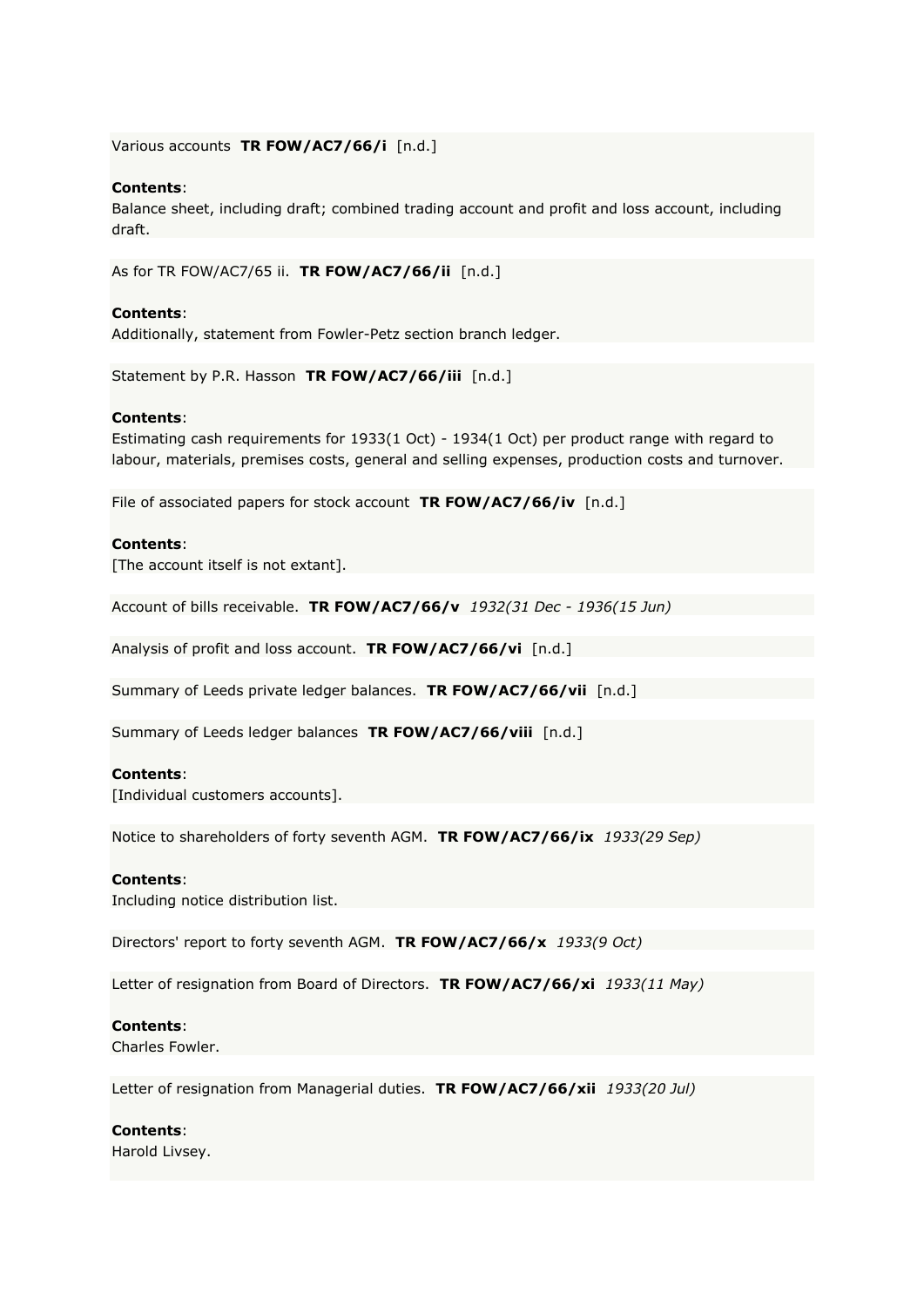### FOLDER OF FINANCIAL STATEMENTS **TR FOW/AC7/67** *1933(31 Dec)*

# **Contents**:

John Fowler & Co. (Leeds) Ltd. For year ending 1933(31 Dec).

Balance sheet; combined profit and loss account and trading account. **TR FOW/AC7/67/i** [n.d.]

As for TR FOW/AC7/66 ii. **TR FOW/AC7/67/ii** [n.d.]

Stock account **TR FOW/AC7/67/iii** [n.d.]

#### **Contents**:

With associated papers.

Account of bills receivable. **TR FOW/AC7/67/iv** *1934(1 Jan) - 1936(15 Dec)*

Analysis of profit and loss account. **TR FOW/AC7/67/v** [n.d.]

#### **Contents**:

Including working papers.

Summary of Leeds private ledger balances. **TR FOW/AC7/67/vi** [n.d.]

Summary of Leeds ledger balances **TR FOW/AC7/67/vii** [n.d.]

#### **Contents**:

[Individual customers accounts].

Notice to shareholders of forty eigth AGM. **TR FOW/AC7/67/viii** *1934(30 Aug)*

#### **Contents**:

Including notice distribution list and drafts.

Directors' report to forty eigth AGM. **TR FOW/AC7/67/ix** *1934(12 Sep)*

Memorandum concerning capital reserve. **TR FOW/AC7/67/x** *1933(5 Oct)*

FOLDER OF FINANCIAL STATEMENTS **TR FOW/AC7/68** *1934(31 Dec)*

#### **Contents**:

John Fowler & Co. (Leeds) Ltd. For year ending 1934(31 Dec).

Balance sheet. **TR FOW/AC7/68/i** [n.d.]

Combined trading account and profit and loss account **TR FOW/AC7/68/ii** [n.d.]

#### **Contents**:

[Comparing 1933 with 1934 figures].

As for TR FOW/AC7/66 ii. **TR FOW/AC7/68/iii** [n.d.]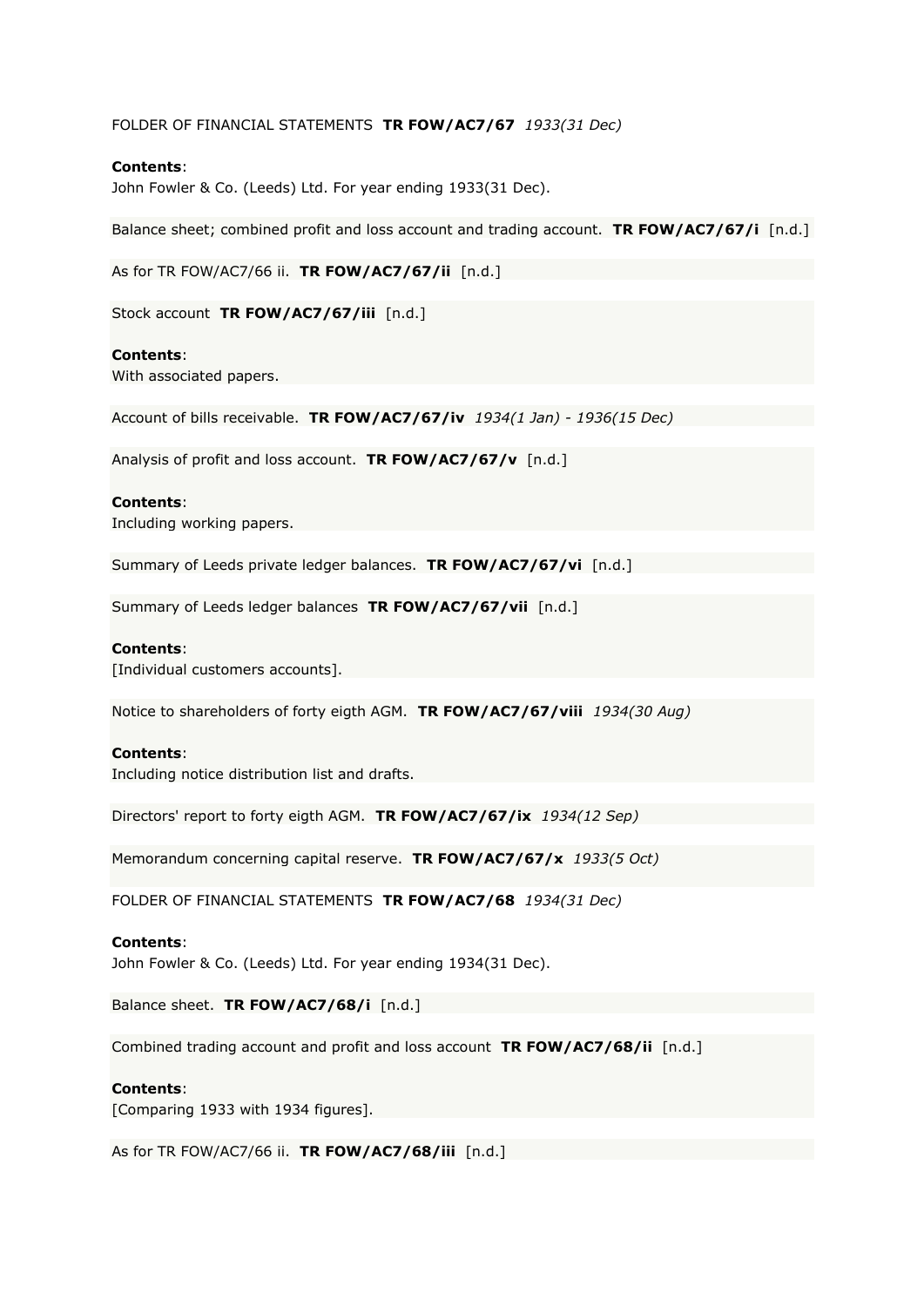Additionally, account of Gyrotiller marketing expenses.

Associated papers for stock account **TR FOW/AC7/68/iv** [n.d.]

#### **Contents**:

[The actual account is not extant].

Account of bills receivable. **TR FOW/AC7/68/v** *1935(1 Jan) - 1938(3 Jul)*

Analysis of profit and loss account **TR FOW/AC7/68/vi** [n.d.]

#### **Contents**:

Including monthly analysis of purchases, allowances, sales and returns, together with working papers.

Summary of Leeds private ledger balances. **TR FOW/AC7/68/vii** [n.d.]

Summary of Leeds ledger balances **TR FOW/AC7/68/viii** [n.d.]

#### **Contents**:

[Individual customers accounts], with remittal correspondence.

File of general working of Theo. Davis. **TR FOW/AC7/68/ix** [n.d.]

FOLDER OF FINANCIAL STATEMENTS **TR FOW/AC7/69** *1935(31 Dec)*

#### **Contents**:

John Fowler & Co. (Leeds) Ltd. For year ending 1935(31 Dec).

Balance sheet, including drafts; combined trading account and profit and loss account, including drafts. **TR FOW/AC7/69/i** [n.d.]

As for TR FOW/AC7/66 ii. **TR FOW/AC7/69/ii** [n.d.]

Account for bills receivable. **TR FOW/AC7/69/iii** *1936(2 Jan) - 1939(3 Jan)*

Analysis of profit and loss account **TR FOW/AC7/69/iv** [n.d.]

#### **Contents**:

Including working papers.

Summary of Leeds ledger balances **TR FOW/AC7/69/v** [n.d.]

#### **Contents**:

[Individual customers accounts].

Agenda for fiftieth AGM. **TR FOW/AC7/69/vi** *1936(27 Apr)*

BRANCH ACCOUNTS - including subsidiaries. **TR FOW/AC8** [n.d.]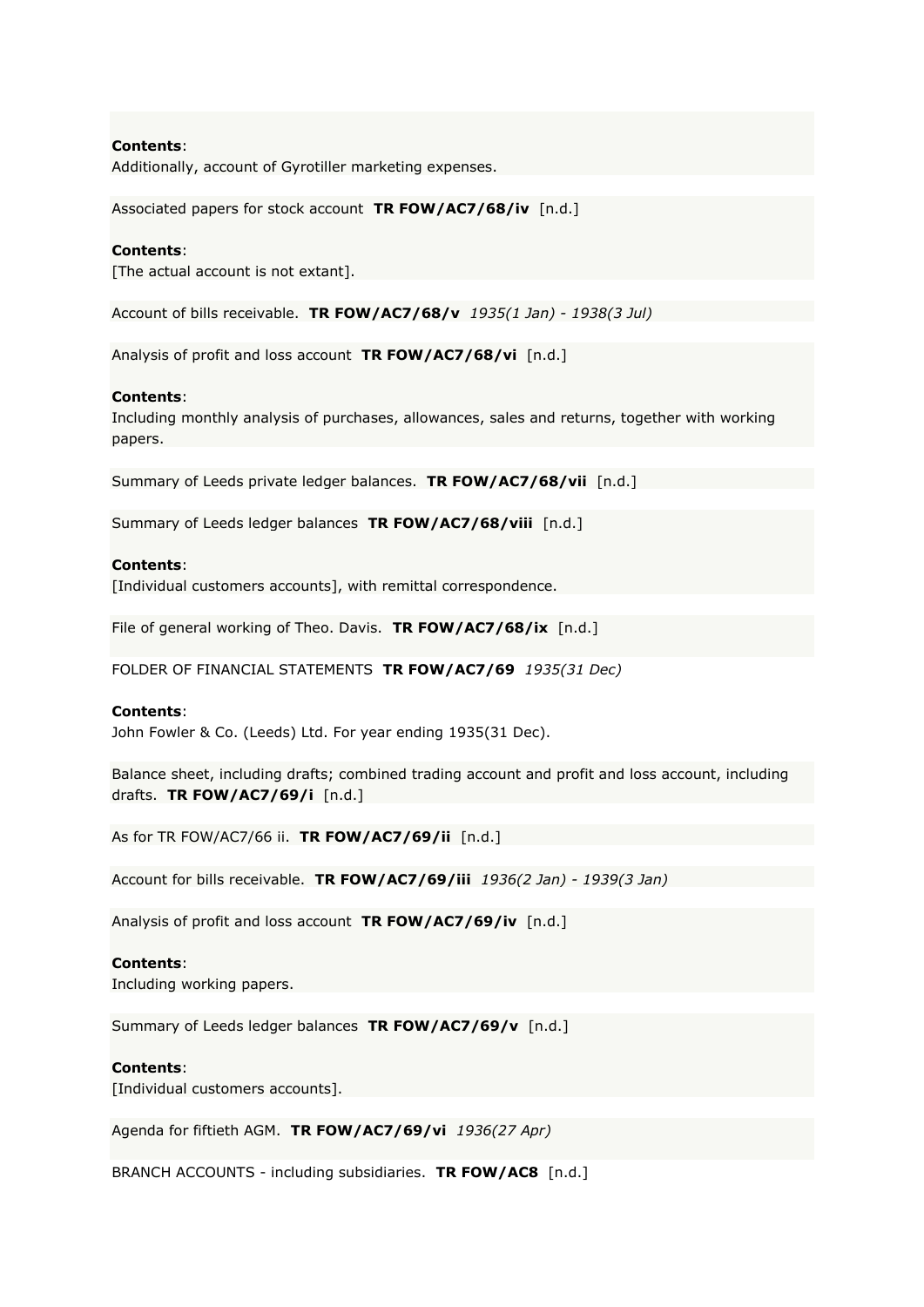**Arrangement**: TR FOW/AC8/1-22 England TR FOW/AC8/1-15 The Mechanical Tar Spraying & Grouting Co. Ltd. London. TR FOW/AC8/16-17 Cable Cultivating Contractors Ltd. Leeds. TR FOW/AC8/18-19 East & West Riding Steam Ploughing Co. Leeds. TR FOW/AC8/20-21 Gyrotiller Sales & Service, Cambridge. TR FOW/AC8/22 The Mechanical Cleaning Service Ltd. London. TR FOW/AC8/23-50 Europe TR FOW/AC8/23-26 John Fowler & Co. Magdeburg. TR FOW/AC8/27 John Fowler & Co. G.m.b.H. Magdeburg. TR FOW/AC8/28-36 John Fowler & Co. Prague. TR FOW/AC8/37-44 John Fowler & Co. Budapest. TR FOW/AC8/45 Fowler-Petz Machine Factory & Iron Foundry Co. Ltd. TR FOW/AC8/46-47 Estudios y Constructiones Locher S.A. Barcelona. TR FOW/AC8/48-50 Societa Anonima "La Penetrazione" Rome. TR FOW/AC8/51-60 Africa TR FOW/AC8/51-60 Fowler Tar Spraying Co. Ltd. Johannesburg. TR FOW/AC8/61-74 East Indies TR FOW/AC8/61-74 N.V. Maatschappy voor Machinale Asphaltatie en Wegenbouw, Soerabaya. TR FOW/AC8/75-85 Australasia TR FOW/AC8/75-80 John Fowler & Co. (Australia) Ltd. Sydney. TR FOW/AC8/81-85 John Fowler & Co. (New Zealand) Ltd. Wellington.

# England **TR FOW/AC8/1-22** [n.d.]

The mechanical Tar Spraying + Grouting Co. Ltd London **TR FOW/AC8/1-15** [n.d.]

FINANCIAL STATEMENT **TR FOW/AC8/1** *1922(31 Mar)*

### **Contents**:

The Mechanical Tar Spraying & Grouting Co. Ltd. London. For 1922(6 Oct) - 1923(31 Mar). Includes: balance sheet; profit and loss account; trading account. Auditor: Allan Fillingham.

#### FINANCIAL STATEMENT **TR FOW/AC8/2** *1923(31 Mar)*

#### **Contents**:

The Mechanical Tar Spraying & Grouting Co. Ltd. London. For year ending 1923(31 Mar). Includes: balance sheet; profit and loss account; trading account.

FINANCIAL STATEMENT **TR FOW/AC8/3** *1924(31 Mar)*

#### **Contents**:

The Mechanical Tar Spraying & Grouting Co. Ltd. London. For year ending 1924(31 Mar). Includes: balance sheet; combined trading account and profit and loss account. Auditor: N. Cook, London NW. 10.

#### FINANCIAL STATEMENT **TR FOW/AC8/4** *1924(31 Dec)*

#### **Contents**:

The Mechanical Tar Spraying & Grouting Co. Ltd. For nine months. Includes: balance sheet; combined trading account and profit and loss account. Auditors: N. Cook, London N.W.10.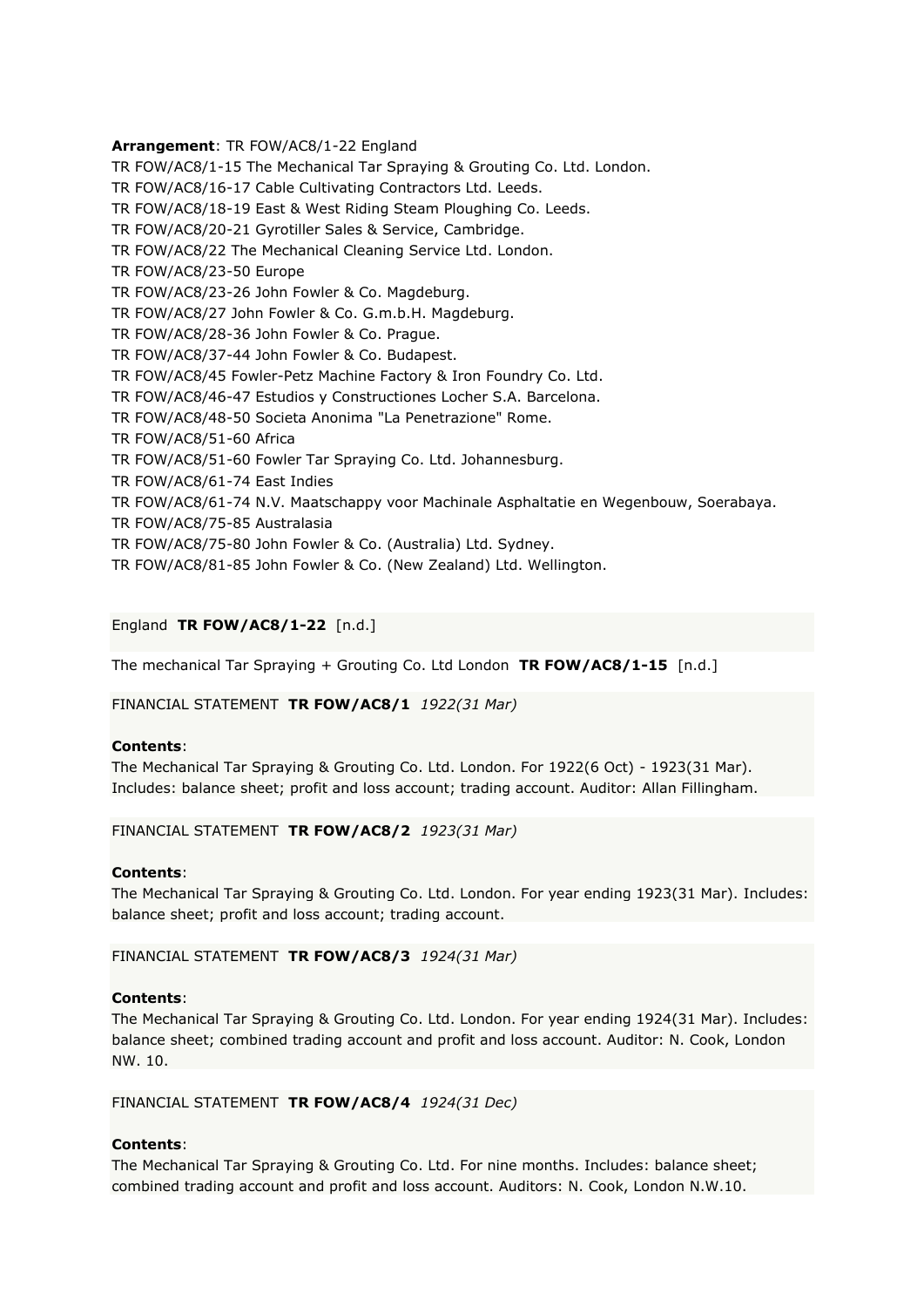### FINANCIAL STATEMENT **TR FOW/AC8/5** *1925(31 Dec)*

# **Contents**:

The Mechanical Tar Spraying & Grouting Co. Ltd. For year ending 1925(31 Dec). Includes: balance sheet; profit and loss account. Auditor: N. Cook, London N.W.10.

### FINANCIAL STATEMENT **TR FOW/AC8/6** *1926(31 Dec)*

### **Contents**:

The Mechanical Tar Spraying & Grouting Co. Ltd. London. For year ending 1926(31 Dec). Includes: balance sheet; profit and loss account. Auditors: N. Cook, London N.W.10.

#### FINANCIAL STATEMENT **TR FOW/AC8/7** *1927(31 Dec)*

#### **Contents**:

The Mechanical Tar Spraying & Grouting Co. Ltd. London. For year ending 1927(31 Dec). Includes: balance sheet; profit and loss account. Auditor: N. Cook, Croydon.

# FINANCIAL STATEMENT **TR FOW/AC8/8** *1928(31 Dec)*

#### **Contents**:

The Mechanical Tar Spraying & Grouting Co. Ltd. London. For year ending 1928(31 Dec). Includes: balance sheet; profit and loss account. Contracts account auditor: N. Cook, Croydon.

#### FINANCIAL STATEMENT **TR FOW/AC8/9** *1930(31 Dec)*

#### **Contents**:

The Mechanical Tar Spraying & Grouting Co. Ltd. London. For year ending 1930(31 Dec). Includes: balance sheet; profit and loss account. Auditor: N. Cook, Croydon.

#### FINANCIAL STATEMENT **TR FOW/AC8/10** *1931(31 Dec)*

#### **Contents**:

The Mechanical Tar Spraying & Grouting Co. Ltd. London. For year ending 1931(31 Dec). Includes: balance sheet; profit and loss account. Auditor: N. Cook, Croydon.

#### FINANCIAL STATEMENT **TR FOW/AC8/11** *1934(31 Dec)*

#### **Contents**:

The Mechanical Tar Spraying & Grouting Co. Ltd. London. For year ending 1934(31 Dec). Includes: balance sheet; profit and loss account; trading account.

#### FINANCIAL STATEMENT **TR FOW/AC8/11/1** *1934(31 Dec)*

#### **Contents**:

The Mechanical Tar Spraying & Grouting Co. Ltd. London. For year ending 1934(31 Dec). Includes: contracts account; account of sundry debtors; account of sundry creditors.

### FINANCIAL STATEMENT **TR FOW/AC8/12** *1935(31 Dec)*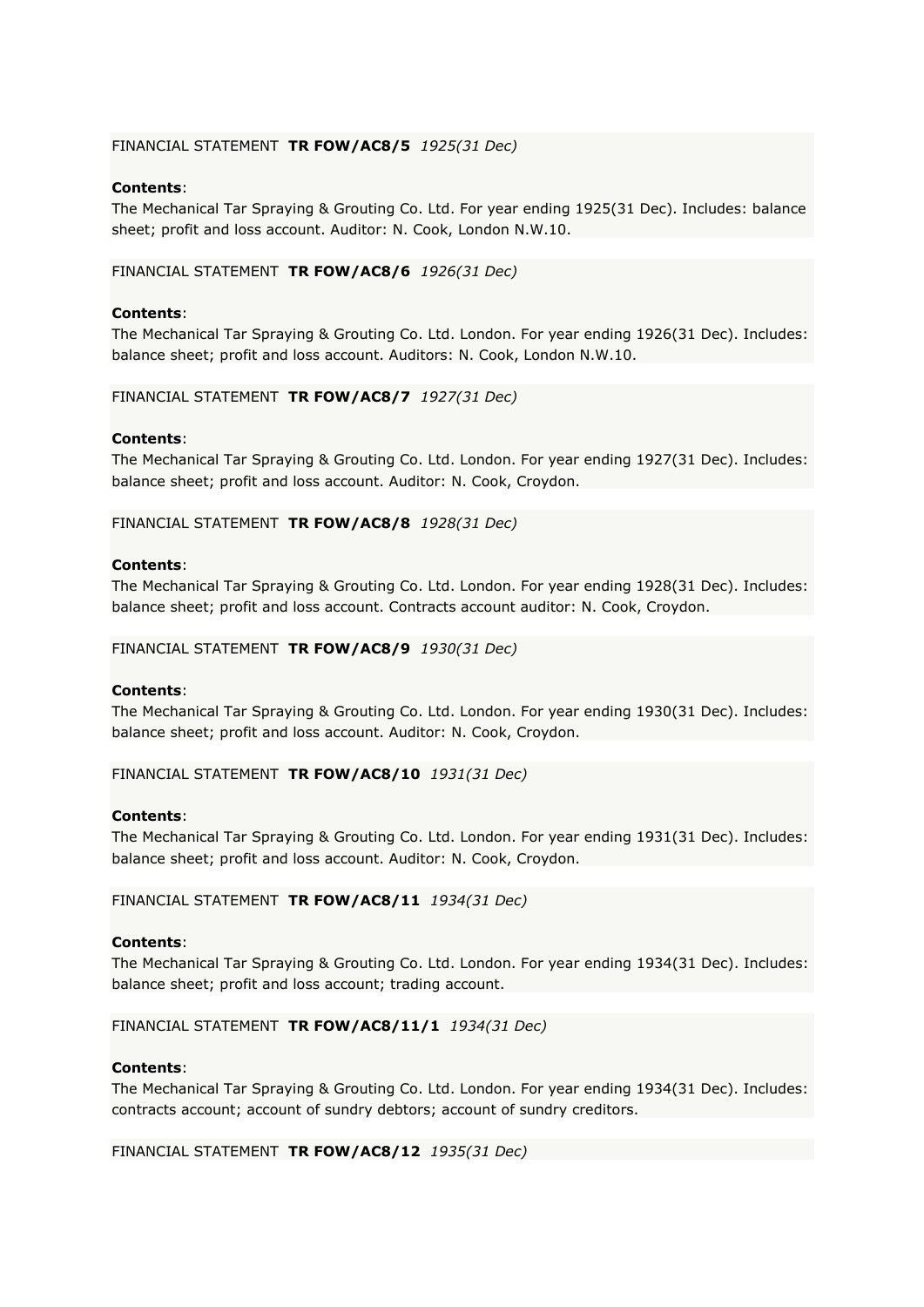The Mechanical Tar Spraying & Grouting Co. Ltd. London. For year ending 1935(31 Dec). Includes: balance sheet; profit and loss account; trading account.

### FINANCIAL STATEMENT **TR FOW/AC8/12/1** *1935(31 Dec)*

### **Contents**:

The Mechanical Tar Spraying & Grouting Co. Ltd. London. For year ending 1935(31 Dec). Contracts account.

FINANCIAL STATEMENT **TR FOW/AC8/13** *1936(31 Dec)*

### **Contents**:

The Mechanical Tar Spraying & Grouting Co. Ltd. London. For year ending 1936(31 Dec). Includes: balance sheet; profit and loss account. Auditor: N. Cook, London W.1.

FINANCIAL STATEMENT **TR FOW/AC8/14** *1937(31 Dec)*

#### **Contents**:

The Mechanical Tar Spraying & Grouting Co. Ltd. London. For year ending 1937(31 Dec). Includes: balance sheet; profit and loss account.

#### FINANCIAL STATEMENT **TR FOW/AC8/15** *1938(31 Dec)*

#### **Contents**:

The Mechanical Tar Spraying & Grouting Co. Ltd. London. For year ending 1938(31 Dec). Includes: balance sheet; profit and loss account; contracts account. Auditor: N. Cook, London W.1.

Cable Cultivating Contractors Ltd, Leeds **TR FOW/AC8/16-17** [n.d.]

FINANCIAL STATEMENT **TR FOW/AC8/16** *1931(31 Mar)*

### **Contents**:

Cable Cultivating Contractors Ltd. Leeds. Summary of work done, hours worked and wages paid for year ending 1931(31 Mar). Attached is: i. 1931(30 Jun). Directors' report to second AGM.

FINANCIAL STATEMENT **TR FOW/AC8/17** *1934(31 Dec)*

### **Contents**:

Cable Cultivating Contractors Ltd. Leeds. For year ending 1934(31 Dec). Includes: balance sheet; profit and loss account; trading account; appropriation account.

Attached is:

i. 1935(19 Aug). Certificate of debt of £11,774-18-7 owed by Cable Cultivating Contractors Ltd. to John Fowler & Co. (Leeds) Ltd. at 1934(31 Dec).

East + West Riding Steam Ploughing Co. Leeds **TR FOW/AC8/18-19** [n.d.]

FINANCIAL STATEMENT **TR FOW/AC8/18** *1931(31 Mar)*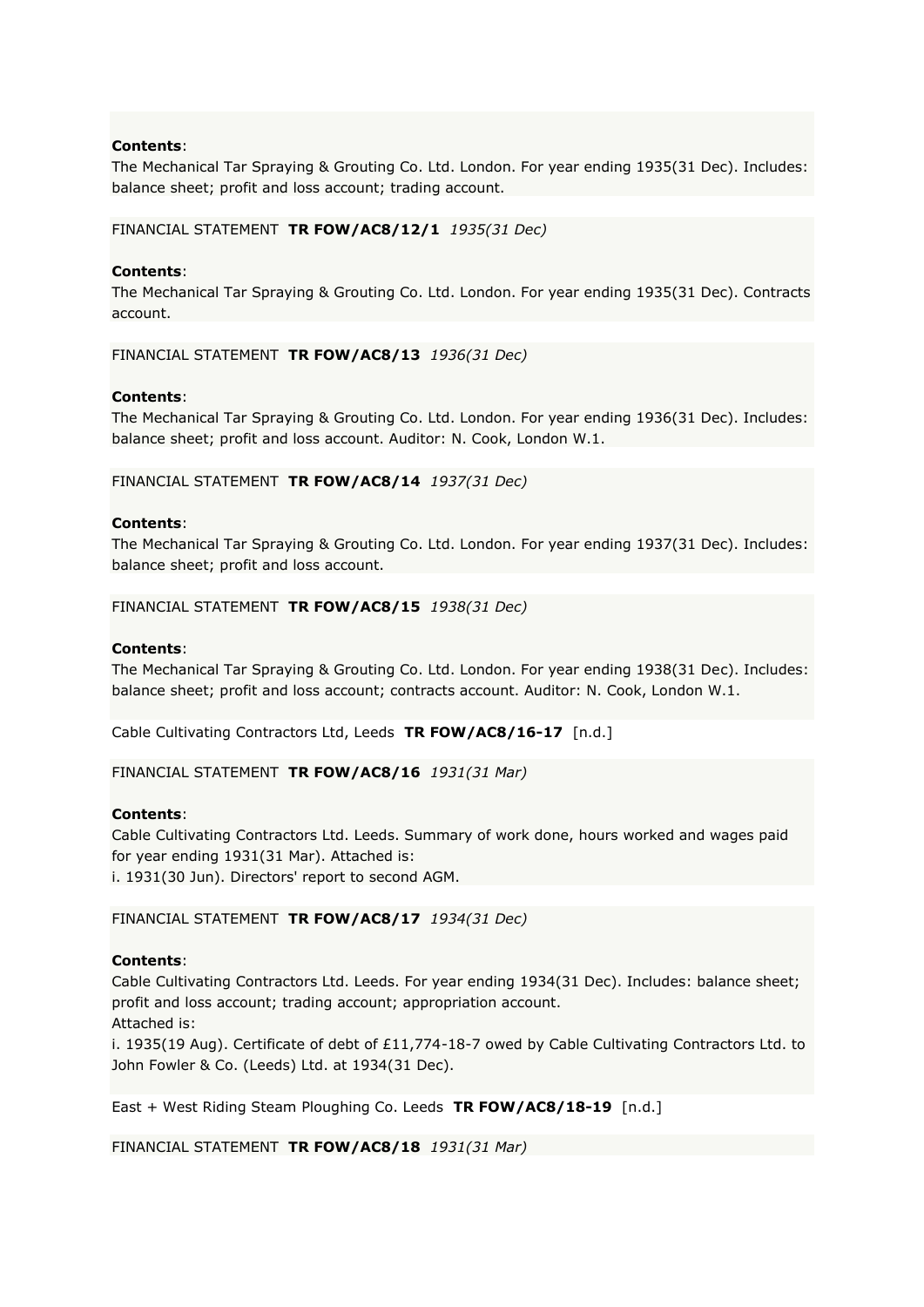East & West Riding Steam Ploughing Co. Leeds. For year ending 1931(31 Mar). Includes: balance sheet; profit and loss account; trading account. Attached is

i. 1931(13 May). Letter to A. Fowler, London from J. L. Taylor, East & West Riding Steam Ploughing Co. remitting above. "As you are aware agricultural districts are in a deplorable state and do not receive any encouragement from the present government".

### FINANCIAL STATEMENT **TR FOW/AC8/19** *1932(31 Mar)*

#### **Contents**:

East & West Riding Steam Ploughing Co. Leeds. For year ending 1932(31 Mar). Includes: balance sheet: profit and loss account; trading account.

Gyrotiller Sales + Services, Cambridge **TR FOW/AC8/20-21** [n.d.]

FINANCIAL STATEMENT **TR FOW/AC8/20** *1934(31 Dec)*

#### **Contents**:

Gyrotiller Sales & Service, Cambridge. For year ending 1934(31 Dec). Comparison of actual results for 1934 with D. E. Pelly's analysis of estimates for 1935. Stock account [draft].

BALANCE SHEET **TR FOW/AC8/21** *1935(31 Dec)*

#### **Contents**:

Gyrotiller Sales & Service, Cambridge. For year ending 1935(31 Dec).

The Mechanical Cleaning Service Ltd **TR FOW/AC8/22-22** [n.d.]

FINANCIAL STATEMENT **TR FOW/AC8/22** *1936(31 Mar)*

### **Contents**:

The Mechanical Cleaning Service Ltd. For year ending 1936(31 Mar). Includes: balance sheet; combined trading account and profit and loss account. Auditor: N. Cook, London W.1.

Europe **TR FOW/AC8/23-50** [n.d.]

John Fowler + Co Magdeburg **TR FOW/AC8/23-26** [n.d.]

FINANCIAL STATEMENT **TR FOW/AC8/23** *1913(31 Dec)*

### **Contents**:

John Fowler & Co. Magdeburg. For year ending 1913(31 Dec). Includes: balance sheet; trading account; profit and loss account. Affixed are:

i. 1914(23 Jun). Auditor's report, Price Waterhouse & Co. London.

ii. 1914(23 Jun). Letter of remittal from Price Waterhouse & Co. notes that the list of debts and the report on the manager's commission are not yet complete.

iii. 1914(24 Jun). Copy letter to Price Waterhouse & Co. acknowledging remittal of the above. iv. 1914(24 Jun). Letter from Price Waterhouse & Co. enclosing omitted items as in ii.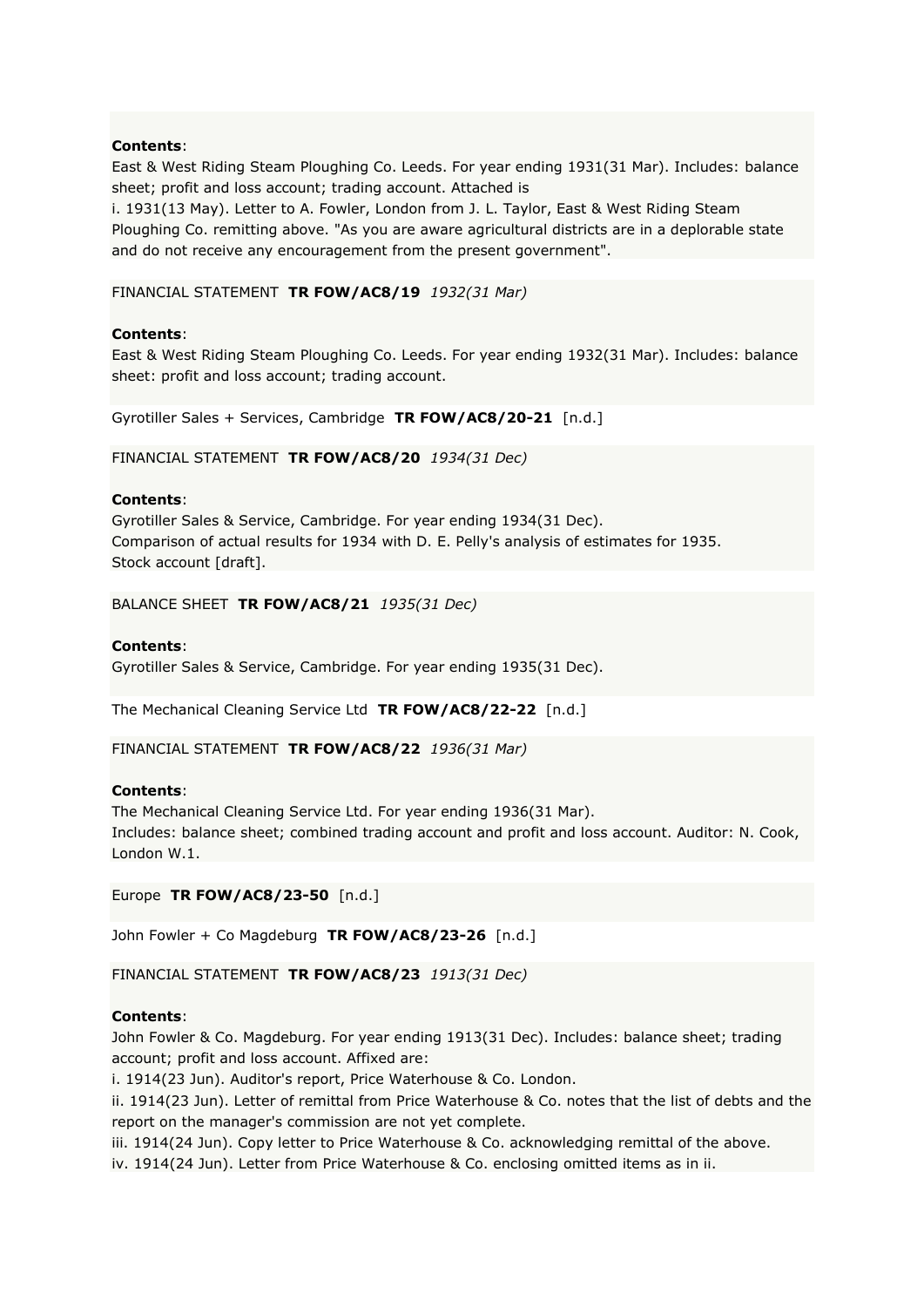# ACCOUNT **TR FOW/AC8/24** *1913(31 Dec)*

### **Contents**:

John Fowler & Co. Magdeburg. Agency results for twelve months based upon sales as allocated by the Magdeburg branch. Sub-branches and agencies are: Buda-perth (including Constantinople); Prague (including Warsaw and Lemburg); Breslau (including Berlin, Posen and Shanghai); Vienna; Kieff; Milan; Zurich; Bucharest. Auditors: Price Waterhouse & Co. London.

### FINANCIAL STATEMENT **TR FOW/AC8/25** *1914(4 Aug)*

# **Contents**:

John Fowler & Co. Magdeburg. 1914 for 1 Jan-4 Aug: balance sheet; trading account; profit and loss account. 1916 for three years; balance sheet, trading account; profit and loss account. Auditors: Price Waterhouse & Co. London.

### FINANCIAL STATEMENT **TR FOW/AC8/26** *1919(31 Dec)*

# **Contents**:

John Fowler & Co. Magdeburg, including a preliminary report on the examination of the accounts for six years. Report is dated 1920(15 May) and is an exhaustive forty four pages of typescript with nine schedules numbered thus:

1. 1914(4 Aug). Balance sheet for 1 Jan to 4 Aug.

- 2. 1914(4 Aug). Trading account for 1 Jan 4 Aug.
- 3. 1914(4 Aug). Profit and loss account for 1 Jan 4 Aug.
- 4. 1916(31 Dec). Balance sheet for three years.
- 5. 1916(31 Dec). Trading account for three years.
- 6. 1916(31 Dec). Profit and loss account for three years.
- 7. 1916(31 Dec). Statement showing approximate German assets and liabilities.
- 8. 1909(1 Jan). 1914(31 Jul). Statement of annual net branch sales, including sales to hiring companies, analysed to show their geographical distribution.
- 9. 1917(27 Mar). Sale agreement [copy].

Party 1. Georg Mosenhauer

Party 2. R. Wolf A.G. Richard Toepffer and Ernst Wolff

John Fowler & Co. Magdeburg by Party 1, official liquidator to Party 2, including liabilities, outstanding claims, style of the company, stock and other property for a consideration of 635,000

marks. In German with English translation.

Auditors: Price Waterhouse & Co. London.

John Fowler + Co G.m.b.H. Magdeburg **TR FOW/AC8/27** [n.d.]

FINANCIAL STATEMENT **TR FOW/AC8/27** *1930(31 Dec)*

### **Contents**:

John Fowler & Co. G.m.b.H. Magdeburg. For 29 Jan - 31 Dec. Includes: balance sheet; trading account. Affixed is:

i. 1931(27 May). Auditor's report. Price Waterhouse & Co. Berlin.

John Fowler + Co. Prague **TR FOW/AC8/28-36** [n.d.]

FINANCIAL STATEMENT **TR FOW/AC8/28** *1919(31 Dec)*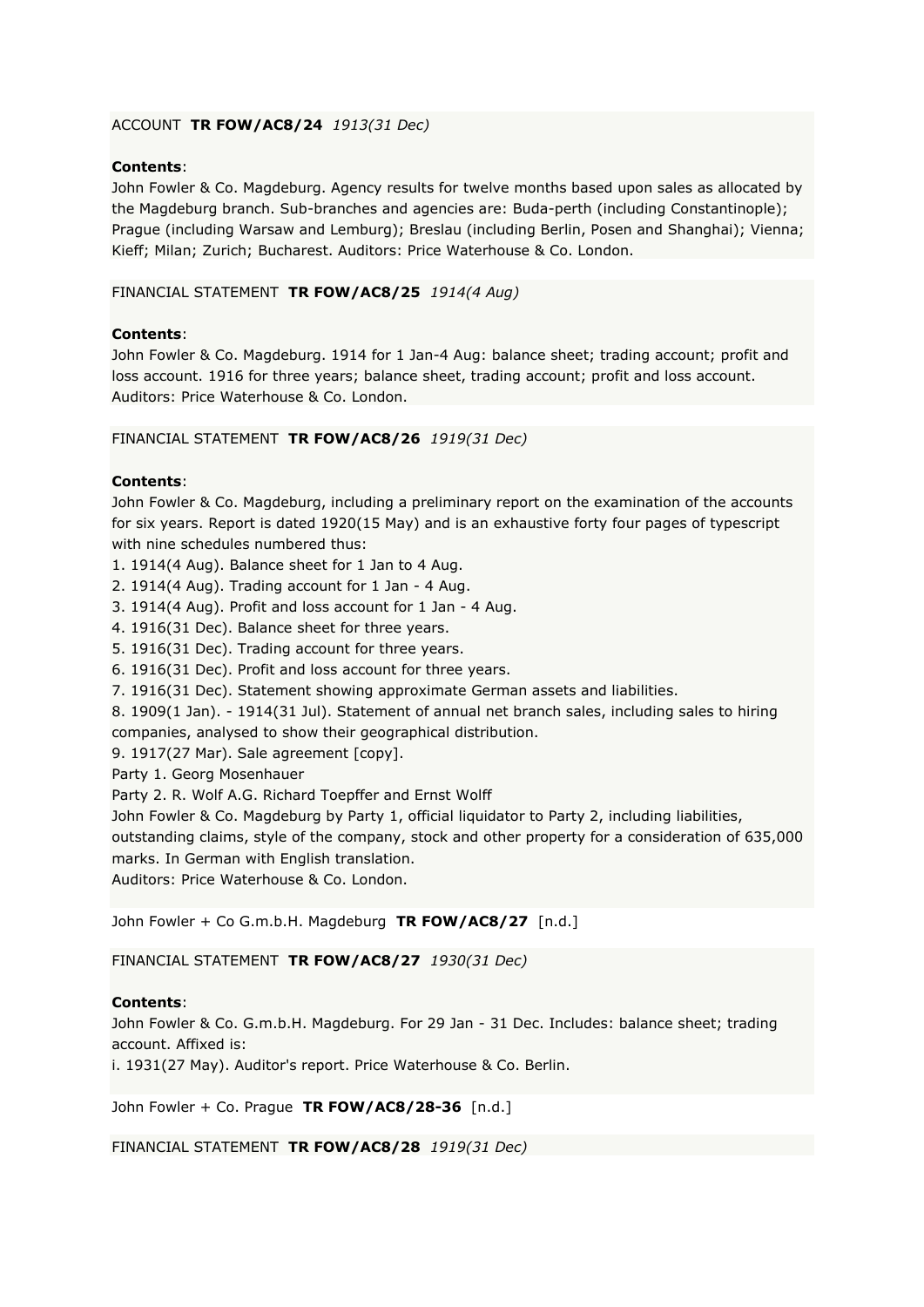4 copies

# **Contents**:

John Fowler & Co. Prague. For thirty six months (three years). Includes balance sheet; trading account; profit and loss account; current account with John Fowler & Co. (Leeds) Ltd. London. Affixed is:

i. 1920(25 Aug). Auditor's report. Price Waterhouse Peat & Co. Rotterdam.

# REPORT **TR FOW/AC8/29** *1920(2 Nov)*

# **Contents**:

John Fowler & Co. Prague. To Dr. Wellman from auditors, Price Waterhouse Peat & Co. Rotterdam supplying the following statements with report for fiscal purposes. The statements are numbered thus:

i. 1913(31 Dec). Balance sheet.

2. 1919(1 Mar). Balance sheet including items forming claim of John Fowler & Co. (Leeds) Ltd. London v. Austrian Government under the Peace Treaty.

3. 1919(1 Mar). Balance sheet.

4. 1919(1 Mar). Account of trade debtors.

# FINANCIAL STATEMENT **TR FOW/AC8/30** *1920(30 Jun)*

### **Contents**:

John Fowler & Co. Prague. For six months. Includes: balance sheet; trading account; profit and loss account; current account with John Fowler & Co. (Leeds) Ltd. London as it appears in Prague books; account of sundry debts considered doubtful and included amongst trade debtors in balance sheet; account of assets and liabilities as in balance sheet shown in various currencies and converted into sterling. Affixed is:

i. 1920(18 Dec). Auditor's report. Price Waterhouse Peat & Co. Rotterdam.

[Three copies, two entire, one is balance sheet and profit and loss account and trading account only]

FINANCIAL STATEMENT **TR FOW/AC8/31** *1920(31 Dec)*

### **Contents**:

John Fowler & Co. Prague. For six months. Includes: balance sheet; trading account; profit and loss account; current account with John Fowler & Co. (Leeds) Ltd. London as it appears in Prague books; assets and liabilities as in balance sheet shown in various currencies and converted into sterling. Affixed is:

i. 1921(13 Jul). Auditor's report. Price Waterhouse Peat & Co. Rotterdam.

[Three copies, two entire, one is balance sheet, trading account and profit and loss account only]

### FINANCIAL STATEMENT **TR FOW/AC8/32** *1921(31 Dec)*

### **Contents**:

John Fowler & Co. Prague. For year ending 1921(31 Dec). Includes: balance sheet; combined trading account and profit and loss account; current account with John Fowler & Co. (Leeds) Ltd. London; "London acceptance account" with M. Zdekauer, Prague; domicile accounts numbers one and two with M. Zdekauer, Prague; details of acceptances payable by John Fowler & Co. (Leeds) Ltd. London to Prague office; cash received against them; interest paid by acceptor and credited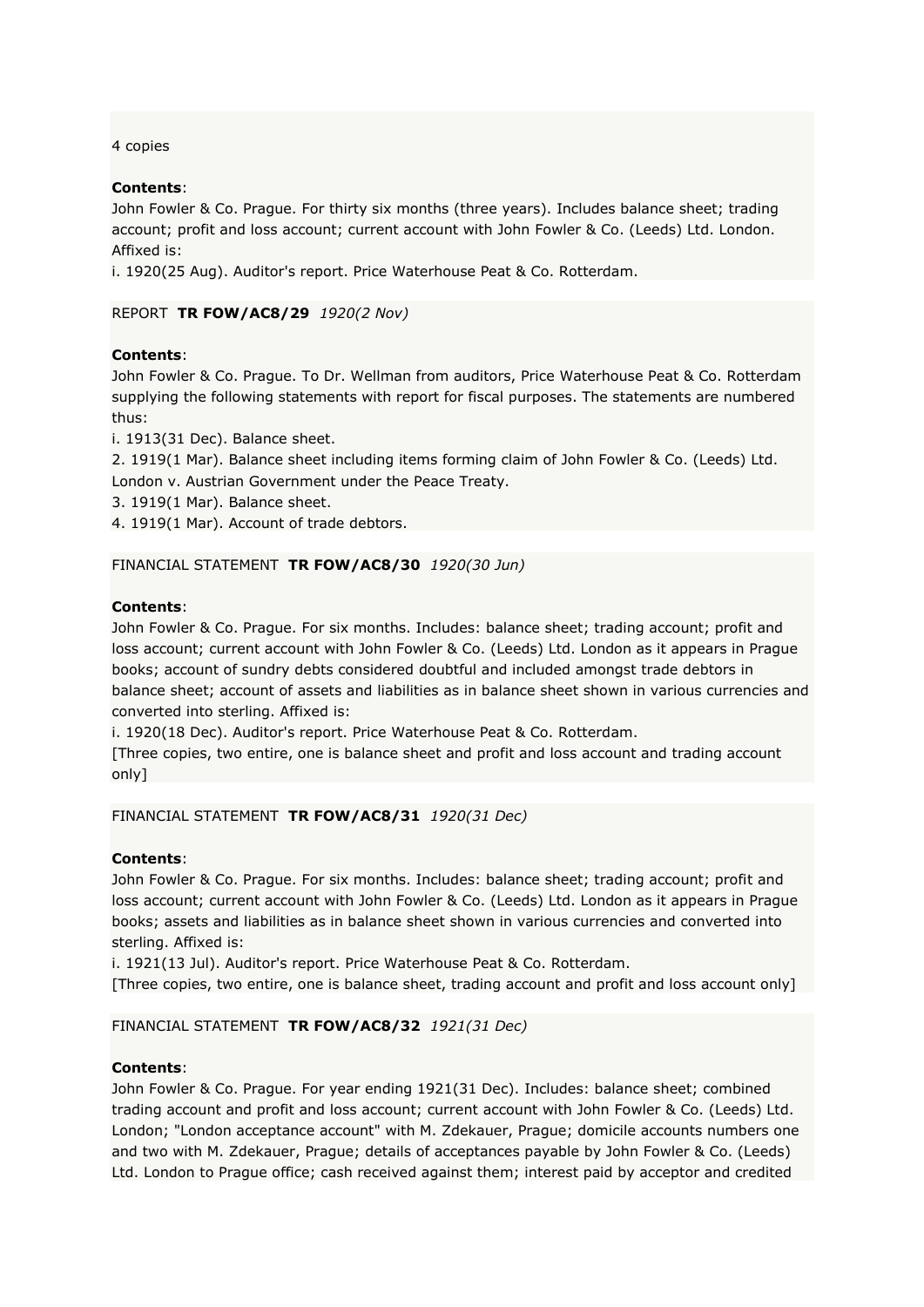by M. Zdekauer & Co. Prague and disposition thereof as at 1921(31 Dec). Affixed is: i. 1922(13 Jul). Auditor's report. Price Waterhouse Peat & Co. Rotterdam. [Two copies, one entire, one is balance sheet, profit and loss account and trading account only]

# FINANCIAL STATEMENT **TR FOW/AC8/33** *1922(31 Dec)*

# **Contents**:

John Fowler & Co. Prague. For year ending 1922(31 Dec). Includes: statement of accounts to be accounted for by Prague branch re pre-war acceptances and their disposition as at 1922(31 Dec); of the proceeds collected; of the outstanding acceptances; list of acceptances still in hand at Prague; domicile account with M. Zdekauer, Prague; "London acceptance account" with M. Zdekauer, Prague. Affixed is:

i. 1923(16 Jun). Auditor's report. Price Waterhouse Peat & Co. Rotterdam.

# FINANCIAL STATEMENT **TR FOW/AC8/34** *1923(31 Dec)*

# **Contents**:

John Fowler & Co. Prague. For year ending 1923(31 Dec). Includes: balance sheet; combined trading account and profit and loss account; remaining statements as TR FOW/AC8/33, minus list of acceptances. Affixed is:

i. 1924(30 Apr). Auditor's report. Price Waterhouse Peat & Co. Rotterdam.

# FINANCIAL STATEMENT **TR FOW/AC8/35** *1929(31 Dec)*

# **Contents**:

John Fowler & Co. Prague. For year ending 1929(31 Dec). Includes: balance sheet; combined trading account and profit and loss account; statement of selling; general administrative expenses; statement showing movement on capital assets and accounts for 1927(1 Jan) - 1929(31 Dec). Affixed is:

i. 1930(27 Jun). Auditor's report. Price Waterhouse & Co. Berlin. [Two copies - entire]

### FILE OF FINANCIAL STATEMENTS **TR FOW/AC8/35/1** *1929(31 Dec)*

### **Contents**:

John Fowler & Co. Prague. Remittals from Prague to London for year ending 1929(31 Dec) i. Balance sheet; combined trading account and profit and loss account; ledger balances of debtors, creditors, banks and impersonal accounts, as submitted to auditors. Also covering letter 1930(19 Aug) to London.

ii. Balance sheet; combined trading account and profit and loss account; capital account. Also covering letter 1931(23 Jan) to London[original in German and three copies of English translation]. Copy letter back 1931(28 Jan).

### FINANCIAL STATEMENT **TR FOW/AC8/36** *1930(31 Dec)*

### **Contents**:

John Fowler & Co. Prague. For year ending 1930(31 Dec).

Includes: balance sheet; combined trading account and profit and loss account; statement of selling, general and administrative expenses; statement showing movement on capital asset accounts for year. Affixed is

i 1931(5 Jun). Auditor's report. Price Waterhouse & Co. Berlin.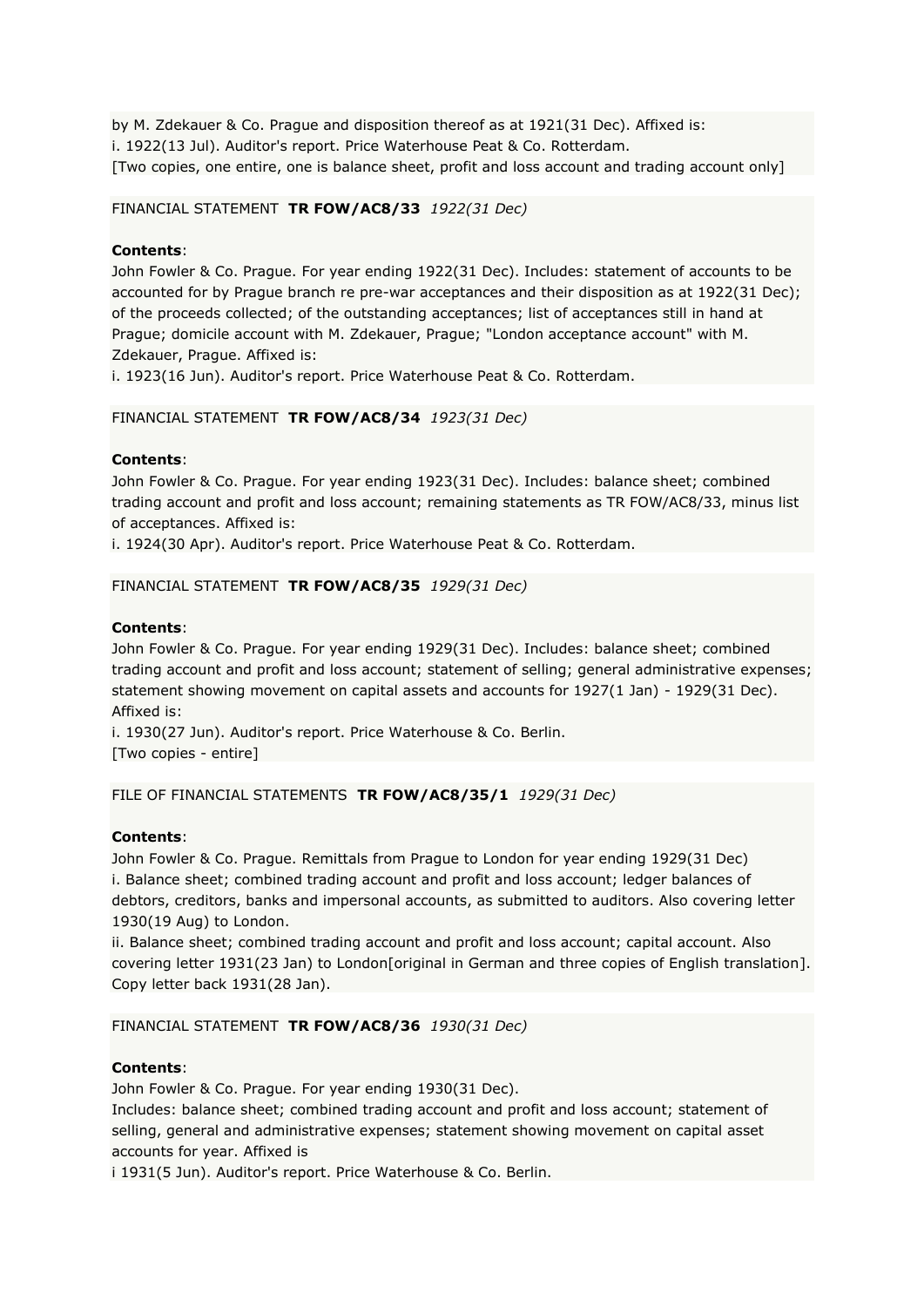Thereafter are amended statements giving effect to adjustments suggested in auditor's report: adjusted balance sheet; adjusted combined trading account and profit and loss account; adjusted statement of selling etc.; adjusted statement of capital etc.

John Fowler & Co Budapest **TR FOW/AC8/37-44** [n.d.]

FINANCIAL STATEMENT **TR FOW/AC8/37** *1919(31 Dec)*

4 copies

# **Contents**:

John Fowler & Co. Budapest. For thirty six months (three years). Includes: balance sheet; trading account; profit and loss account; current account with John Fowler & Co. (Leeds) Ltd. London as it appears in Budapest books. Affixed is

i. 1920(1 Sep). Auditor's report. Price Waterhouse Peat & Co. Rotterdam.

# FINANCIAL STATEMENT **TR FOW/AC8/38** *1920(30 Jun)*

# **Contents**:

John Fowler & Co. Budapest. For six months. Includes: balance sheet; profit and loss account; trading account; current account with John Fowler & Co. (Leeds) Ltd. London as it appears in Budapest books; statement of sundry debts considered doubtful and included amongst trade debtors in balance sheet; statement of assets and liabilities on balance sheet, in various currencies, converted into sterling. Affixed is

i. 1920(18 Dec). Auditor's report. Price Waterhouse Peat & Co. Rotterdam. [Three copies, two entire and one is balance sheet; trading account and profit and loss account only].

### FINANCIAL STATEMENT **TR FOW/AC8/39** *1920(31 Dec)*

# **Contents**:

John Fowler & Co. Budapest. For six months. Includes: balance sheet; profit and loss account; trading account; current account with John Fowler & Co. (Leeds) Ltd. London as it appears in Budapest books; statement of sundry debts considered doubtful and included amongst trade debtors in balance sheet; statement of assets and liabilities on balance sheet, in various currencies, converted into sterling. Affixed is

i. 1921(15 Jun). Auditor's report. Price Waterhouse Peat & Co. Rotterdam. [Two copies - entire].

# FINANCIAL STATEMENT **TR FOW/AC8/40** *1921(31 Dec)*

# **Contents**:

John Fowler & Co. Budapest. For year ending 1921(31 Dec). Includes: balance sheet; combined trading account and profit and loss account; current account with John Fowler & Co. (Leeds) Ltd. London; summary of various bank accounts relative to pre-war acceptances for year. Affixed is i. 1922(7 Aug). Auditor's report. Price Waterhouse Peat & Co. Rotterdam.

FINANCIAL STATEMENTS **TR FOW/AC8/41** *1920(31 Dec), 1921(31 Dec), 1922(31 Dec)*

# **Contents**: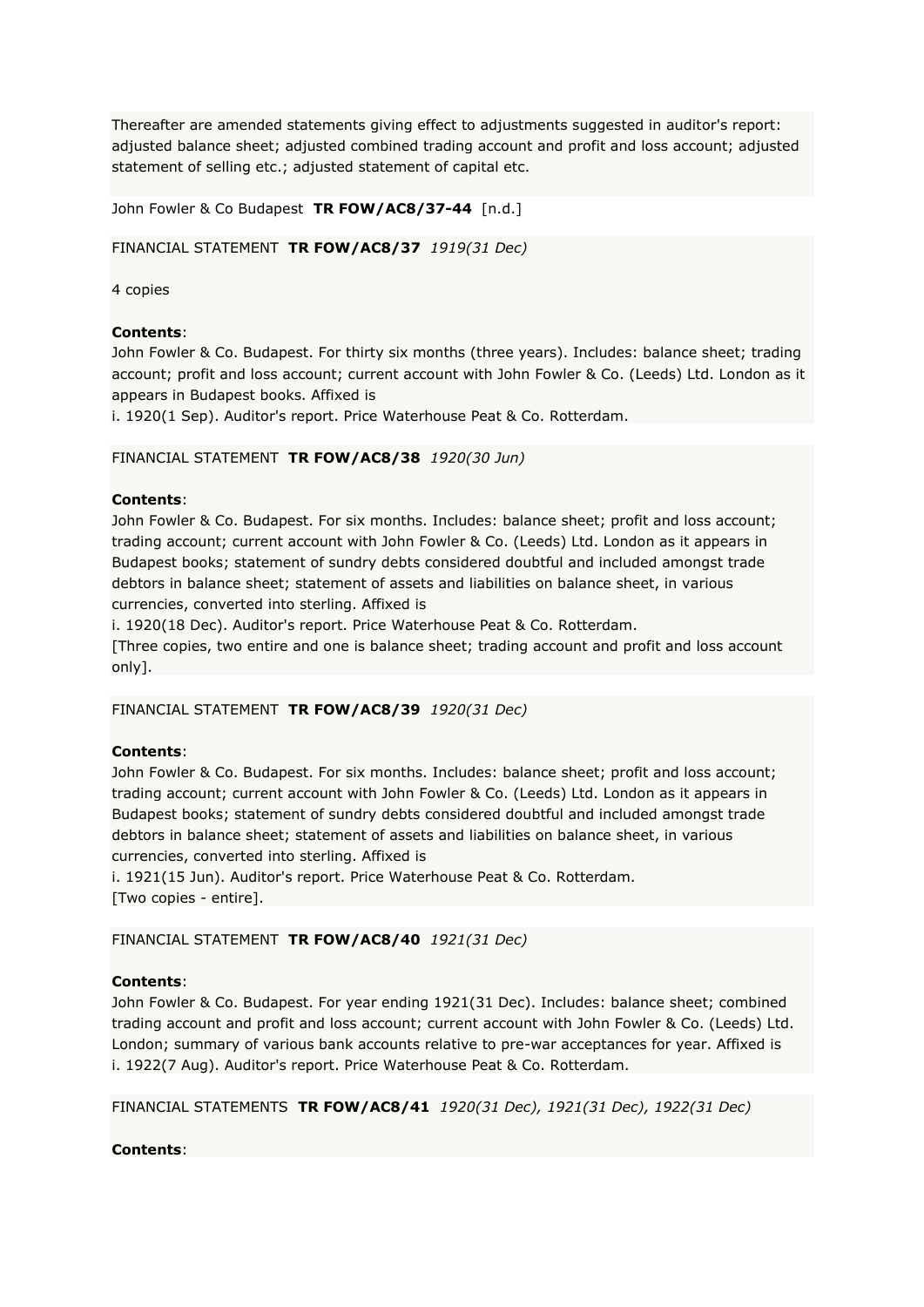John Fowler & Co. Budapest. 1. For year ending 1922(31 Dec). Includes: balance sheet; combined trading account and profit and loss account; current account with London; summary of various bank accounts relative to pre-war acceptances for year.

2. For year ending 1921(31 Dec). Includes: revised balance sheet; revised combined trading and profit and loss account. 3. For year ending 1920(31 Dec). Includes: revised balance sheet; revised combined trading account and profit and loss account. Affixed is

i. 1923(19 Jun). Auditor's report. Price Waterhouse Peat & Co. Rotterdam, with manuscript notes.

FINANCIAL STATEMENT **TR FOW/AC8/42** *1923(31 Dec)*

### **Contents**:

John Fowler & Co. Budapest. For year ending 1923(31 Dec). Includes: balance sheet; combined trading account and profit and loss account; summary of various bank accounts relative to pre-war acceptances for year. Affixed is

i. 1924(10 Apr) Auditor's report. Price Waterhouse Peat & Co. Rotterdam.

### FINANCIAL STATEMENT **TR FOW/AC8/43** *1929(31 Dec)*

### **Contents**:

John Fowler & Co. Budapest. For year ending 1929(31 Dec). Includes: balance sheet; combined trading account and profit and loss account; statement of selling, general and administration expenses and of Morris agency expenses; statement of fixed assets accounts for 1925(1 Jan) - 1929(31 Dec). Affixed is

i. 1930(27 May). Auditor's report. Price Waterhouse & Co. Berlin.

#### FINANCIAL STATEMENT **TR FOW/AC8/44** *1934(31 Dec)*

#### **Contents**:

John Fowler & Co. Budapest. For year ending 1934(31 Dec). Includes: balance sheet; combined trading account and profit and loss account.

Fowler-Petz Machine Factory & Iron Foundry Co. Ltd **TR FOW/AC8/45** [n.d.]

# FINANCIAL STATEMENT **TR FOW/AC8/45** *1931(31 Dec)*

Language: German

#### **Contents**:

Fowler-Petz Machine Factory & Iron Foundry Co. Ltd. For year ending 1931(31 Dec). Includes: balance sheet; profit and loss account.

Estudios y Construciones Locher SA Barcelona **TR FOW/AC8/46-47** [n.d.]

FINANCIAL STATEMENT **TR FOW/AC8/46** *1931(31 Dec)*

### **Contents**:

Estudios y Construciones Locher S. A. Barcelona. For year ending 1931(31 Dec). Includes: balance sheet; profit and loss account; R.W. Locher current account. Affixed is i. 1932(13 Jun). Auditor's report. McAuliffe, Davis & Hope, Barcelona.

#### FINANCIAL STATEMENT **TR FOW/AC8/47** *1932(31 Jul)*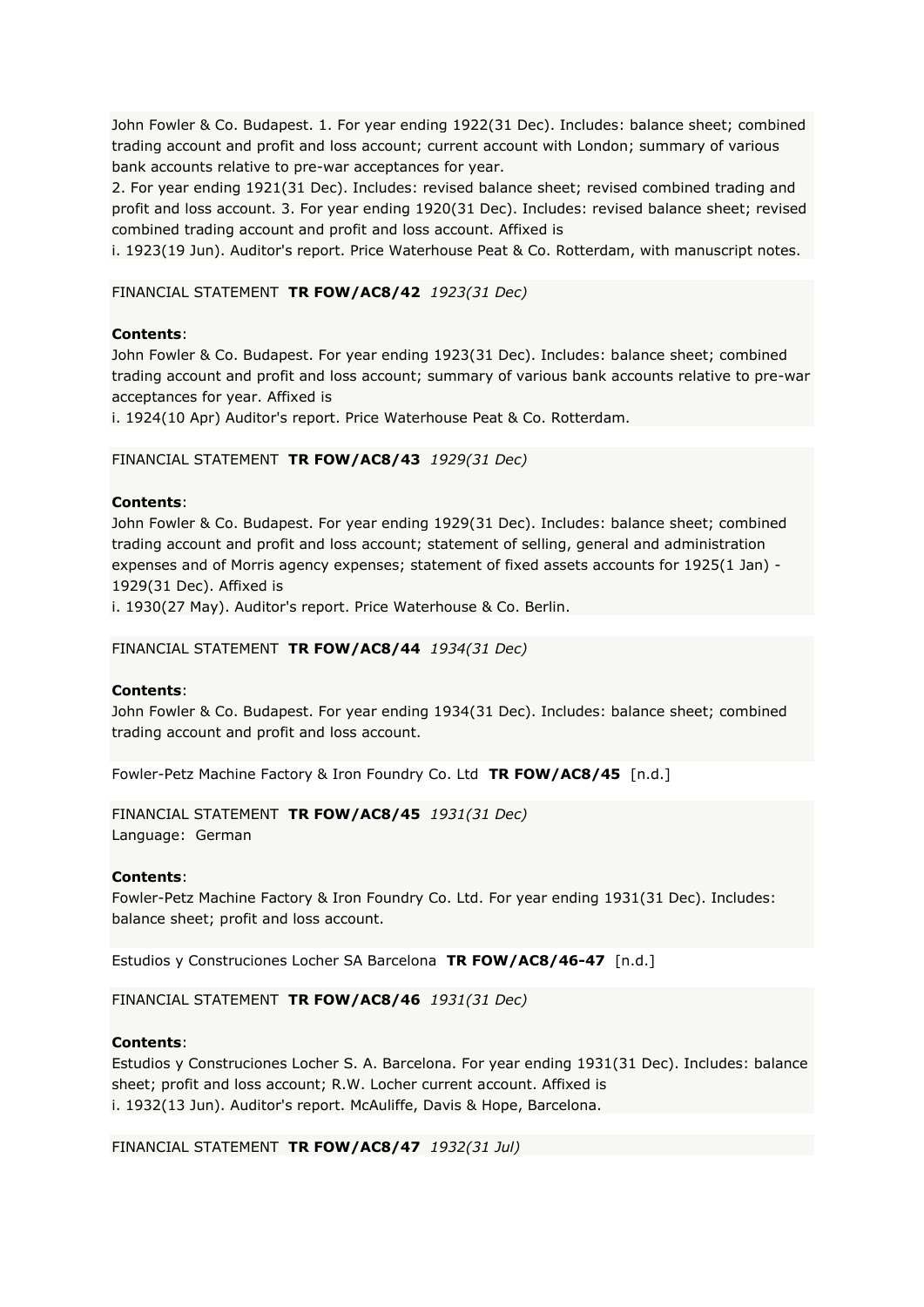Estudios y Construciones Locher S.A. Barcelona. For seven months ending 1932(31 Jul). Includes: balance sheet; profit and loss account; statement of surplus assets over liabilities available for distribution between John Fowler & Co. (Leeds) Ltd. and R. W. Locher. Affixed is i. 1932(17 Sep). Auditor's report. McAuliffe, Davis & Hope, Barcelona.

Societa Anonima "La Penetrazione" Rome **TR FOW/AC8/48-50** [n.d.]

FINANCIAL STATEMENT **TR FOW/AC8/48** *1929(31 Dec)*

### **Contents**:

Societa Anonima "La Penetrazione", Rome. For year ending 1929(31 Dec). Includes: balance sheet; profit and loss account.

#### FINANCIAL STATEMENT **TR FOW/AC8/49** *1930(31 Dec)*

### **Contents**:

Societa Anonima "La Penetrazione", Rome. For year ending 1930(31 Dec). Includes: balance sheet; profit and loss account.

FINANCIAL STATEMENT **TR FOW/AC8/50** *1931(31 Dec)*

#### **Contents**:

Societa Anonima "La Penetrazione", Rome. For year ending 1931(31 Dec). Includes: balance sheet; profit and loss account.

Africa **TR FOW/AC8/51-60** [n.d.]

Fowler Tar Spraying Co Ltd Johannesburg **TR FOW/AC8/51-60** [n.d.]

#### FINANCIAL STATEMENT **TR FOW/AC8/51** *1925(30 Sep)*

#### **Contents**:

Fowler Tar Spraying Co. Ltd. Johannesburg. For year ending 1925(30 Sep). Includes: balance sheet; profit and loss account; contracts completed; account of travelling, entertainment and demonstration expenses; current account with John Fowler & Co. (Leeds) Ltd; account of sundry creditors. Affixed is

i. 1925(4 Dec). Auditor's report. Price Waterhouse Peat & Co. Johannesburg.

MANAGING DIRECTOR'S REPORT **TR FOW/AC8/51/1** *1926*

### **Contents**:

For year ended 1925(30 Sep).

### FINANCIAL STATEMENT **TR FOW/AC8/52** *1926(30 Sep)*

### **Contents**:

Fowler Tar Spraying Co. Ltd. Johannesburg. For year ending 1927(30 Sep). Includes: balance sheet; profit and loss account; account of contracts completed; plant and machinery account; current account with John Fowler & Co. (Leeds) Ltd; account of sundry creditors. Affixed is i. 1926(25 Oct). Auditor's report. Price Waterhouse Peat & Co. Johannesburg.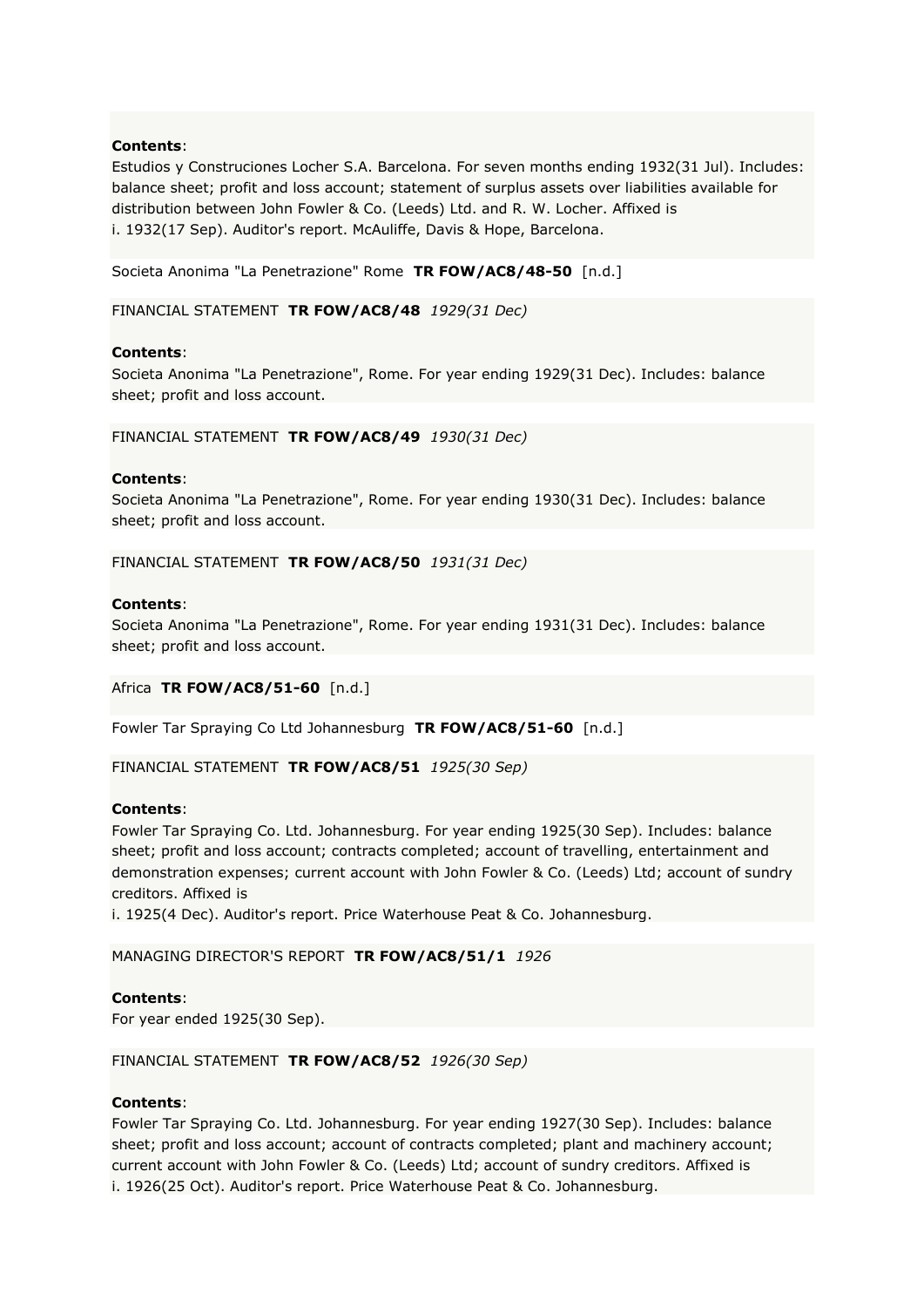### FINANCIAL STATEMENT **TR FOW/AC8/53** *1927(30 Sep)*

two copies

#### **Contents**:

Fowler Tar Spraying Co. Ltd. Johannesburg. For year ending 1927(30 Sep). Includes: balance sheet; profit and loss account; account of sundry debtors for contract work; account of contracts completed. Affixed is

i. 1927(1 Nov). Auditor's report. Price Waterhouse Peat & Co. Johannesburg. Letter to shareholders from auditors detailing directors' remuneration.

#### FINANCIAL STATEMENT **TR FOW/AC8/54** *1928(30 Sep)*

#### **Contents**:

Fowler Tar Spraying Co. Ltd. Johannesburg. For year ending 1928(30 Sep). Includes: balance sheet; profit and loss account; account of sundry creditors; account of sundry debtors for contract work; completed contracts - Transvaal & Cape Province. Auditors: Price Waterhouse Peat & Co. Johannesburg.

FILE OF FINANCIAL STATEMENTS **TR FOW/AC8/55** *1929(30 Sep), 1930(30 Sep)*

#### **Contents**:

Fowler Tar Spraying Co. Ltd. Johannesburg. 1. For year ending 1929(30 Sep). Includes: balance sheet; profit and loss account. 2. For year ending 1930(30 Sep). Includes: balance sheet; profit and loss account. Affixed are

i. 1931(25 Mar). Copy letter remitting above - to C. Fowler, Leeds from Tar Spraying Co. (R.L.M. Warren).

ii. 1931(27 Apr). Letter - Leeds, C. Gray to London - remitting above.

iii. 1931(28 Apr). Copy letter - Theo. Davis, London to Leeds, C. Gray - querying Warren's signature as secretary when he is a director. Notes "He is running with the hare and hunting with the hounds".

Auditors: Price Waterhouse Peat & Co. Johannesburg.

#### FINANCIAL STATEMENT **TR FOW/AC8/56** *1931(31 Mar)*

two copies

#### **Contents**:

Fowler Tar Spraying Co. Ltd. Johannesburg. For six months. Includes: Approximate balance sheet; profit and loss account.

FINANCIAL STATEMENT **TR FOW/AC8/57** *1931(30 Sep)*

#### **Contents**:

Fowler Tar Spraying Co. Ltd. Johannesburg. For year ending 1931(30 Sep). Includes: balance sheet; profit and loss account. Auditors: Price Waterhouse Peat & Co. Johannesburg.

#### FINANCIAL STATEMENT **TR FOW/AC8/58** *1932(31 Mar)*

two copies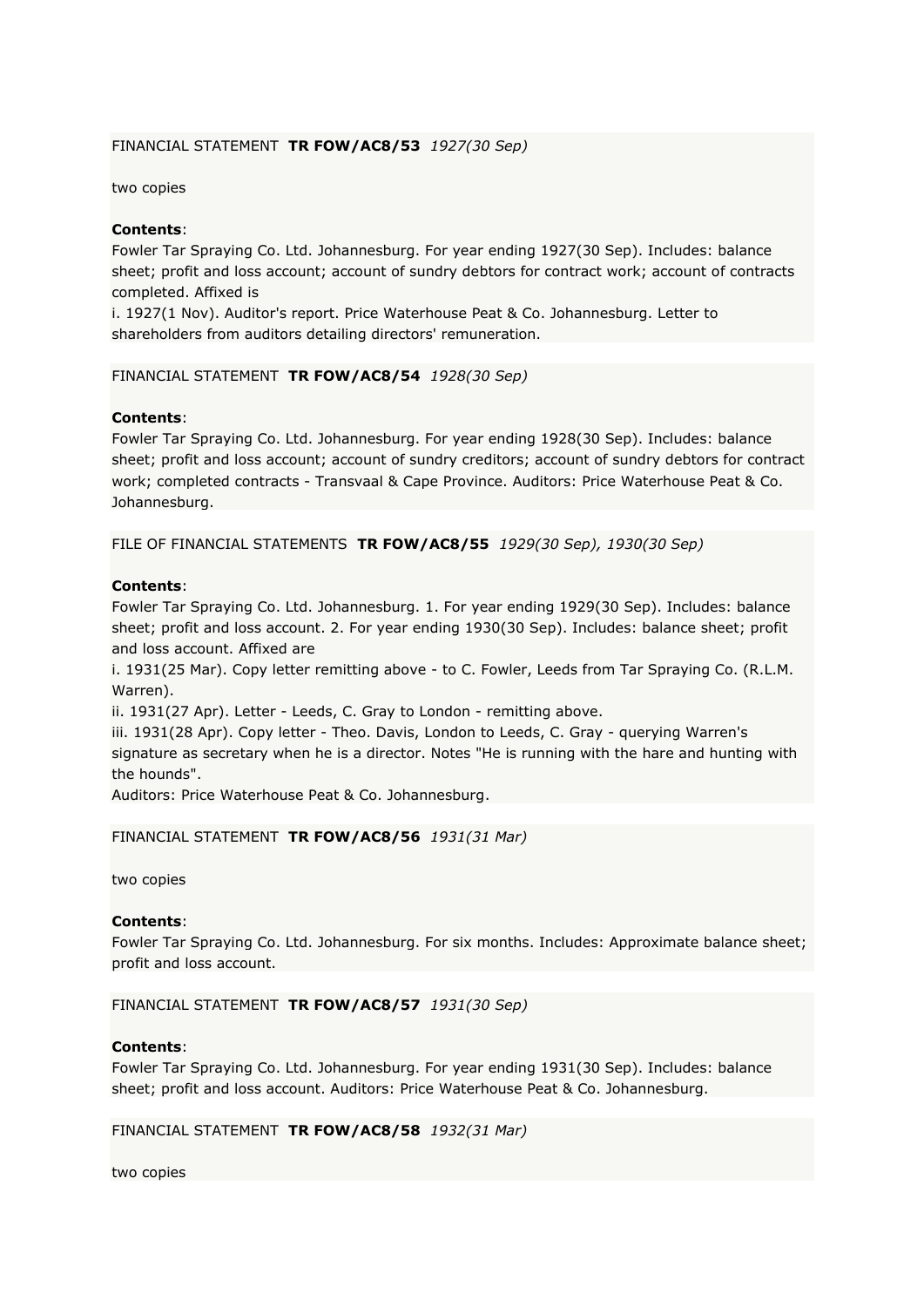Fowler Tar Spraying Co. Ltd. Johannesburg. For six months. Includes: provisional balance sheet; profit and loss account.

FINANCIAL STATEMENT **TR FOW/AC8/59** *1932(30 Sep)*

### **Contents**:

Fowler Tar Spraying Co. Ltd. Johannesburg. For year ending 1932(30 Sep). Includes: balance sheet; profit and loss account. Auditors: Price Waterhouse Peat & Co. Johannesburg.

FINANCIAL STATEMENT **TR FOW/AC8/60** *1933(30 Sep)*

### **Contents**:

Fowler Tar Spraying Co. Ltd. Johannesburg. For year ending 1933(30 Sep). Includes: balance sheet; profit and loss account. Auditors: Price Waterhouse Peat & Co. Johannesburg.

East Indies **TR FOW/AC8/61-74** [n.d.]

NV MAGES **TR FOW/AC8/61-74** [n.d.]

FINANCIAL STATEMENT **TR FOW/AC8/61** *1930(31 Dec)*

### **Contents**:

N.V. Maatschappy voor Machinale Asphaltatie en Wegenbouw, Soerabaya. For 1929(1 Jun) to 1930(31 Dec). Includes: balance sheet; profit and loss account; current account with John Fowler & Co. (Leeds) Ltd; current account with John Fowler & Co. (Australia) Ltd; current account with Vraag & Aanbod; schedule of salaries; schedule of goods in stock; statement of plant operating receipts; statement of travelling expenses. Affixed is

i. 1931(9 Apr). Auditor's report. McAuliffe, Davis & Hope, Weltevreden, Java.

FINANCIAL STATEMENT **TR FOW/AC8/62** *1931(31 Dec)*

### **Contents**:

N.V. Maatschappy voor Machinal Asphaltatie en Wegenbouw, Soerabaya. For year ending 1931(31 Dec). Includes: balance sheet; profit and loss account; Voorraad Onderdeelen voor Fowler Stoomwalsen en Asphalt Plant [in Dutch]; specification of profits. Affixed is: i. 1932(6 May). Auditor's report. McAuliffe, Davis & Hope, Weltevreden, Java.

FINANCIAL STATEMENT **TR FOW/AC8/63** *1932(31 Dec)*

### **Contents**:

N.V. Maatschappy voor Machinal Asphaltatie en Wegenbouw, Soerabaya. For nine months. Trial balance [synopsis of ledger folios]. Affixed is i. 1932(12 Dec). Auditor's report. Frese & Hogeweg, Soerabaya, Java.

FINANCIAL STATEMENT **TR FOW/AC8/64** *1932(31 Dec)* Language: Dutch and English

**Contents**: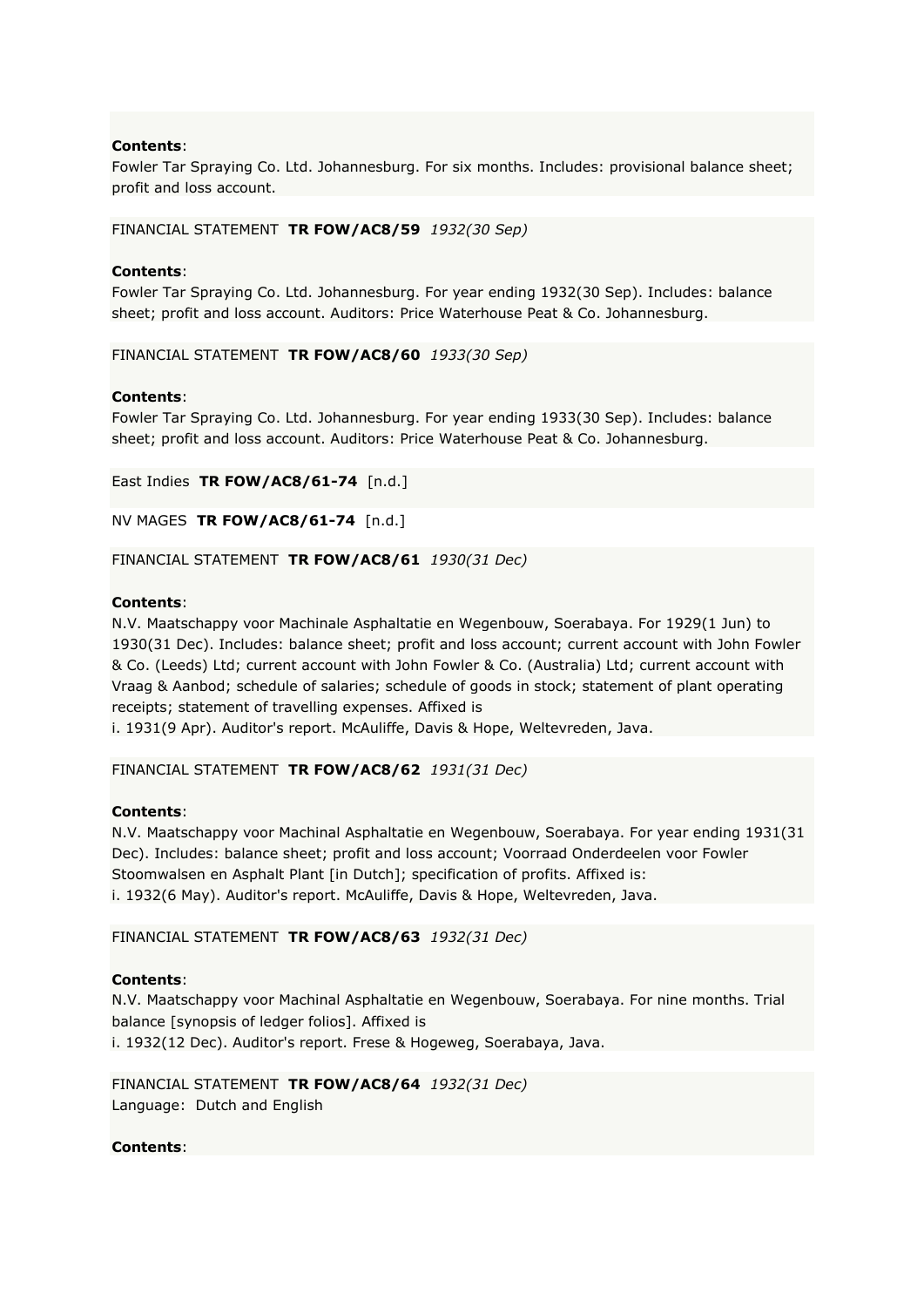N.V. Maatschappy voor Machinal Asphaltatie en Wegenbouw, Soerabaya. For year ending 1932(31 Dec). Includes: balance sheet; profit and loss account; account of goods on consignment - stock in hand; specification of outstanding debts; specification of loss "Works 1931". Affixed is: i. 1933(22 Apr). Auditor's report. Frese & Hogeweg, Soerabaya.

### FINANCIAL STATEMENT **TR FOW/AC8/65** *1932(31 Dec)*

# **Contents**:

N.V. Maatschappy voor Machinale Asphaltatie en Wegenbouw, Soerabaya. For year ending 1932(31 Dec). Includes: balance sheet; profit and loss account; analysis of expenditure at Telok Betong branch (not chargeable direct to jobs); analysis of expenditure at Padang branch (not chargeable direct to work numbers); particulars of motor cars account; summary of income and expenses on work done during 1932. Affixed is

i. 1933(17 Jul). Report of McAuliffe, Davis & Hope, Batavia, Java on investigation of financial position of N.V. Maatschappy voor Machinale Asphaltatie en Wegenbouw as instructed by John Fowler & Co. (Leeds) Ltd. - 24 Apr. Very detailed and not a full audit. The balance sheet and profit and loss account are copies of TR FOW/AC8/64. Concludes: "We have not approached this enquiry with suspicion or with a foregone conclusion that there was something wrong, but we cannot help feeling that there may have been many transactions which were not made entirely in the interest of N.V. Maatschappy voor Machinal Asphaltatie en Wegenbouw and the impression we have formed during our investigation is that the real benefits of some part of the expenditure are being reaped either by Messrs. Vraag en Aanbod or by the individual employees themselves.

Also contains ten schedules

1. Account of sundry creditors.

2. Schedule of accounts payable.

3. Detailed statement of account with Vraag en Aabod.

4. Statement of reconciliation of figures at 1932(31 Dec) with 1932(1 Jan) in respect of assets: plant and machinery; rollers; motor cars; furniture.

5. Schedule of sundry debts.

6. Schedule of accounts receivable.

7. Statement of gross income and expenditure charged direct to work numbers.

8. Detailed statement of account under heading "General Expenses", treated as administrative expenses not attachable to any particular work number or branch expenditure account, for salaries and bonuses; contribution to Vraag en Aanbod; motor car expenses of management; travelling expenses.

9. Details of disbursements made out of advances to Mr. de Krey and Mr.Feemstr

10. Analysis of payments charged to branch general account: Telok Betong division; Padong division.

And copies of AGM minutes for 1932(6 Jul) and 1932(13 May).

# FINANCIAL STATEMENT **TR FOW/AC8/66** *1932(31 Dec)*

Language: Dutch

### **Contents**:

N.V. Maatschappy voor Machinale Asphaltatie en Wegenbouw, Soerabaya. For year ending 1932(31 Dec). Includes: balance sheet; profit and loss account in accord with letter from John Fowler & Co. (Leeds) Ltd. 22 Apr. Affixed is i. 1933(5 Jul). Auditor's report. Frere & Hogeweg, Soerabaya.

FINANCIAL STATEMENT **TR FOW/AC8/67** *1933(31 Mar)* Language: Dutch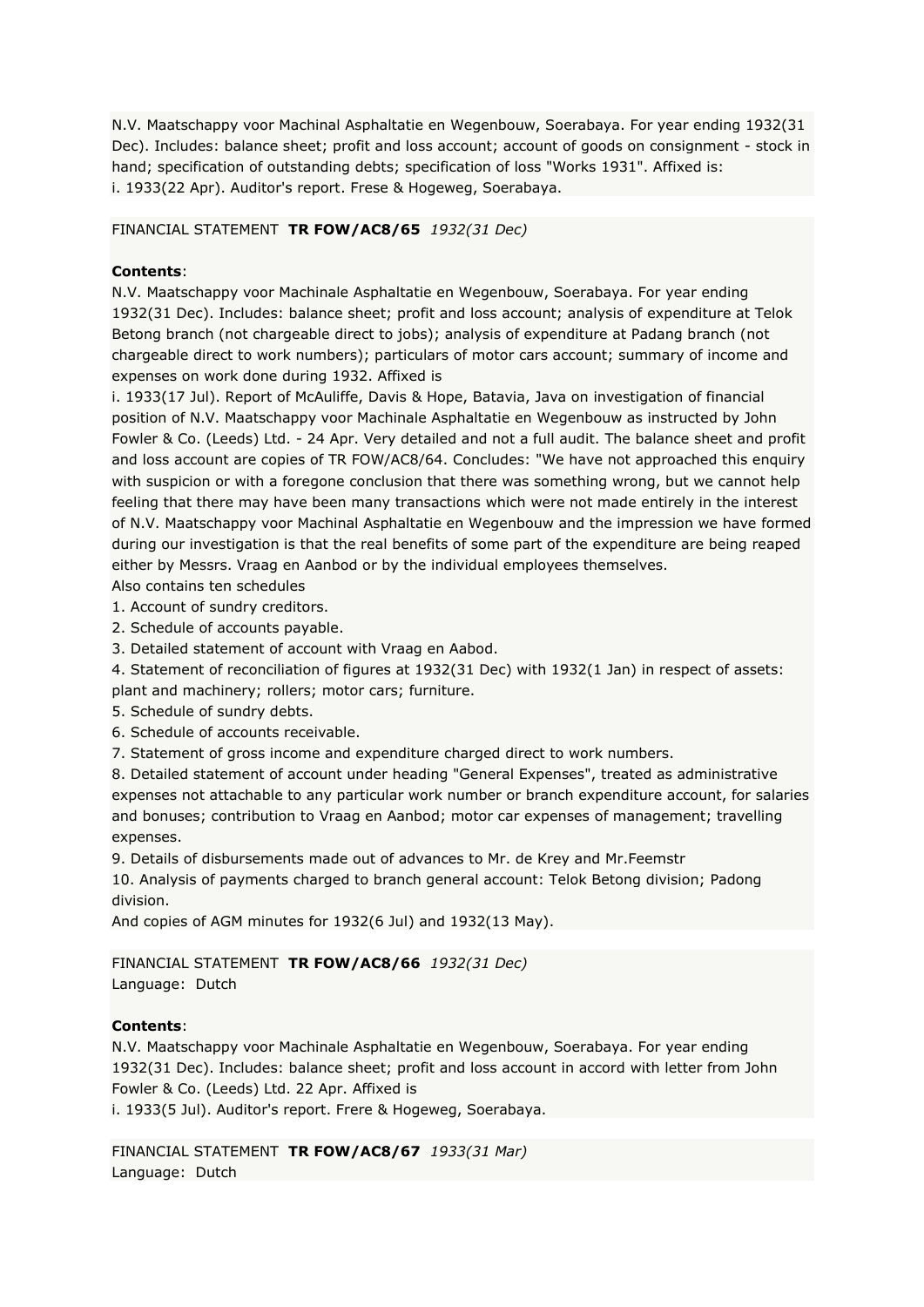N.V. Maatschappy voor Machinale Asphaltatie en Wegenbouw, Soerabaya. For three months. Trial balances [synopsis of ledger folios]. Affixed is

i. 1933(5 Jul). Auditor's report. Frere & Hogeweg, Soerabaya.

# FINANCIAL STATEMENT **TR FOW/AC8/68** *1933(31 Jul)*

# **Contents**:

N.V. Maatschappy voor Machinale Asphaltatie en Wegenbouw, Soerabaya. For seven months. Includes: balance sheet; profit and loss account (two copies), attached to one is: i. 1933(2 Aug). Copy letter to John Fowler & Co. (Leeds) Ltd. from McAuliffe, Davis & Hope, Batavia in response to a cable. Mr. Farley has been sent to assume joint directorship of N.V. Maatschappy voor Machinale Asphaltatie en Wegenbouw and control has been gained over the bank account. Encloses statements and comments on "huge loss". "With regard to the future, the position is extremely delicate" and "The position now disclosed has been anticipated by us for some considerable time". "To be very candid even to the point of denunciation we are convinced that Messrs. Vraag & Aanbod have throughout acted purely in their own interests and that many transactions have gone through the Company's books that are distinctly out of order and also we are of the opinion that the balance sheet presented at December was deliberately made to show a better position than was actually the case in order to persuade you to advance more monies to the company".

# FINANCIAL STATEMENT **TR FOW/AC8/69** *1933(31 Dec)*

# **Contents**:

N.V. Maatschappy voor Machinale Asphaltatie en Wegenbouw. Soerabaya. For year ending 1933(31 Dec). Includes: balance sheet; profit and loss account; account of goods on consignment; current account - John Fowler & Co. (Leeds) Ltd. Affixed are: i. 1934(5 Feb). Auditor's report. McAuliffe, Davis & Hope, Batavia. ii. 1934(6 Feb). Copy letter remitting statement with comments.

### FINANCIAL STATEMENT **TR FOW/AC8/70** *1934(30 Apr)*

### **Contents**:

N.V. Maatschappy voor Machinale Asphaltatie en Wegenbouw, Soerabaya. For four months. Includes: provisional balance sheet; limited advance account - John Fowler & Co. (Leeds) Ltd; statement of development expenditure account. Affixed is: i. 1934(15 May). Auditor's report. McAuliffe, Davis & Hope, Batavia.

FINANCIAL STATEMENT **TR FOW/AC8/71** *1935(10 Feb)*

# **Contents**:

N.V. Maatschappy voor Machinale Asphaltatie en Wegenbouw. Soerabaya. For 1934(1 Dec) - 1935(10 Feb). Includes: provisional (?) balance sheet; statement of expenses.

### FINANCIAL STATEMENT **TR FOW/AC8/72** *1935(30 Apr)*

# **Contents**: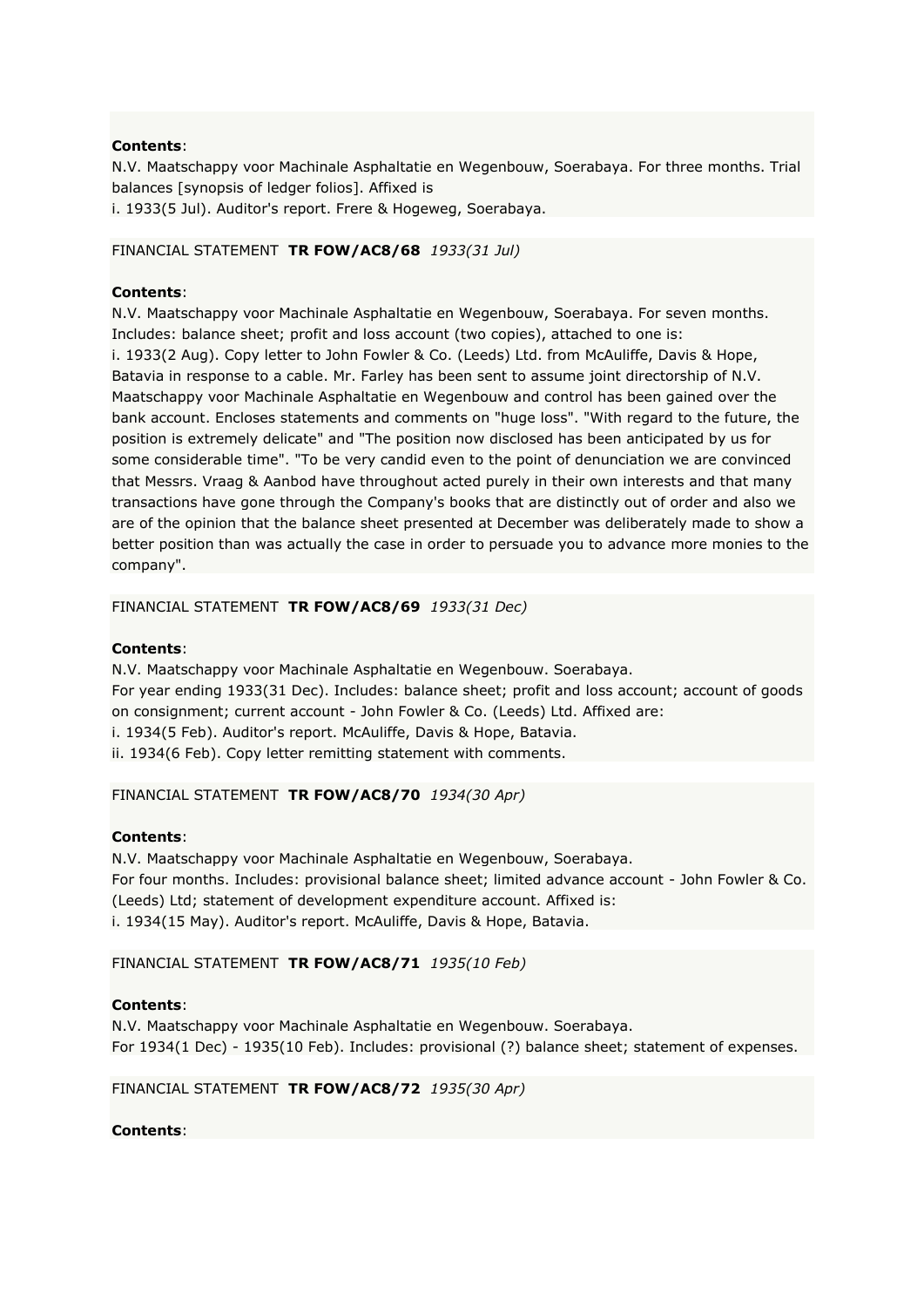N.V. Maatschappy voor Machinale Asphaltatie en Wegenbouw, Soerabaya. For sixteen months. Includes: balance sheet; profit and loss account. Affixed is: i. 1935(14 May). Auditor's report. McAuliffe, Davis & Hope, Batavia.

### FINANCIAL STATEMENT **TR FOW/AC8/73** *1935(31 Dec)*

### **Contents**:

N.V. Maatschappy voor Machinale Asphaltie en Wegenbouw, Soerabaya. For eight months. Includes: provisional (?) balance sheet; profit and loss account. Auditors: McAuliffe, Davis & Hope, Batavia.

### FINANCIAL STATEMENT **TR FOW/AC8/74** *1935(31 Dec)*

# **Contents**:

N.V. Maatschappy voor Machinale Asphaltatie en Wegenbouw, Soerabaya.

For eight months. Provisional (?) includes: balance sheet; profit and loss account; current account with John Fowler & Co. (Leeds) Ltd; list of plants and motor cars etc; list of furniture and fixtures -Mr. Correlis. Affixed are:

i. 1936(28 Jan). Copy letter from McAuliffe, Davis & Hope to London remitting above with comments.

ii. Financial calculations and comments by Theo. Davis.

Australasia **TR FOW/AC8/75-85** [n.d.]

John Fowler + Co (Australia) Ltd Sydney **TR FOW/AC8/75-80** [n.d.]

FINANCIAL STATEMENT **TR FOW/AC8/75** *1930(31 Dec)*

# **Contents**:

John Fowler & Co. (Australia) Ltd, Sydney. For year ending 1930(31 Dec).

Includes: balance sheet; consolidated profit and loss account [amended and unamended statements]; profit and loss account New South Wales [amended and unamended statement]; dissection of contract account - New South Wales contracts; federal territory and interstate profit and loss account [amended and unamended]; dissection of contract account - federal and interstate contracts [amended and unamended]; Singapore expenses statement; account of sundry debtors; account of sundry creditors; current account of John Fowler & Co. (Leeds) Ltd. with John Fowler & Co. (Australia) Ltd; summary of plant, motor vehicles, furniture, etc. account; account of additions to plant and working tools. Affixed is:

i. 1931(19 Mar). Auditor's report. Yarwood Vane & Co. with G. Mason Allard, Sydney.

# FINANCIAL STATEMENT **TR FOW/AC8/76** *1931(31 Dec)*

2 copies

### **Contents**:

John Fowler & Co. (Australia) Ltd. Sydney. For year ending 1931(31 Dec).

Includes: balance sheet; consolidated profit and loss account; profit and loss account - New South Wales; dissection of contract account - New South Wales; profit and loss account - federal territory and interstate; dissection of contract account - federal and interstate; account of sundry debtors; account of sundry creditors; current account of John Fowler & Co. (Leeds) Ltd. with John Fowler & Co. (Australia) Ltd; summary of plant, motor vehicles, furniture etc. account; account of additions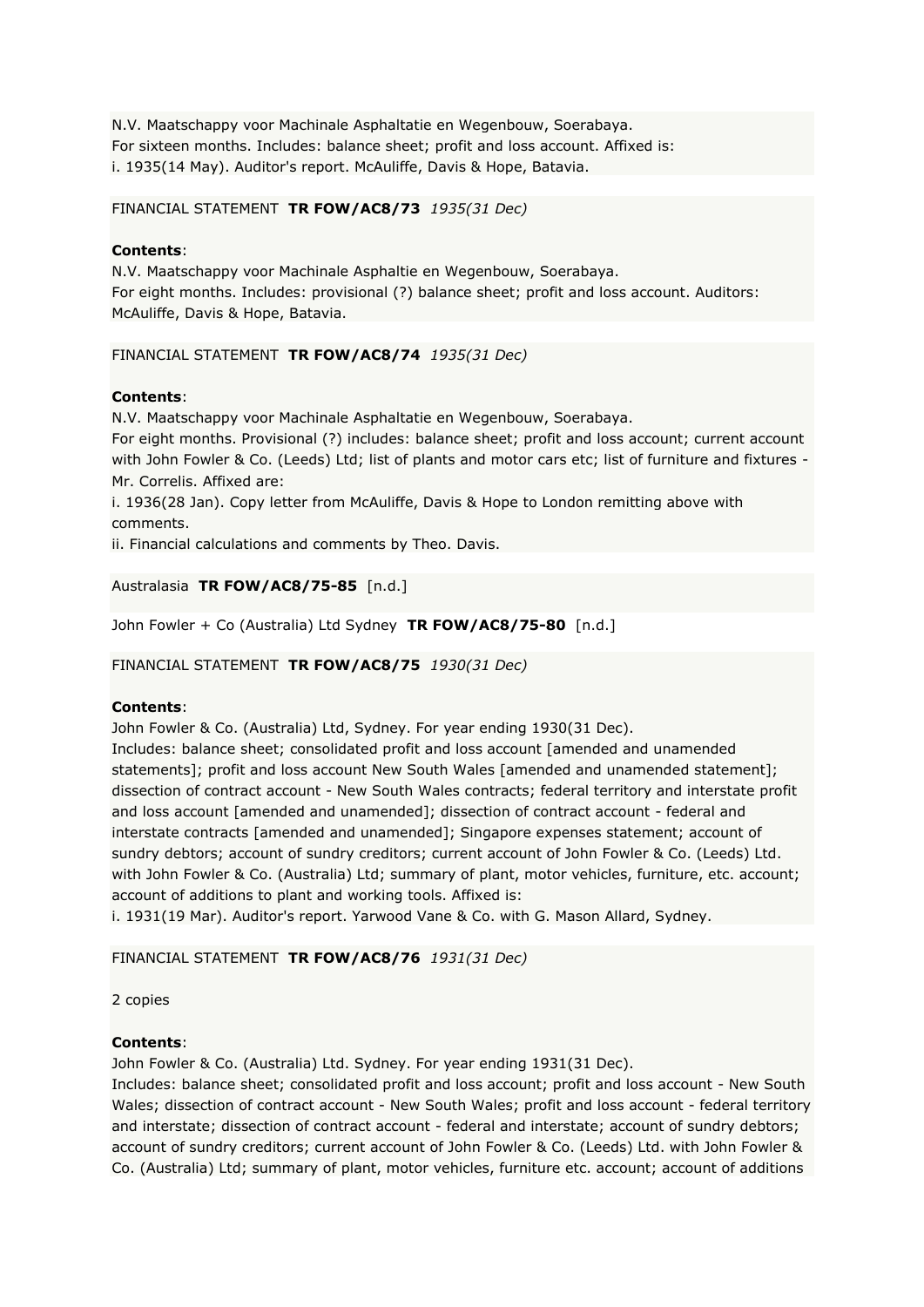to plant and working tools. Affixed is: i. 1932(16 Mar). Auditor's report. Yarwood Vane & Co. with G. Mason Allard, Sydney.

FINANCIAL STATEMENT **TR FOW/AC8/77** *1934(31 Dec)*

# **Contents**:

John Fowler & Co. (Australia) Ltd. For year ending 1934(31 Dec).

Includes: consolidated profit and loss account; profit and loss account - New South Wales; dissection of contract account - New South Wales; profit and loss account - interstate; dissection of contract account - Queensland. A further five statements were compiled according to the auditor's report but are now extant. Affixed is:

i. 1933(8 Apr). Auditor's report. Yarwood Vane & Co. with G. Mason Allard, Sydney.

# FINANCIAL STATEMENT **TR FOW/AC8/78** *1935(31 Dec)*

# **Contents**:

John Fowler & Co. (Australia) Ltd. Sydney. For year ending 1935(31 Dec).

Includes: balance sheet; consolidated profit and loss account; profit and loss account - New South Wales; dissection of contract account - New South Wales; profit and loss account - Queensland; dissection of contract account - Queensland; account of sundry debtors; account of sundry creditors; current account of John Fowler & Co. (Leeds) Ltd. with John Fowler & Co. (Australia) Ltd; summary of plant, motor vehicles, furniture etc. account; account of additions to plant and working tools; account of heating depot operations. Affixed is:

i. 1933(8 Apr). Auditor's report. Yarwood Vane & Co. with G. Mason Allard, Sydney.

COPY LETTER **TR FOW/AC8/78/1** *1936(16 Mar)*

# **Contents**:

To John Fowler & Co. (Leeds) Ltd. From John Fowler & Co. (Australia) Ltd., commenting in detail on above account and on future and present prospects.

FINANCIAL STATEMENT **TR FOW/AC8/79** *1936(30 Sep and 31 Dec)*

# **Contents**:

John Fowler & Co. (Australia) Ltd. Sydney. Includes: balance sheet (31 Dec); profit and loss account (30 Sep); dissection of contract account (30 Sep); account of heating depot operations (30 Sep); account of sundry debtors (31 Dec); account of sundry creditors (31 Dec); current account of John Fowler & Co. (Leeds) Ltd. with John Fowler & Co. (Australia) Ltd. (31 Dec); summary of plant, motor vehicles etc. account (31 Dec); account of additions to plant (30 Sep); account with D.S. Lawrence (31 Dec).

Lawrence acquired the bulk of the company's plant by a transfer on 30 Sep though the real estate transfer was still to be completed. Affixed are:

i. 1937(22 Jan). Auditor's report. Yarwood Vane & Co. with G. Mason Allard, Sydney.

ii. 1934(31 Dec). Profit and loss account, Queensland.

iii. 1937(29 Jan). Notice of tax assessment, income (unemployment relief) tax, Queensland to John Fowler & Co. (Australia) Ltd. for £14-2-6. Receipted.

iv. 1937(29 Jan). Notice - state income tax - £98-12-9. Receipted.

v. 1937(2 Mar). Letter to John Fowler & Co. (Leeds) Ltd. from Australian auditors remitting ii-iv. vi. 1937(5 Apr). Letter to John Fowler & Co. (Leeds) Ltd. Leeds from John Fowler &. Co. (Leeds) Ltd. London remitting TR FOW/AC8/79 ii-v.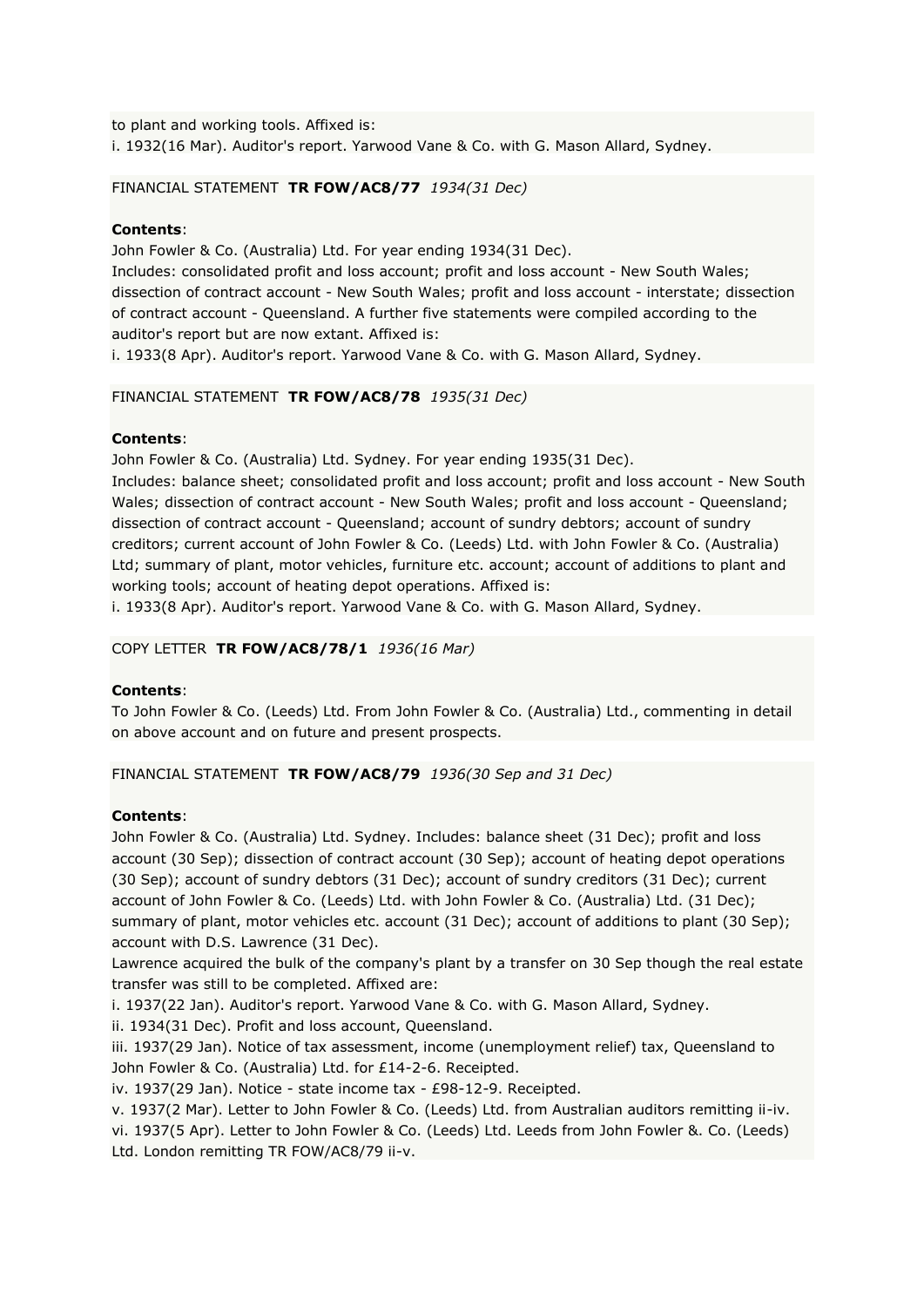# FINANCIAL STATEMENT **TR FOW/AC8/80** *1937(31 Dec)*

### **Contents**:

John Fowler & Co. (Australia) Ltd. For year ending 1937(31 Dec).

Includes: balance sheet; profit and loss account; current account with John Fowler & Co. (Leeds) Ltd. of John Fowler & Co. (Australia) Ltd; current account of John Fowler & Co. (Australia) Ltd. at Bank of New South Wales, Sydney. Auditors: Yarwood Vane & Co. with G. Mason Allard, Sydney.

### STATEMENTS OF ACCOUNT **TR FOW/AC8/80/1** *1938*

# **Contents**:

John Fowler & Co. (Australia) Ltd. with Yarwood Vane & Co. with G. Mason Allard: i. 14 Jan. John Fowler & Co. (Australia) Ltd. ii. 15 Jan. John Fowler & Co. (Leeds) Ltd.

John Fowler + Co (New Zealand) Ltd Wellington **TR FOW/AC8/81-85** [n.d.]

# FINANCIAL STATEMENT **TR FOW/AC8/81** *1929(30 Nov)*

# **Contents**:

John Fowler & Co. (New Zealand) Ltd. Wellington. For year ending 1929(30 Nov). Includes: balance sheet; profit and loss account; contract trading account - for contract number four; sundries trading account. Affixed are:

i. 1930(14 Jan). Auditor's report. Rowley, Gill, Hobbs & Glee, Wellington.

ii. 1930 Director's report for year ending 1929(30 Mar).

### FINANCIAL STATEMENT **TR FOW/AC8/82** *1930(30 Nov)*

### **Contents**:

John Fowler & Co. (New Zealand) Ltd. Wellington. For year ending 1930(30 Nov). Includes: balance sheet; profit and loss account; trading account including 'final' balance sheet. Affixed are:

i. 1931(14 Jan). Director's report for year ended 1930(30 Nov).

ii. 1931(14 Jan). Chairman's address to fourth AGM for year (30 Nov)

iii. 1931(14 Jan). Managing Director's report for year 1930(30 Nov).

iv. 1930(5 Feb-28 Nov). List of works for which tenders were invited.

v. 1931(14 Jan). Minutes of fourth AGM.

vi. 1931(15 Jan). Copy letter J. M. Fleming - New Zealand to C. H. Fowler - Leeds, remitting above statements and i-v above. Mentions possible reduction of overheads

vii. 1931(27 Mar). Copy letter C. H. Fowler to J. M. Fleming in reply commenting on financial situation of New Zealand company. "The worst part of your report is that the future prospects seem to be so dismal".

### FINANCIAL STATEMENT **TR FOW/AC8/83** *1931(30 Nov)*

# **Contents**:

John Fowler & Co. (New Zealand) Ltd. Wellington. For year ending 1931(30 Nov). Includes: balance sheet; profit and loss account; trading account, including contract number six; "final" balance sheet. Affixed is:

i. 1931(23 Dec). Auditor's report. Rowley, Gill, Hobbs & Glee, Wellington.

FINANCIAL STATEMENT **TR FOW/AC8/84** *1933(30 Nov)*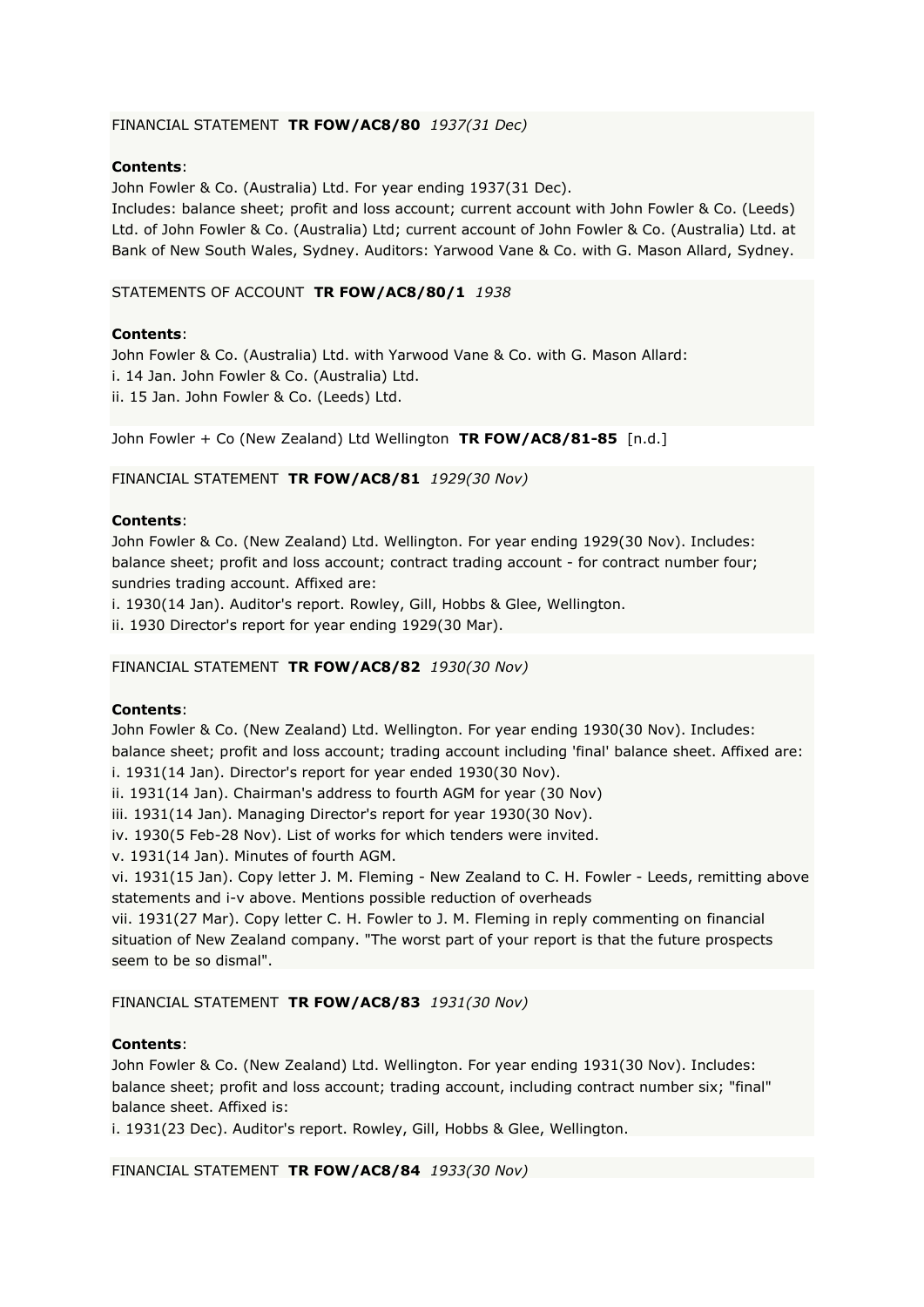John Fowler & Co. (New Zealand) Ltd. Wellington. For year ending 1933(30 Nov). Includes: balance sheet; profit and loss account; final balance sheet. Auditors: Rowley, Gill, Hobbs & Glee, Wellington.

# FINANCIAL STATEMENT **TR FOW/AC8/85** *1934(30 Nov)*

# **Contents**:

John Fowler & Co. (New Zealand) Ltd. Wellington. For year ending 1934(30 Nov). Includes: balance sheet; profit and loss account; "Final" balance sheet. Affixed are:

i. 1935(23 Jan). Auditor's report. Rowley, Gill, Hobbs & Glee, Wellington.

ii. 1935(25 Feb). Letter - Fleming, New Zealand to London remitting above mentions "should a reasonable offer be received for the plant the directors will then consider whether it is advisable to dispose of the plant and voluntarily wind up the company".

iii. 1935(8 Apr). Copy letter Theo. Davis, London to J. M. Fleming mentions "We hope that it may be possible to secure other contracts or to sell the plant."

### ACCOUNTING PAPERS **TR FOW/AC9** [n.d.]

# PARTICULARS of the accounting methods **TR FOW/AC9/1** *[1912 - 1914]*

### **Contents**:

Including banking arrangements, employed by John Fowler & Co. (Leeds) Ltd. for their overseas branches and agencies. Namely:

i. Branches. John Fowler & Co., Magdeburg, Prague and Budapest; John Fowler & Co. (Australia) Ltd.; John Fowler & Co. (Manila) Ltd.; Société Anonyme John Fowler, Melun; John Fowler & Co. (Leeds) Ltd., Bombay; John Fowler & Co. (Leeds) Ltd., Johannesburg.

ii. Agencies. Col. Macfarlane - United States of America and Cuba; Honolulu Iron Works Co., - Hawaiian Islands; E. Ayulo & Co., Paris - Peru; Mirrlees Watson & Co., - Argentine; Reid & Co., - Argentine; Angel Muzzio y Hijos - Argentine; Allen Alderson & Co., - Egypt; E. Powys Cobb - British East Africa; G. Lutfalla - Adana.

There is a separate list, 1914, of overseas bank accounts and details of processing home bills, foreign bills and Magdeburg bills. There is also a separatde note, 1913(2 Dec), of royalties and accounts concerning the Fowler-Wyles plough.

### ADMINISTRATIVE AND COMMERCIAL RECORDS **TR FOW/AD** [n.d.]

**Arrangement**: TR FOW/AD2 General Administrative and Commercial Records

TR FOW/AD3 Labour Records TR FOW/AD4 Premises Records TR FOW/AD5 Materials Records TR FOW/AD6 Records of Branches and Subsidiaries TR FOW/AD7 Commercial Records

GENERAL ADMINISTRATIVE AND COMMERCIAL RECORDS **TR FOW/AD2** [n.d.]

ADMINISTRATION BOOK **TR FOW/AD2/1** *1914(Mar)*

Bound volume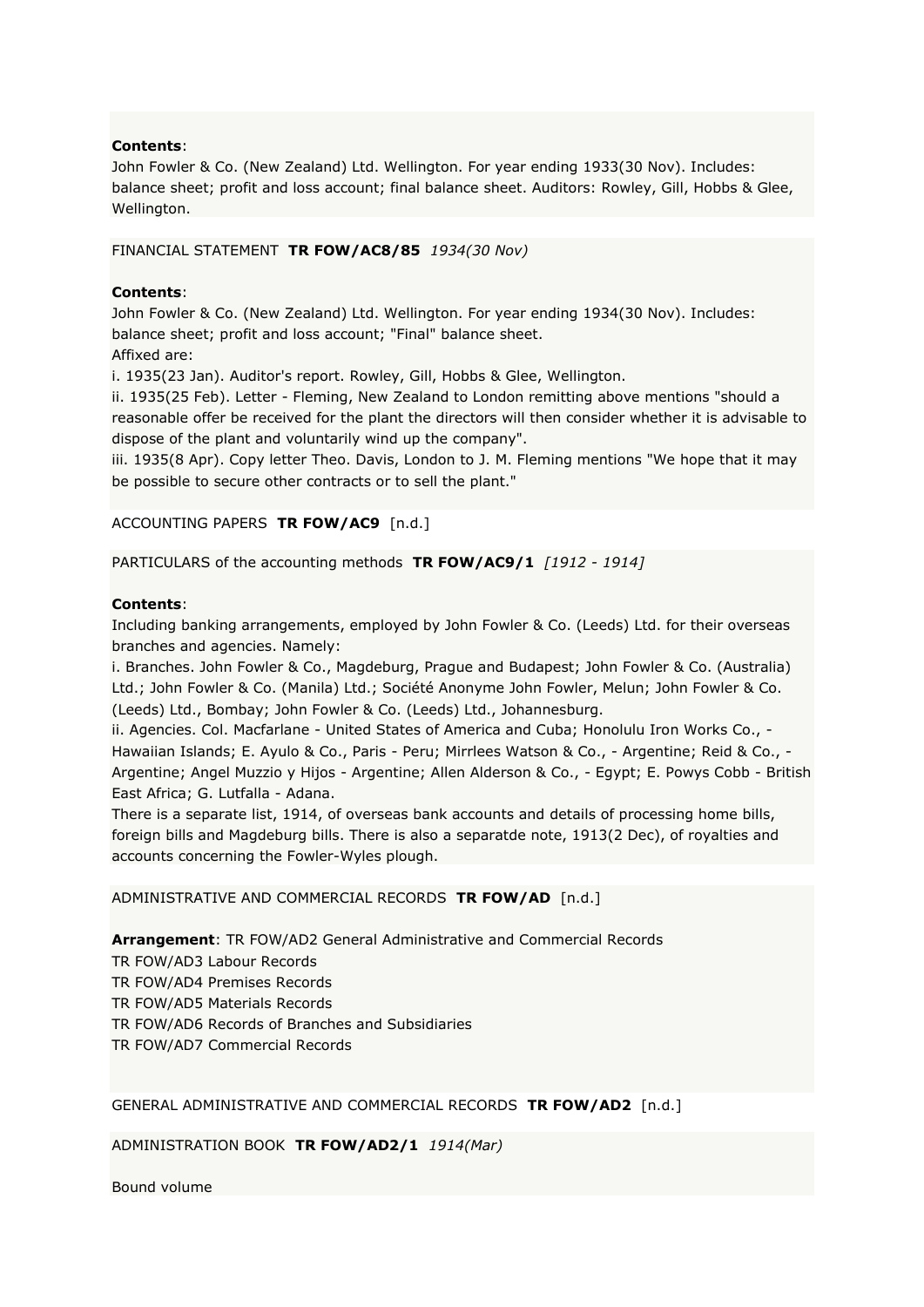Steam Plough Works, Leeds. An explanatory account, with numerous exemplars, of the administration of engineering work intended to show the courses through which orders passed from the receipt of primary instructions to the final execution and delivery of the work. The preface states 'In most cases previous attention will have been given to the work, for example, the preliminary designing of engines and machinery, the preparation of patterns, the procuring of special material and the arranging of appliances for ease of manufacture'. The description of the administrative process is preceded by four descriptive lists, namely:

i. Offices. Numbers of staff and style of work.

ii. Shops and storerooms. Number of staff and style of work.

iii. Order numbers and their meanings.

iv. Piece work system.

There is an alphabetical subject index at the front of the volume.

ANALYSIS of the rise in costs and prices for both goods and labour at the Steam Plough Works during the Great War **TR FOW/AD2/2** *1913 - 1918*

# **Contents**:

Contents:

i. 1914-1918. Summary table comparing cost and price increases for different types of goods as detailed in TR FOW/AD2/2 iv-xii below.

ii. 1914-1918. Table comparing pre and post war prices for raw materials.

iii. 1913-1918. Analysis of wage and piece-work rate increases for different works departments, with specific explanations for the iron foundry, brass foundry and forge.

iv. 1914(Jan)-1918(Jan). Analysis of the rise in costs for an 18 h.p. ploughing engine.

v. 1914(Jan)-1918(Jan). Analysis of the rise in costs for a 10/12 h.p. ploughing engine.

vi. 1914(Jan)-1918(Jan). Analysis of the rise in costs for a 7 h.p. single cylinder traction engine. vii. 1914(Jan)-1918(Jan). Analysis of the rise in costs for a 6/7 furrow plough.

viii. 1914(Jan)-1918(Jan). Analysis of the rise in costs for an 11/13 tyne cultivator.

ix. 1914(Jan)-1918(Jan). Analysis of the rise in costs for a high frame flat harrow.

x. 1914(Jan)-1918(Jan). Analysis of the rise in costs for a turning harrow.

xi. 1914(Jan)-1918(Jan). Analysis of the rise in costs for a sleeping van.

xii. 1914(Jan)-1918(Jan). Analysis of the rise in costs for an 8 ton traction wagon.

Affixed are two comparisons, 1914 - 1918, of prices and cost increases for a complete set of ploughing tackle and an engine with a set of implements.

CORRESPONDENCE FILE to Theo. Davis, London from B. Smith, Leeds **TR FOW/AD2/3** *1933(27 Nov - 11 Dec)*

# **Contents**:

Newly sent there as accountant. Concerns his impressions of the administration of business there. [Both items are original letters] Contents:

i. 1933(27 Nov). 'I have been observing everything'. Has visited all the departments and 'got hold of the system'. Has investigated the work in Bride's general office, but not his personal office.

'Although it seems silly it appears to me that he does not want me to get to know too much about his work'.

Bride has ample staff and therefore does not require assistance. Some places considers there to be overstaffing. Has kept 'on good terms with everyone'.

Has not visited works managers', publicity and directors' offices. Considers future to be good for gyrotillers. A letter enclosing this is attached referring to it as a 'Confidential Report'.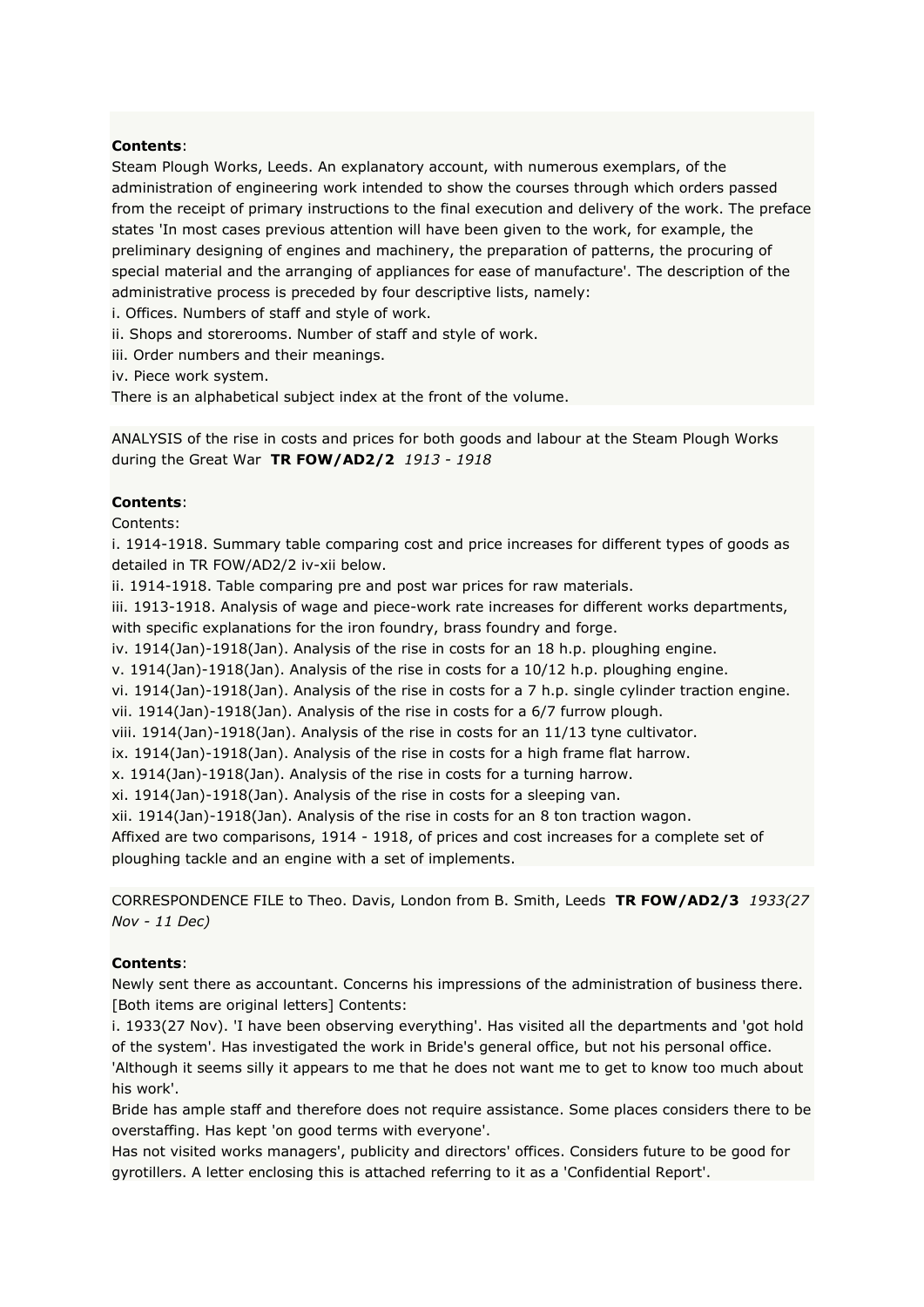ii. 1933(11 Dec). 'Everyone here is in a muddle regarding the proposed Gyro Co., and it is now whispered that it will not be formed'. Opinion at Leeds is that 'such a company is unnecessary'. Would like to keep the Gyro accounts at Leeds if the company is not formed. Thinks spare parts business is being neglected, 'Hodgson and Smailes are not always clear regarding what the customer actually requires'. Considers it worthwhile to stop Fowlers' customers going to other concerns for their supplies, by sending out representatives, especially as 'some of our Gyro men kick their heels about here for days at a time'. Wonders about the payment, if any, to Fowlers for their work for Norman E. Box in Scotland, especially as about 900/1,000 acres were involved.

# REPORT **TR FOW/AD2/4** *1935*

# **Contents**:

[Draft] on the business position of John Fowler & Co. (Leeds) Ltd., comparing the 1933 figures with those for 1934 and suggesting improvements for the future. Concerns trade, finance, labour, materials and premises.

LABOUR RECORDS **TR FOW/AD3** [n.d.]

**Arrangement**: TR FOW/AD3/1 Leeds and District Engineering Employers' Association TR FOW/AD3/2 Reduction of Staff TR FOW/AD3/3 W. Daniel TR FOW/AD3/4-5 H. T. Eddison TR FOW/AD3/6 C. H. Fowler and T. Davis TR FOW/AD3/7 Goldie TR FOW/AD3/8 C. P. Goode TR FOW/AD3/9 A. Greig TR FOW/AD3/10 H. T. Marshall TR FOW/AD3/11 J. T. Marshall TR FOW/AD3/12 J. W. Thackeray TR FOW/AD3/13 R. Wigram TR FOW/AD3/14 W. G. Wigram.

# CIRCULAR LETTER **TR FOW/AD3/1** *1917(Dec)*

# **Contents**:

To their members from the Leeds & District Engineering Employers' Association concerning the wages of foremen, draughtsmen and clerks with regard to increases granted by the Ministry of Munitions. Firms either have the option of discretionary adjustment of wages, within specific limits as laid down by the ministry, or of adopting specific proposals, as herein outlined by the association, for approval by the ministry. 'Private and Confidential'. Attached are:

i. 1911-1917. Statement of annual earnings of the staff of John Fowler & Co., (Leeds) Ltd., participating in the firm's profits sharing scheme, divided into salaries, war bonus, profit sharing bonus and profit sharing bonus extra percentage. Also a comparison of foreman's average weekly earnings, 1914(29 Jul) and 1918(23 Jan).

ii. 1914-1917. Statement of six specific salaries, comparing increases and including details of bonuses.

iii. 1918(30 Jan). Letter to [R.H.?] Fowler from J. W. Thackeray commenting in detail on above circular. 'It would puzzle the devil himself to understand it'.

LETTER **TR FOW/AD3/2** *1930(22 Jan)*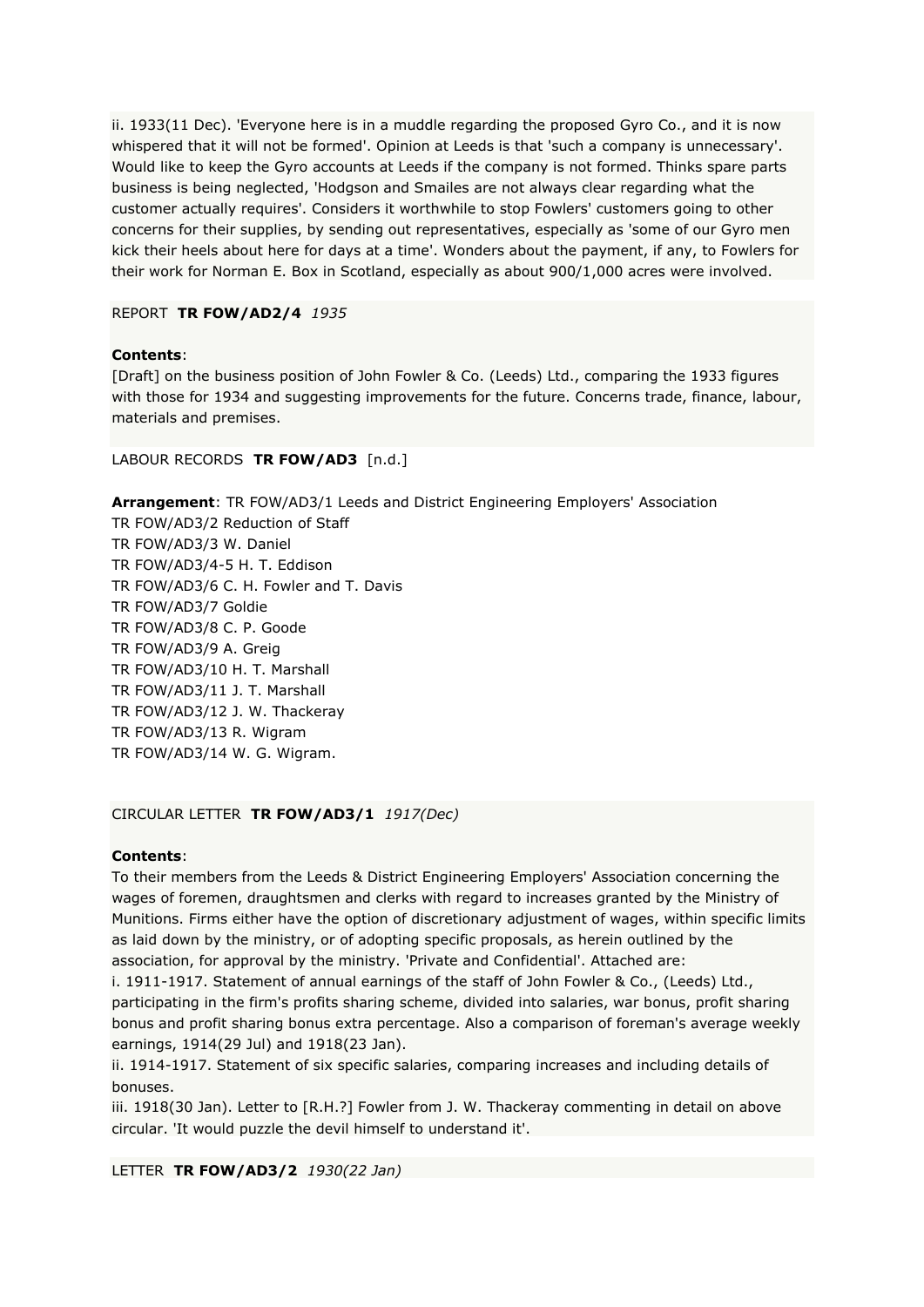To Theo. Davis, London from C. H. Fowler, Leeds, says he has reduced Leeds staff by ten this week, saving £2,000 a year.

Suggests as a London office reduction that Nobel should be retired, and doubts that Alfred Fowler will object. 'So far as I can ascertain there is no-one in authority in London who has a good word to say for Nobel in the first place and who considers that he is efficient in his job'.

### AGREEMENT **TR FOW/AD3/3** *1874(21 Apr)*

# **Contents**:

Party 1: Robert Fowler, David Greig, Robert William Eddison, Reginald Wigram and Barnard Fowler, all of the Steam Plough Works, Leeds, engineers and agricultural implement makers and co-partners in business as John Fowler & Co.

Party 2: William Daniel, of the Steam Plough Works, Leeds, draughtsman.

Whereby Party 2 is to remain in the employ of Party 1, receiving a salary and a share in the profits of the business, in return for exclusive use of his inventions and patents. Terms include:

i. Agreement to last ten years from 1873(1 Jul).

ii. Daniel to devote his time exclusively to Fowlers' business.

iii. Daniel to be employed in those branches of the business he was previously concerned with. iv. Daniel to keep records and accounts of acts, transactions and correspondence for the firm, including contracts, estimates, orders and sales, and the receipt and payment of monies, bills and securities.

v. Annual salary to be £250, payable quarterly and 1% of the firm's net annual profits, as calculated for the financial year ending 30 Jun., for the first five years of this agreement and 2% of the net profits for the five years thereafter. This percentage not to amount to less than £187 per year during the first five years of this agreement and £374 per year during the last five years of this agreement. Method of determining annual profits of the firm then specified and Daniel has no right of questioning the figures so produced, save by inspecting the signed balance sheet. vi. Daniel is in no way liable for any financial loss by the firm in business.

vii. Daniel's share of the profits to be only in respect of the manufacturing business of the firm at Leeds, and not of its London business or its various branches.

viii. Fowlers' consideration for such a share of the profits to Daniel to be the exclusive benefit of his inventions, as applicable to their business, which he will communicate forthwith to them only. On Fowlers instructions he will make necessary patent applications, assigning any such patents obtained to the firm. Daniel also to receive one quarter of the royalties accruing to the firm from the licencing of such patents, though the terms of such licences to be solely at the firm's discretion.

# COPY LETTER **TR FOW/AD3/4** *1900(10 Jul)*

# **Contents**:

To R. Wigram from A. Fowler, concerning the offer of a seat on the board of directors to H. T. Eddison.

Thinks 'under the circumstances' it would be 'an empty compliment'. Eddison is unable to take it at the moment. Considers 'the young Greig' an unlikely candidate after the firm's 'disastrous' experience with him. Knows Eddison was at Leeds for many years without salary, certainly up to the time of Robert Fowler's death [in 1888].

CORRESPONDENCE FILE **TR FOW/AD3/5** *1908(10 Dec)*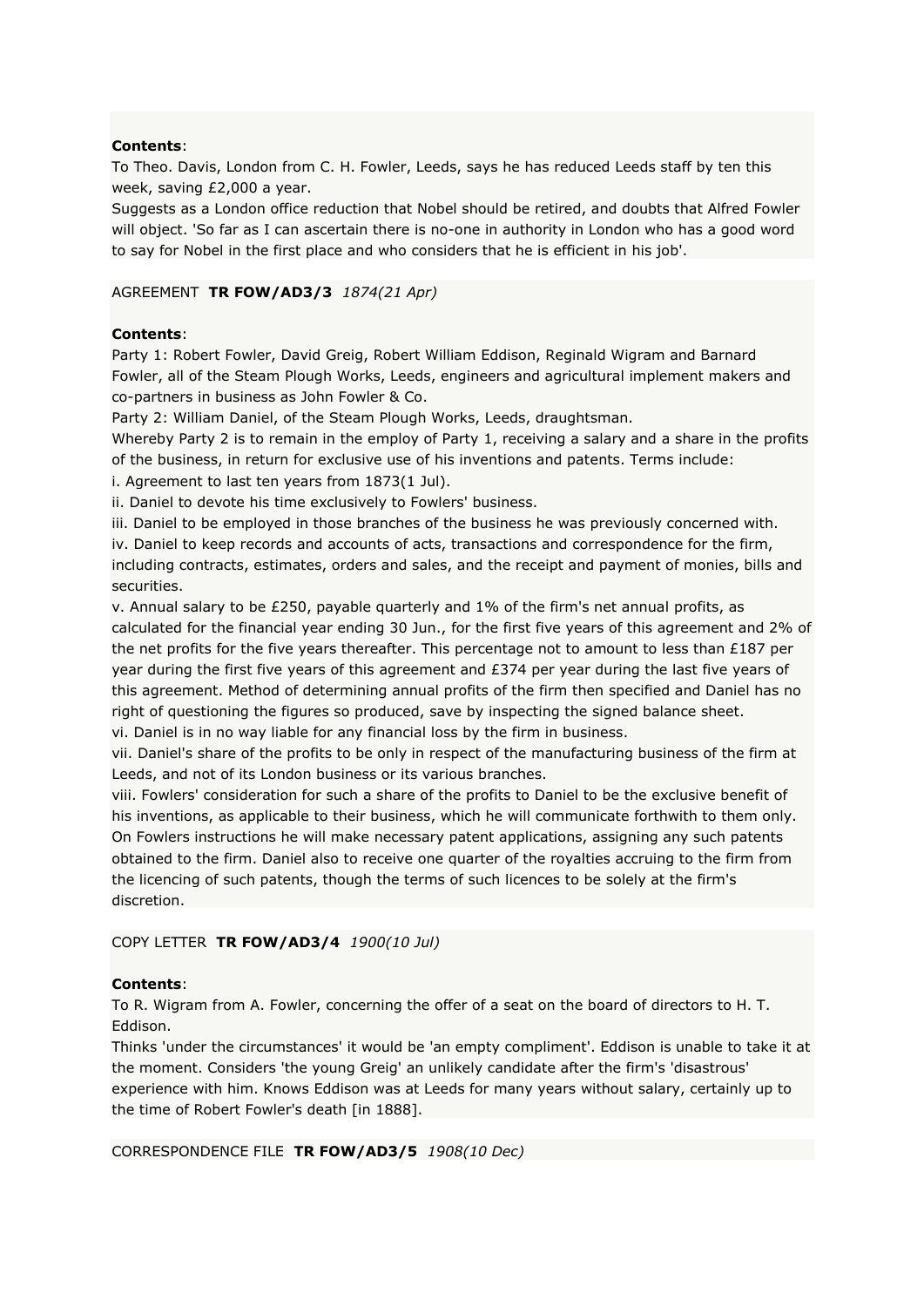Concerning the election of H. T. Eddison to the board of directors of John Fowler & Co., (Leeds) Ltd.

One letter is to W. McIntosh from Eddison, noting the board's decision and enclosing receipt for dividends on ordinary shares; the other is from Eddison's mother, Annie T. Eddison. [Both letters are original]

#### FILE **TR FOW/AD3/6** *1930(Jan-Feb)*

### **Contents**:

Concerning the presentation of £4,000 jointly to C. H. Fowler and Theo.Davis by the board of John Fowler & Co., (Leeds) Ltd., as an appreciation of their services during 1920-1930 over claims by the firm in respect of its pre-war assets and debts in enemy countries, especially after the satisfactory delivery of an award by the Anglo-German Mixed Arbitral Tribunal.

The file includes a draft of the board resolution and two original letters to Davis from C. H. Fowler. Says 'I look upon the bonus as a gratuity' and wishes to avoid income tax on it. If this is not possible, he thinks it best to declare it for 1928-1929 'since Snowden is certain to increase the income tax in his next budget'.

LETTER **TR FOW/AD3/7** *1930(11 Jan)*

### **Contents**:

To Theo. Davis, London from C. H. Fowler, Leeds concerning expenses claimed by Mr. Goldie for his transfer to the continent.

'I cannot put up any substantial argument for reduction...I feel sure he wants only what is fair and proper in the circumstances'.

CORRESPONDENCE FILE to C. P. Goode from A. Fowler and R. H. Fowler. **TR FOW/AD3/8** *1902(20 Jun) - 1915(6 Feb)*

### **Contents**:

[All items are copy letters]

Letter from A. Fowler. **TR FOW/AD3/8/i** *1902(20 Jun)*

### **Contents**:

Notes payment of first premium on Goode's life insurance policy for £175, Fowlers will also pay future premiums totalling £287-12-6d per year.

Letter from A. Fowler. **TR FOW/AD3/8/ii** *1908(11 Dec)*

### **Contents**:

Notes the firm cannot make Goode an advance, as he is already £1,000 in debit on his commission account with the firm.

Letter from A. Fowler. **TR FOW/AD3/8/iii** *1910(23 Jul)*

### **Contents**:

Complains Goode has taken a day off from the office without informing Fowler of such.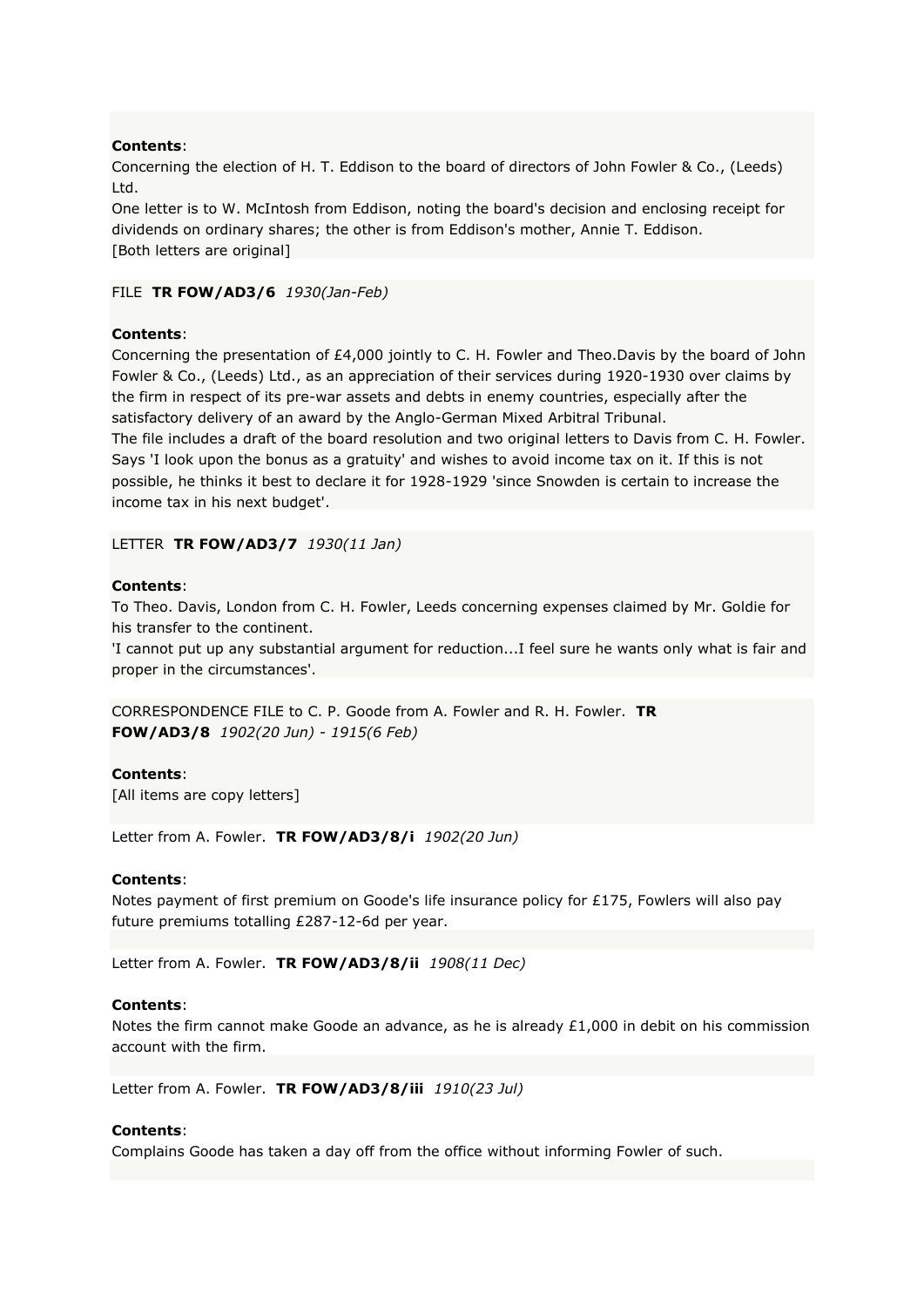Letter from A. Fowler. **TR FOW/AD3/8/iv** *1911(8 Aug)*

### **Contents**:

Has been informed that Goode has commenced his holidays one week earlier than agreed with Fowler.

Letter from A. Fowler. **TR FOW/AD3/8/v** *1911(14 Aug)*

### **Contents**:

Cannot understand how the mistake over holidays has arisen. Was aware Goode's holiday exceeded the usual fortnight but did not know it extended to one month.

Letter from R. H. Fowler. **TR FOW/AD3/8/vi** *1911(18 Aug)*

### **Contents**:

'You seem to be a past master in misunderstandings...I strongly disapprove of your letter to me'. A. Fowler's decision to be final.

Letter from A. Fowler. **TR FOW/AD3/8/vii** *1911(21 Aug)*

# **Contents**:

Has Goode's letter to R. H. Fowler. 'I have nothing to add to my letter of 14th inst.'. [Cancelled]

Letter from A. Fowler. **TR FOW/AD3/8/viii** *1911(24 Aug)*

### **Contents**:

'I am not making a charge against you...It is impossible for one member of the staff to receive different treatment from the others without friction and jealousy being aroused...I strongly resent being obliged to act in such an unpleasant manner, but your action leaves me no alternative'.

Letter from R. H. Fowler. **TR FOW/AD3/8/ix** *1915(6 Feb)*

### **Contents**:

'I have no time to spare to answer such letters'. Says Goode is paid an annual salary, a bonus and life insurance premiums, and that he has no claims to any more. 'When the war is over and the Company knows how it stands it may and doubtless will consider the question of the interests of its staff who may have served it well and faithfully'.

LETTER to "Henry" [R. H. Fowler] from Alfred Greig, Leeds. **TR FOW/AD3/9** *1884(1 Sep)*

### **Contents**:

Comments that Fowler's 'movements of late have been to me extraordinary' and cites an instance of the witholding of a cheque. 'You never say when you are going away - nobody is here but myself'. Complains that Fowler keeps people away from him, 'thinking of course to keep the information to yourself', that he orders ploughmen out of the shop without Greig's permission and that Clixby and Shaw give him particulars which he ignores. 'You try in fact to boss the whole job but take my word for it you shall boss it all or keep your own place. I am damned well sick of you'.

COPY LETTER to H. T. Marshall [Marshall & Sons Ltd.] Gainsborough, from R. H. Fowler **TR FOW/AD3/10** *1905(16 Oct)*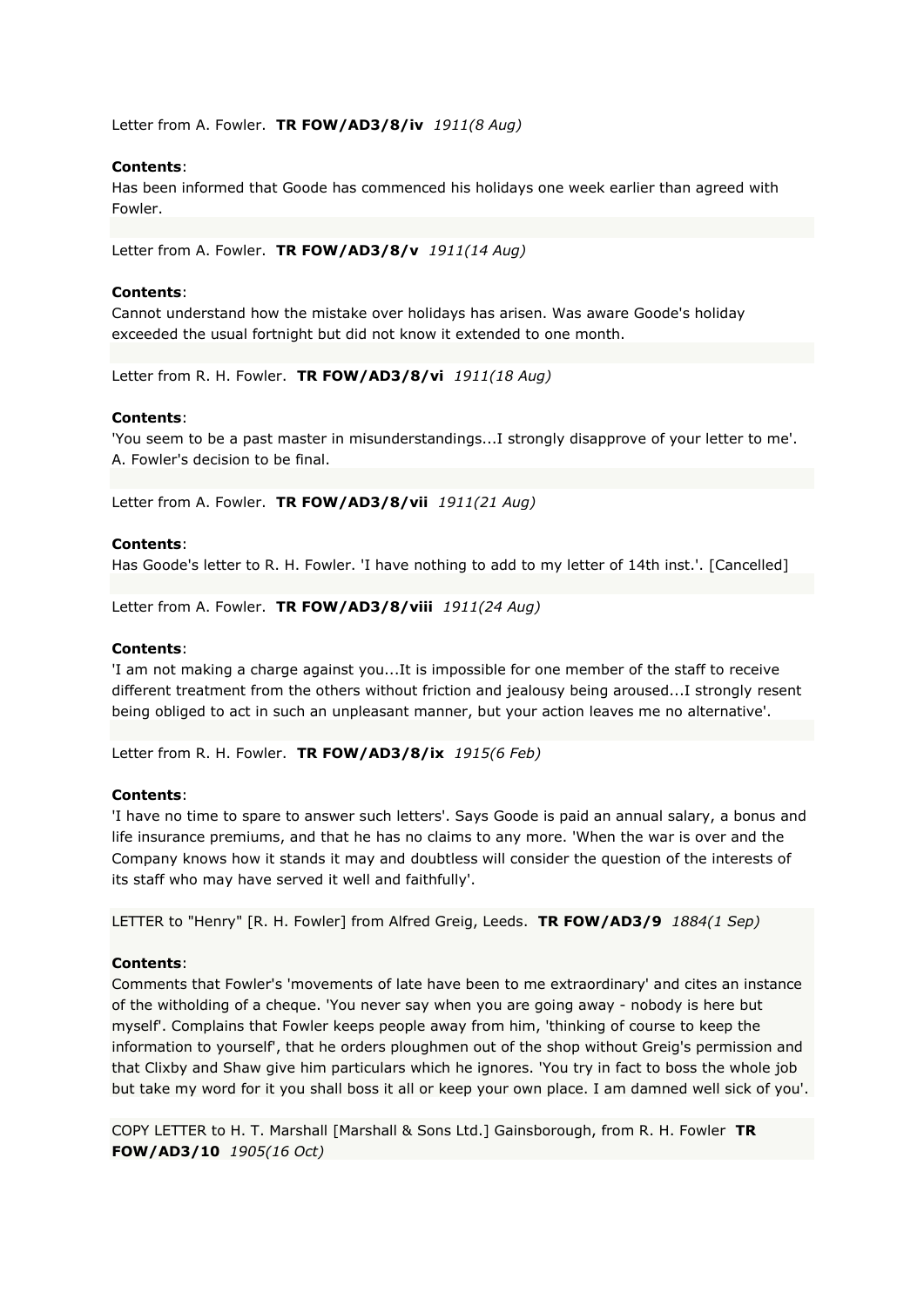Concerning the inability of John Fowler & Co., (Leeds) Ltd., to offer Marshall a seat on their board of directors. 'It has been a rule since the company was founded that the directors should only be chosen from any members of the staff who had had long experience in the business'. Marshall's father was chosen as an exception due to his large share and debenture holding in the firm. Thinks Marshall best to devote his energies to the Baku pipeline business. 'I know this will mean lots of hard work and discomfort but my position when Uncle Robert died was not a bed of roses and the present position of John Fowler & Co., is only due to continued and unstinting work'.

CORRESPONDENCE FILE **TR FOW/AD3/11** *1900(24 Dec) - 1901(29 Jan)*

# **Contents**:

Concerning the departure of J. T. Marshall from the employment of John Fowler & Co., (Leeds) Ltd., as an engineer, after twelve years service. All items are copy.

Letter to Marshall from R. H. Fowler. **TR FOW/AD3/11/i** *1900(24 Dec)*

# **Contents**:

Letter of dismissal with 'much regret... I do not think that you have felt satisfied with the result of your work with us'. Says results of Marshall's designs and work have only been partially successful and in the long run not profitable to manufacture. 'We shall part with mutual esteem and regard and we hope you may be able to reciprocate our feelings'. To be given six months salary in lieu of notice. If he takes a consultative job, Fowlers would like to consult him over governors and steam consumption. Questions of Marshall's patents yet to be settled. Fowlers have paid £800 in fees and patent agents' charges already, plus the cost of experimental work.

Letter to W. Wigram from R. H. Fowler. **TR FOW/AD3/11/ii** *1900(24 Dec)*

### **Contents**:

'His [Marshall's] ideas and designs, although theoretically good, are so expensive that they would ruin any firm dependent on them for success commercially. I do not think Mr. Daniel hates either him or you but I agree with you that his position has taken much of Mr. Daniel's interest in the success of his side of our work away'. Therefore dissents with Wigram's views over Marshall's dismissal. Fowler thinks it best to continue in electrical engineering, despite Marshall's departure, as it has enabled Fowlers to foil the efforts of the many German, Austrian and French firms pushing electric ploughs and Fowlers have not yet lost money in this side of their business.

Letter to Marshall from R. H. Fowler. **TR FOW/AD3/11/iii** *1901(5 Jan)*

### **Contents**:

Confirms his letter i. above. Requests a list of Marshall's patents on which Fowlers paid fees. Will call a board meeting to confirm the verbal agreement, namely Marshall gets six months salary in lieu of notice, and Fowlers' lien on the patents to be waived together with any claims they might have on Marshall for his share of patent fees and expenses, in return for Fowlers right to use the patents free of royalty. This is to be embodied in a formal letter.

Letter to Marshall from A. Fowler. **TR FOW/AD3/11/iv** *1901(21 Jan)*

### **Contents**: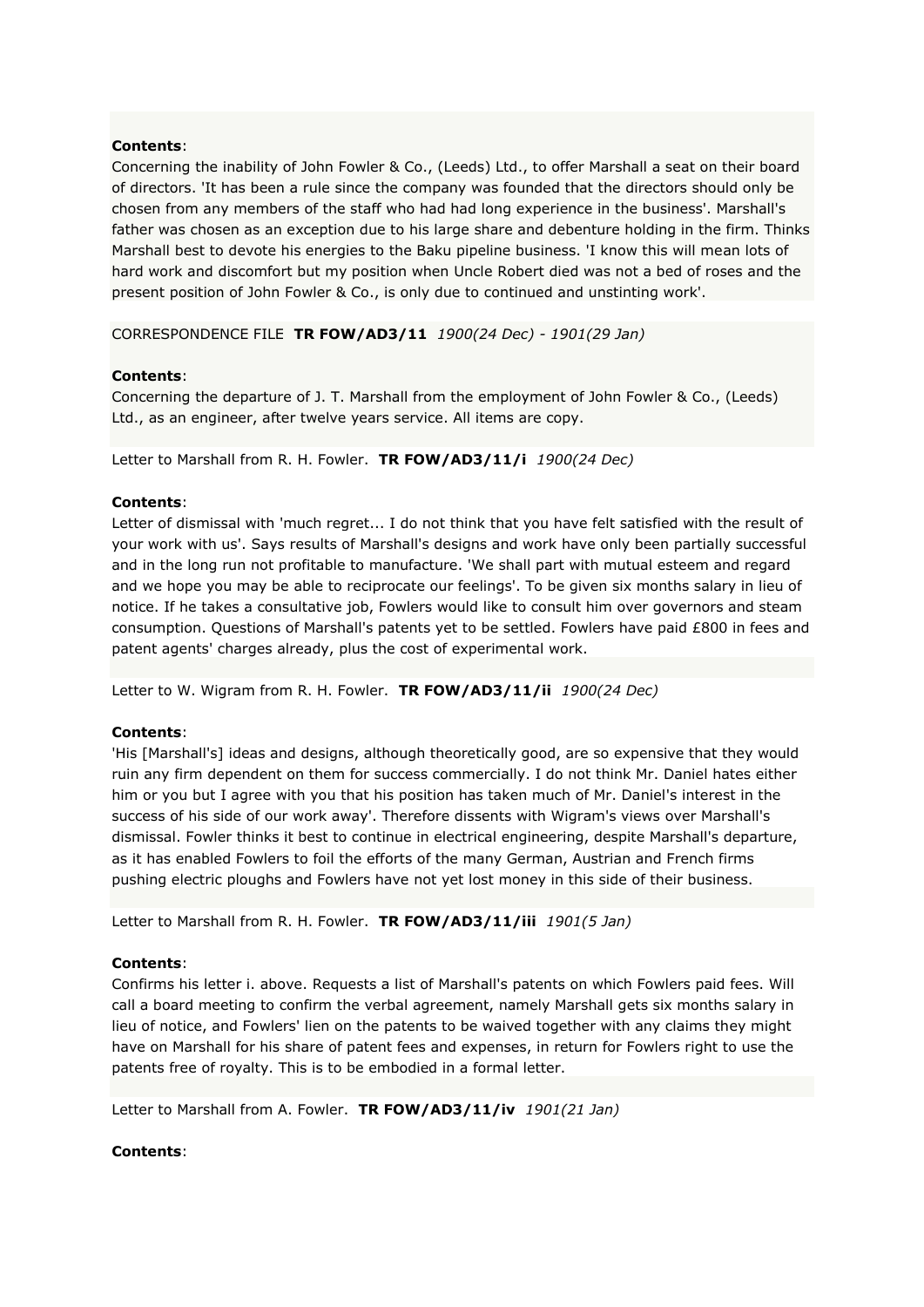Considers the board's proposal concerning Marshall's patents is not 'in any way inadequate'. Estimates Fowlers have spent  $£1,700$  on Marshall's patents, including fees, expenses and experiments and have not made 'any reasonable royalty to even approach the sum'.

Letter to Marshall from A. Fowler. **TR FOW/AD3/11/v** *1901(29 Jan)*

### **Contents**:

Will send him a detailed statement of experiment expenses 'but it will take a little time'. Says Fowlers also lost on the Leeds tramway engines. Encloses a testimonial, a. below: a. 1901(29 Jan). Testimonial for J. T. Marshall from John Fowler & Co., (Leeds) Ltd. 'He is leaving us in consequence of a re-arrangement of our work'.

LETTER to [R.H.?] Fowler from J. W. Thackeray **TR FOW/AD3/12** *1918(30 Jan)*

# **Contents**:

Concerning any increase in directors' earnings. Personally wishes nothing above his pre-war remuneration and doubts the Government will approve any increase until Fowlers have made excess profits. Thinks too large an increase unwise due to Fowlers' uncertain European assets. There is a possibility he considers of better remuneration for the working directors. 'If you decide to leave matters as they are I shall not complain'.

CORRESPONDENCE FILE between Reginald Wigram and R. H. Fowler and A. Fowler. **TR FOW/AD3/13** *1902(21 May) - 1907(16 Dec)*

# **Contents**:

[Items are copy and original] Concerns Wigrams retirement from the board of John Fowler & Co., (Leeds) Ltd., his replacement by his son Walter and his entitlements to various directors' fees and grants.

Letter to Wigram from A. Fowler. **TR FOW/AD3/13/i** *1902(21 May)*

# **Contents**:

Concerns withdrawal of £4,000 by Wigram on 1 Jul, from his account with the firm leaving £4,110 credit.

Letter to Wigram from R. H. Fowler. **TR FOW/AD3/13/ii** *1903(14 Jan)*

### **Contents**:

Is unable to grant Wigram's request over work for his son Walter to do [to be put in charge of new tools] especially as Fowler is going away for two months. 'I have done my best to make this business a paying one... and have only done it by having one man and one man only in control of the works and this principle I am not going to depart from'. Hopes Walter will have put the electrical work in order with Mr. Hall by the time Fowler returns.

Letter to A. Fowler from R. H. Fowler. **TR FOW/AD3/13/iii** *1903(14 Jan)*

### **Contents**:

Comments on business in ii. above. 'I can't have Sheldon worried... as he is the only person capable of supervising new tools... I won't have Wigram in this position again. Years ago he was supposed to do it and everything was at 6's and 7's'. A P.S. 'His son is only another word for himself'.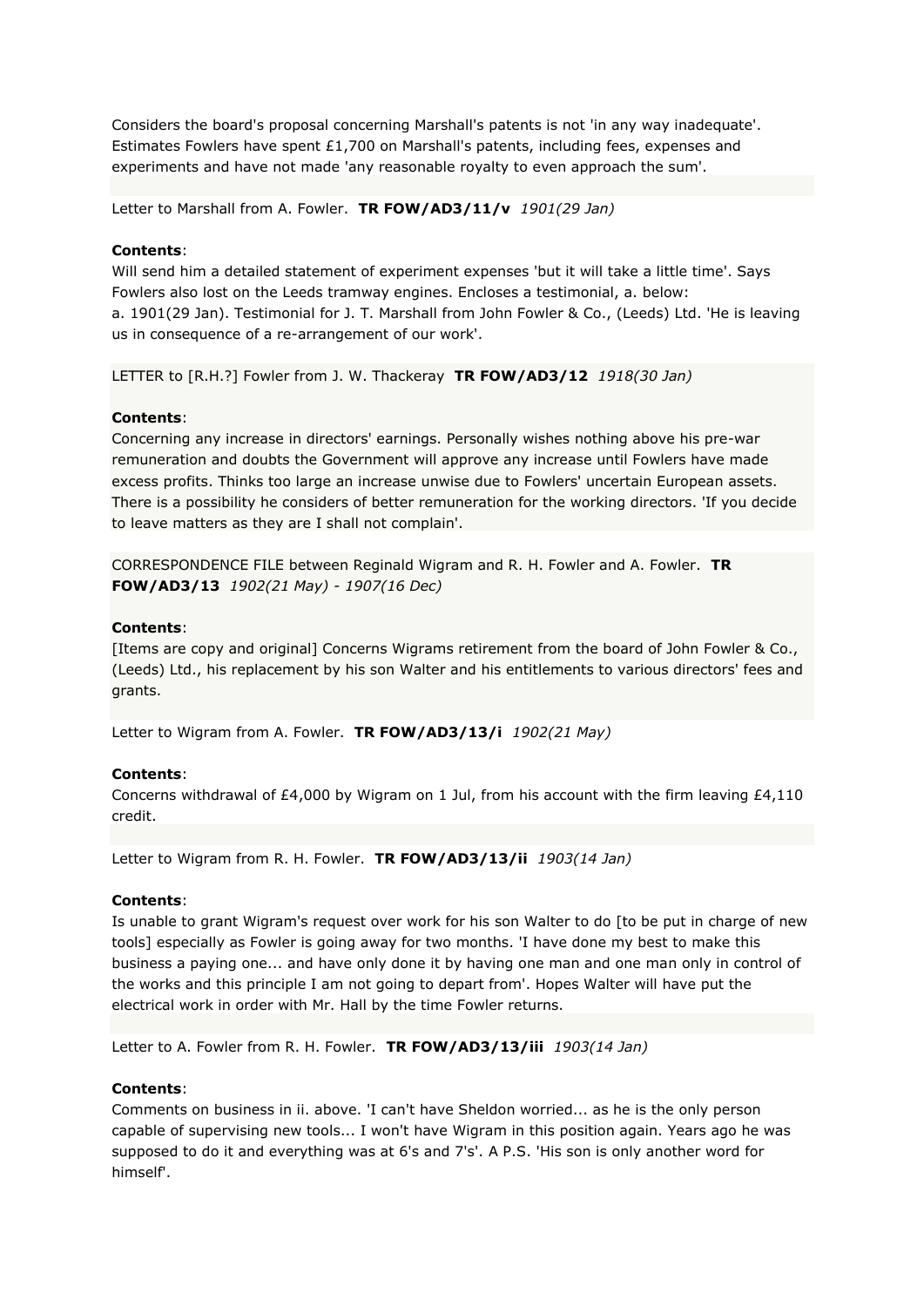Letter to A. Fowler from Wigram. **TR FOW/AD3/13/iv** *1904(11 Mar)*

#### **Contents**:

Concerns increased grant to directors when profits are good, to be based on respective ordinary share holdings. Also mentions Anson's salary and where to be charged to.

Letter to Wigram from A. Fowler. **TR FOW/AD3/13/v** *1904(12 Mar)*

#### **Contents**:

Provides details of ordinary shareholdings for himself, R. H. Fowler and G. Turner.

Letter to T. A. Fowler from Wigram. **TR FOW/AD3/13/vi** *1904(14 Mar)*

#### **Contents**:

Gives calculations of grant.

Letter to Wigram from A. Fowler. **TR FOW/AD3/13/vii** *1904(15 Mar)*

#### **Contents**:

Says need to get the grant agreed on at a board meeting and then put to the A.G.M.

Letter to Wigram from A. Fowler. **TR FOW/AD3/13/viii** *1905(23 Nov)*

#### **Contents**:

Considers division of directors fees according to holdings 'not the best in principal' and provides suggested re-division for year ending 1906(31 Mar).

Letter to R. H. Fowler from Wigram. **TR FOW/AD3/13/ix** *1906(9 Jul)*

#### **Contents**:

'I have concluded there is no advantage in my remaining at the works'. A. Fowler was unwilling to define R. H. Fowler's 'spontaneous offer' to put Walter in his place, so wonders at what level Walter would join the board of directors. Needs to know so that he can transfer his ordinary shares to him or not. Wants to know Walter's entitlement to the directors allowance of £3,000.

Letter to Wigram from R. H. Fowler. **TR FOW/AD3/13/x** *1906(9 Jul)*

#### **Contents**:

Says returned home fine though 'I got a nasty attack of malarial fever at Durban'. Says Wigram's questions are mainly for the board to decide but Fowler's own views are that Walter will take Wigram's own place and position, receiving Wigram's share of the £3,000, i.e. £700, but probably won't have benefit of the special allowance as this is made in consideration of past services.

Letter to R. H. Fowler from Wigram. **TR FOW/AD3/13/xi** *1906(10 Jul)*

#### **Contents**:

Considers Fowler's suggestion in above letter, which he will put to the board, 'is a generous one both to Walter and myself... I accept your letter fully and frankly in the spirit it is written in'. Considers resigning end of July.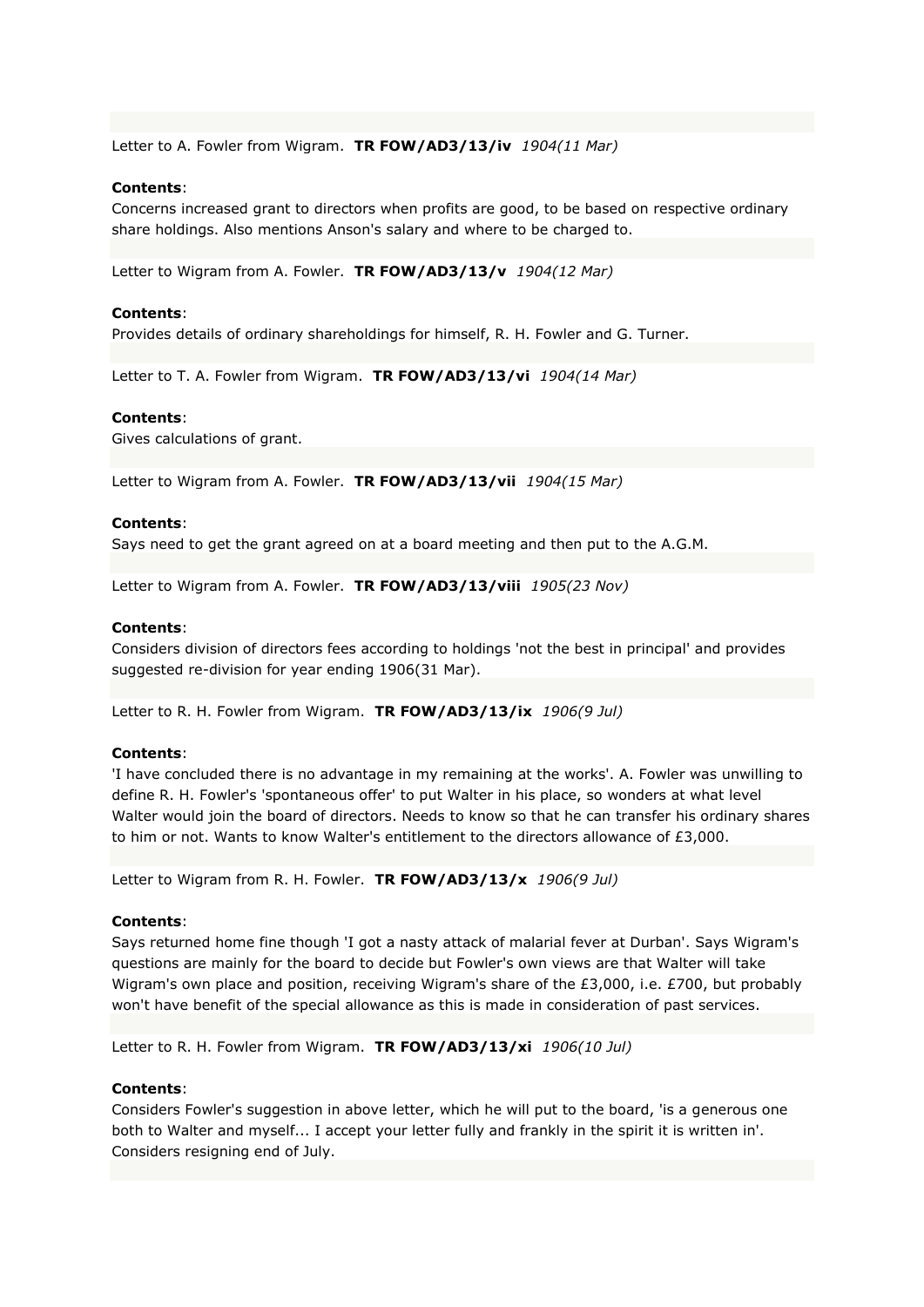Letter to Wigram from R. H. Fowler. **TR FOW/AD3/13/xii** *1906(14 Jul)*

# **Contents**:

'I am sorry you are leaving us but in another ten years when I shall have been as long with the company as you have, I shall feel very much inclined to do likewise if I can manage it'.

Letter to A. Fowler from Wigram. **TR FOW/AD3/13/xiii** *1906(29 Sep)*

#### **Contents**:

Resigns from the board. 'As you know I have agreed to resign only with the greatest regret, and only because I feel a man should not cling to a position after he ceases to fill it usefully and efficiently'. Appreciates acceptance of Walter in his place.

Letter to W. McIntosh from Wigram. **TR FOW/AD3/13/xiv** *1907(10 Dec)*

#### **Contents**:

Has received dividend up to 1907(31 Mar) but wishes to know of his directors special allowance in respect of that year up to 1906(Jul). 'I will be glad to see Walter home'.

Letter to Wigram from McIntosh. **TR FOW/AD3/13/xv** *1907(11 Dec)*

#### **Contents**:

Notes Wigram's point but says nothing was voted for anyone except R. H. Fowler and A. Fowler.

Letter to McIntosh from Wigram. **TR FOW/AD3/13/xvi** *1907(12 Dec)*

#### **Contents**:

Says he did not raise the question of his special allowance until he knew the years results justified such expenditure, i.e. now.

Letter to Wigram from McIntosh. **TR FOW/AD3/13/xvii** *1907(13 Dec)*

#### **Contents**:

Says according to his position the allowance is not determined by the years' results but by the boards' resolutions.

Letter to McIntosh from Wigram. **TR FOW/AD3/13/xviii** *1907(15 Dec)*

### **Contents**:

'I am not sure we understand each others position and I am sure neither of us wish to split hairs... I am not hiding or overstating anything'.

Letter to Wigram from A. Fowler. **TR FOW/AD3/13/xix** *1907(16 Dec)*

### **Contents**:

Has seen TR FOW/AD3/13/xiv - xviii above. Apologises for 'an obvious oversight' and remits cheque for Wigram's allowance for six months, namely £199-15-2d. Walter is to be sent from Honolulu on to Japan and China.

CORRESPONDENCE FILE between W. G. Wigram and W. McIntosh **TR FOW/AD3/14** *1909(1 Apr)*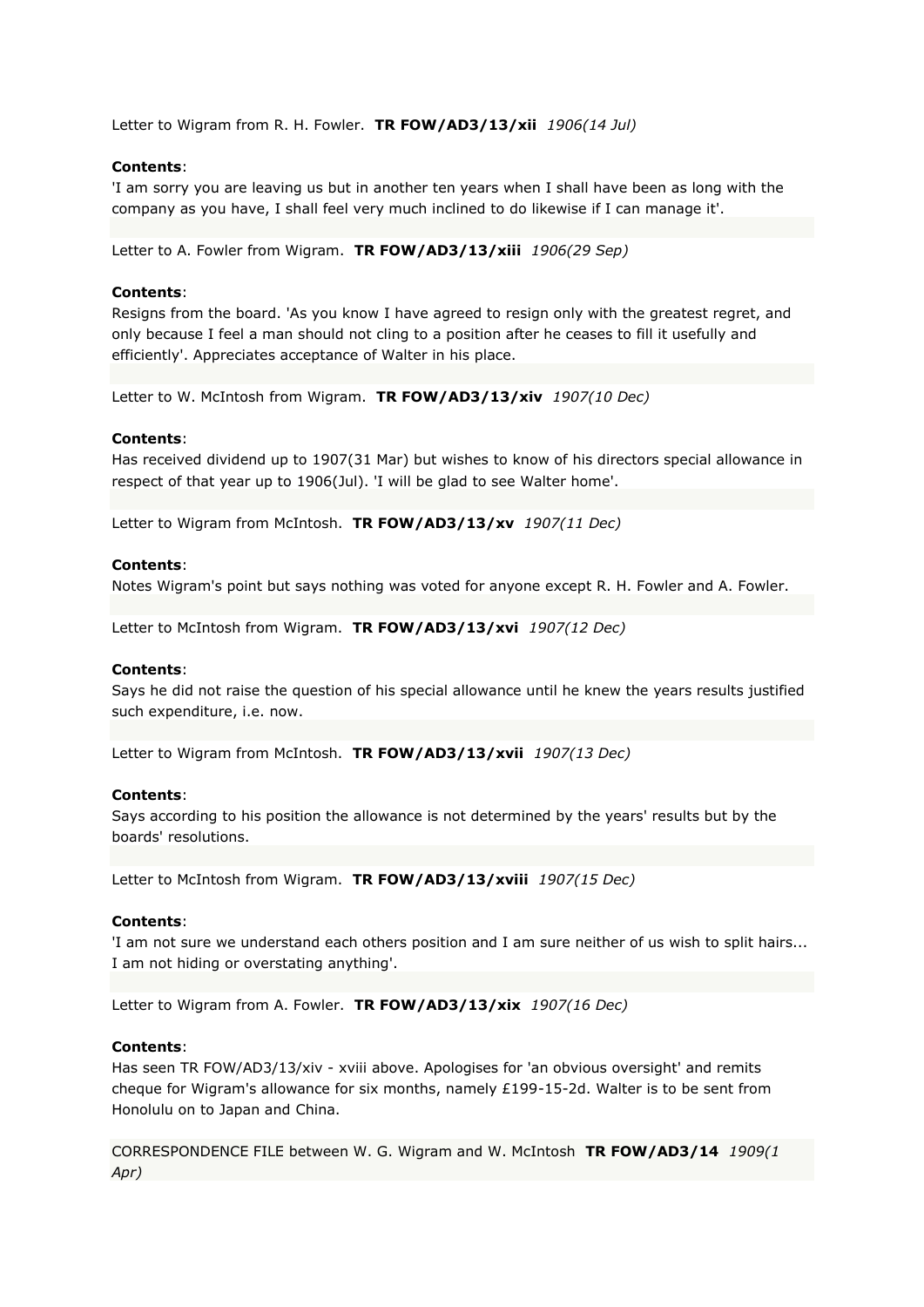Concerning the formers entitlement to exemption from income tax in respect of director's fees and salary and the altered arrangements of paying such fees. [Copy and original]

```
PREMISES RECORDS TR FOW/AD4 [n.d.]
```

```
INVENTORY TR FOW/AD4/1 1895(Oct - Dec)
```
Bound volume

### **Contents**:

'Of the freehold property known as the "Steam Plough Works", together with the "Motive power", fixed and loose plant and other effects, situate in Hunslet, in the Borough of Leeds and County of York and belonging to Messrs. John Fowler & Co., Ltd.' Made by Hepper & Sons, Estate and General Auctioneers and Valuers, Leeds. Comprises four schedules:

i. Land and buildings.

ii. Motive power, including boilers, engines, shafting and drums; gas, steam and water piping; electric lighting.

iii. Fixed and loose plant, divided into different parts of the premises, namely; foundry, boiler shop, boiler shop yard, grinding shop, model stores, forge stores and fettling shop, tramplate shop, iron model stores, millwrights' or repairing shop, tap stores, toolshop, lower fitting shop, inward stores, upper fitting shop, brass finishing shop, brass foundry, over yard boiler, plumbers' shop, coppersmiths' shop, erecting shop, electric light engine house, plough shop, forge, smiths' shop, front yard, tracing store, millwrights' store, outwards stores, rope shop, joiners' shop, model shop, show room, painters' shop, new shop, packing shop, tramway shop, wagon shop, electrical shop, chucks, belting, midland yard.

iv. Office furniture and printing machines. Contents list at the front of the volume.

### REPORT **TR FOW/AD4/2** *1926(23 Aug)*

### **Contents**:

On the state of the toolshop roof, Steam Plough Works, compiled by L. W. Grant.

MATERIALS RECORDS **TR FOW/AD5** [n.d.]

GRAPH **TR FOW/AD5/1** *1868-1917*

In cloth board cover

# **Contents**:

Of the number of ploughing tackles despatched per annum [from the Steam Plough Works, Leeds], divided into total number of tackles, tackles delivered in Great Britain; tackles delivered to [John Fowler & Co.,] Magdeburg. Compiled by J. C. Wood, 1918(Jul).

RECORDS OF BRANCHES AND SUBSIDIARIES **TR FOW/AD6** [n.d.]

**Arrangement**: TR FOW/AD6/1 England TR FOW/AD6/1 Cable Cultivating Contractors Ltd., Leeds. TR FOW/AD6/2-8 Europe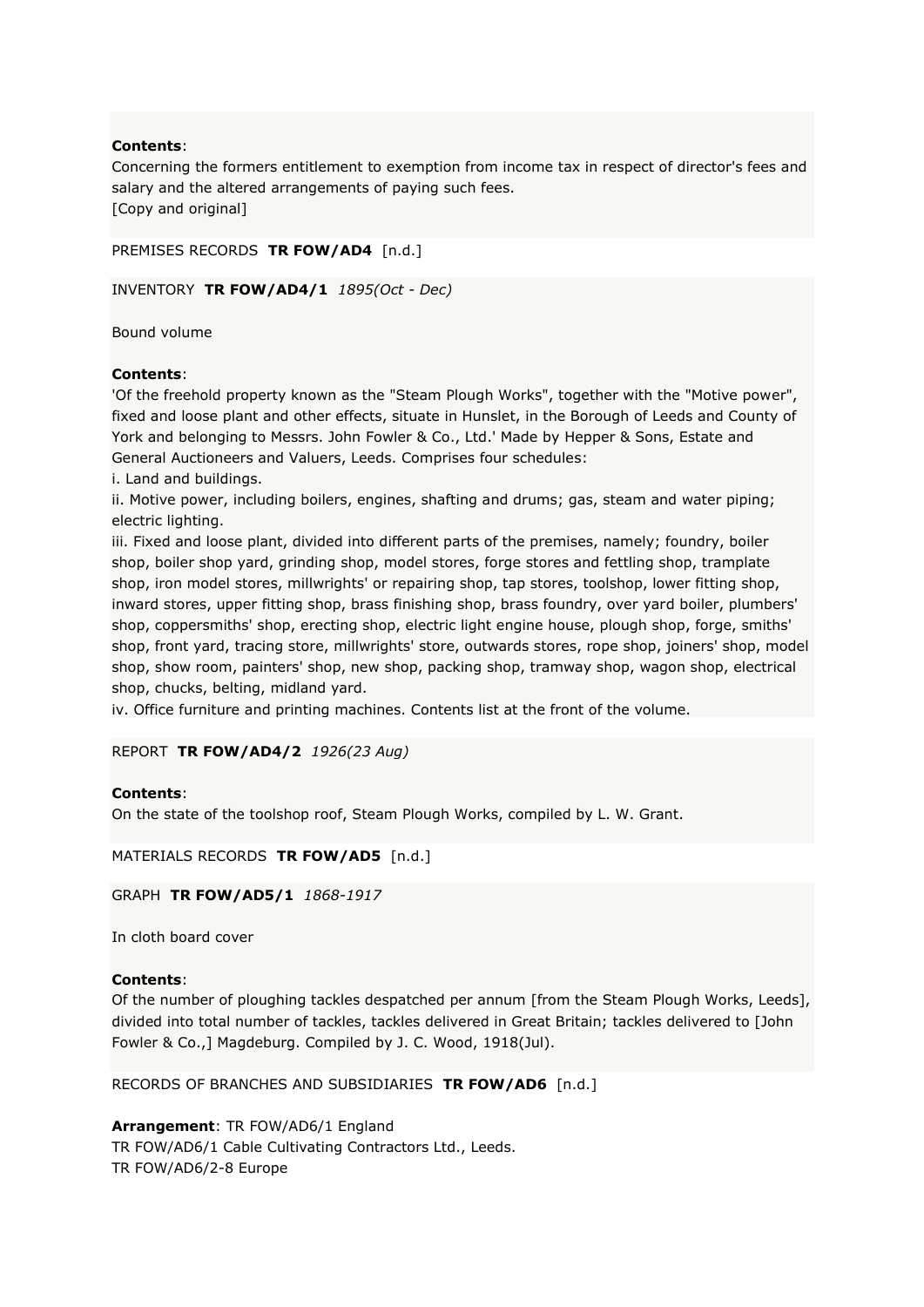TR FOW/AD6/2 Société Anonyme John Fowler, Melun. TR FOW/AD6/3-6 John Fowler & Co., Magdeburg, Budapest and Prague. TR FOW/AD6/7 Estudios y Construcciones Locher S.A., Barcelona. TR FOW/AD6/8 Societa Anonima "La Penetrazione", Rome. TR FOW/AD6/9-10 Asia TR FOW/AD6/9 John Fowler & Co., (Leeds) Ltd., Bombay. TR FOW/AD6/10 N.V. Maatschappy voor Machinale Asphaltatie en Wegenbouw, Soerabaya. TR FOW/AD6/11-15 Africa TR FOW/AD6/11-15 John Fowler & Co., (Leeds) Ltd., Johannesburg. TR FOW/AD6/16-22 Australia TR FOW/AD6/16-18 John Fowler & Co., (Leeds) Ltd., Sydney. TR FOW/AD6/19-22 John Fowler & Co., (Australia) Ltd., Sydney.

MINUTE BOOK. **TR FOW/AD6/1** *1929(19 Apr) - 1940(10 Jun)*

Bound volume

# **Contents**:

Cable Cultivating Contractors Ltd., Leeds. Minutes of the following meetings: Directors: 1929(19 Apr, 2 May, 19 Jun, 8 Jul, 30 Jul); 1931(26 Mar, 30 Jun); 1935(17 Dec); 1936(19 Mar, 15 Oct); 1937(16 Feb, 2 Jun); 1938(17 Mar); 1939(27 Apr); 1940(24 Apr). A.G.M. 1930(25 Apr); 1932(15 Jun); 1933(12 Jul); 1934(25 Jul); 1935(11 Apr); 1936(19 Mar); 1937(2 Jun); 1938(17 Mar); 1939(27 Apr); 1940(24 Apr). E.G.M. 1940(10 Jun). Creditors: 1940(10 Jun). Shareholders: 1934(25 Jul).

CORRESPONDENCE FILE to Mr. Duburgent, [Société Anonyme John Fowler, Melum] from R. H. Fowler **TR FOW/AD6/2** *1909(11 Oct) - 1912(9 Sep)*

# **Contents**:

[All items are copy letters]

### Letter **TR FOW/AD6/2/i** *1909(11 Oct)*

### **Contents**:

'The weather this year has made steam ploughing exceptionally difficult and it is unfortunate that it has so happened for our start in France'. Need to give men incentive of extra money to work the extra hours. Notes Duburgent's estimated expenses of  $£1,100$  a year, and agrees with his argument of keeping on the skilled men when tackle can't work. Suggests % reductions on prices for expenses. Advises offer customers advantage of trained men to start tackle for a month or so to justify an extra price above what Fowlers competitors quote. Magdeburg use this extra charge to cover freight and delivery charges to the customer. Two men can be so used. Such a system requires 'careful handling', but has prevented any serious English competition to Fowlers in Europe to date. Also 'it never does to quote to an agent'.

Letter **TR FOW/AD6/2/ii** *1910(12 Sep)*

**Contents**: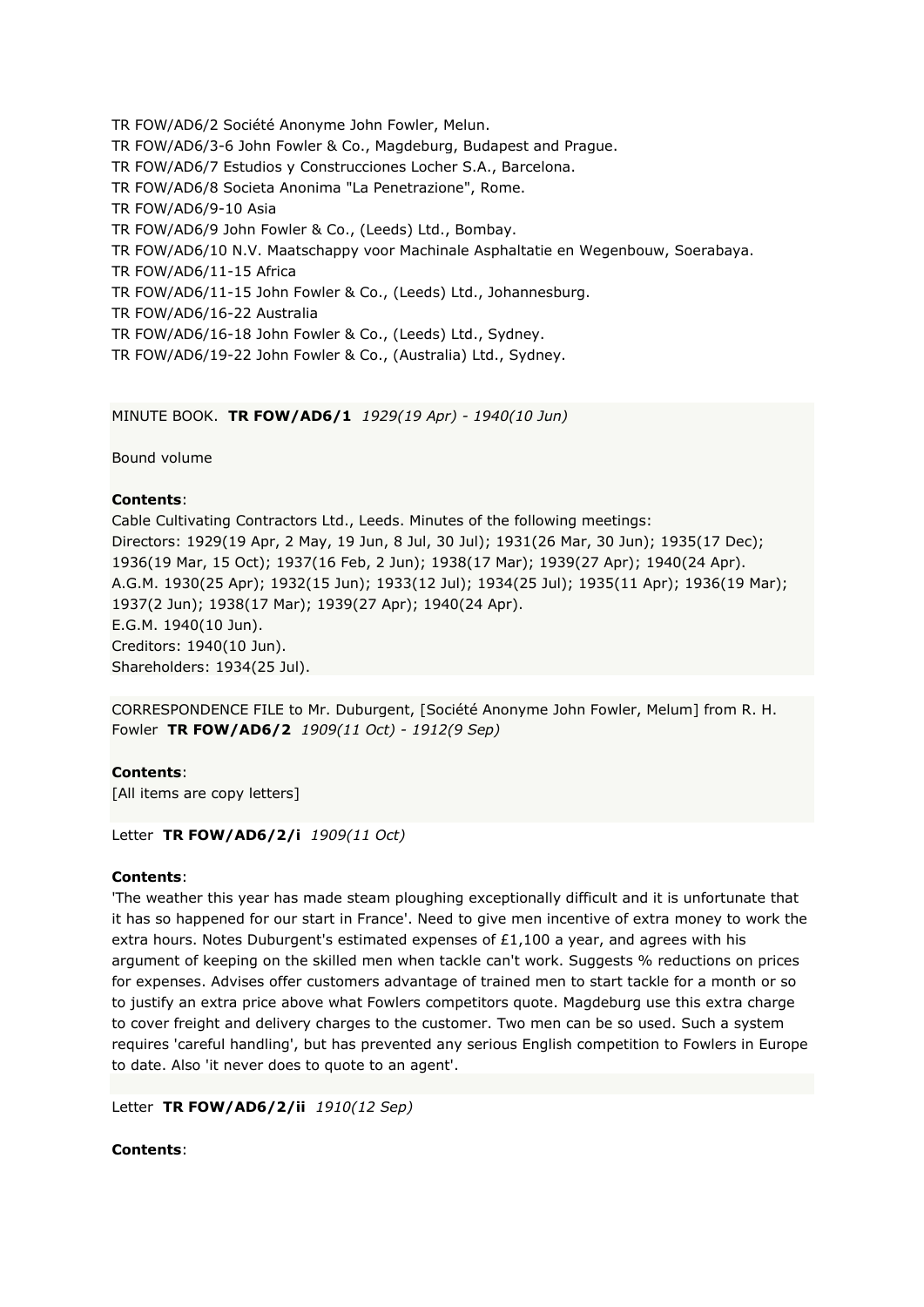Concerns Duburgent's correspondence with a Mr. Bit over his order for a "Z" plough tackle and a plough at special prices. 'I know you can keep a secret as well as anyone'.

Letter **TR FOW/AD6/2/iii** *1911(27 Feb)*

# **Contents**:

Remarks on small amount of work entered on the work sheets. 'How they [the men] spend their time is a mystery to me'.

Letter **TR FOW/AD6/2/iv** *1911(15 May)*

### **Contents**:

Concerns need to depreciate tackle. 'The only other method is putting off the evil day'. Hopes for an improvement in the accounts this year, but such depreciation would not be a charge on the Société. 'The fact of the matter is the tackle should have earned more than double the amount it has'.

Letter **TR FOW/AD6/2/v** *1912(9 Sep)*

### **Contents**:

Mr. Glen is being sent to the Société from England. Has been given 'this other chance' at C. H. Fowler's request. Until his services are useful, his salary not to be charged to the Société. This is to be a months trial for him at £12 per month and if not successful he is to leave Fowlers employ. Is apparently prone to alcoholism, and has been in the firm's employ on the South African farm and in Mauritius. Probably best employed as a traveller or looking after sets working for him. 'You will I feel sure like him as he has very nice manners and is a gentleman'.

LETTER [Copy] to David Greig from George Turner, Frankfurt **TR FOW/AD6/3** [n.d.]

### **Contents**:

Concerning the establishment of a branch of John Fowler & Co., at Budapest. 'I can assure you that I never dreamt of making any arrangements which had not your full consent'. Has been looking for a suitable place for the business and has discussed registration of the firm with R. Fowler, but not with Greig who was away at the time. Budapest will involve 800 gilders rent and 1,200 gilders wages per year for two years, which Turner and Richard Toepffer are prepared to bear out of their commission. The arrangement can then be cancelled after the two years if desired. The place at Kiev can be discontinued when it suits Greig, as Turner considers the prospects 'worthless since it is evident that you have lost confidence... everything depends upon your materials and accurate workmanship in Leeds'. Affixed is:

i. 1887 (29 Apr). Letter to R. Fowler from George Turner, Frankfurt, remitting above copy of letter to Greig in his own hand.

CORRESPONDENCE FILE to Richard Toepffer, Magdeburg from A. Fowler and R. H. Fowler **TR FOW/AD6/4** *1900(19 Sep) - 1911(1 Sep)*

### **Contents**:

Concerning John Fowler & Co., Magdeburg, Budapest and Prague. [All are copy letters]

Letter from A. Fowler. **TR FOW/AD6/4/i** *1900(19 Sep)*

### **Contents**: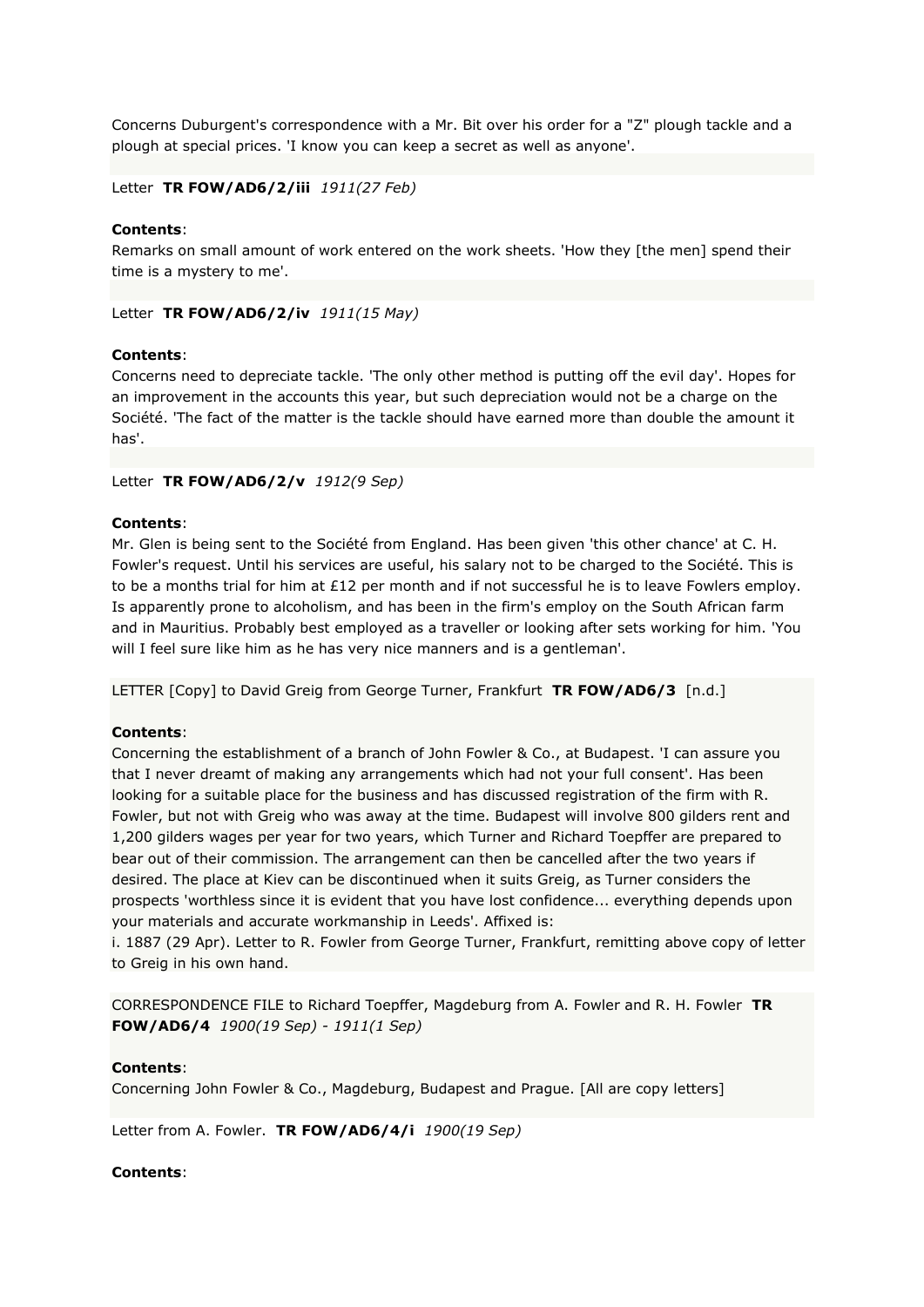Apologises for his departure from Franzensbad as his brother-in-law had returned invalided from South Africa. Encloses cheque for £1,127-3-0d for Toepffer and G. Turner and requests a debit note for the interest concerned. Wonders if Toepffer has managed to acquire the extra strip of land at Budapest

Letter from R. H. Fowler. **TR FOW/AD6/4/ii** *1903(12 Sep)*

### **Contents**:

Mentions large outstanding Fowler credits on the continent, i.e. on 1903(31 Mar) £69,000 was owing on open account, of which £18,000 was due from Austria. The bills amounted to £75,000 and the year's turnover was £123,000. Situation is 'a little dangerous', especially due to Austria and 'the curious conditions that would arise if the old Emperor was to die. The Balkan troubles are also rather disquieting'. Mentions need for less credit than before due to greater competition and declining agricultural profits.

Letter from R. H. Fowler. **TR FOW/AD6/4/iii** *1904(2 May)*

### **Contents**:

Concerns land at Budapest and Prague and remits cheque for £718-3-6d. Notes John Fowler & Co., (Leeds) Ltd., does not receive interest from John Fowler & Co., on the amount.

Letter from R. H. Fowler. **TR FOW/AD6/4/iv** *1904(18 May)*

#### **Contents**:

Has received a letter from "Charlie" [C. H. Fowler] saying Herr Bugmann has advanced him money at Vienna. Asks Toepffer to repay Bugmann, C. H. Fowler having failed to make provisions for this, and R. H. Fowler will send Toepffer a cheque. Recollects amount as 200 Kr and 400 marks. 'I expect Charlie will be more businesslike in any future transaction'.

Letter from A. Fowler. **TR FOW/AD6/4/v** *1905(7 Nov)*

### **Contents**:

Similar content to TR FOW/AD6/5 iii.

Letter from A. Fowler. **TR FOW/AD6/4/vi** *1908(9 Jul)*

#### **Contents**:

'Concerns rent of land and buildings at Prague and Budapest and the exemption from income tax on the amount payable by R. H. and A. Fowler, by opening personal accounts for the money in their names at a foreign bank. Comments Magdeburg accounts are 'very good' for 1907(1 Apr - 31 Dec)

Letter from A. Fowler. **TR FOW/AD6/4/vii** *1910(14 Mar)*

# **Contents**:

Discusses method of changing method of calculating Toepffer's commission, in line with C. Sneath's correspondence, due to large growth in business since original detailed method was devised. The two different commission rates will however remain.

Letter from A. Fowler. **TR FOW/AD6/4/viii** *1911(1 Sep)*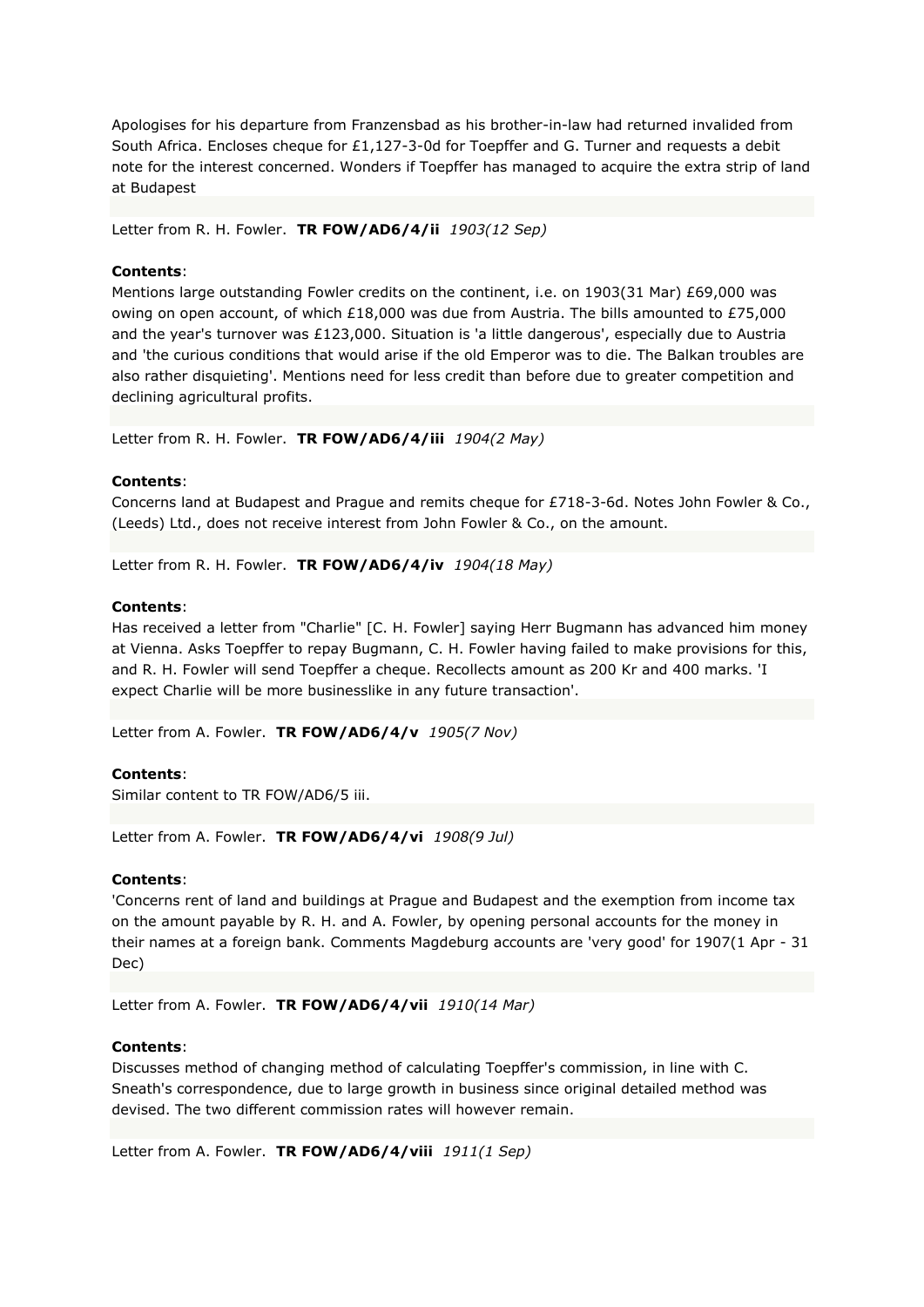Encloses copy of auditors' report on the accounts of John Fowler & Co., Magdeburg for 1910, their letter concerning the commission account and a list of doubtful debts with comments. [None of these items are extant].

CORRESPONDENCE FILE to George Turner, Magdeburg and Kenley, from A. Fowler and R. H. Fowler **TR FOW/AD6/5** *1903(2 Mar) - 1913(30 Jan)*

### **Contents**:

Concerning John Fowler & Co., Magdeburg, Budapest and Prague. [All are copy letters].

Letter from A. Fowler. **TR FOW/AD6/5/i** *1903(2 Mar)*

### **Contents**:

Concerns purchase of Transvaal consols for Turner and is pleased to hear the Russians have placed an order for two "Z" ploughing sets.

Letter from R. H. Fowler. **TR FOW/AD6/5/ii** *1904(7 Mar)*

### **Contents**:

Encloses draft of property deed for Budapest to be signed by Turner and R. Toepffer. A draft of the power of attorney for Laxon will be forthcoming. Fowler has been talking to an old Leeds stockbroker concerning the broker's experience of using a notary for property in Biarritz, France, and how the notary was certified by the Town Clerk of Leeds, using the corporation seal. 'Foreign courts are always pleased with a nice big seal' and he reckons Fowlers could use this method for their notary in the Budapest land transaction.

Letter from A. Fowler. **TR FOW/AD6/5/iii** *1905(7 Nov)*

### **Contents**:

Mr. W. C. Sneath, a son of a partner of Mr. J. Gurney Fowler, will be visiting Magdeburg in a few days time, and has a letter of introduction to Turner and Toepffer, mainly to learn about the Magdeburg accounts for when he audits them in 1906.

Letter from A. Fowler. **TR FOW/AD6/5/iv** *1911(4 Sep)*

#### **Contents**:

Remits copy of auditors' report on Magdeburg accounts, [1910] and a copy of their letter on Turner's commission account.

Letter from R. H. Fowler. **TR FOW/AD6/5/v** *1913(28 Jan)*

#### **Contents**:

Says A. Fowler will be writing in more detail about the 'present mess' in Magdeburg, who are about £100,000 - £150,000 short in bills and cash remitted, as compared to 1911, yet deliveries from Leeds are £20,000 more. Worried about growing number of bills and their renewals. Thinks there is a need for monthly reports on them, 'it would be some satisfaction if we knew what was going on'.

Letter from A. Fowler. **TR FOW/AD6/5/vi** *1913(30 Jan)*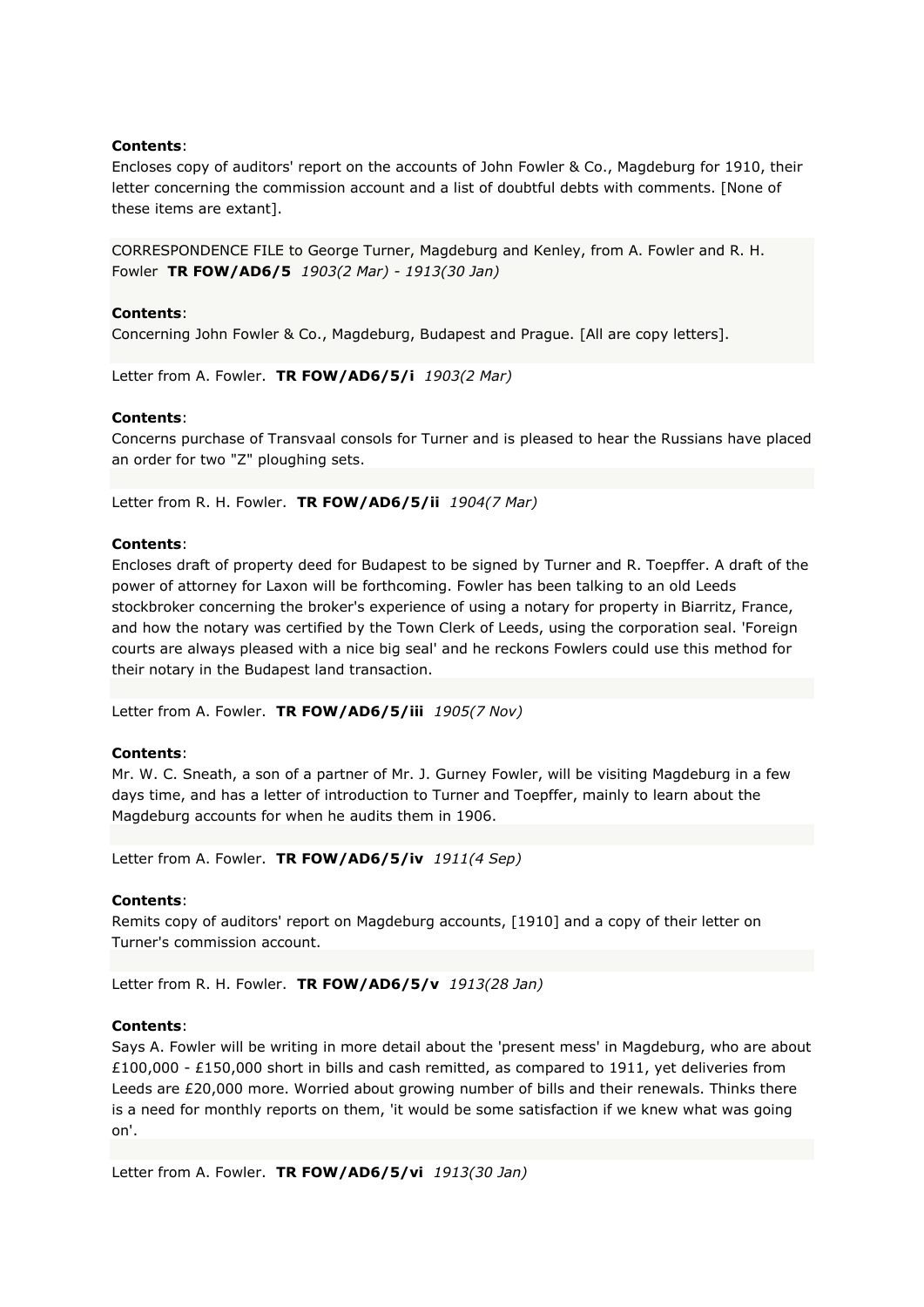Remits Magdeburg figures for 1911 and 1912, TR FOW/AD6/5/vi a below, noting large discrepancy as mentioned in TR FOW/AD6/5/v. above, 'a considerable increase in the lock up of working capital'.

vi a. 1911-1912. Statement of annual financial statistics for John Fowler & Co., Magdeburg, divided into monthly figures. There are four sets of figures; goods invoiced, cash received, bills received and total cash and bills.

CORRESPONDENCE FILE to Charles Fowler, John Fowler & Co., (Leeds) Ltd., London from Heinrich Pirner, Budapest. **TR FOW/AD6/6** *1931(25 Nov) - 1932(25 Feb)*

Letter **TR FOW/AD6/6/i** *1931(25 Nov)* Language: English and German

### **Contents**:

Agrees to forgo compensation on his departure from John Fowler & Co., Budapest, when took effect 1930(7 Oct) but requests amount due up to that date, namely P. 540. Has no objection if this amount is deducted from Fowlers' claims against the firm of Ernst Wolff. 'I regret that an arrangement for a closer working connection in the manner proposed by me has not come about. Nevertheless I shall continue to push the sale of your manufactures'.

Letter **TR FOW/AD6/6/ii** *1932(25 Feb)* Language: English and German

#### **Contents**:

Confirms receipt of P. 540 as above, through the Fowler-Petz Machine Farctory & Iron Foundry Co., Ltd.

REPORT by Charles Henry Fowler **TR FOW/AD6/7** *1931(5 Jun)* Language: Spanish

### **Contents**:

Barcelona concerning Estudios y Construcciones Locher, S.A., Barcelona with regard to the current situation and providing details of adjustments agreed during his visit. Mentions 'Mr. Locher has lost carte to a great extent with the firm [Fowlers]' and hopes to reconcile 'the apparent hopeless disparity' between Fowler's statements in his report, 1929(26 Dec) and the company's balance sheets for 1929 and 1930. Provides details of how the four figures representing assets in his report, namely

i. Debtors, Ptas 96,000

- ii. Investment, bank deposits, Ptas 45,000
- iii. Burgos railway deposit, Ptas 150,000
- iv. Valencia Concession, Ptas 50,000

Turned out to be sums mainly owing by Mr. Locher, as in the original discussions Mr. Locher did not distinguish between himself and the company, as confirmed in the report below, TR FOW/AD6/7/1. 'Locher is not the clever twister that some of you at home have been, quite justifiably I admit, making up your minds that he is'. The report is followed by the readjusted balance sheet for 1930 and a list of contracts in hand, 1931(5 Jun). Fowler says he is willing to become a member of the board, or Mr. Crown in place of him, but if this is so 'I cannot be a party to the preparation of fake balance sheets for the authorities'. Hopes to wipe off the greater part of the loss of Ptas 141,087.62 now debiting the profit and loss account, in the course of 1931.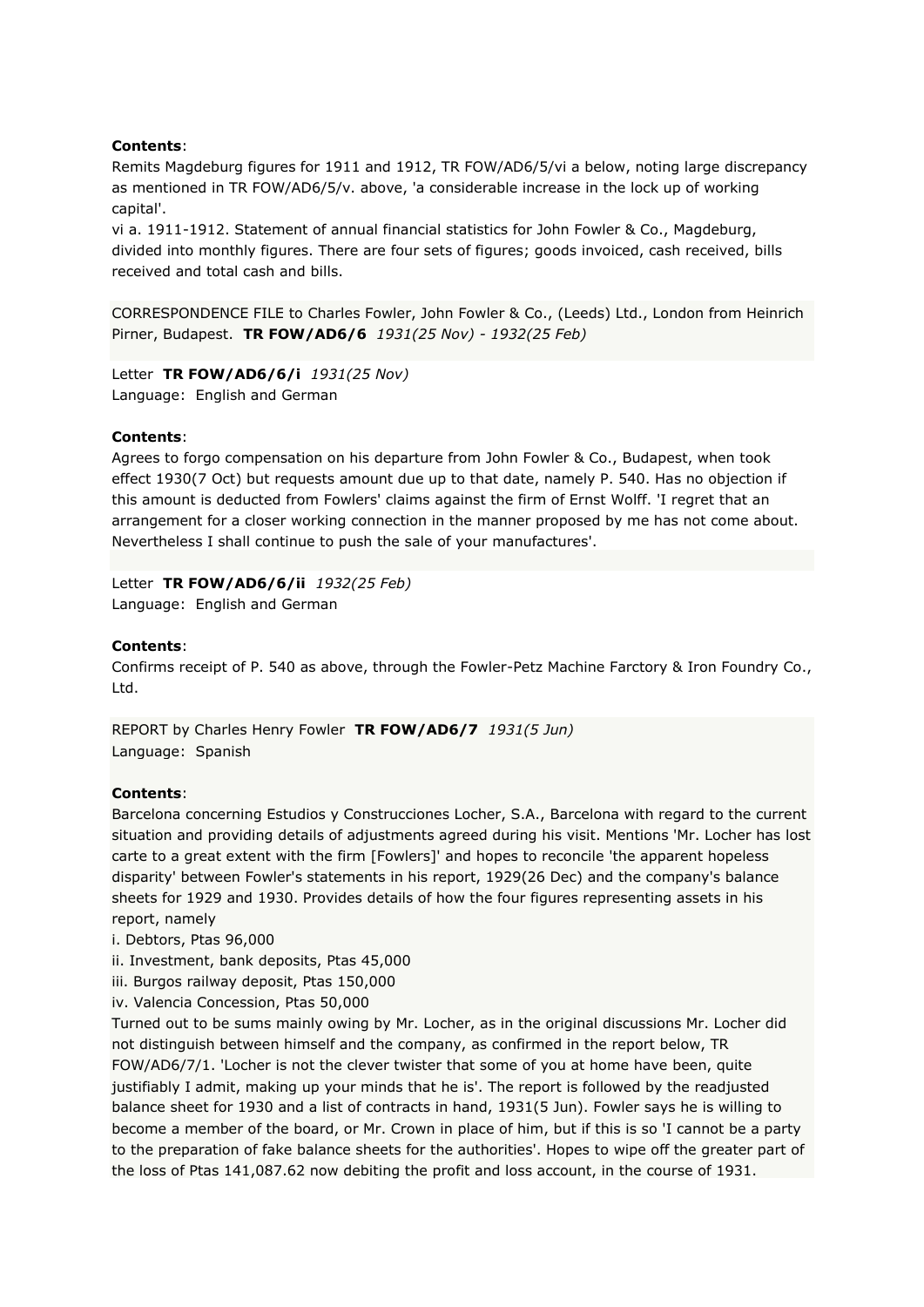REPORT by Price, Waterhouse & Co., Paris **TR FOW/AD6/7/1** *1931(27 May)*

## **Contents**:

Auditors on the finances of Estudios y Construcciones Locher S.A., Barcelona, in accordance with instructions from John Fowler & Co., (Leeds) Ltd., dated 1931(14 May). Comments on 'the paucity of information contained in the books' and their reliance 'upon the oral explanations given to us by Mr. Locher and his accountant'. There is an appendix giving summary balance sheets for 1929 and 1930. A letter of remittal to Price, Waterhouse & Co., London, 1931(28 May) is affixed.

CORRESPONDENCE FILE between T. W. Fishwick and Theo Davis **TR FOW/AD6/8** *1932(7 Jul - 9 Aug)*

### **Contents**:

Concerning Fishwick's investigations into the unsatisfactory state of affairs concerning Societa Anonima "La Penetrazione", Rome. [Items are copy and original]

Letter to Fishwick, Manchester from Davis. **TR FOW/AD6/8/i** *1932(7 Jul)*

#### **Contents**:

"We must make the most of our time on Thursday; I have rather a lot to explain to you'.

Letter to Fishwick, Naples from Davis. **TR FOW/AD6/8/ii** *1932(25 Jul)*

#### **Contents**:

"Has received Fishwick's letter of 18 Jul [not extant]. Encloses a cheque for £50 'I believe the lira is a little uncertain'.

Letter to Fishwick, Naples from Davis. **TR FOW/AD6/8/iii** *1932(27 Jul)*

#### **Contents**:

In reply to letter of 18 Jul [not extant]. 'I really do not know what to do with these people about finance and shall have to tell my troubles to you'. Does so in detail. 'The whole difficulty is the dilatory payment by the authorities'.

Letter to Davis from Fishwick, Naples. **TR FOW/AD6/8/iv** *1932(24 Jul)*

#### **Contents**:

Not 'a carefully thought out report' but 'a record of first impressions'. Has spent much time with Bertellini, 'a decent fellow, but has conveyed wrong ideas to you of the Societa's finance and work... This may be due to his nationality and attitude towards money' especially the Societa's attitude to outstanding accounts 'which to say the best of it is silly'. 100,000 lire needed immediately to carry on business to end of Aug; 200,000 still owing to the Societa from government departments and 1,000,000 lire owing by the Societa to Fowlers, 'a very large sum'. Complains of the unusual amount of government 'red tape' in Italy, which means the Societa has been short of working capital all the time, with their main finances coming from Fowlers. Is not anxious therefore to fulfil C. H. Fowler's promise of an advance of 350,000 lire to the Societa. Discusses contracts in hand and the financial problems of completing them, involving further advances from Fowlers, as the Societa's bank accounts are not in order, and neither Ricciardi or Cottreau [two of the leading shareholders] claim to have any money. Fishwick met Ricciardi, Cottreau, Vesica and Bertellini, together on 20 Jul. 'We did nothing at all really. The others hurled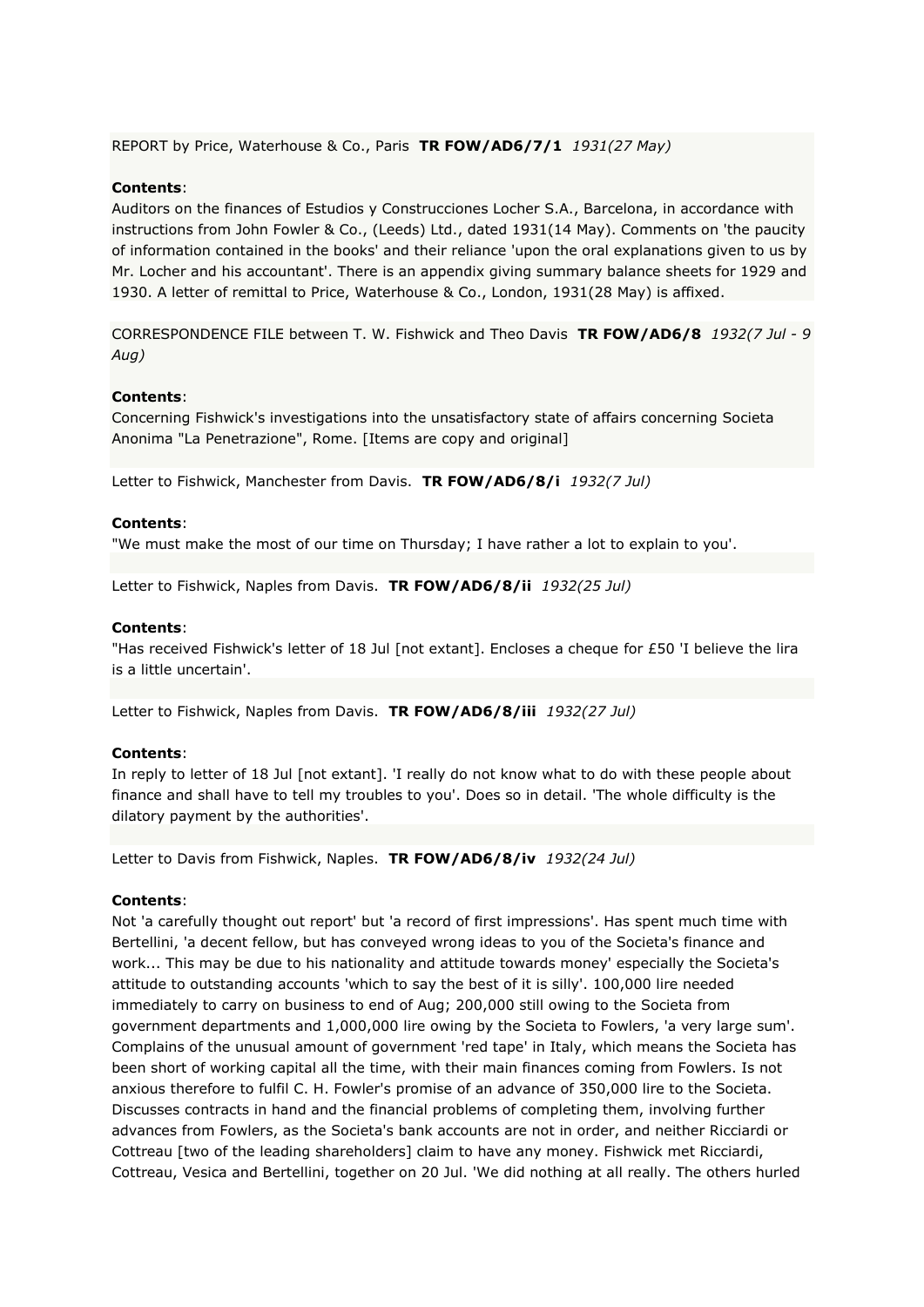insults at one another. That seemed to be about all there was on the Agenda'. The other three all 'very bitter against Bertellini'. Fowlers will have to decide which party they are going to belong to. 'I do not think you know how wide the breach is' as Cottreau and Ricciardi would not give the Societa a recent contract because of their feelings towards Bertellini. 'This is absurd', Vesica is 'more restrained'.

Has received P. R. Hasson's letter suggesting Bertellini remain on the board, but this was before the 'frightful upheaval' of 20 Jul. Spent yesterday with Cottreau and Ricciardi, who are emphatic they will resign if Bertellini remains on the Board. Feels it unwise to break with them, as they are 'helpful' in providing staff and facilities for the Societa. The Societa can get future work at good prices, though there are many pitfalls before Fowlers can get their money back. 'It is difficult to know who and how much to believe. Mr. Vesica seems sound. Baron Gallotti is a good natured friendly old gentleman without any money. Cottreau and Ricciardi have been frank and consistent up to now. Bertellini you have known of course for twenty years'. Next board meeting to be 31 Jul. Plant idle now for three weeks with the men to be paid. Problem of Lenzi Poli business, due to its 'secretive' arrangement and 'some undercurrent between Bertellini and Lenzi Poli. This may be spite'. Fishwick hopes to get things back in operation during the next week.

Cottreau and Ricciardi want an adjustment of the shareholdings, suggesting omitting Bertellini and dividing three ways, i.e. themselves, Fowlers and de Foriesca of Genoa and Rome. Thinks it best for Fowlers to tell Bertellini to keep away and resign from the board 'for the time being at any rate'.

Letter to Fishwick, Naples from Davis in reply to TR FOW/AD6/8/iv **TR FOW/AD6/8/v** *1932(28 Jul)*

#### **Contents**:

Has got views of P. R. Hasson 'in the field with the Gyrotiller'. Has cabled Bertellini as attached. Davis has written to Vesica, as the Societa's secretary, that Fishwick will attend the board meeting on 31 Jul replacing Bertellini not Gallotti. Is sending necessary advances to keep the Societa going. 'Although this letter is short do not think we have not taken to heart what you said. We are noting it carefully, we expect you to liven things up in the matter of finance and generally to introduce a new state of feeling among the members of the board'. A directors influencing a contract away from their own company 'is simply atrocious'. No change in division of shareholdings. Fowlers determined to hold their position or be paid out completely at par. Attached is a copy of cable to Fishwick. 'Yours 24th. Have telegraphed Bertellini. Hand Penetrazione his resignation immediately. Sending money required'.

Letter from Fishwick, Naples to Davis. **TR FOW/AD6/8/vi** *1932(30? Jul)*

#### **Contents**:

Has received Davis' two letters of 25 Jul [one is TR FOW/AD6/8/ii above] and the cable from Fishwick's wife. Has moved into a pension run by English people. 'It is a bit feeble but cheaper'.

Letter from Fishwick, Naples to Davis **TR FOW/AD6/8/vii** *1932(31 Jul)*

#### **Contents**:

In reply to TR FOW/AD6/8/v above and the cable over Bertellini who 'was inclined to be very upset'. Fishwick advised him to 'view the situation in a broad way' and devote himself to gyrotiller work, while Fishwick sorted out the road-making side. Bertellini has written his letter of resignation but remains a shareholder. 'I will say that all of them, except Vesica, have been doing very well out of you for a long time'. Fishwick attended shareholders meeting this morning. Present were Bertellini, Ricciardi, Vesica, Cottreau, himself and Bolognini (a company director), the notary and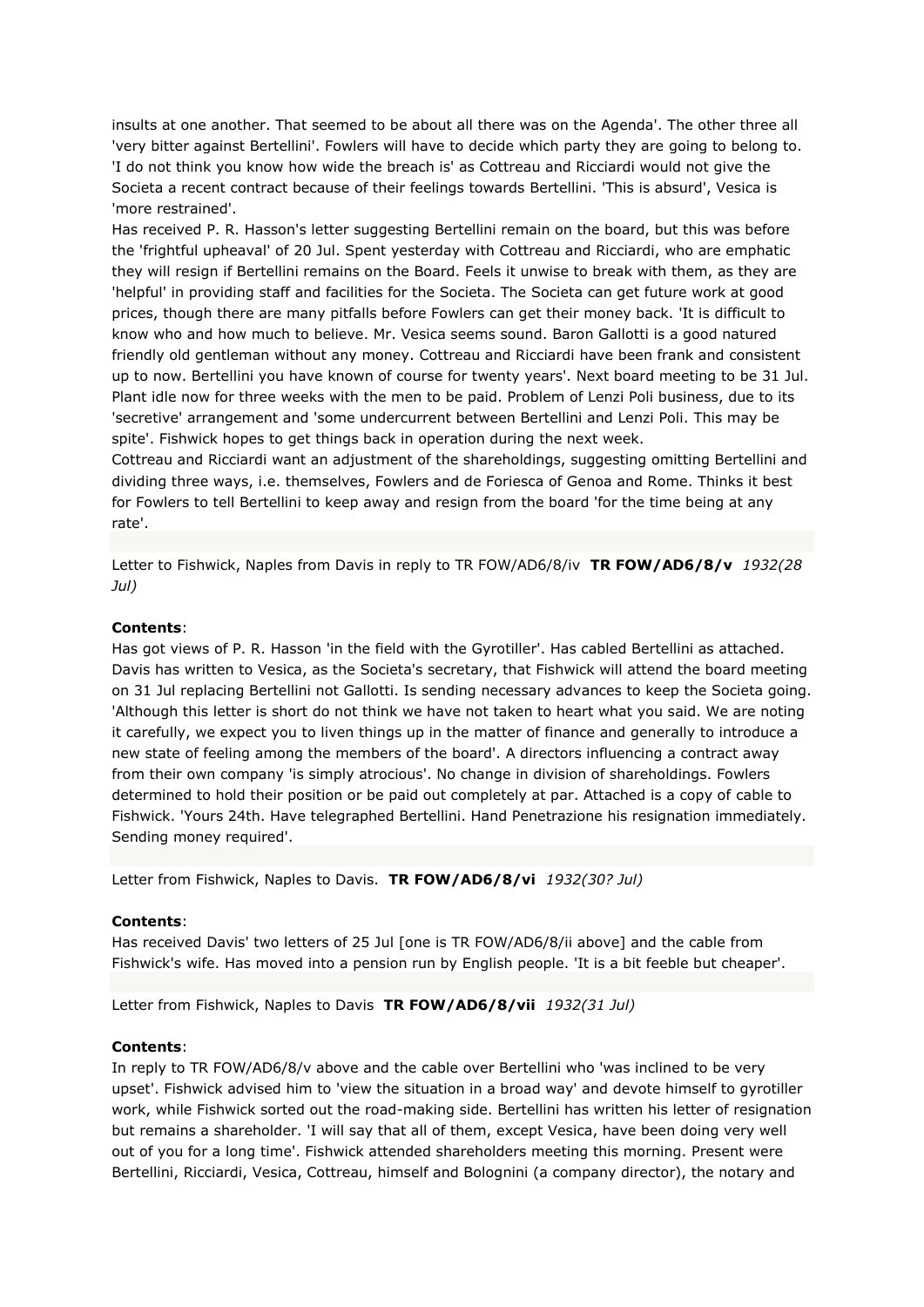his clerk. As Gallotti was absent the proceedings were written out in long hand. Just a few adjustments of shareholdings. The board meeting afterwards did not take place. 'This is a great country for postponing things'. The Societa is now being run by Fishwick, Vesica, Cottreau and Ricciardi, though he thinks the last two have too much control. Fishwick has problems as he cannot read Italian.

Comments on amount owing to the Societa by the province of Naples who are 'without funds'. Uncertain about the finance handling of the Rome office of the Societa, and both he and Vesica may soon be going there to make enquiries. Intends to get the men and plant at Naples at work tomorrow.

Letter to Fishwick, Naples from Davis. **TR FOW/AD6/8/viii** *1932(2 Aug)*

# **Contents**:

Will be at Magdeburg on the 10 Aug if Fishwick wishes to wire him there.

Letter to Fishwick, Naples from Davis. **TR FOW/AD6/8/ix** *1932(2 Aug)*

## **Contents**:

Have received letter from Vesica concerning financial claims on the Societa by the Standard Oil Co. 'They have let things drift for years while we had a management not too satisfactory, and now the past and future has all got to be tied up in one breath'.

Letter to Fishwick, Naples from Davis. **TR FOW/AD6/8/x** *1932(3 Aug)*

### **Contents**:

Notes Fishwick's mention of the Standard Oil Co., on his letter of 26 Jul [not extant]. Wants more information on the matter.

Letter to Fishwick, Naples from Davis. **TR FOW/AD6/8/xi** *1932(3 Aug)*

### **Contents**:

Has received a letter from Vesica concerning his problems with the company records formerly kept at Rome.

Letter to Davis, Magdeburg from Fishwick, Naples. **TR FOW/AD6/8/xii** *1932(6 Aug)*

### **Contents**:

'More or less unofficial'. Finds it a 'tough job'. Feels 'an ass' cut off from everything written and spoken. Thinks the main trouble is that Fowlers are completely in the hands of the Italians, 'they are as cute as can be'. Finds it difficult to sort out the Rome accounts and reckons the system is wrong. Received 'staggering news' this morning of a bill of 10,000 lire due to a bitumen company for which no financial provision was made. 'I cannot believe that all Italians are unbusinesslike. On the contrary, I think they are very much all there and naturally dishonest, or shall I say their outlook is not the same as ours'. Would like Davis to come to Naples but realises he is very busy. Fishwick is maintaining reasonable relations with all the participants though he 'may cross swords with Cottreau before long. He is by far the strongest and most forceful character'.

Telegram to Davis, Magdeburg. **TR FOW/AD6/8/xiii** *1932(9 Aug)*

### **Contents**:

'Don't wish trouble you come Naples now regards'.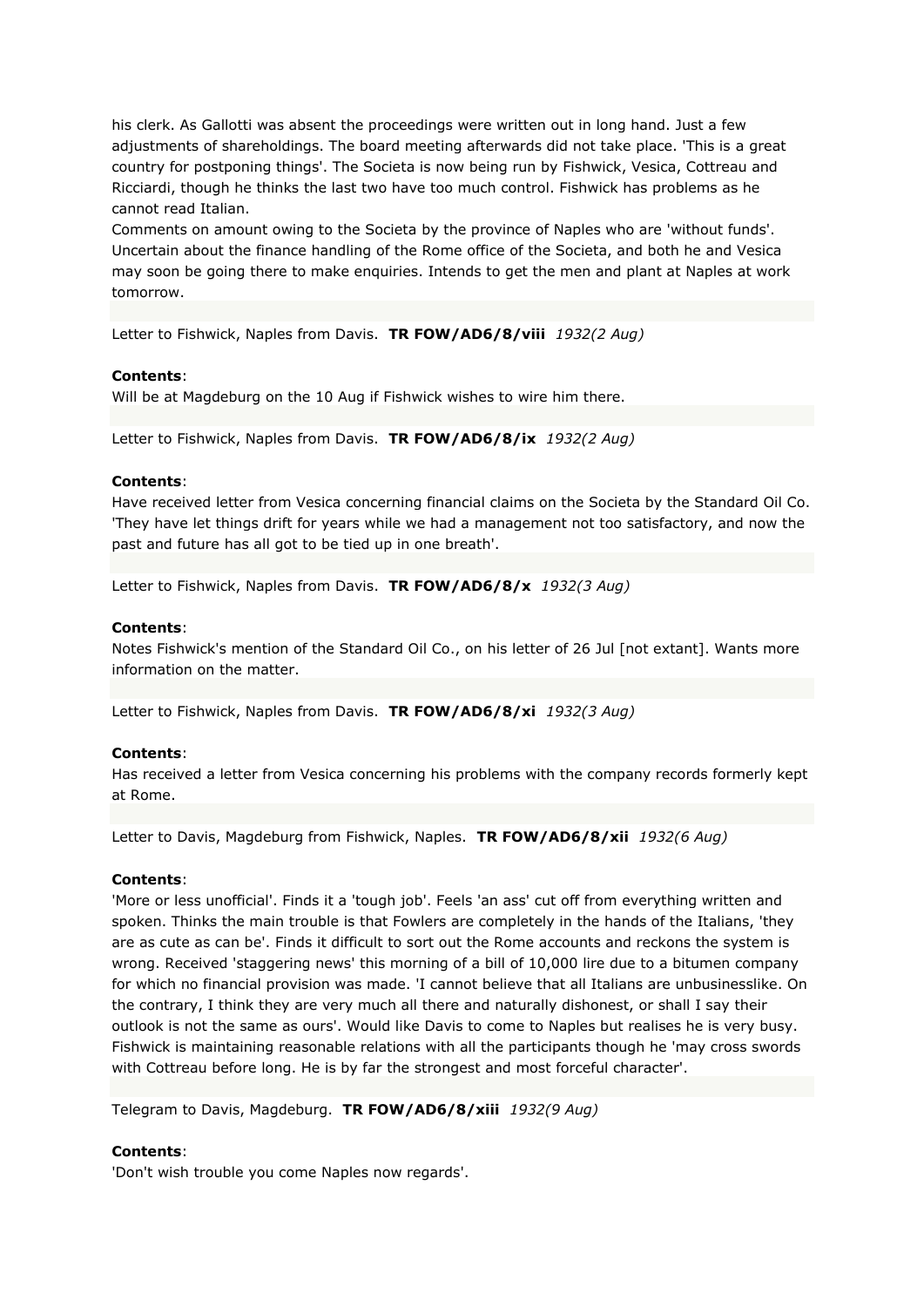Letter to Fishwick, Naples from Davis, Magdeburg **TR FOW/AD6/8/xiv** *1932(9 Aug)*

## **Contents**:

In reply to TR FOW/AD6/8/xii and TR FOW/AD6/8/xii above. 'Your every sentence awakens my sympathy'. Interested in Fishwick's remarks on Cottreau. Davis will visit Naples late Aug., if necessary, and especially if Rome accounts wrong. Reckons they are probably fine as accounts, 'but there may be something behind them'.

LETTER to R. H. Fowler, London from Philip Johnson, John Fowler & Co., (Leeds) Ltd., Bombay **TR FOW/AD6/9** *1910(1 Oct)*

### **Contents**:

Concerning dual management of the Bombay branch by himself and C. P. Goode. 'You have never to my knowledge discouraged me in speaking my mind candidly on any matter connected with the firm'. Notes unsatisfactory arrangement of Goode's absence for seven months each business year. His own views and Goode's frequently differ so that business negotiations lack consistency and where the interest of the firm is at stake, Johnson is unwilling to give way unless Goode is here all the while. Result is 'an endless struggle for our own individual methods'. There are however 'no personal differences' with Goode.

Complains of Goode's manner with native customers being 'tactless'. The Conservator of Forests in Mysore speaks of his 'haughty manner' and Johnson thinks the same may be responsible for Fowlers' bad relations with the Maharajah of Gwalior. Also says Goode is too rigid over high prices and doesn't realise the effect on customers of a small concession. Also differs with Goode over agencies. 'If Mr. Goode's entire lack of technical and practical knowledge of the manufactures of the firm were compensated for by business ability, I should feel perfectly content... Mr. Goode's ability to sell engines is limited strictly to selling on price and price alone'. He doesn't 'trust a native for a penny', yet for months he employed a native traveller to sell oil on credit to natives 'doing much damage to our name'. Neither does he have any influential connection amongst important people or Government officials in India as Johnson was given to understand. Says Goode fails to grasp the importance of travelling for business and administers the office wastefully when he is there.

The 'last straw' was Goode's failure to make any effort over Johnson's order for goods for the Allahabad Exhibition despite 'the voluminous correspondence which he keeps up with me, being more of a hindrance than a help... I only see a very remote prospect of this branch making a profit, but on a different footing I see no reason why it should not be made to pay almost immediately'. Tenders his resignation with regret. Affixed is:

i. 1910. Copy letter to Philip Johnson from R. H. Fowler. Says the matters you mention 'were in my mind' when you went to India thirteen months ago. As Goode is returning immediately, doesn't think it a suitable time to sort matters out, though he has heard that Goode is also dissatisfied with the branch's management, 'so I fear there may possibly be further friction when he gets out... if his instructions differ seriously from your views' would Johnson advise Fowler who will be final arbiter. Apologies for delay in Allahabad goods due to pressure of business. Hopes to visit India himself either 1911 or 1912.

CORRESPONDENCE FILE between D. E. Pelly and C. H. Fowler **TR FOW/AD6/10** *1930(25 Nov - 13 Dec)*

### **Contents**:

Concerning N.V. Maatschappy voor Machinale Asphaltatie en Wegenbouw, Soerbaya, Java [MAWEB].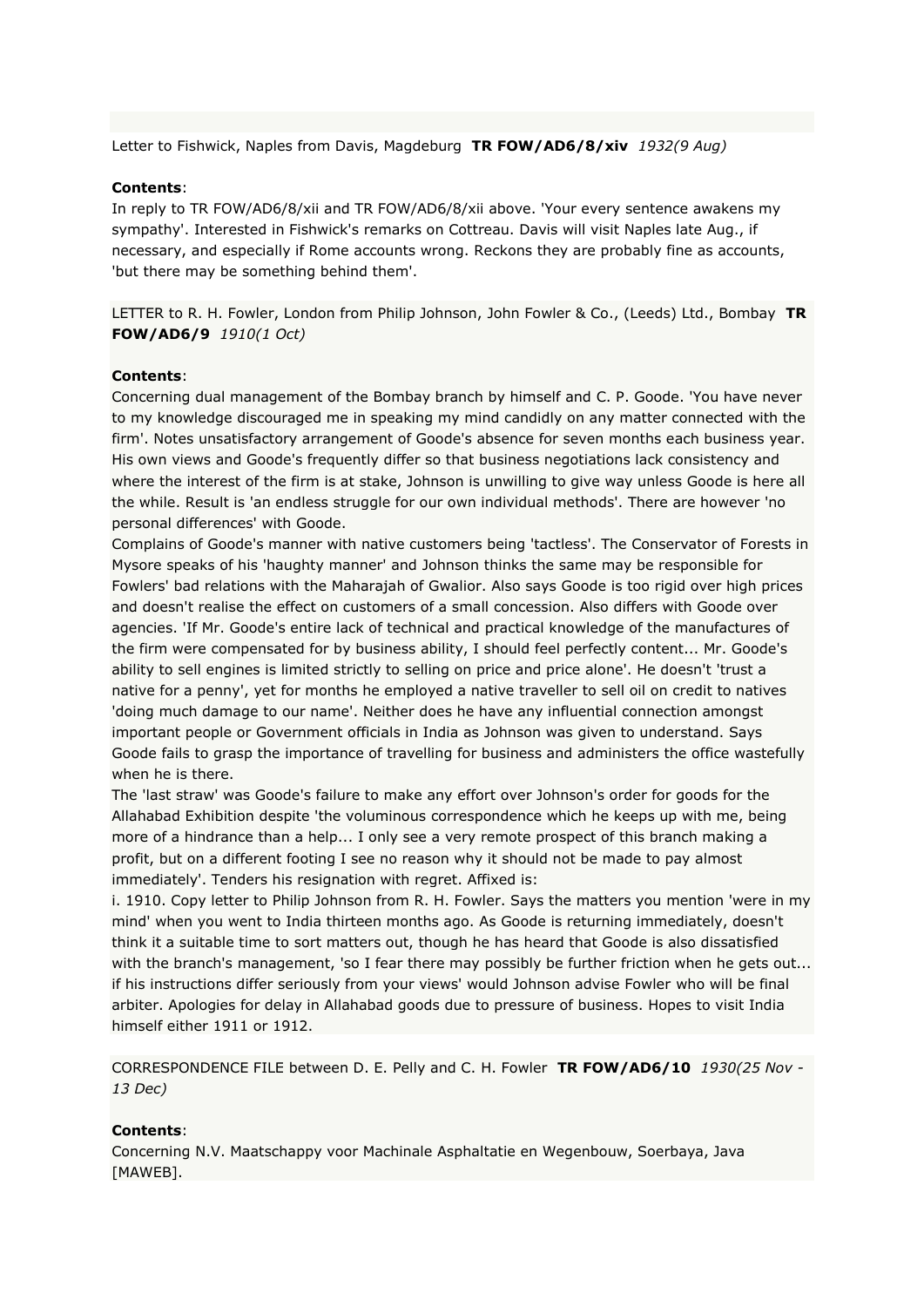Copy letter to Pelly from Fowler. **TR FOW/AD6/10/i** *1930(25 Nov)*

#### **Contents**:

Inquires whether Pelly is willing to go to Java to look after Fowlers' interests in MAWEB, visiting Formosa for the three months prior to arrival in Java. 'Our affairs in Formosa are in a very critical position', due to a 'dangerous competitor KEMNA' and the appointment of a new agent to replace Brunner Mond. 'I suppose you realise that we have nobody else more fitted than you to go there, and it is quite obvious there is no suitable position for you in this country'.

Letter to Fowler from Pelly **TR FOW/AD6/10/ii** *1930(2 Dec)*

#### **Contents**:

'The decision which you ask me to arrive at is neither easy or pleasant... You must forgive me reiterating my views concerning an Englishman managing MAWEB', namely the problem of 'an obviously English company managed by an Englishman contracting to Dutch authorities, with the contracts largely supervised by Eurasians'. Also the present management charges of £3,000 per annum make it 'necessary for the company to acquire a fourth plant in order to spread these charges sufficiently to make a reasonable profit probable... The increase in overhead charges consequent to your proposal will make it necessary to have a fifth plant to reduce the charges per plant to £770... I am unwilling to associate myself with an alteration in the present organisation which will handicap that company's development if not result in its total failure'.

Copy letter to Pelly from Fowler. **TR FOW/AD6/10/iii** *1930(13 Dec)*

#### **Contents**:

'You have unfortunately an entire misconception of the purpose underlying our wish that you should associate yourself with MAWEB'. Suggests assuming joint supervising control with Mr. Van Oene and outlines areas of Fowlers' interest generally in the East Indies.

LETTER to [Alfred Fowler] from Charles Henry Fowler **TR FOW/AD6/10/1** *1930(14 Dec)*

#### **Contents**:

In respect of above correspondence file. Convinced that if Pelly had not been given the impression that some other job would be found for him, he would not have raised objections over the post in Java. 'I think the time has come when Denis must be given the alternative of doing what is obviously in the best interests of the firm just now... or retiring'. Admits Alfred Fowler thinks he, Charles Fowler, is prejudiced but we are 'fed up' with 'Denis's whole attitude and in saying this I think I am not far wrong is including his own brother'. Says he is 'somewhat disgusted' at Denis and his 'impertinence', especially an executive questioning the judgement of the management committee. 'It is time some other form of management was instituted'.

CORRESPONDENCE FILE between R. H. Fowler and W. A. McLaren, John Fowler & Co., (Leeds) Ltd.'s representative in South Africa **TR FOW/AD6/11** *1904(21 Mar - 18 Jun)*

#### **Contents**:

Concerning the intention of forming a branch in South Africa and McLaren's difficulties with the firm's employees there. [Items are original and copy]

Letter to [R. H.] Fowler from McLaren, Johannesburg. **TR FOW/AD6/11/i** *21 Mar. 1904*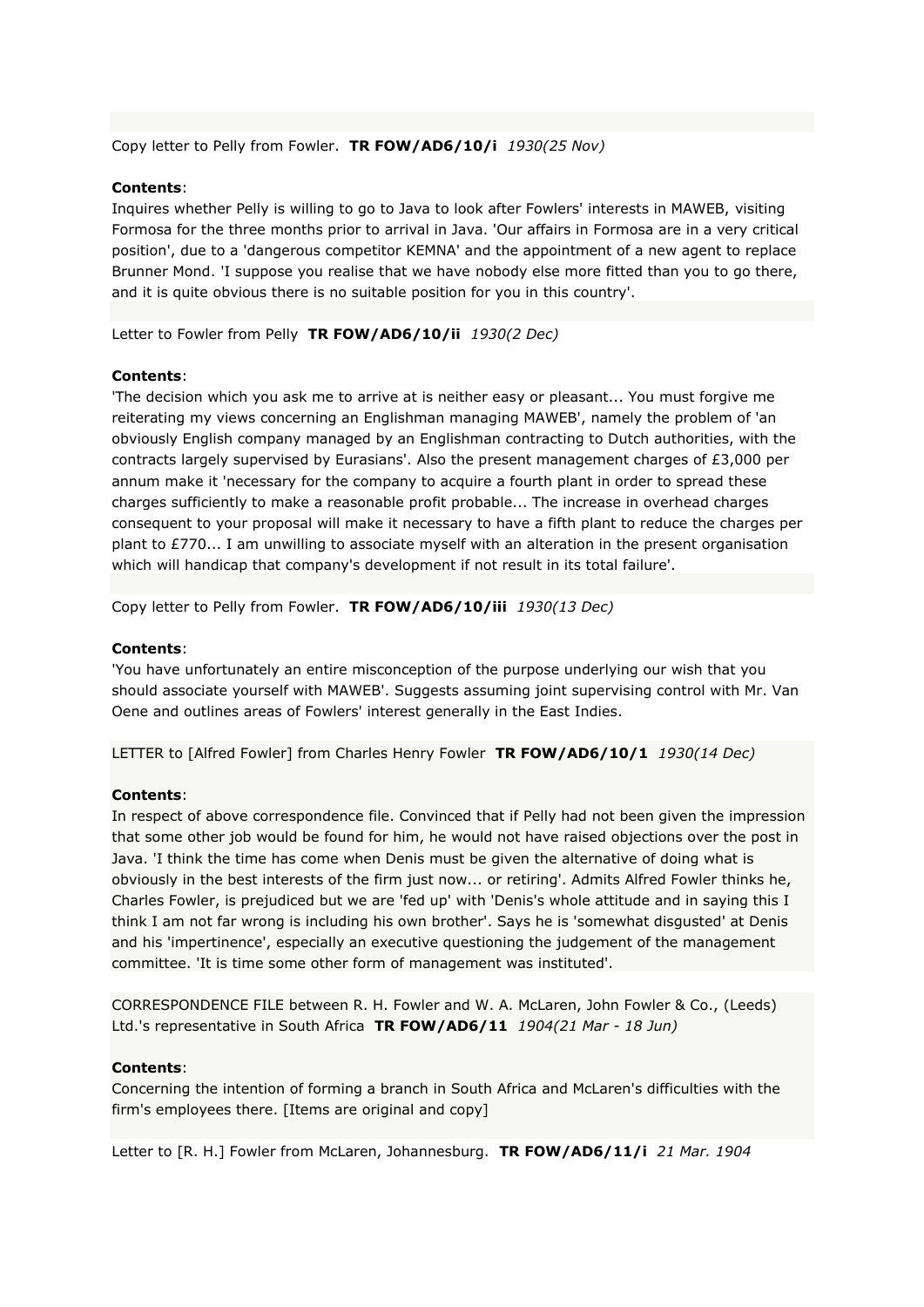Discusses choice of headquarters in South Africa and favours Johannesburg - 'the hub of things' and 'the chief market... It is certainly not a desirable place in any way, except for business'. Mentions need of trading concern in South Africa to have a licence and his own need to have properly kept and audited books. Is having various forms printed for the Vereeniging farm accounts and records. Suggests banking at the Standard Bank in the headquarters town and mentions means of paying his travelling expenses. Need to make invoice prices initially not too low, and variable profit margins on different types of spare parts. Does not know suitable man for book keeper and storeman, and has only one likely candidate - advantage if man local of speaking to natives. Discusses office furniture and storage problems, especially for spare parts - could Leeds send out a shed, 'everything is very dear here, either to make or to buy'. Reckons few savings in landing and forwarding by basing headquarters at a port as non-Fowler men would invariably be employed. Letter is 'hurriedly written... I hope you will hurry them up at Leeds, with a fair supply of ploughing duplicates for us here. It is not at all satisfactory at present'.

Letter to [R. H.] Fowler from McLaren, Maritzburg **TR FOW/AD6/11/ii** *16 Apr. 1904*

## **Contents**:

'The only advantageous way to work on business in South Africa is to work on it ourselves'. Need of building up business. 'I keep making all sorts of enquiries in a roundabout way at present because I hardly feel at liberty to tell people we are thinking of starting a branch out here... I am not an itinerant business man selling by the way'. Feels willing to continue working for Fowlers in South Africa, though their tentative agreement expires 1904(31 Aug). Complains about Ritchie who 'does not get on well with people' and is 'not nearly such a good hand as I expected... I consider myself an infinitely better steam ploughman than Ritchie'. Complains that Ritchie tooks upon McLaren as 'a useful amateur'. Abbot is inexperienced but will do as he is told. Demands he, McLaren, must have authority.

Letter to McLaren from R. H. Fowler. **TR FOW/AD6/11/iii** *12 May 1904*

# **Contents**:

'Your remarks about Ritchie have made me feel rather anxious'. Mentions previous bad start with other employees in South Africa and believes Ritchie has a high knowledge of his own ability at steam ploughing - 'best to humour him... I wish you would not worry yourself about what our men's opinion of your knowledge is'. Talks of problems of getting suitable men. 'I am very anxious that you should feel able to overlook any silly annoyance these men may cause you'.

Letter to [R. H.] Fowler from McLaren, Maritzburg. **TR FOW/AD6/11/iv** *18 Jun. 1904*

# **Contents**:

Encloses a. and b. below from 'the Wattler people' concerning Ritchie. 'Although I don't think it will do any good yet I thought I would send them on to you'.

a. 1904(20 May). Letter to J. A. Pope Ellis from Archibald Pearce reporting on Ritchie's work. Refers to him as 'not the right man... the excessive foulness of his language... not quick to notice things going wrong' and 'not shewn himself willing to put himself out to help things along'. b. 1904(25 Feb - 1 Mar). Extracts from pocket notebook of J. A. Pope Ellis, managing director of The South African Wattles Ltd., concerning Ritchie. Endorses Pearce's views above.

CORRESPONDENCE FILE to W. A. McLaren, John Fowler & Co., (Leeds) Ltd., Johannesburg, from R. H. Fowler and A. Fowler. **TR FOW/AD6/12** *1911(16 Feb - 1 Sep)*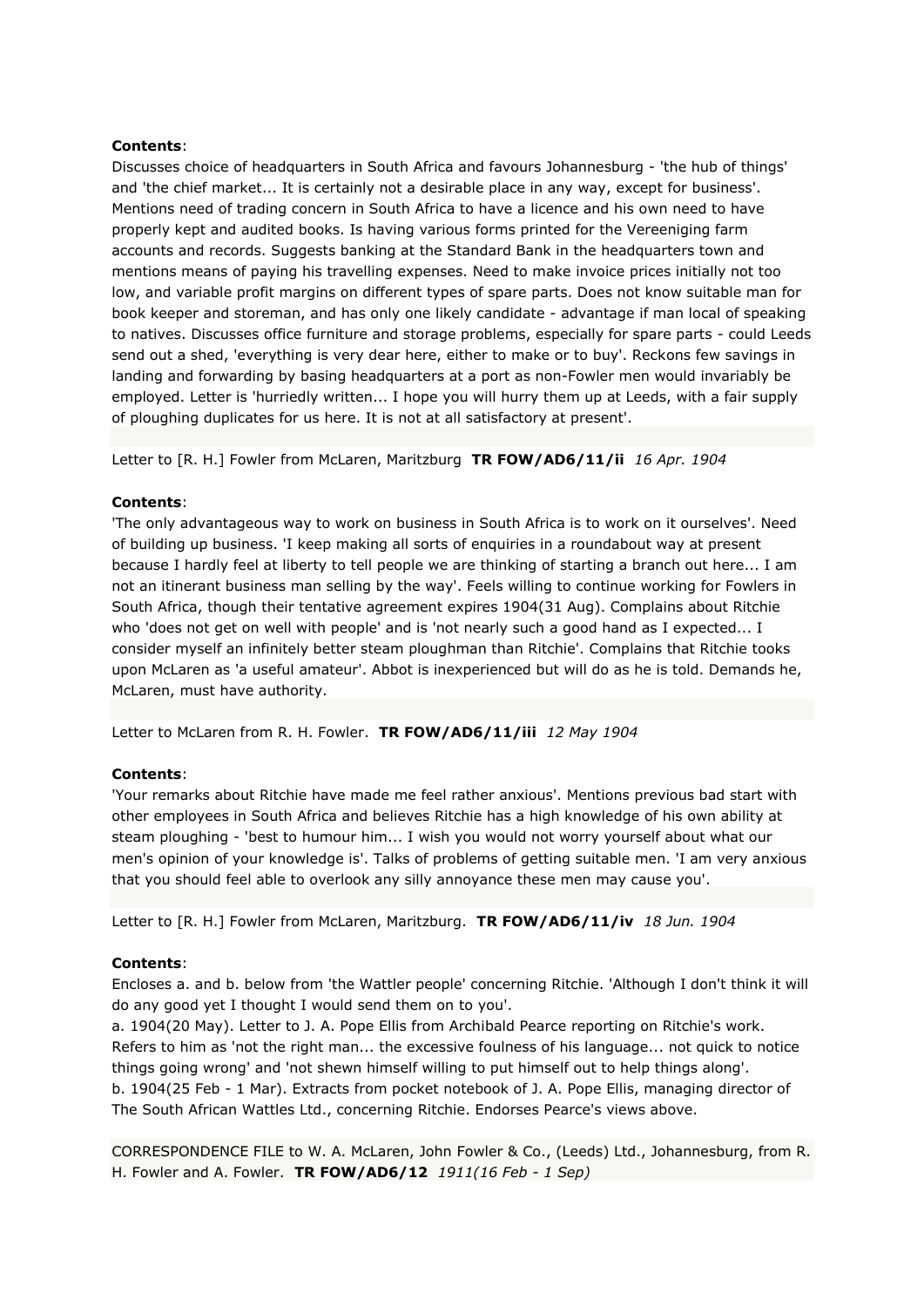[All are copy letters]

Letter from R. H. Fowler. **TR FOW/AD6/12/i** *1911(16 Feb)*

Two copies

## **Contents**:

Concerns draft of agreement, TR FOW/CO3/53.

Apologises for not having given it 'much prior consideration... Personally I would prefer not to try and put our relations into words but I think considering the uncertainty of life it is better to try and do so'. Also comments on South African farm lease [1909(15 May)] and considers Fowlers ought to give notice before 1911(Jul) unless rent and conditions modified 'to suit your present views'. Fears little chance of making an adequate profit so long as Fowlers are cropping the present 4,000 acres a year and there is the prospect of rent rises. Also bound to be increasing costs for machinery maintenance. If notice given 1911(31 Jul), Fowlers then plough and plant winter for 1912 and 1913, replough in 1912 and harvest 1913.

Has seen Mr. Lawley [from South Africa] who says he is awaiting the results of the current [cane] crop [at Bura] after which his directors will give him a free hand to extend to 40,000 acres with four or five factories. Lawley is delighted with our tackle and with Smith and the first man that McLaren sent, though not the second, who was 'very little good'.

Letter from R. H. Fowler. **TR FOW/AD6/12/ii** *1911(22 May)*

## **Contents**:

Pleased at McLaren's wages figures for the farm 1911 being lower than Fowler estimated, though agrees this can only represent a partial saving without increased output as well. Still thinks acreage under crop too large. Considers profitable planting season too short in the High Veldt compared to elsewhere, 'a critical time in our ventures' and best to consolidate rather than expand in farming and thereby not lock up further capital. Pleased that 'everyone else thinks we are doing better than we are doing' and there is at least faith then in a future profit from the farm. 'I had many years ago to stiffen my back as to the future of steam ploughing. I did not get much help or encouragement from any of my then partners and all the other people who had copied us had dropped it, but results have proved we were right... although then I think only George Turner could see it'.

Letter from A. Fowler. **TR FOW/AD6/12/iii** *1911(3 Aug)*

### **Contents**:

Concerns Godfrey Pelly's future, as to whether he is to remain on the South African farm or not. McLaren's views are seen as vital. Fowler says Pelly could spend some time with McDonald [at Johannesburg] to learn about correspondence, business matters and prices and then return to England via Rhodesia, Beira and British East Africa.

Letter from A. Fowler. **TR FOW/AD6/12/iv** *1911(1 Sep)*

### **Contents**:

Nicholas Geldard is sailing for Durban to arrive 20 or 21 Oct. If he does not hear from McLaren he will proceed to McDonald at Johannesburg. Goode jnr. is coming along later. 'The sooner he [Geldard] is quite on his own the better'. Geldard is the son of John Fowler's third daughter. He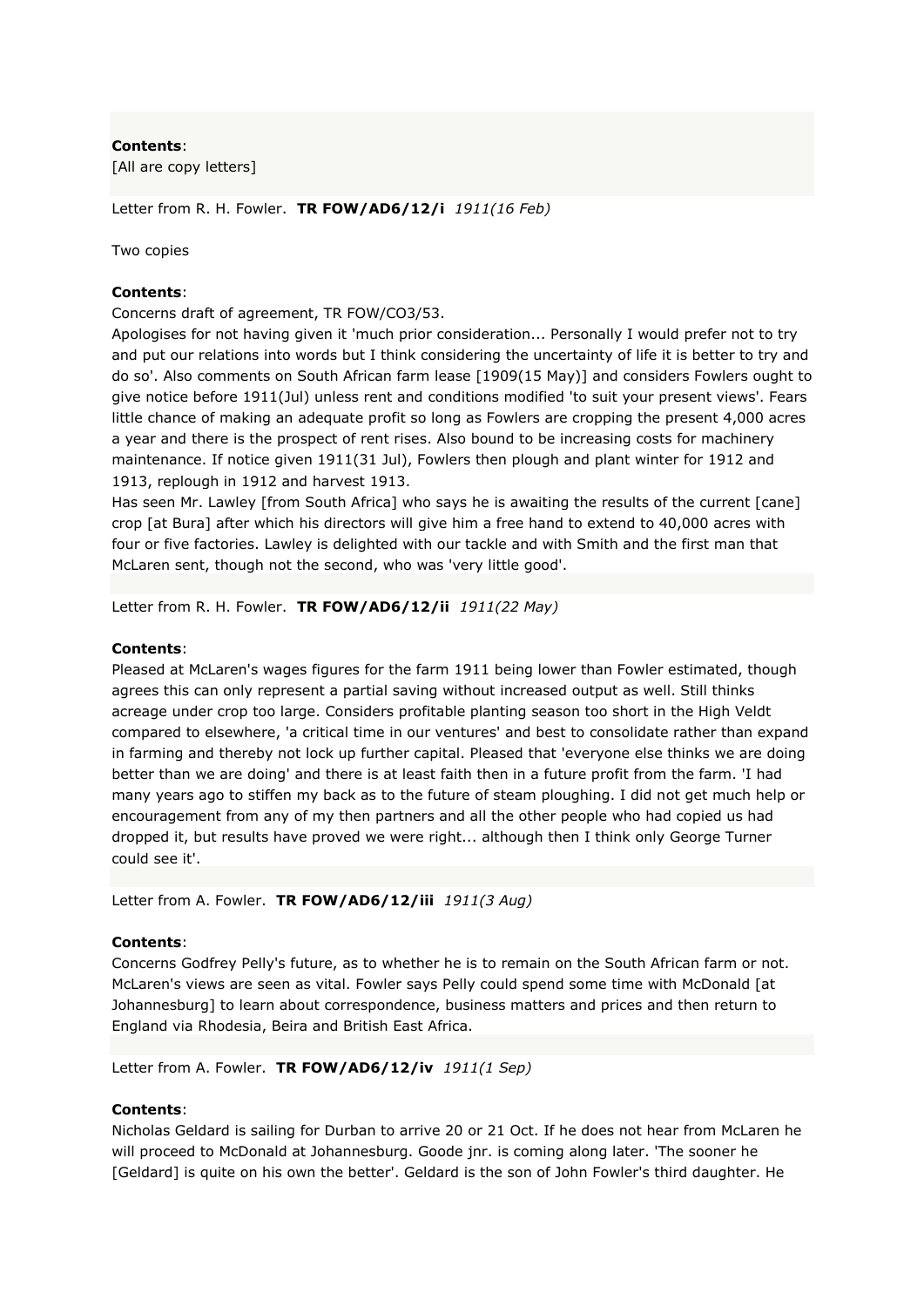was once 'delicate' but has now thrown this off. He is shy but clever, having done well in the Cambridge Engineering tripos. 'I hope you find he catches hold. His mother is very anxious that he should not live the life of a country gentleman, which is enough to spoil anyone'. Notes McLaren's bad luck with the season. 'The crop you are going to put in will be the most instructive one yet'.

COPY LETTER to Mr. McDonald, John Fowler & Co., (Leeds) Ltd., Johannesburg from A. Fowler. **TR FOW/AD6/13** *1911(22 Mar)*

## **Contents**:

Has been through the 1910 accounts, prepared by McDonald, for the South African farm. Compliments him on his speed and detail in producing them. 'The result is a disappointment' influenced by the very difficult conditions governing the venture. Only two ways to make the concern pay as a farming operation, either less expense per acre for the same yield, or the same expense and double the yield per acre. The fixed rent makes reducing the area planted per year difficult, but this needs to be done.

LETTER to [R. H.] Fowler from W. A. McLaren, John Fowler & Co., (Leeds) Ltd., Johannesburg. **TR FOW/AD6/14** *1913(17 Feb)*

### **Contents**:

Thinks Fowlers would be giving up the South African farm branch 'at a time when there is a good chance of recovering ourselves' and suggests continuing for a couple of years, to 'get our own back if nothing more. I rather dread the prospect in the years to come of being referred to (perhaps) as the man who lost the firm so much... You know how people talk'. Says can now run the farm with less labour and expense and is willing to take a 'monetary risk' himself in the venture. Also includes ideas over use of new tackle.

LETTER to [R. H. Fowler] from "Charlie" [C. H. Fowler] concerning the South African farm. **TR FOW/AD6/14/1** *[1913]*

#### **Contents**:

Thinks best course is to 'face whatever loss there is' and that the loss will only grow if operations continue. 'Trying to get lost money back by ploughing like McLaren has done and still feels tempted to do, is just as bad as speculating on the exchange'. Believes withdrawal from farming will also ease R. H. Fowler from worrying. 'I consider he [McLaren] has not quite played the game in overstepping the mark and I realise how difficult it is for you to tell him off so to speak'. Considers McLaren's offer of financial involvement indicates that 'he feels rather ashamed of himself'. Suggests selling surplus stock to him to turn it into 'hard cash'.

CORRESPONDENCE FILE concerning W. A. McLaren's departure from John Fowler & Co., (Leeds) Ltd., Johannesburg **TR FOW/AD6/15** *1916(9-11 Aug)*

Letter to [R. H.] Fowler from W. McIntosh. **TR FOW/AD6/15/i** *1916(9 Aug)*

#### **Contents**:

In reply to Fowler's request for a statement of the total expenses of the South African branch. Says it would be a 'big job' and provides 'particulars as are at hand' of McLaren's salary, farming expenses and agency expenses. Also mentions McLaren's proposal to cancel his profit sharing certificate, using the amount to his credit to help write off the loss on the farming. Final decision approving this was taken by the board of directors, 1915(4 Oct). Says if Fowler keeps McLaren in Australia to take up the agency there, a power of attorney will be required. [Original]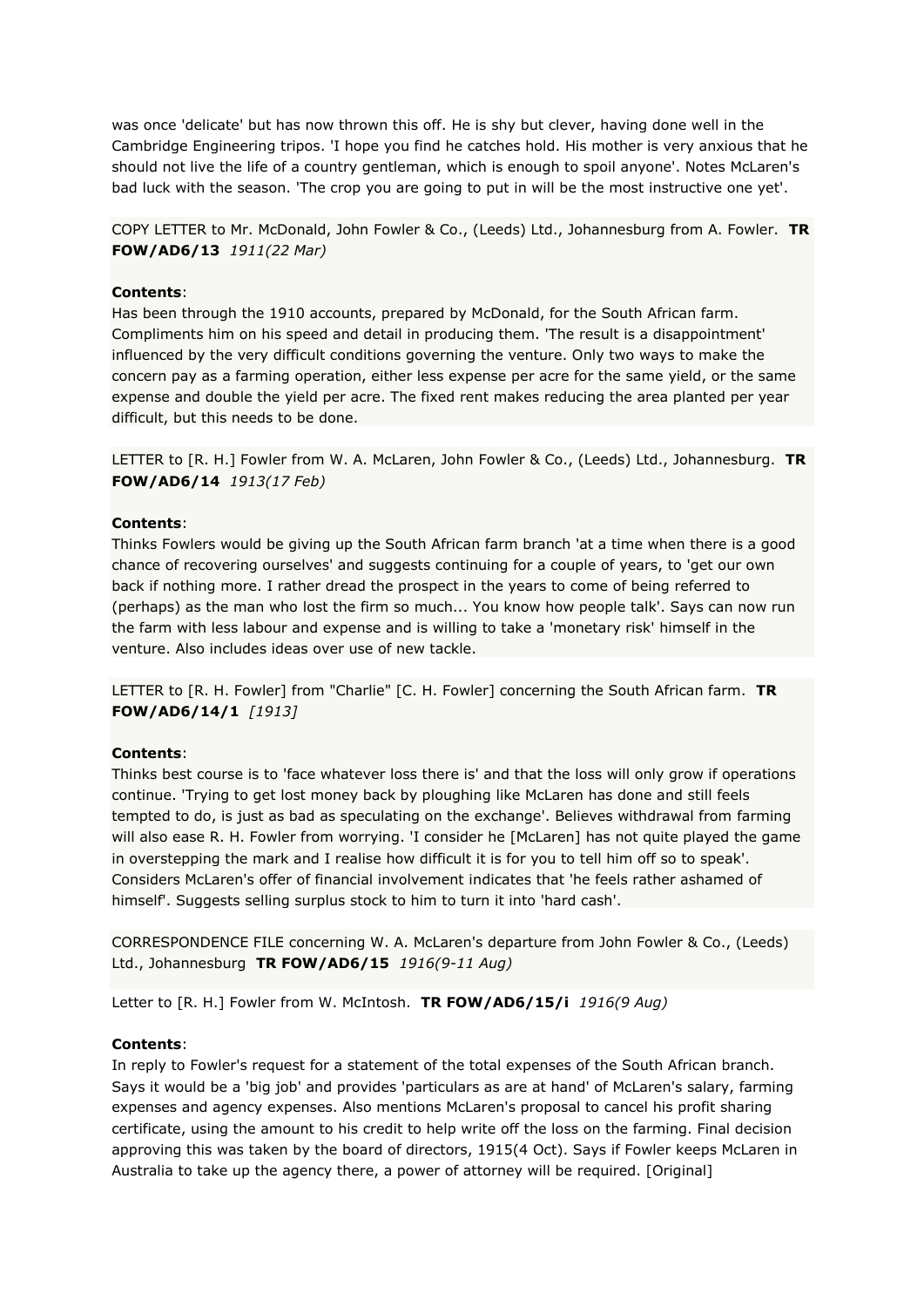Letter to McLaren, c/o John Fowler & Co., (Australia) Ltd., from R. H. Fowler. **TR FOW/AD6/15/ii** *1916(11 Aug)*

### **Contents**:

Says farming venture was 'a great expense' and 'altogether too high for advertising or education'. The loss was £31,558, amounting to £38,308 with half of McLaren's salary. The agency loss was £586. Loss greater of late due to bad seasons and the war, and also the expansion of the farming from the earlier smaller scale at which Fowlers might have even made a small profit. Losses also due to 'Lewis and Marks connection' and to too much bad land under crop to manage. Over attention to farm also meant the agency was neglected. Suggests six things, all enumerated, were learnt from the venture. Encloses copy of board resolution of 1915(4 Oct) [attached] concerning McLaren's profit sharing certificate. 'I regret as much as you do the losses and I know very well how sanguine you were... I do not think the war will be over for two years but we are making the devils sit up now'.[Copy]

LETTER to John Fowler & Co., (Leeds) Ltd., London from William Cullen Ward, John Fowler & Co., (Leeds) Ltd., Sydney, New South Wales. **TR FOW/AD6/16** *1889(18 Feb)*

#### **Contents**:

'Private and Confidential'. Commences with results of general election and the likely outcome of the freetraders victory, possibly a further election. If this should be Ward would like to stand as a free trade candidate with Fowlers paying £200 towards his expenses, 'as the continuance of this business is to a great extent dependent on free trade... under usual circumstances, parliamentary life would interfere but little with your business here'. Also recites his education and experience as being appropriate for a candidate, 'there should be little doubt of my ultimate success... As a member I should have ready access to the public offices and could no doubt legitimately inform you and your firends of many things that were going on'.

LETTER to John Fowler & Co., (Leeds) Ltd., London from Walter M. Noakes, John Fowler & Co., (Leeds) Ltd., Sydney, New South Wales. **TR FOW/AD6/17** *1889(7 Mar)*

#### **Contents**:

Agrees to terms in letter of 25 Jan [not extant] - will draw the £600 in the next few days. As to the £2,000, 'although I agree to let it remain, yet such a thing was never thought of... either by the late Mr. Fowler, Mr. Greig or myself at the time I made a fresh agreement in 1883'.

COPY LETTER to W. Noakes [John Fowler & Co., (Leeds) Ltd., Sydney] from A. Fowler. **TR FOW/AD6/18** *1901(6 Nov)*

#### **Contents**:

Comments on Noakes' intentions to make steel in Australia, 'with toleration... probably a good future', but a bit worried over making an offer to Irons who he heard had been offered better terms by 'the Sheffield people... It is not business to continue negotiations under such circumstances'. Has received Noakes' sketch of the jib crane pulley but 'we have never encouraged lifting with such cranes out of the straight line. You can so easily upset the whole engine and kill someone... Jo. Pepper of Taylors now use two crane engines and cannot understand how they got on before they had them'. Notes fair demand for tractions in Victoria and New Zealand. Has heard Charles Burrell has sent twelve or more engines to New Zealand, getting his orders from Mr. Evans of London, who pays cash less 10% or 12%. 'Do you think this is possible. I don't. It is not worth troubling to find out at all, as one hears so many things that are quite untrue'. Says Fowlers have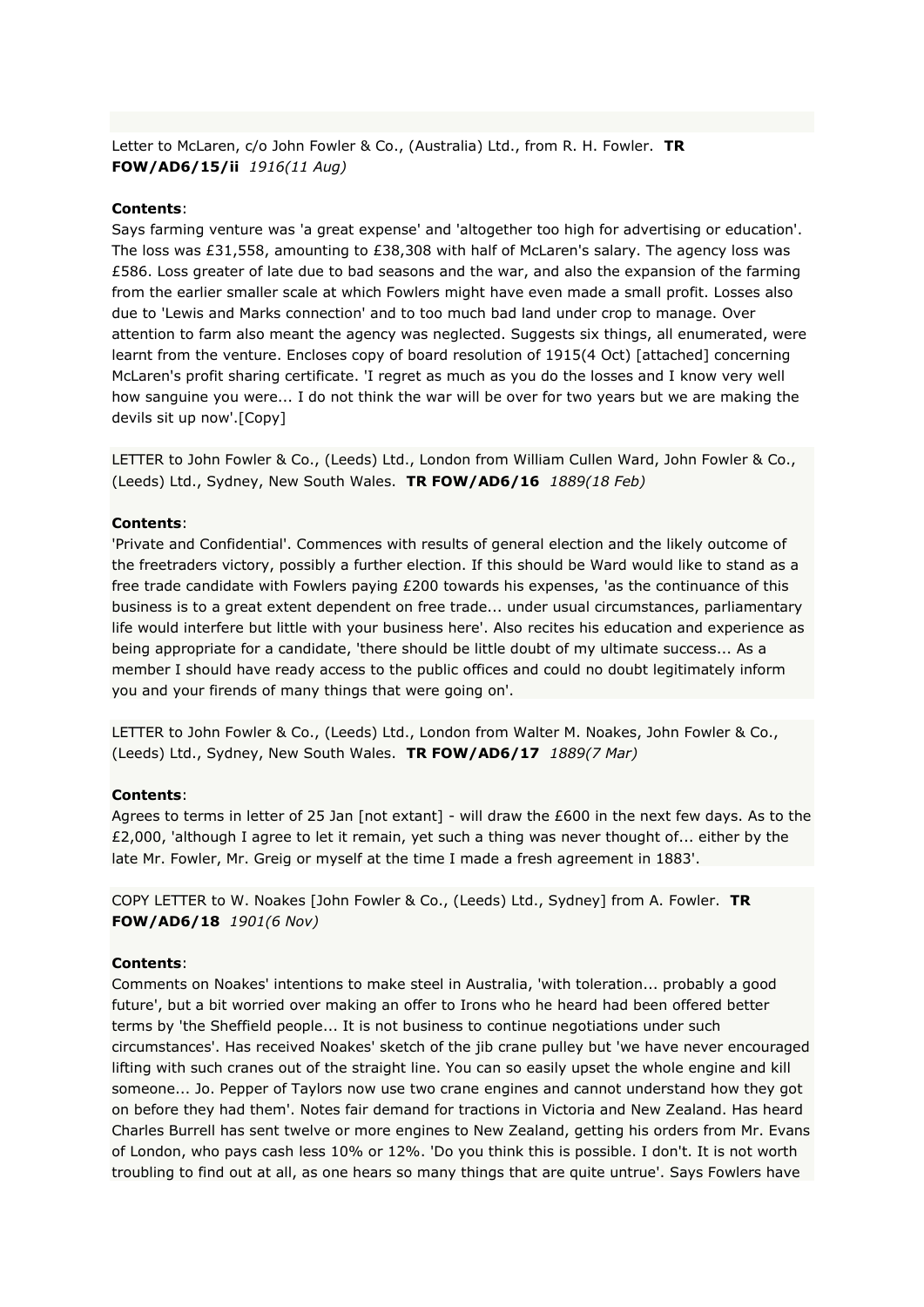received Government orders [? Australian] from time to time for traction engines for supply and war use, 'our engines are the only ones that could stand the rough work and it is rough work'. Estimates fifty to sixty Fowler engines in use on war work, and are making fifteen more. Doesn't think the authorities like Fowlers having all the orders and would clearly like to get their hands on Fowler working drawings, so as to get three or four makers to compete.

Comments on the fate of the smelting company [in Australia?], 'about the most sickening thing I have ever had to do with'. The new concern might do well as ores are now plentiful. Enquires of Mr. Howell. Mentions R. H. Fowler has been in Honolulu and the United States of America for six months.

MINUTE BOOK John Fowler & Co., (Sydney) Ltd., and John Fowler & Co., (Australia) Ltd. **TR FOW/AD6/19** *1913(29 Sep) - 1938(27 Oct)*

Bound volume

### **Contents**:

Minutes of the following meetings: John Fowler & Co., (Sydney) Ltd. Directors 1913(29 Sep) A.G.M. 1913(27 Oct) E.G.M. 1913(27 Oct, 17 Nov) John Fowler & Co., (Australia) Ltd.

Directors 1913(22 Dec); 1914(2 Jun); 1915(19 Jul); 1916(26 Jun); 1917(29 May); 1918(17 Jun); 1919(10 Jun); 1920(2 Jun); 1921(24 May, 16 Sep); 1922(2 Jun); 1923(11 Jul); 1924(2 Jun); 1925(9 Jun); 1926(26 Jul); 1927(2 Jun); 1928(20 Jun, 13 Aug); 1929(4 Apr, 24 Jul); 1930(30 Jun); 1931(22 Jul); 1932(27 Jul); 1933(24 May); 1934(31 May); 1935(28 Jun); 1936(15 Jun); 1937(13 Jul, 28 Jul); 1938(12 Oct).

A.G.M. 1914(15 Jun); 1915(26 Jul); 1916(10 Jul); 1917(11 Jun); 1918(24 Jun); 1919(19 Jun); 1920(11 Jun); 1921(2 Jun); 1922(8 Jun); 1923(18 Jul); 1924(11 Jun); 1925(15 Jun); 1926(29 Jul); 1927(8 Jun); 1928(25 Jun); 1929(31 Jul); 1930(8 Jul); 1931(29 Jul); 1932(3 Aug); 1933(31 May); 1934(7 Jun); 1935(5 Jul); 1936(24 Jun); 1937(28 Jul); 1938(27 Oct).

LETTER to John Fowler & Co., (Australia) Ltd., Sydney from C. H. Fowler, John Fowler & Co., (Leeds) Ltd. **TR FOW/AD6/20** *1922(1 Dec)*

#### **Contents**:

Concerning motor ploughs or 'agritractors'. Mentions restructuring of Fowler sales organisation for mechanical cultivating machinery, to include steam and motor cable tackle, steam and motor direct traction machines, with wheels and tracks, and self contained motor cultivating machines. Customers therefore have a wide choice of machinery to meet their needs. Then concentrates specifically on the motor ploughs on which Fowlers have worked 'over a very long period... our efforts in this direction have not been assisted by our having fallen into the error made by practically every other manufacturer... putting machines on the market before they have been thoroughly tried out in practice'. Notes limitation of market due to ordinary motor tractor and animal power, but feels it wasteful to throw away ten years of the firm's work, especially 'the great strides' in the machine since 1918. Claims the machines 'will give as much satisfaction in practice as it is possible for a machine operated by an internal combustion engine to do'. The range includes four models, 4C, 5A, 6B and 7 and has seven outstanding features; a four cylinder engine, 16/20 BHP, man mounted, ability to turn acutely and reduce head-lands, convertability to three wheel tractors, three speeds on the two larger ploughs and use of patent cultivator. Although Fowlers are 'constantly receiving letters' saying motor ploughs are no use for colonial work, says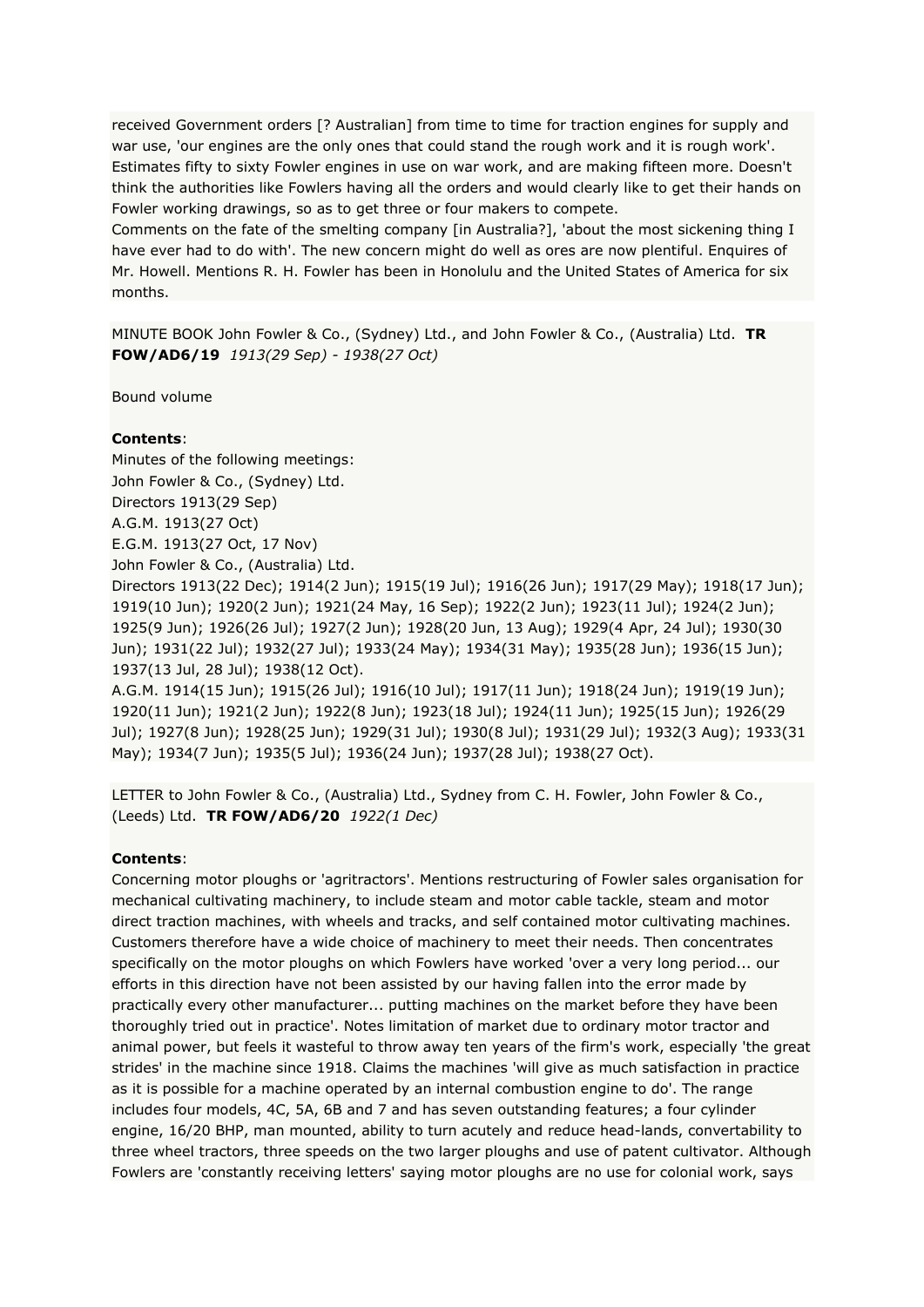they are suitable for a large market which can't afford cable cultivation and still uses animal power. Although animal power is cheaper the motor plough is superior in power and capacity. Will therefore relieve animals of the heaviest work and is useful when a large amount of work has to be done in a limited period. Mentions growth of motor tractor business in Australia and India and up to now our sales organisation has not interested itself seriously in this market. On the other hand does not want to spend large sums of money in promoting motor ploughs. Ploughs suitable for 6" - 8" deep ploughing on level land, for cereal crops. Best to work the plough with as few furrows as possible, at as high a speed as possible. Can be supplied up to five furrows for light soils. Affixed are:

i. 1922(Nov). Specification and estimate for Fowler motor ploughs, models 4C, 5A, 6B and 7. Both general particulars and more detailed specifications.

ii. PhN B1866, B2193 and B2179.

CORRESPONDENCE FILE between C. H. Fowler and Thomas W. Fishwick, Sydney, Australia and Johannesburg. **TR FOW/AD6/21** *1930(20 Nov) - 1932(1 Feb)*

# **Contents**:

Fishwick was acting manager of John Fowler & Co., (Australia) Ltd., at this time. The file also concerns The Fowler Tar Spraying Co., Ltd., Johannesburg and Fishwick's interest in Fowlers' South African agency. [The correspondence is all copy and there are also three copy cablegrams]

Letter to Fowler from Fishwick, Sydney. **TR FOW/AD6/21/i** *1930(20 Nov)*

### **Contents**:

Has received a letter from P. C. Lowman, managing director, The Fowler Tar Spraying Co., Ltd., relating that his company will be paying a 25% dividend for 1930. 'I cannot help feeling that they may get a reaction someday, after the bitter experience I am having out here'. Wants to return to South Africa in a year or two. 'Australia will never suit either my wife or me... not just the result of unhappy conditions recently'. Regrets his inevitable transfer of control in the South African company to Lowman and Gray who 'have progressed so well... I have sacrificed a great deal'. Suggests Fowler might one day sell his shares in the South African company to Fishwick, 'notwithstanding that they are a good investment', or divide them between Fishwick, Gray and Lowman.

Letter to Fishwick, Sydney from Fowler. **TR FOW/AD6/21/ii** *1931(12 Jan)*

# **Contents**:

Finds above letter difficult to answer. Is pleased about South African progress, but has not heard from Lowman for some while, as copy of his letter to Lowman shows [attached]. Thinks South Africa has probably escaped the recent depression, but still considers it advisable that the company builds up reserves. Says can't replace Fishwick in Australia until a suitable alternative found. Wonders if Wilks might prove suitable. However 'the debacle of last year' requires Fishwick 'to see the ship out of its difficulties and safely and satisfactorily sailing on smooth seas in charge of a perfectly reliable and efficient captain before you relinquish the post'. No decision on the South African shares yet possible until more information to hand, such as the balance sheets for 1929 and 1930. Estimates shares worth between £5 to £10 each in view of the dividends. Can't decide whether to sell shares in the future, but certainly would not sell them to anyone else 'in view of our pleasant and long standing association'.

Letter to Fishwick, Sydney from Fowler. **TR FOW/AD6/21/iii** *1931(2 Feb)*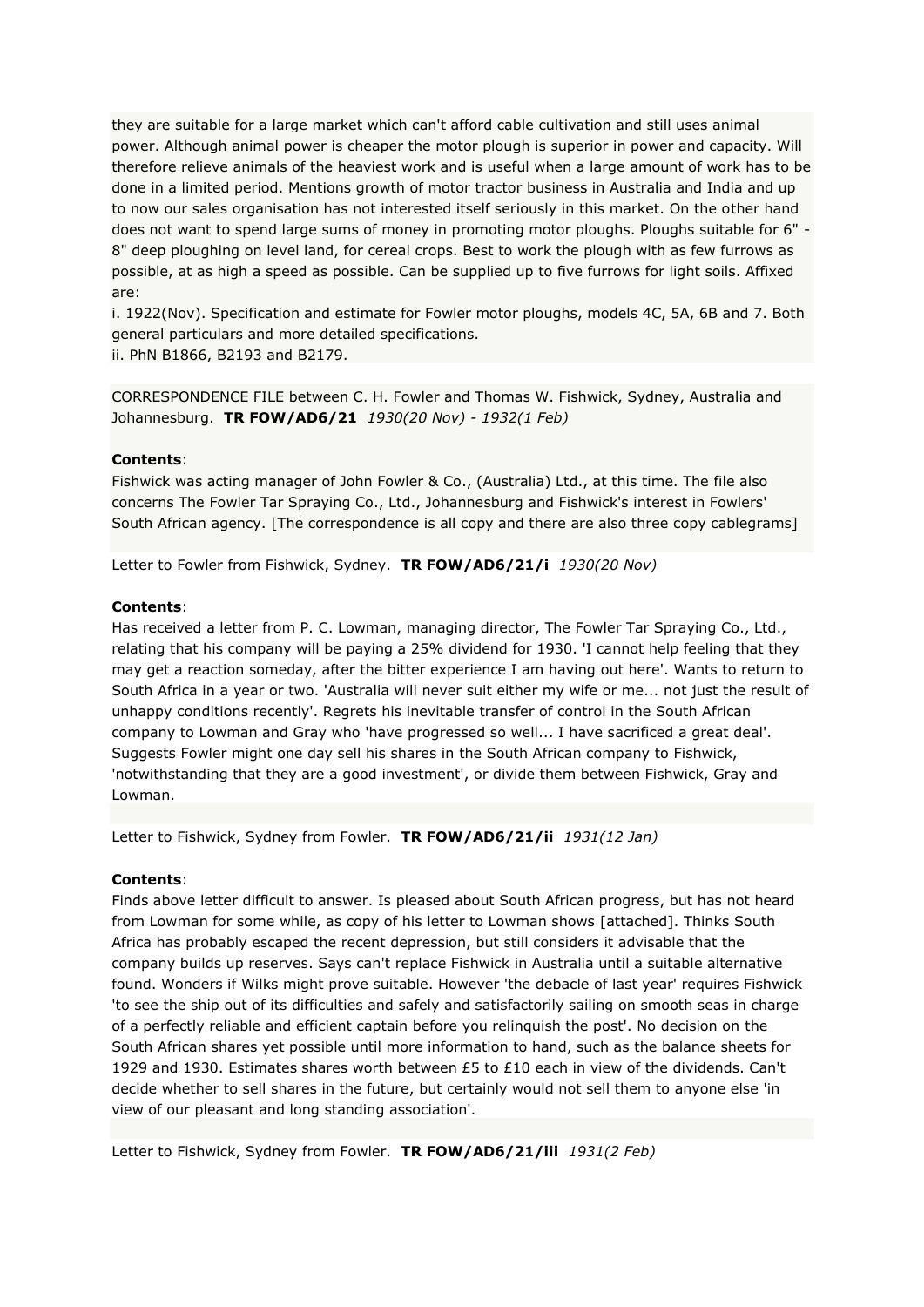Hopes he 'will be well out of the wood by the end of 1931'. Approves of Fishwick's visit to South Africa, so long as it is out of his own pocket and he leaves Wilks fully acquainted with how things are run in Australia. 'It will give Wilks an opportunity of showing his capabilities' but 'it is not fair to plump it on him at short notice'.

Cablegram to Fowler from Fishwick, Sydney. **TR FOW/AD6/21/iv** *1931(4 Feb)*

## **Contents**:

'Lowman cables you offer your agency for South Africa asks what is the soonest I can return stop In view of slackness and probable continuance will you allow me visit South Africa during March for the purpose of discussion and to settle date of permanent return to South Africa Wilks Moyland can handle affairs here meanwhile stop Please telegraph also will you write to Yarwood with reference to local board He is waiting Fishwick'. [In code with translation]

Cablegram to Fishwick, Sydney from Fowler. **TR FOW/AD6/21/v** *1931(5 Feb)*

### **Contents**:

'Referring to your telegram of the 4th yes Have written Kenway regarding local board Charles Fowler'. [In code with translation].

Cablegram to Fowler from Fishwick, Sydney. **TR FOW/AD6/21/vi** *1931(9 Feb)*

### **Contents**:

'Many thanks expect leave for Perth early April leave there April 10th due Durban 23rd Fishwick'.

Letter to Fowler from Fishwick, Sydney. **TR FOW/AD6/21/vii** *1931(17 Mar)*

# **Contents**:

Admits Lowman sometimes 'leaves me very much in the dark also', probably due to the infrequent mails. Wilks is to take charge during Fishwick's absence, with Moylan's advice and assistance. 'I am optimistic at present that he will shoulder the responsibilities quite well', despite present troubles in business world. Masser has now been left in charge of Brisbane with Wilks' departure to Sydney. Will advise over Wilks taking over from Fishwick at the end of the year, with a possible date of 1932(Mar or Apr) in mind. This will allow Fishwick to make more definite proposals to Lowman, especially concerning who is to run Fowlers' South African agency. Will not leave Wilks in charge in Australia unless he can shoulder and understand 'this intricate and difficult business' as well or better than Fishwick. Thanks Fowler for his remarks on the South African company shares hopes Fowler 'will not make the price too heavy for me'.

Letter to Fishwick, Johannesburg from Fowler. **TR FOW/AD6/21/viii** *1931(1 May)*

### **Contents**:

Says graders and mechanical scoops, as suggested for manufacture by Fishwick, are not included in Fowlers' design programme. Mentions 'the world wide slump' has affected the works, with large cutbacks in expenses, especially in the drawing office. Has consulted his fellow directors over Fishwick's suggested departure for Spring 1932. They have 'a very general and definite consensus of opinion that this cannot be granted... on due reflection I feel you will realise the justice of this decision in the circumstances'. Wilks' experience has yet to be proved and tried; Fowlers have yet to recover from their exceptional two year loss in Australia for which Fishwick was 'directly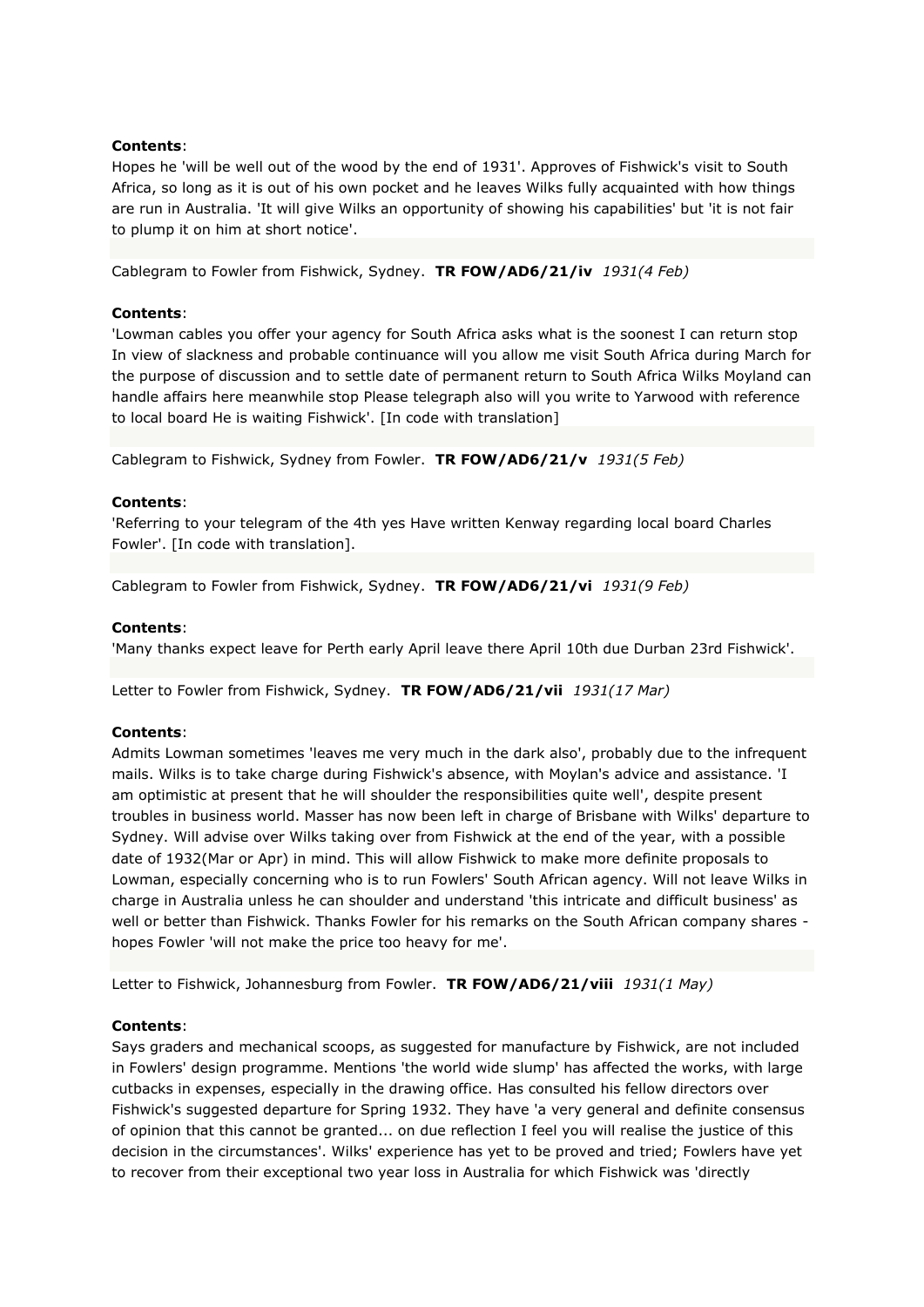responsible... despite the constant advices and warnings we gave you'; also there is the general depression in Australia. Thinks Fishwick ought to offer to extend his agreement, rather than terminate it early, 'a period of acute and dangerous depression is hardly the one to choose to release any valuable servant'. Also can't give the South African agency to the company until the agency agreement with Reunert and Lenz expires in 1934.

Letter to Fowler from Theo. Davis. **TR FOW/AD6/21/ix** *1931(11 Aug)*

## **Contents**:

Concerns advance of £250 to Lowman, on Fishwick's authority, and who should be responsible for the Australian rate of exchange, i.e. Fowlers or Fishwick.

Letter to Fowler from Fishwick, Sydney. **TR FOW/AD6/21/x** *1931(19 Nov)*

## **Contents**:

'The bottom has dropped clean out of our business', mainly due to the introduction of bitumen spraying. 'The present lack of desire on anyone's part to make roads or to maintain them by our method has been rapidly accelerated by economic conditions'. Also introduction of a 6% sales tax on road metals, from which councils though not contractors are exempt. Negotiations under way with the Australian Gas Light Co., to make a road dressing called "Duraterrex" (60% bitumen, 40% pitch). Very worried about the future and is willing to stay in Australia in such circumstances. Has made 'ruthless cuts' in salaries and wonders if Wilks might be of use elsewhere, e.g. Java.

To Fowler from Fishwick, Sydney. **TR FOW/AD6/21/xi** *1931(25 Nov)*

## **Contents**:

Encloses list of salary cuts [extant]. 'The cost of living has gone down a little here but not anything like as low as England'. Twenty-five trade union leaders have been appointed to the Upper House, 'another blow' and 'all sworn supporters of the Lang plan... Business is suffering keenly though there is a possibility of getting a contract to surface 100 000 sq. yards at Woolhara.

To Fishwick, Sydney from Fowler. **TR FOW/AD6/21/xii** *1931(31 Dec)*

## **Contents**:

Has received TR FOW/AD6/21/x and TR FOW/AD6/21/xi above, 'the outlook must have been improved by the replacement of the Labour Party by the National and County Party. Surely this must be better than a continuance of the extreme Socialism from which Australia appears to have suffered for some years.'

To Charles Gray from Theo. Davis **TR FOW/AD6/21/xiii** *1932(27 Jan)*

### **Contents**:

Concerns Fishwick's salary and his voluntary reduction of it.

To Fishwick, Australia from Fowler. **TR FOW/AD6/21/xiv** *1932(1 Feb)*

### **Contents**:

Now realises Fishwick has reduced his own salary as well as the rest of the staff's, despite his agreement. Expresses his 'very warm appreciation'.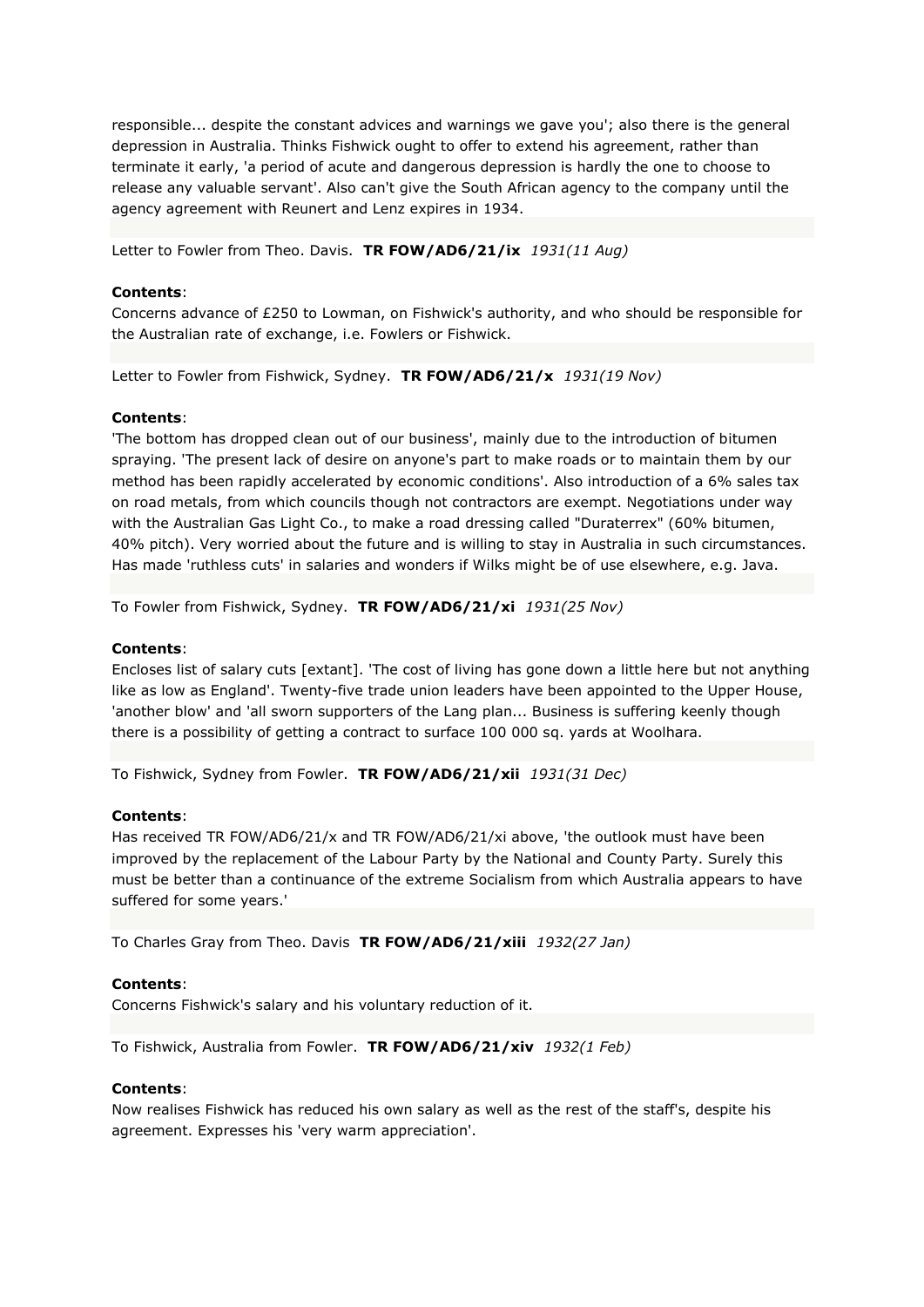CORRESPONDENCE FILE between T. W. Fishwick, Naples and T. Davis and P. R. Hasson **TR FOW/AD6/22** *1932(5-29 Dec)*

## **Contents**:

Concerning matters affecting John Fowler & Co., (Australia) Ltd., of whom Fishwick was manager up to early 1932. At the time of writing he was completing sorting out the situation between Fowlers and Societa Anonima "La Penetrazione" in Italy. [Items are copy and original]

To Hasson, Leeds from Davis, London. **TR FOW/AD6/22/i** *1932(5 Dec)*

### **Contents**:

Has received two letters from Fishwick with long enclosures concerning staff trouble in Australia. He wants to return there by boat in Jan from Italy. Hasson's notes at the bottom concern who pays for Fishwick's journey and does he receive any gyrotiller information first before he is sent out. 'It certainly won't pay us to send him out just to settle some disputes in a money losing company where we have already lost almost all we ever had to loose'.

To Hasson, Leeds from Davis, London **TR FOW/AD6/22/ii** *1932(7 Dec)*

#### **Contents**:

Mentions Fishwick would very much like to be free 'and I have no doubt will go on his own, both as to salary and expenses, almost at any moment we said the word to set him at liberty to carry on with his South African interests'.

To Hasson from Fishwick, Naples **TR FOW/AD6/22/iii** *1932(10 Dec)*

#### **Contents**:

In reply to his letter of 6 Dec [not extant]. Notes Hasson's wish for him not to return to Australia yet, but come to England to learn about gyrotilling.

To Hasson from Fishwick, Naples **TR FOW/AD6/22/iv** *1932(10 Dec)*

#### **Contents**:

In reply to his letter of 7 Dec [not extant]. Wishes not so much to settle differences of Wilks and Masser in Australia 'relatively small' but rather the situation created by the differences. 'As you know, I am not particularly keen about returning at all' and if Fowlers do not wish him to, sees no reason to return until late 1933. Do Fowlers indicate their desire for Wilks to carry on in charge in Australia. Fishwick's departure from Italy is being held up by complications concerning Vesica. [Secretary of the Societa]

#### COMMERCIAL RECORDS **TR FOW/AD7** [n.d.]

**Arrangement**: TR FOW/AD7/1-8 Great Britain TR FOW/AD7/9-11 Europe TR FOW/AD7/9-10 Belgium and Holland TR FOW/AD7/11 Germany and Russia TR FOW/AD7/12-19 Africa TR FOW/AD7/12-14 Egypt, Cyprus and Asia Minor TR FOW/AD7/15-16 Abyssinia TR FOW/AD7/17 British East Africa TR FOW/AD7/18 Portuguese East Africa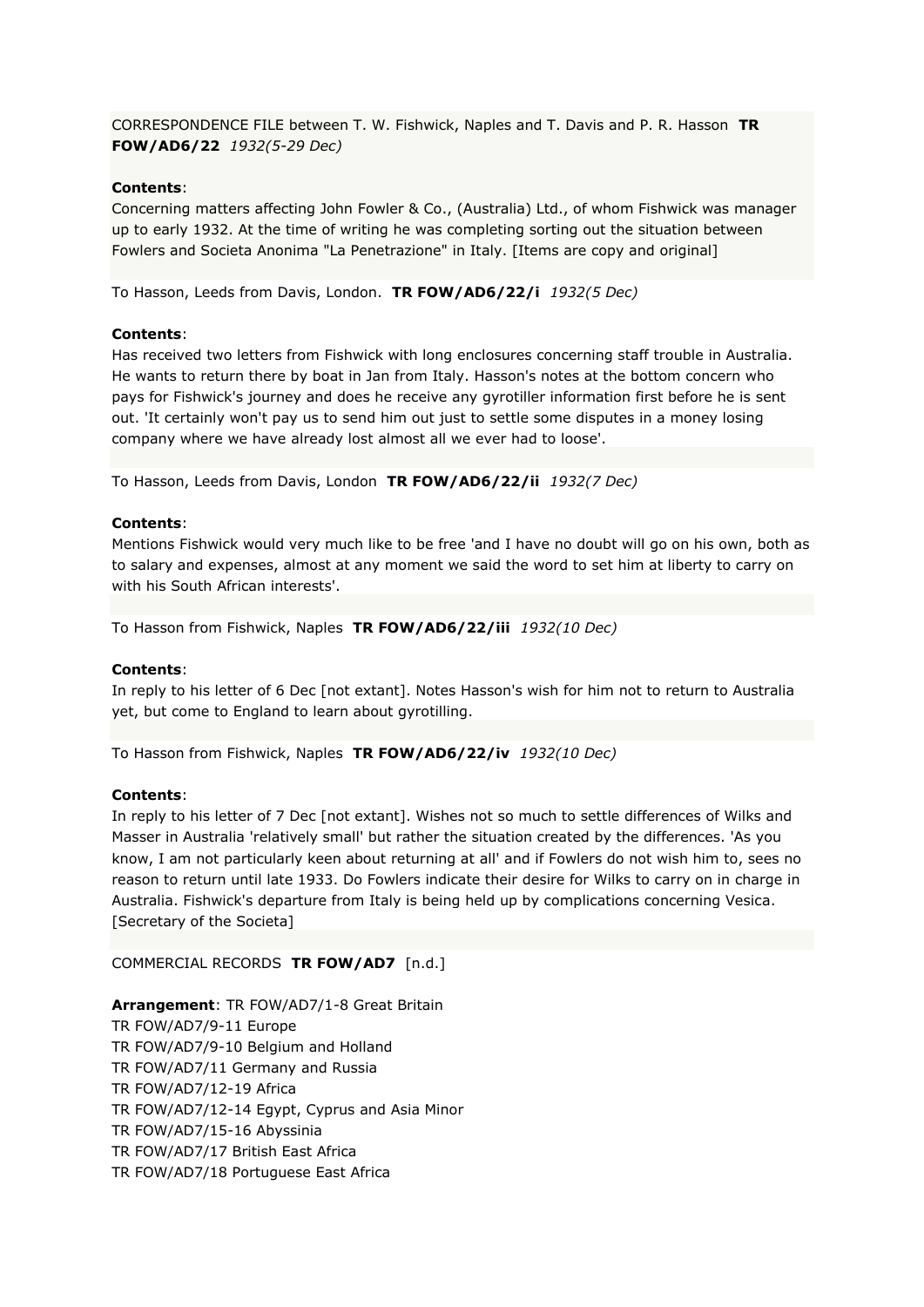TR FOW/AD7/19 South Africa TR FOW/AD7/20-30 America TR FOW/AD7/20-21 United States of America TR FOW/AD7/22-29 Cuba TR FOW/AD7/30 Hawaiian Islands

BUNDLE OF CORRESPONDENCE between John Fowler & Co., Leeds and W. Stanley, Fairfield Road, Chesterfield. **TR FOW/AD7/1** *1885(Jan - Jun)*

## **Contents**:

There are two files, namely eighteen original letters and postcards from Stanley and nine copy letters from Fowlers. Stanley had signed a hire-purchase agreement with Fowlers involving a second-hand Fowler traction engine. Stanley refused to pay two instalments, as he disagreed with Fowlers' charges for repairs to the engine whilst under hire to him and Fowlers eventually took possession of the engine under clause 7. of their agreement. Stanley's letters are of mounting indignation and his last three communications are merely abusive postcards. His letter of 1885(30 Apr) ends thus: 'I recognise in your firm an amount of professional ignorance, conceit and empty bombasity altogether unprecedented in my experience. You have stole my engine and stealing is thieving therefore I cannot see how you can claim to be anything else than thieves. I will recommend people to avoid buying engines or doing business in the back slums and sewers of Leeds'.

CORRESPONDENCE to Robert Fowler from J. Campbell Evans, Westminster **TR FOW/AD7/2** *1887(25 and 26 Jan)*

### **Contents**:

Concerning contracts given to John Fowler & Co., (Leeds) Ltd., [presumably via Campbell] for railway materials and wagons during 1886. [Two original letters]

COPY LETTER to Herbert T. Marshall, [Marshall, Sons & Co., Ltd.,], Gainsborough from A. Fowler **TR FOW/AD7/3** *1905(18 Oct)*

### **Contents**:

Probably concerning the business arrangements reached by the leading English agricultural machinery manufacturers over the division of markets, and over prices. 'I fear with you that our concerted action will have to cease for a time. It has lasted for many years with, I am convinced, most happy results for all of us. If we break up I fancy that in a year or two we shall all come together again with sore heads. I believe Rustons have forgotten what a hustle all English business used to be and it will be worse in the future. I think our policy will be for all of us to cut pretty low in future so that when we do come together again those who have never been with us may see the advisability of joining with us'.

COPY LETTER to Herbert Marshall [Marshall, Sons & Co., Ltd., Gainsborough] from R. H. Fowler. **TR FOW/AD7/4** *1911(11 Apr)*

### **Contents**:

'I feel you would not approve of our drawing employees away from each other by offering increased salaries'.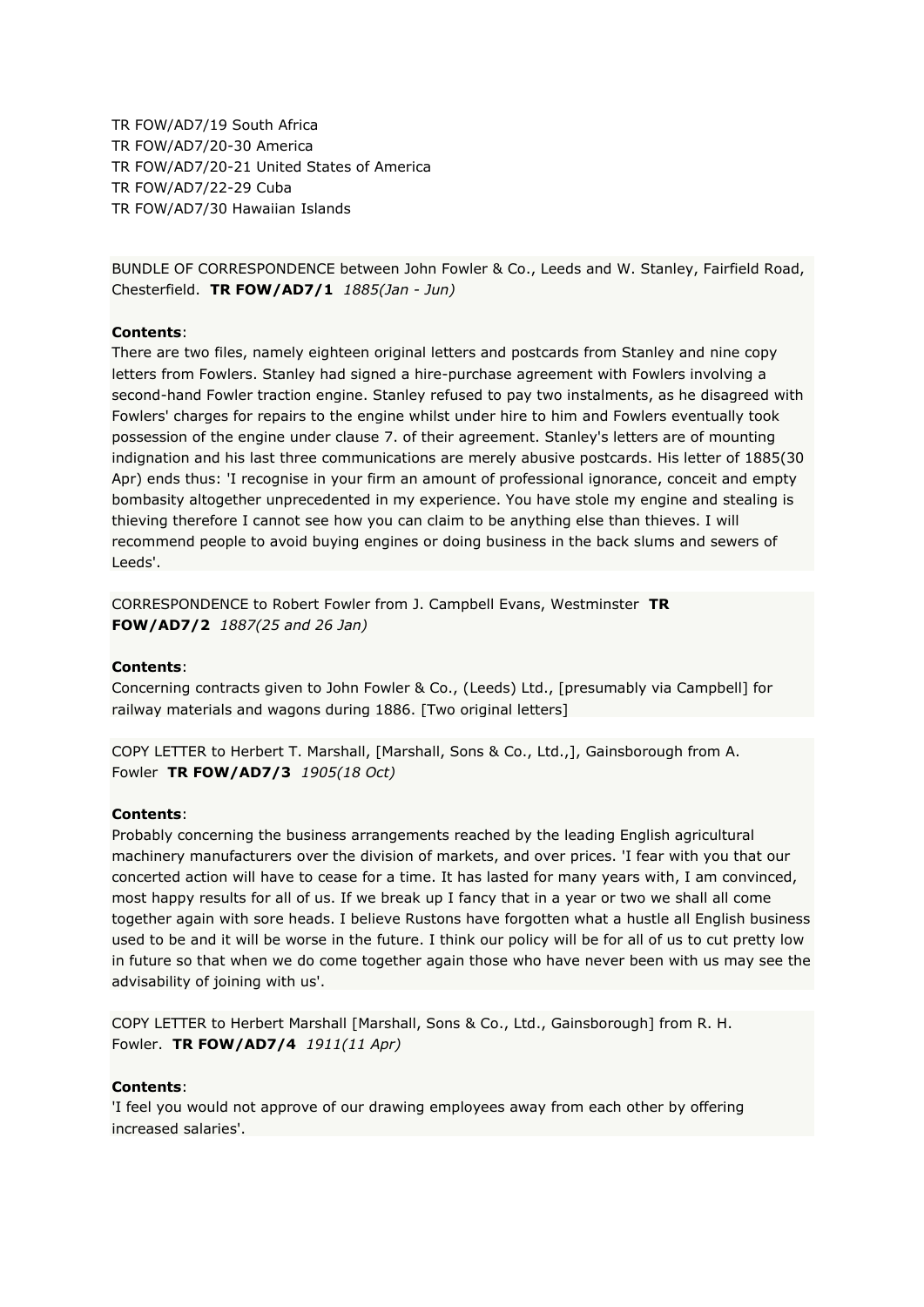LIST OF CUSTOMERS for Fowler motor ploughs or 'agritractors' in the United Kingdom. **TR FOW/AD7/5** *[early 1920's]*

## **Contents**:

States names and addresses only. c.180 customers.

SPECIFICATION AND ESTIMATE for Fowler motor ploughs or 'agritractors', models 5A, 6 and 7. **TR FOW/AD7/5/1** *[early 1920's]*

FILE of papers **TR FOW/AD7/6** *1935*

#### **Contents**:

Concerning a proposed British import tariff on agricultural crawler tractors, as supported by John Fowler & Co., (Leeds) Ltd., due to growing competition from U.S.A. manufactured goods.

Notes for a meeting by Fowlers with the Import Tariff Advisory Committee. **TR FOW/AD7/6/i** *[1935]*

Draft details submitted by Fowlers to the committee concerning British tractor imports and exports, 1928 - 1934 **TR FOW/AD7/6/ii** *[1935]*

Two copies

Draft letter to the secretary, Import Duties Advisory Committee from John Fowler & Co., (Leeds) Ltd. **TR FOW/AD7/6/iii** *[1935]*

#### **Contents**:

In reply to the statement by the National Farmers' Union opposing the application to increase import duties on crawler tractors. [Two versions of the draft]

CORRESPONDENCE FILE to the Chancellor of the Exchequer from John Fowler & Co., (Leeds) Ltd. **TR FOW/AD7/7** *1935(Jun)*

### **Contents**:

In respect of the finance bill, 1935, section 2, paragraph 7, point d, whereby rebates of fuel oil duty were granted to certain classes of machinery which only use the roads as a means of travel from place to place to carry out the objects for which they were specifically designed and constructed. Fowlers sought to have diesel showman's engines included under this provision, especially as a customer was threatening cancellation of an almost completed order for a showman's engine if this provision should apply. [Two draft letters]

CORRESPONDENCE FILE to the Minister of Agriculture and the Treasury, from John Fowler & Co., (Leeds) Ltd. **TR FOW/AD7/8** *1935(Jul)*

#### **Contents**:

Concerning the likelihood of government security for long term credit to purchasers of Fowler gyrotillers. The correspondence emphasises the efficiency of the machinery, but states contractors can no longer afford the £26,000 or £3,500 purchase price 'under the depressed conditions of agriculture during the past few years'. Suggests that the Government permit and secure credit terms to contractors up to £100,000, involving contractors paying 20% in cash and the balance spread over four years, with 5% interest. Fowlers would deposit the bills for each transaction with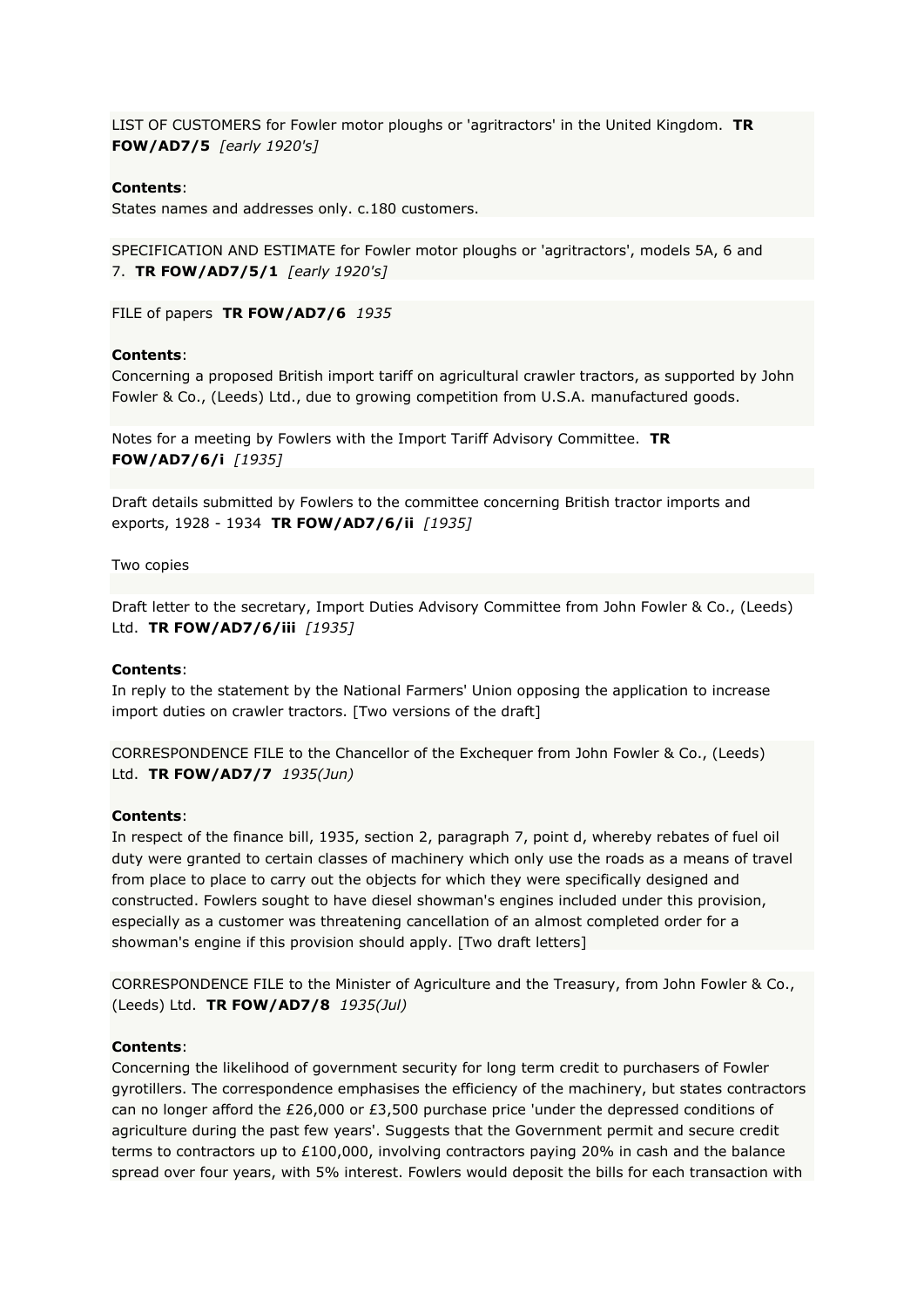the ministry or treasury in return for cash, and with Fowlers endorsement. 'We doubt if there is any precedent for our request'. [Two draft letters]

CORRESPONDENCE FILE between Baron Oscar de Mesnil, Belgium and John Fowler & Co. **TR FOW/AD7/9** *1868(5-29 Apr)*

### **Contents**:

Particularly Robert Fowler and David Greig, concerning the introduction of Eyth's method of cable navigation onto Belgian canals. The method involved the application of Fowlers' patent clip drum to water towage with a submerged cable drawn up and passed over a pulley on the boat, driven by a steam engine therein. De Mesnil ordered two such boats or tugs, though the hulls were to be made in Belgium.

Letter to David Greig, Leeds from Baron O. de Mesnil, Brussels. **TR FOW/AD7/9/i** *1868 5 Apr* Language: French

### **Contents**:

Sends sketch [attached] of 30 h.p. tug with modifications simplifying the apparatus and requests detailed plans in return. These details relate to location of clip pulley, working of rope hull and boiler. Also awaits plans of 'small tug'.

Letter from the Managing Director, Société Anonyme de Grivegnée to Baron O. de Mesnil, Grivegnée. **TR FOW/AD7/9/ii** *1868 8 Apr* Language: French

## **Contents**:

Acknowledges receipt or order for the iron hull of the small tug boat to be completed by 1868(12 May), ready for receipt of the engine from Fowlers. Gives details of hull or 'shed' construction and method of costing and payment. Notes he is still awaiting receipt of detailed plans.

Letter to [David Greig], Leeds from Baron O. de Mesnil, Brussels. **TR FOW/AD7/9/iii** *1868 8 Apr*

Language: French

### **Contents**:

Notes order of hull for little tug as ii. above, but still awaits plans for its 8 [11] h.p. horizontal pulley as well as plans for large tug. Mentions order from Liege for a 14 h.p. tug and the technical requirements, including three speeds, for river use on the Meuse. Mentions river trial worked well against a current of of over 4 m.p.h. Discusses possible price reductions and use of Eyth's apparatus for slack gear on the riverine boats.

Letter to [David Greig], Leeds from Baron O. de Mesnil, Brussels. **TR FOW/AD7/9/iv** *1868 9 Apr* Language: French

#### **Contents**:

Remits Grivegnee's specification for the small tug.

To [David Greig], Leeds from Baron O. de Mesnil, Brussels **TR FOW/AD7/9/v** *1868 11 Apr* Language: French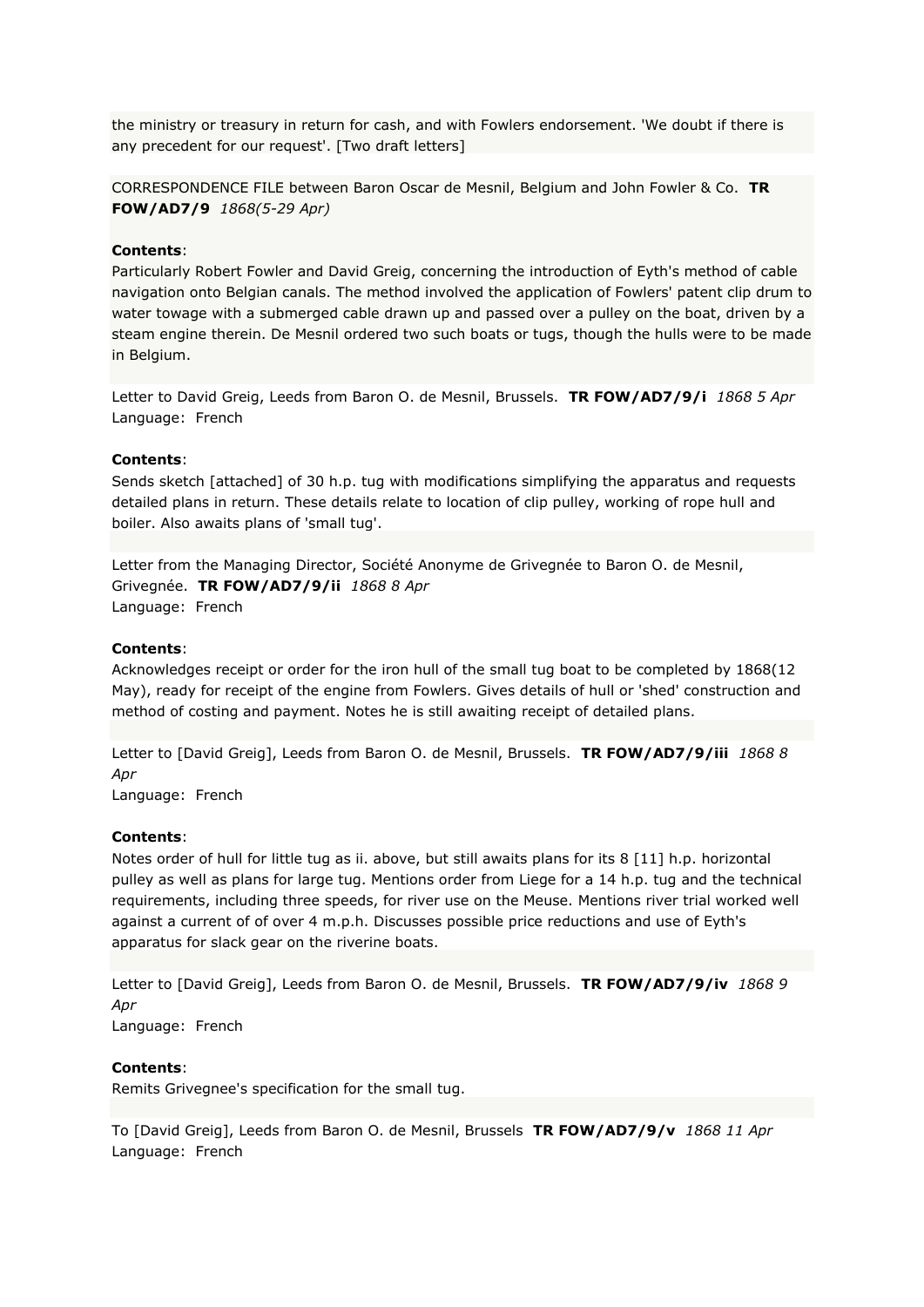Notes alteration to engine speeds required for small tug and a few modifications for the large tug.

Letter to [John Fowler & Co.,], Leeds from Baron O. de Mesnil, Brussels **TR FOW/AD7/9/vi** *1868 16 Apr* Language: French

## **Contents**:

Notes need of putting engine in a 'shell'.

Letter to John Fowler & Co., Leeds from Baron O. de Mesnil, Brussels **TR FOW/AD7/9/vii** *1868 16 Apr* Language: French

## **Contents**:

Includes comments on alterations by Fowlers to Grivegnées specification, especially over pulleys, speeds and ropes. 'For you (in steam ploughing) the question of more or less of usage in the rope is a matter of but little consequence; for us, it is the main point, as we wish to replace chains, and that on hundreds of miles'.

Letter to [Robert] Fowler, from Baron O. de Mesnil, Brussels. **TR FOW/AD7/9/viii** *1868 16 Apr* Language: French

### **Contents**:

Complains over Leeds inability to comply with the specification he has remitted. Considers their claim of 'impossibility', as 'a slight exaggeration, especially after having seen your establishment'. Is willing to increase his expense in the venture if it will help.

Letter to Baron O. de Mesnil, Brussels from Robert Fowler. **TR FOW/AD7/9/ix** *1868 17 Apr*

# **Contents**:

Regrets 'misunderstanding' and provides technical reasons over the firm's difficulty to comply with the specification. Says David Greig will hear of the matter direct and Barnard Fowler will go to Leeds to discuss it with Mr. Burton.

Letter to John Fowler & Co.], Leeds from Baron O. de Mesnil, Brussels **TR FOW/AD7/9/x** *1868 17 Apr*

### **Contents**:

Discusses modifications to pulleys and requests plan for 14 h.p. tug for Liege.

Letter to Baron O. de Mesnil from J. Pueron, assistant manager, [Société Anonyme de Grivegnée]. **TR FOW/AD7/9/xi** *1868 28 Apr* Language: French

### **Contents**:

Considers Fowlers' plans of the tugs incomplete in regard to the hull disposition and construction, and regrets being unable to put themselves in direct communication with the firm on this matter involving problems 'which Mr. Fowler does not even seem to suspect'. They will therefore continue to work with an engineer at hand in devising suitable plans.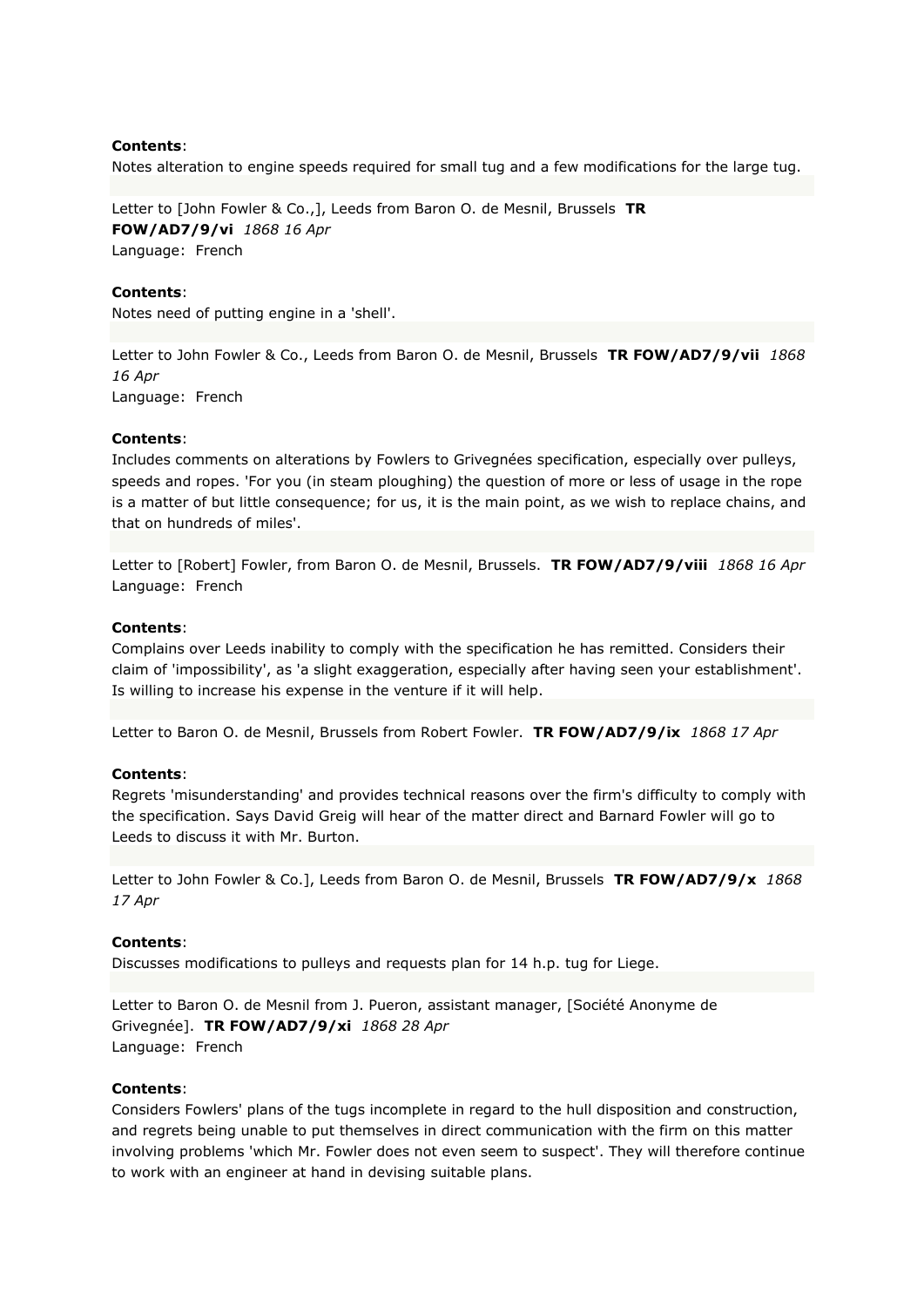Letter to [Robert] Fowler from Baron O. de Mesnil, Brussels. **TR FOW/AD7/9/xii** *1868 29 Apr* Language: French

## **Contents**:

Sends TR FOW/AD7/9/xi above as 'a duty... A very important matter'. Things Fowlers need immediately to consult a good maritime engineer, or send someone to Belgium to come to an understanding with the builders over the 'shells... These delays are very troublesome and are injurious to you as well as to us'. Speaks of many being interested in a similar scheme 'for the whole of the Rhine... we shall no more be able to keep at the head of this affair... a complete revolution in the navigation of rivers'. Mentions current debate in the Belgian Chamber of Representatives on the matter, including criticism by some of the government's grant of monopoly. 'I am therefore forced under these circumstances to push the remainder of the Belgian matter'. Regrets absence of technical expertise of Max Eyth. Liege almost upon the point of ordering twelve tugs. A P.S. includes 'Have just received a letter from Eyth... The Americans admit a good part of the patent'.

CORRESPONDENCE FILE **TR FOW/AD7/10** *1868(6 Jun - 22 Dec)*

### **Contents**:

Of nineteen original letters to John Fowler & Co., from Max Eyth in Belgium. Concerns Fowlers manufacture of steam engines for the application of Eyth's method of cable navigation for use on canal and river boats. Follows on from TR FOW/AD7/9 above.

Letter to John Fowler & Co., Leeds from Liege. **TR FOW/AD7/10/i** *1868 6 Jun*

### **Contents**:

Encloses tracing of new 30 h.p. engine for Baron de Mesnil, giving reasons for 'radical alterations'. Then gives detailed specification of the 30 h.p. tug, divided into principle vessel, engine, drum gear, guide pulleys and flywheel. 'I trust the new plan will not give you much extraordinary trouble'. Wants working drawings made at once and Fowlers to then immediately begin construction, except for the swinging guide pulleys. 'This is positively the last alteration for the experimental machinery and the sooner we can get it to work, the better'.

Letter to John Fowler & Co., from Liege. **TR FOW/AD7/10/ii** *1868 20 Jun*

### **Contents**:

Has just returned from Berlin, where Baron Holstein and Eyth got a positive promise from the government of the concession of cable navigation on the Rhine in a few weeks. The Liege company will not alter their required speeds for their Meuse 14 h.p. river tug, due to the high river currents. Encloses sketch with details of driving gear for inside paddle wheel on 30 h.p. tug. Also sketch [extant] of arrangement of boat where bottom brackets for the swinging pulleys have to be fixed. In reply to Leeds letter suggesting further alterations for the 30 h.p. tug, states 'it is perfectly impossible... the terribly pinched state of the machinery... positively cannot be helped'. Says the 8 h.p. engine works very well on long straight canal stretches, but the curves are problematic, Will return to Leeds for three days as soon as he can, to discuss serious nature of French Government's intentions to lay chains on French canals.

Letter to John Fowler & Co., from Brussels. **TR FOW/AD7/10/iii** *1868 23 Jun*

### **Contents**: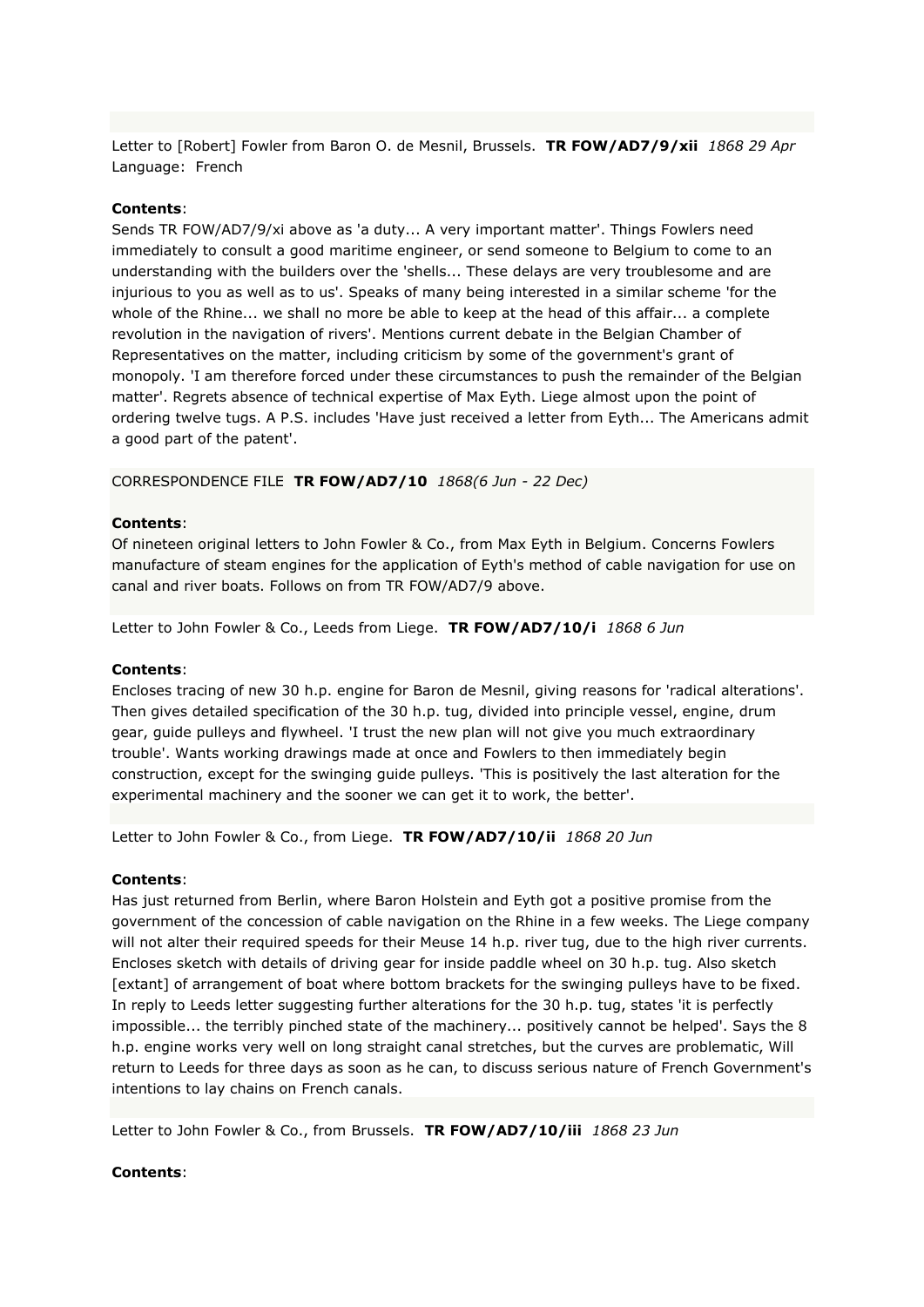Concerns Leeds problems of space for 30 h.p. engine gear and Eyth's solution to the matter in some detail with sketches, says in trials of 8 h.p. engine it was impracticable having two handles below deck, and all the 'concen' needs to be on the deck. Wants sketches of feed pumps for 30 h.p. and 14 h.p. engines.

Letter to John Fowler & Co., from Liege. **TR FOW/AD7/10/iv** *1868 2 Sep*

## **Contents**:

Tells of first experiment with 14 h.p. tug - 'complete success so far' - running Liege to Hays. Incident of some 'blackguard' having cut the rope at one point. Does say 'the engine and gear sounds and looks rather too much like a rolling mill'. Engine is 'highly satisfactory'. Problems with friction clutch lever. Liege company's engines now to go back for final finishing to Grivegnée, followed by 'another and more public experiment'. Says de Mesnil's first tug will be ready end of the week and the rope for it laid in the Canal de Beviland [Holland]. Mentions 'Government engineers, which like in most other countries are also here the greatest asses the profession is able to produce'. Mentions Fowlers' progress on 30 h.p. engine which 'although satisfactory, somes scarcely up to our expectations'. Thinks he ought to leave at once for America, if Fowlers want to exhibit a tackle at Rochester.

Letter to John Fowler & Co., from Liege. **TR FOW/AD7/10/v** *1868 8 Sep*

### **Contents**:

Notes non-arrival of the third 14 h.p. engine at Antwerp yet, though 'the boat is ready ever so long' and all are eager to see the swinging guide pulleys in operation. The little 8 h.p. tug is also a complete success in the tunnel', though possible needs a bigger boiler. De Mesnil has placed his intentions before the Secretary of State of taking 'the towing on that particular place altogether' either by steam or horses. De Mesnil's first 14 g.p. tug is not quite finished, some parts not being so well made as others, 'as it is customary in the Steam Plough Works', worsened by the fact that the shops at Grivegnée are a most primitive concern'. Nevertheless he hopes to get the boat away next Monday.

Letter to David Greig from Liege. **TR FOW/AD7/10/vi** *1868 13 Sep*

### **Contents**:

Greig intends to come over to Belgium and Eyth is 'very glad'. Has just received an order for more 8 h.p. boats and engines. The Liege boat is having sundry alterations prior to trials again on the Meuse. The first of de Mesnil's 14 h.p. boats is now leaving for the Canal de Beviland, Holland, this being the more important of the two trials. 'In great haste'.

Letter to John Fowler & Co., from Liege. **TR FOW/AD7/10/vii** *1868 16 Sep*

### **Contents**:

The rope vices have not arrived with de Monsil's second engine as promised, nor has Eyth received any news of the swinging guide pulleys or their bottom brackets, the last having kept the 30 h.p. tug from being launched for six weeks. 'It is really no joke'. Mentions order for two more 8 h.p. boats including engines and will remit drawings in a few days. However the deadline of 15 Dec, 'after the present plan of going on, is an impossibility'. Liege company require information on steel rope manufacture, including prices.

Letter to John Fowler & Co., from Liege. **TR FOW/AD7/10/viii** *1868 8 Oct*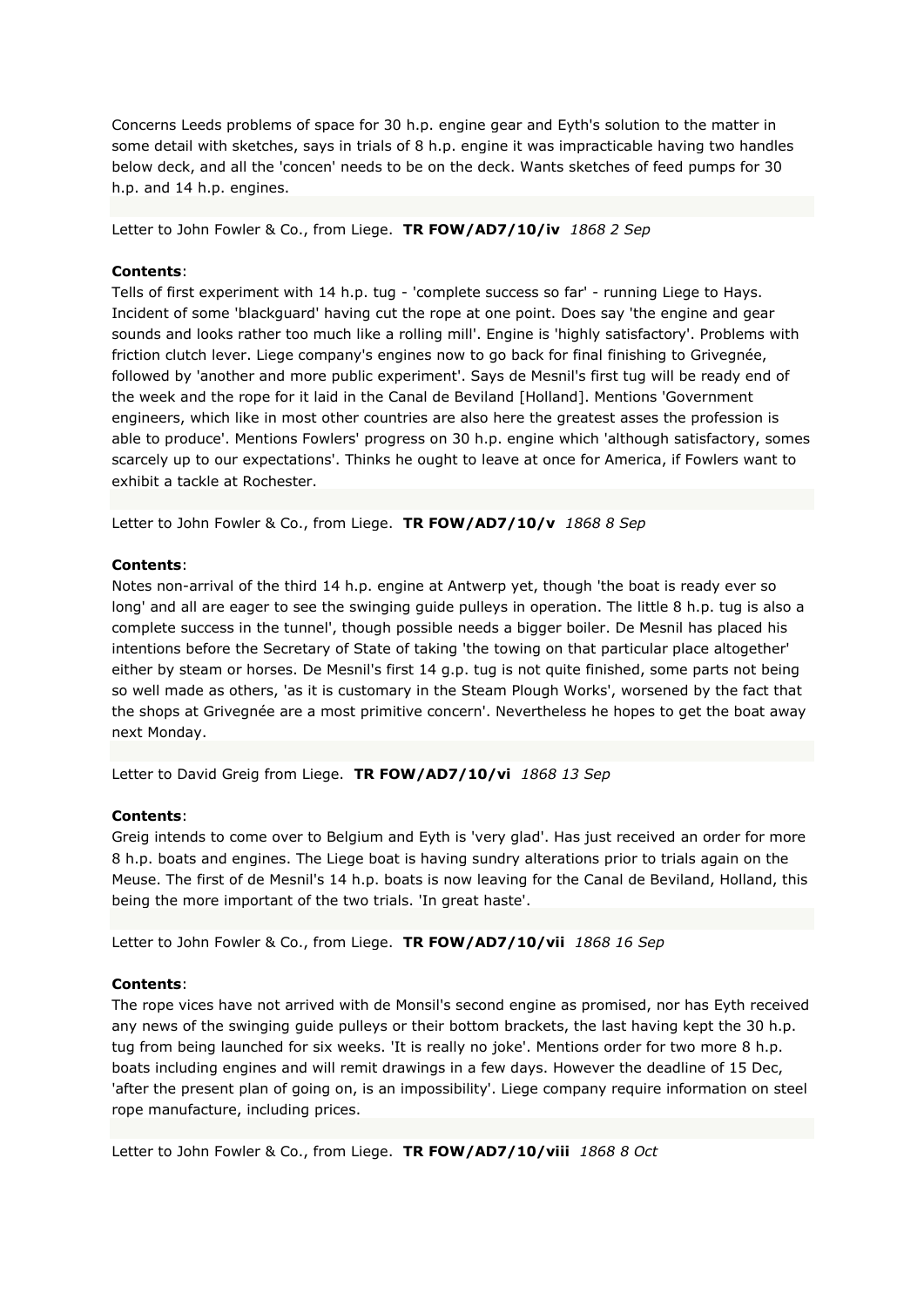Discusses technical points on 'enclosed drawings', especially the problem of the friction clutch on changeable river currents. The footsteps for the swinging guide pulleys have not yet arrived. 'It is completely sickening'. From now on wants copies of invoices and specifications to know if the goods have left England or not. One of the three pairs of rope vices has arrived and 'everything... is wrong, without exception'. Also complains of brass rings for friction clutches. 'All these things, of course, can be patched up somehow. But I am not in Egypt here, where it can be done quietly and without expense. I wish I was... Yours despairingly'.

Letter to John Fowler & Co., from Brussels. **TR FOW/AD7/10/ix** *1868 7 Nov*

## **Contents**:

Specification of 20 h.p. towing engine for Liege company. First scheme. Divided into boiler, engine, clip drum, gear, press pulleys, guide pulleys, guards, leading, screw, screw gear and extra pump.

Letter to David Greig from Liege. **TR FOW/AD7/10/x** *1868 21 Nov*

## **Contents**:

Confused about Leeds not sending an erector as Eyth and de Mesnil had agreed that one was needed. Has an order from the Liege company for a 20 h.p. engine, using the second scheme of the specification in ix. above. De Mesnil's order for 8 h.p. engine is still not quite positive; 'the money is ready' but there are some government arrangements to be settled, 8 h.p. engines to be the pattern for the canal from Liege to Antwerp where the Liege company will begin operations 'at once'. The 14 h.p. works 'constantly and first rate' on the Meuse. Notes Greig's 'certain dissatisfaction' with matters here. Wants to come over to Leeds as soon as the erecting of the 30 h.p. engine is started. 'I think I have been too long here and people begin to take it as a matter of course that everything is done for them'.

Letter to Robert Fowler from Liege. **TR FOW/AD7/10/xi** *1868 22 Nov*

### **Contents**:

Gives order for the Liege company's second engine. Drawings have been sent to Leeds for the first scheme, as specified in ix. above, and the machinery costed at £630. This order is to the second scheme, and suggests a costing of £660, totalling £830 with costs of freight, erection and sundries. Time to complete the order is four months and a week, 'if that is not enough, nothing will be'. Drawings will be sent to Leeds tomorrow. [Copy of original]

Letter to John Fowler & Co., from Liege. **TR FOW/AD7/10/xii** *1868 25 Nov*

### **Contents**:

Remits drawings of second 20 h.p. towing machinery fro Liege company, second scheme and gives details of modifications. 'The thing is so simple that it will require little explanation'. Repeats estimate calculations as in xi. above. The ship will be made at Grivegnée and delivered by the Liege company on 1869(1 Feb) and engine to be in working order on 1869(1 Apr) and if not pay 100 francs a day. 'I can't get an order here without these disagreeable conditions'.

Letter to John Fowler & Co., from Brussels. **TR FOW/AD7/10/xiii** *1868 1 Dec*

### **Contents**: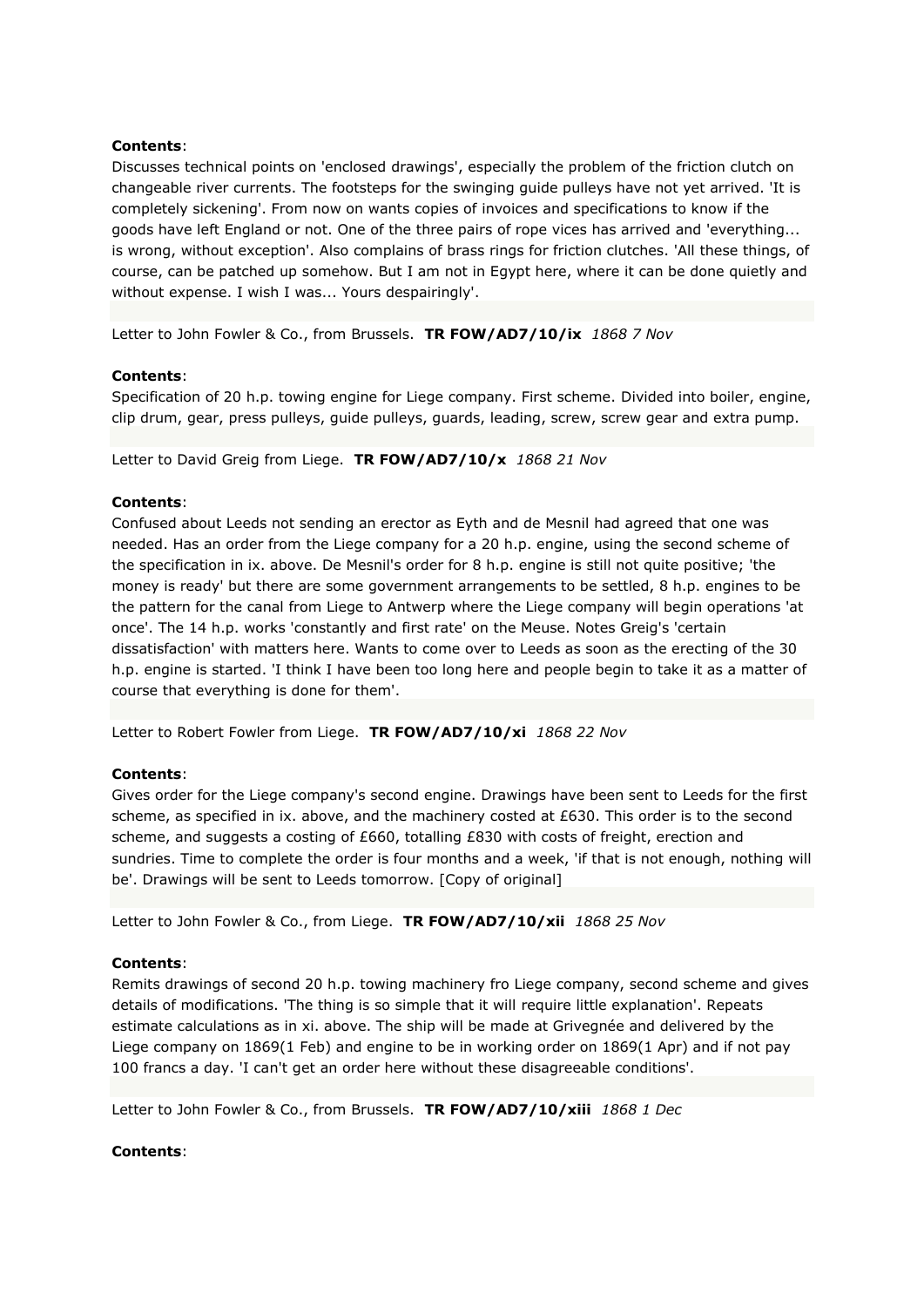No present need for erector for 30 h.p. engine 'as our ship is 30' under water, shipwrecked off Antwerp'. Pontoniers are lifting the vessel and hope to be completed in three to four days. Sends improved drawings of 8 h.p. engine, noting friction clutch details. Two of these engines are wanted as quickly as possible by the Gent Co. Is urgently awaiting Leeds opinions on the drawings of the 20 h.p. engine, second scheme, due to pressure [from Liege company]. Notes that alterations of such drawings, made by Leeds 'make a very bad impression and must cease now... I saw the other day Nagel's plan for the engine, which Seraing has to make. If Seraing has to stick to it we shall beat them hollow'.

Letter to John Fowler & Co., from Brussels. **TR FOW/AD7/10/xiv** *1868 3 Dec*

## **Contents**:

Has received drawings from Leeds as requested in TR FOW/AD7/10/xiii. above - 'just the thing we want', apart from a few minor details which he comments on. 'Still awaits reply over 8 h.p. engine drawings'.

Letter to John Fowler & Co., from Brussels. **TR FOW/AD7/10/xv** *1868 4 Dec*

## **Contents**:

Has received order from Gent company for a 8 h.p. tug, after his last 8 h.p. drawings and Leeds' estimate of £450. Wonders whether Fowlers would eventually like to make the boats themselves. Adds a technical postscript.

Letter to John Fowler & Co., from Brussels. **TR FOW/AD7/10/xvi** *1868 8 Dec*

## **Contents**:

Concerns minor technical details on both the 20 h.p. and 8 h.p. engines. Is sending the erector, Wilson, back as the raising of the sunken ship at Antwerp is taking longer than expected.

Letter to John Fowler & Co., from Brussels. **TR FOW/AD7/10/xvii** *1868 9 Dec*

### **Contents**:

Encloses principal details of screw gear for 20 h.p. engine with some comments on swinging guide pulleys.

Letter to John Fowler & Co., from Brussels. **TR FOW/AD7/10/xviii** *1868 11 Dec*

### **Contents**:

Has received drawings for 20 h.p. and 8 h.p. engines and is very pleased with their progress. Provides technical comments on them. Remits drawing of screw for 20 h.p. engine with notes - 'constructed partially after Bueghls' latest publication'.

Letter to John Fowler & Co., from Brussels. **TR FOW/AD7/10/xix** *1868 22 Dec*

### **Contents**:

Has been to the Imperial Commission in Paris, investigating Fowlers towing system. Suggests it might be cheaper to manufacture two 8 h.p. engines simultaneously, although he only has an order for one at present. 'Things, in France, concerning towing look splendid'.

CORRESPONDENCE FILE of original letters to John Fowler & Co., from Gustav Adolf Toepffer, Toepffer's Park, Stettin and Berlin. **TR FOW/AD7/11** *1870(13 Jul - 24 Dec)*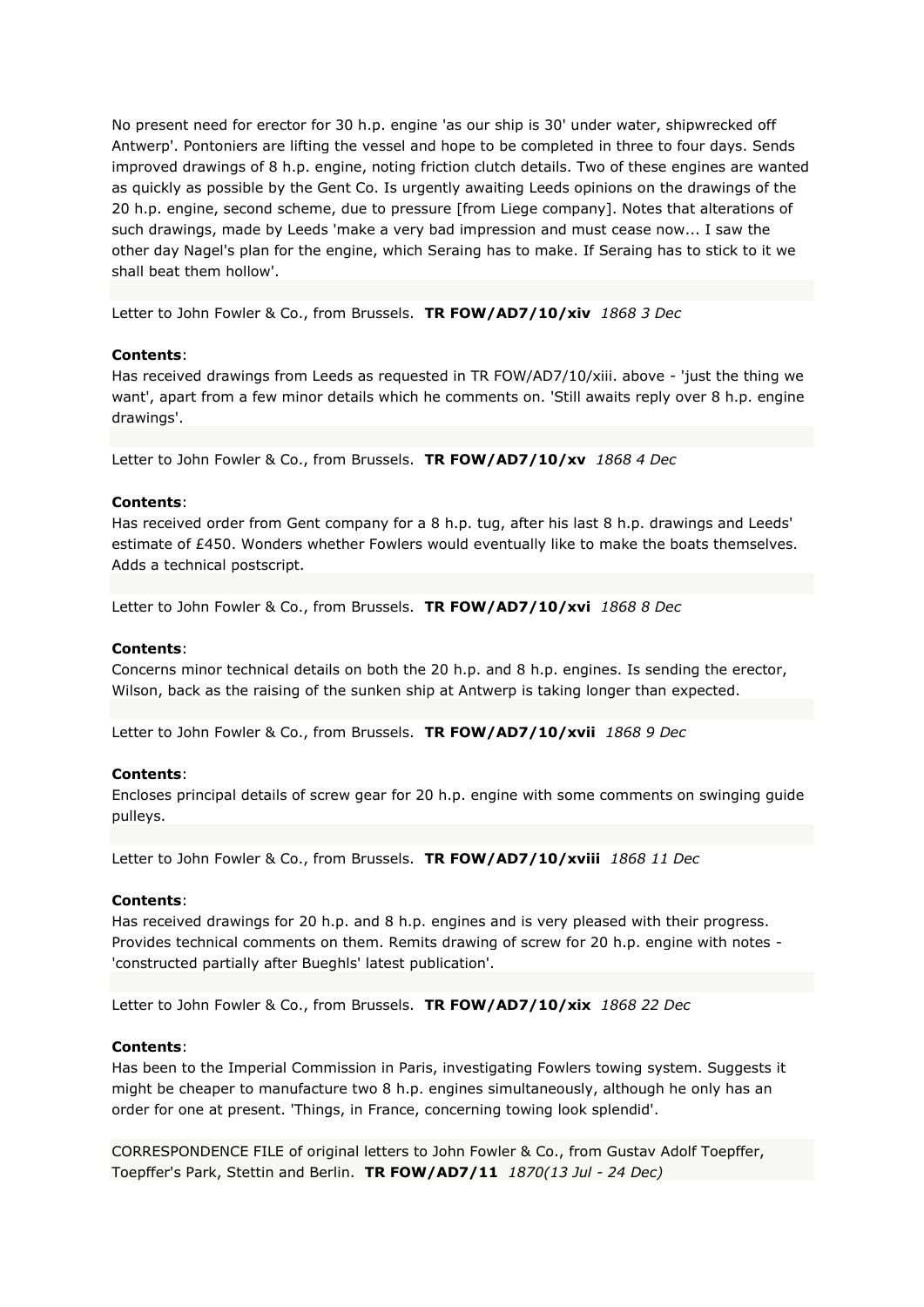Concerns the business done by Toepffer and his son Richard for Fowlers in central and eastern Europe. Richard was also with the German army in France at the time using two Fowler road locomotives to help in transportation during the Franco-Prussian war. Several letters are incomplete due to the removal of the covers for philatelic worth or interest.

Letter to John Fowler & Co., from Stettin. **TR FOW/AD7/11/i** *1868 13 Jul*

#### **Contents**:

Notes advance of £8 to 'your Mr. John Deans at his request'.

Letter to Robert Fowler from Stettin. **TR FOW/AD7/11/ii** *1868 29 Aug* Language: English and German

#### **Contents**:

'Confidential'. Complains of the heavy cost of importing Fowler machines for himself and his son, Richard, 'very much greater than 'imagined'. Is still awaiting Fowlers' acceptance of his terms of 10% commission and 2½% in cash. Says Richard has devoted his whole life for eight years to Fowlers' interests but has problems over his position in England and insufficient prospects in Germany. Is now showing the application of Fowler machinery to the battlefield [in the Franco-Prussian war] in spite of the stinginess of the War ministry'.

Letter to [Robert] Fowler from Stettin. **TR FOW/AD7/11/iii** *1868 29 Aug* Language: English and German

#### **Contents**:

Is still awaiting the order to go and collect the money for Fowlers' machines from the War ministry at Berlin, due to 'so many formalities'. They would not pay the costs of Richard's journey with Colonel Klotz to test the machines either. Hopes Fowlers prices of £2,100 will cover his and Richard's expenses. Will be writing to Mr. Mollard [in Russia] today [concerning his Fowler steam ploughing machinery]. John Thompson has sent Richard a telegram from Brunswick saying he was ill again. Incomplete.

Letter to John Fowler & Co., from Berlin. **TR FOW/AD7/11/iv** *1868 6 Sep* Language: English and German

#### **Contents**:

Telegram, 'Bank draft for the Geestermunde machines will be sent to you immediately through the Berlin Discount Bank Invoice follows by letter'.

Letter to [Robert] Fowler from Berlin. **TR FOW/AD7/11/v** *1868 6 Sep* Language: English and German

#### **Contents**:

Written after above telegram. Has given his bankers orders to pay Fowlers £1,869-16-0d for the two 20 h.p. road locomotives, as per invoice [attached], involving the deduction of commission and travelling, testing and legal expenses from the original amount of  $E2,100$ . Discusses payment of £426-10-0d received from the War ministry for Messrs. Gunther and Behrend, with regard to the installation of injectors. 'Here there is indescribable joy that the Emperor and his army have been taken prisoner. The success of our armies have been tremendous'. Incomplete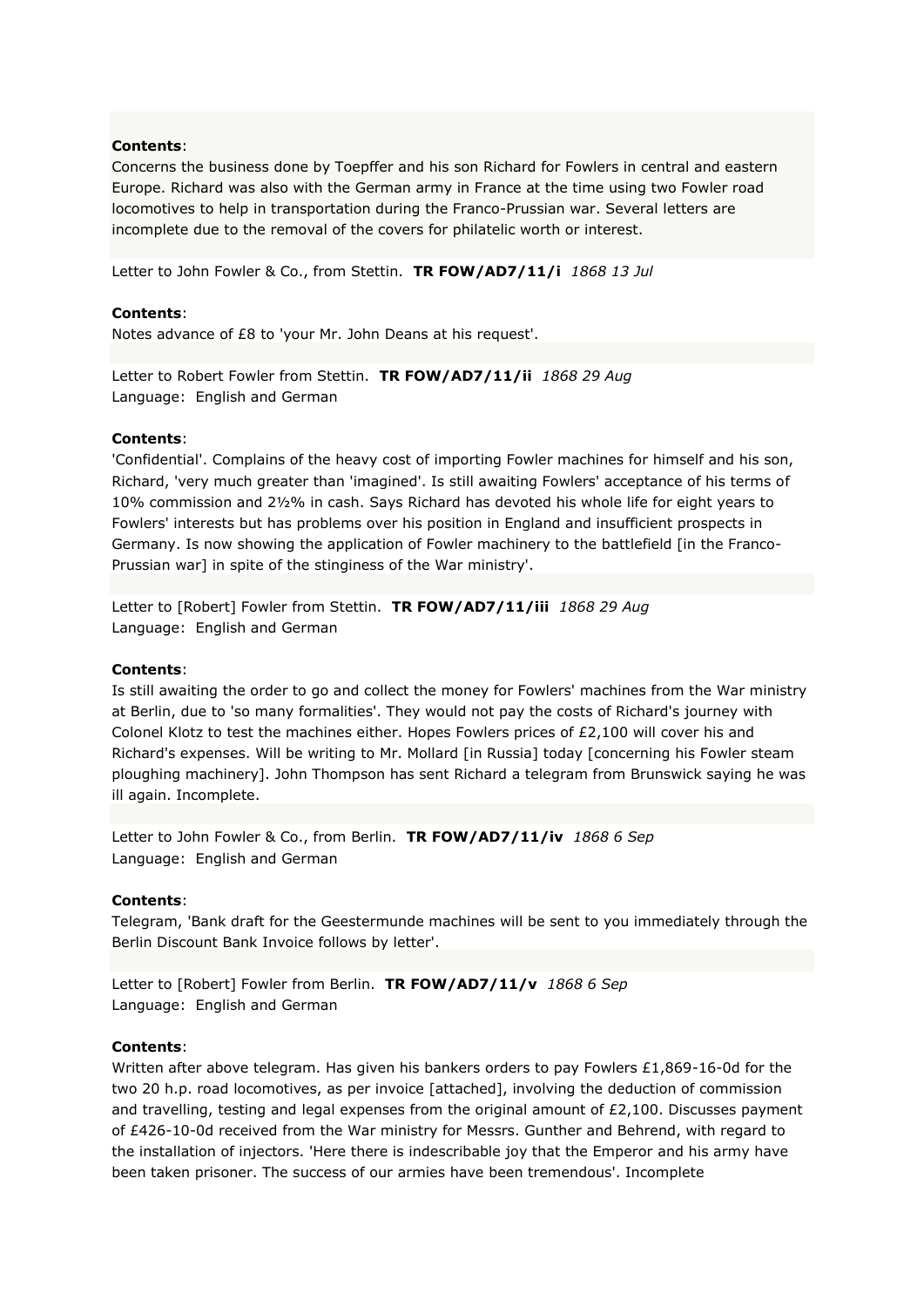Letter to [Robert] Fowler from Stettin. **TR FOW/AD7/11/vi** *1868 28 Sep* Language: English and German

#### **Contents**:

Mr. Thomas will be going to Bahrendorf with Permer. Has had no news of Richard since 1 Sep. 'There is a belief that the French are fighting among themselves in Paris and if this is the case, this unfinished war will soon come to an end and business will improve again'. Has sent information for some months now to Privy Councillor von Bergstraber in St. Petersburg, including prices and catalogues. Incomplete.

Letter to [Robert] Fowler from Stettin. **TR FOW/AD7/11/vii** *1868 7 Oct* Language: English and German

#### **Contents**:

As Fowlers have already payed the £426-10-0d to Gunther and Behrend, says he will credit the amount received from the government to Fowlers, either with interest or with commission. Thanks Fowler for the 'Daily Telegraph' report on Fowlers machinery which he will circulate in German newspapers. Has heard from Richard at Pont à Mousson and Commercy, who has orders to proceed on Sep 30 by rail to near Paris with the two machines, from General von Moltke. The two machines have already transported a large railway locomotive from Pont à Mousson to Commercy along country roads with gradients of 1 in 8.

Letter to [Robert] Fowler from Stettin. **TR FOW/AD7/11/viii** *1868 27 Oct* Language: English and German

#### **Contents**:

Has received a letter from Mollard in Gora [Russia] 24 Sep, saying the steam ploughing engine has been damaged internally and externally through Thomas' carelessness and can't be got out of its hole in the ground. He wants to exchange it for a 14 h.p. model. Toepffer has written a reply pointing out this would be met once the war was over. Mollard also wants Toepffer to honour his bill for 4,300 marks. Richard has written telling of an accident at Manperthuis involving one of the road locomotives with a 800 cwt load, due to a brake failure. Toepffer has heard from 'young Burrel from Thetford' who was installing a thrashing machine on a nearby estate, that his firm have received an order from the English government for a road locomotive with rubber tyres. 'It seems that the French still do not want to make peace in spite of all their defeats. In their opinion they alone are justified in annexing foreign lands and I suppose there will be no alternative but to shell the centre of their insolence, the lovely city of Paris. The republican government does not permit the citizens to speak of peace. It is calling in Garibaldi to make quite sure that it's citizens are destroyed'. Wants to know of the success of Fowler machines in Hungary.

Letter to [Robert] Fowler from Stettin. **TR FOW/AD7/11/ix** *1868 18 Nov* Language: English and German

### **Contents**:

Wants immediate reply to the use of agricultural steam machinery for potato, turnip and cabbage crops, as this question is to be put to an agricultural assembly on 28 Nov and answered by Richard. Mr. Dohrn has complained that his steam ploughing apparatus has not been sufficiently well rested in England and one of the engines is still leaky. He has discharged Thomas and the labourers for their rough treatment of the machinery. Toepffer considers Thomas 'too superficial, excitable and quarrelsome... he is very much disliked here'. Dohrn is however 'exceedingly well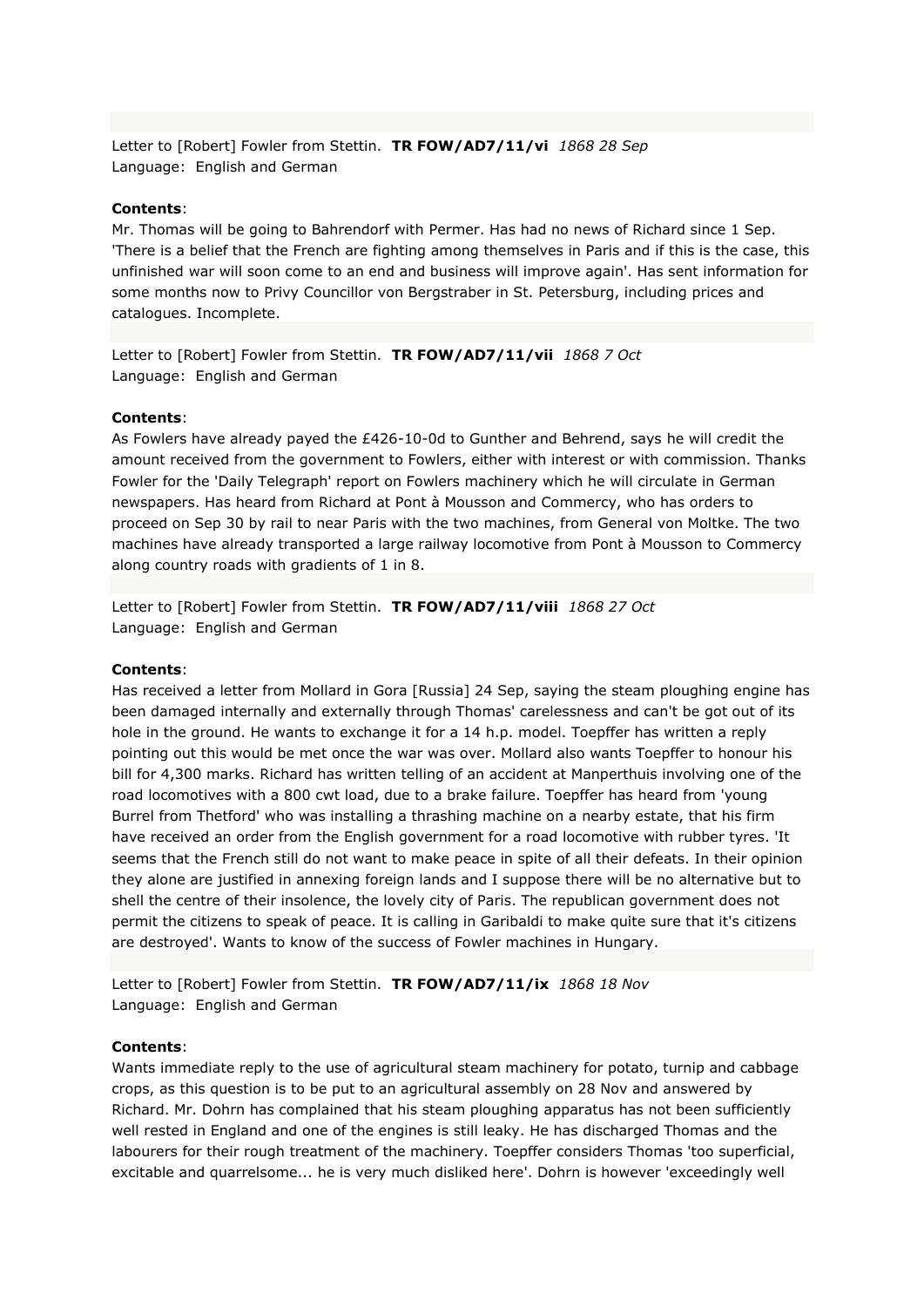satisfied with the quality and work of the apparatus'. Encloses the notice of action, as below, entered into by Mollard in order that his claims are not forfeited. Richard is at Nanteuil but short of money. 'We are now awaiting here with great anxiety news of the Loird army and what England will resolve to do with regard to Russia'. [The original in German is incomplete but the contemporary English translation is entire]

a. 12 Nov. Notice of claim. [copy] Upper court adviser Mollard of Gora versus Gustav Adolf Toepffer, merchant and Richard Toepffer, engineer. The defendants sold the plaintiff, spring 1870, a Fowler steam plough, delivered 1870(19 May) in Gora. It is now useless due to damage by the accompanying workmen. The plaintiff desires therefore to return the plough to the defendants and claim back his money.

Letter to [Robert] Fowler from Stettin. **TR FOW/AD7/11/x** *1868 24 Dec* Language: English and German

## **Contents**:

Has requested Mollard to write him [Toepffer] over terms for settlement of his claim, pointing out that the first year is always difficult, 'particularly so with land of such a character as his'. A copy of Mollard's reply of 20 Dec is enclosed [b. below], and a copy of Toepffer's letter to Mollard of 29 Aug [a. below]. Awaits Fowler's order before proceeding any further in the matter. [George] Turner is privately of the opinion that the 25 h.p. machines are too heavy for Gora, so thinks an exchange with Mollard is probably for the best. Mollard is seventy years old and an influential man in agricultural matters in Russia. He spends the winter in Berlin and is in intimate connection with the agricultural department of the German Government, who intend ordering a Fowler apparatus for use in the spring if the war is ended. 'This dreadful war stops all business here'. Is now looking more to Bohemia for orders.

a. 29 Sep. To Mr. Mollard, [Gora] from G. A. Toepffer, Stettin. Concerns Mollard's intention of a law suit. Says Mr. Fowler's intention is always to meet his customers halfway. 'Nothing more would pain him' than a law suit or dispute 'with a man like yourself'. Says an exchange of machinery impossible in the autumn due to the war. Comments Mollard crop on his estate this year promises 'brilliant results'. [In German with English translation]

b. 20 Dec. To G. A. Toepffer, Stettin from Mr. Mollard, Gora. Complains he would have waited over the exchange had not Toepffer declined to honour his bill as mentioned in viii. above. He has only given notice of action to protect his claims and does not actually intend to go to law. Complains of the irreparable damage done to the machinery by 'Mr. Fowler's people'. Thinks a settlement can easily be reached. Admits he was 'thoughtless' to have given bills to Messrs. Bahrn and Dietrich, and that they could only have rightly asked for freight outlay and forwarding charges. 'I have refused all requests to give an account of your ploughing apparatus and its results in the agricultural journal in order not to injure thereby you and the whole steam cultivation'.

CORRESPONDENCE FILE to Allen, Alderson & Co., Alexandria [Fowlers' steam ploughing machinery agents for Egypt and the Sudan] from A. Fowler. **TR FOW/AD7/12** *1904(16 Feb) - 1906(23 Nov)*

### **Contents**:

[All letters are copy]

Letter to G. B. Alderson. **TR FOW/AD7/12/i** *1904(16 Feb)*

### **Contents**:

Can't understand their cables concerning cultivator ridging bodies. Such alterations would cause Fowlers' failure to meet their agreed delivery dates. Realises though 'I know the way your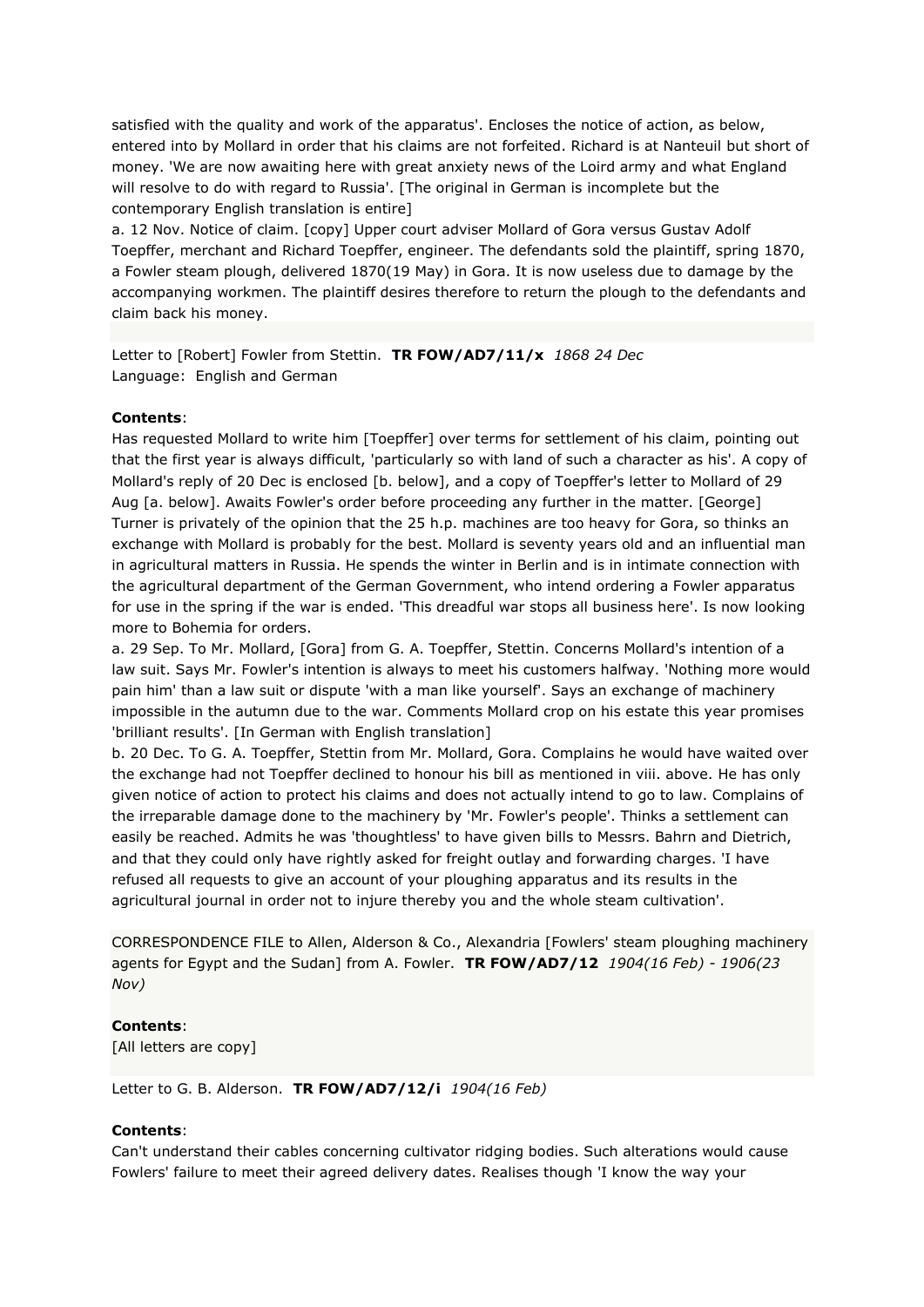customers have of changing their minds suddenly'. Sorry to see Aveling and Porter have secured 'the two sets for the Domaines. This is too bad'. Mentions Smith who was responsible for this transaction was visited by Fowler in Cairo in 1891. He then promised that once the French ploughing gear, which they had recently bought, failed the Domaines would buy Fowler machinery. Would like a report from Smith on the Aveling machinery and Smith is to be advised that Fowler implements cannot be supplied for the Aveling machinery, 'he must not advise them in any way'. Considers the Domaine administration very bad, though they may have been influenced by obtaining a satisfactory Clayton and Shuttleworth thrashing machine through Aveling's agent, Nicabardi. Mentions eleven Ivel motor ploughs have gone to Egypt and wonders what Alderson has heard of them.

Letter to F. Allen. **TR FOW/AD7/12/ii** *1904(18 Mar)*

## **Contents**:

Has met Mr. Bornemann of Ruston and Proctor, who seemed envious of the orders, Allen, Alderson & Co., were obtaining for Fowlers, especially one for six sets of tackle. 'Now I don't suppose any harm has been done in this case but I hope you will be as reticent as possible on our steam ploughing business... all along a much more difficult and expensive business to conduct than any of our Lincoln friends have any idea of'. Says Ruston's have had orders for forty years now for hundreds of portable steam engines 'which go together in the shop like sewing machines'. Yet during this time Fowlers have had to make tackle for far flung countries like Peru, Egypt, Hawaii, Austria, Algiers and Australia, 'in almost every single case they are made with special modifications for each country' and the orders have been small and irregularly spaced. 'it is only now that the cattle are dying that they have become at all thick'. Doesn't want other firms to think ploughing tackle can be mass produced like portable engines. Also Fowlers have to do their own selling. 'With I think your exception, all our agents when they manage to get tackle ordered have made a mess of it and we have had to step in and put things right, often at great expense'. Considers more business to be done if Smith used more intelligently.

Letter to C. A. H. Alderson. **TR FOW/AD7/12/iii** *1904(15 Mar)*

# **Contents**:

Considers the firm has done 'first rate'. Thinks best not to complain at Behera Co's prices. 'they are such large men', but it might be possible to stop their special concessions spreading. Says in England people still buy Fowler tackle rather than Aveling tackle, despite Fowlers' higher prices. Thinks it best if Allen's suggest to new buyers that an expert goes over their land, before providing an estimate as in England. Suggests Smith should go round to check if existing tackles are being well maintained, possibly yearly, after he has erected the new ones. 'In Egypt, they will run a plough long after the shares have worn away and vanished', so best to keep supplied with spares. 'I know you are a busy man'.

Letter to C. A. H. Alderson. **TR FOW/AD7/12/iv** *1905(6 Jun)*

### **Contents**:

Has met John McLaren [of J & H. McLaren] who suggested his firm agree with Fowlers on prices for Egypt. Fowler said no, due to competition from Germany and Avelings. McLarens are apparently 'very short of work', but have a few Egyptian orders forthcoming. They are asking £2,600 for two 20 h.p. compound ploughing engines with ropes for Egypt, but if necessary will take £2,000. Thinks Henry McLaren had an interview with Crovier immediately on his arrival in Egypt, who told him he could get orders for as many sets as he could make this summer. Henry then cabled John McLaren to put five sets in hand, which are now almost made and are causing his 'indigestion'. A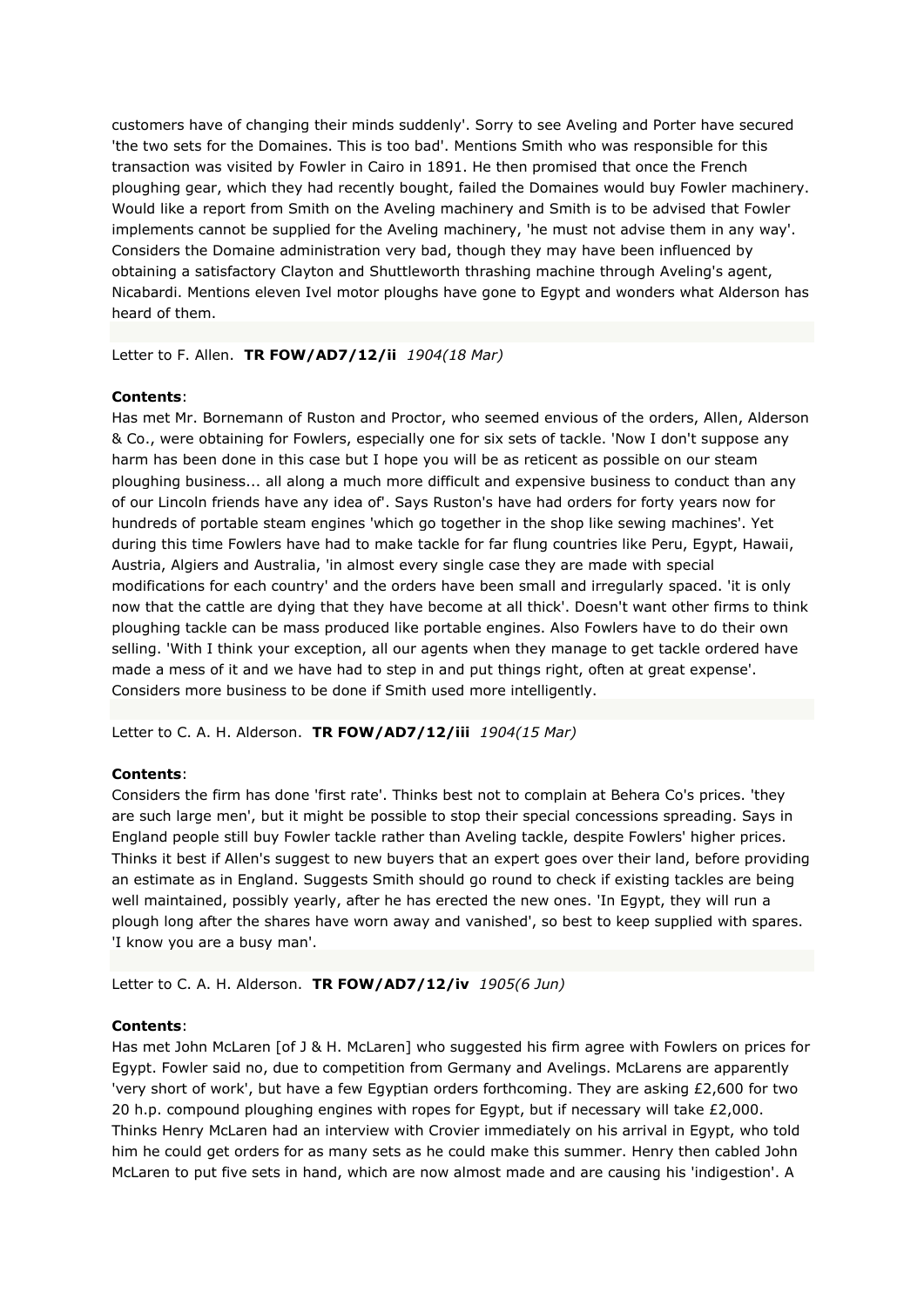pair of 20 h.p. engines left McLarens last week and wants to know if they are meant for Egypt. 'If so, they will no doubt we sold there eventually', but hopes the price is not too low, so that other orders will be generated for McLarens. 'Between ourselves this start in Egypt has cost them a great deal more money than is convenient for them to be out of'. Their engines need to be turned into cash 'pretty quickly'. Other enquiries about McLarens trade in Egypt.

Letter to C. A. H. Alderson. **TR FOW/AD7/12/v** *1906(23 Nov)*

## **Contents**:

Agrees that prices given in the pro-forma invoice to Mr. Allen from R. H. Fowler of 23 Oct are 'bed rock'. Fowlers have no difficulty in getting orders with much greater prices, including carriage and duty as against German competitors but 'I feel sure our neighbouring competitors [McLarens] cannot get down to these prices'. McLarens have ordered twenty drums from some steel makers, i.e. for ten tackles - and likely to be for Egypt. If Allens have a cash buyer, buying his first set, who is likely only to give the same price as for McLarens' goods, 'I would rather them miss his order' so 'take the bed rock prices'. Fowlers are to be advised firstly in such a case, as they might forego their share of the profit to get the better of McLarens. McLarens are to be made to sell as low as possible, preferably for credit rather than cash, so as they 'get tired of business in Egypt!... their machinery is nothing like as good as ours'.

COPY LETTER to J. McLaren [J. & H. McLaren], Leeds from Alfred Fowler, John Fowler & Co., (Leeds) Ltd. **TR FOW/AD7/13** *1905(6 Jun)*

## **Contents**:

Over the discussion he had with McLaren in Nottingham concerning Egyptian business. Has talked the matter over with R. H. Fowler and can't see how to agree with McLaren on prices. 'There are two German firms trying hard to do business there and I have just heard of a French firm beginning'. Aveling & Porter also have an active agent there.

COPY LETTER to Mr. Duburgent from R. H. Fowler **TR FOW/AD7/14** *1906(30 Nov)*

# **Contents**:

Concerning Egypt, Cyprus and Asia Minor. Fowler considers he has done well in Asia Minor, though a 'considerable risk' involved if the purchasers don't make money from the crops they cultivate with the steam ploughing tackle. Thinks it best to wait before any more business done here to see how the tackles work and how the payments come in. As to Egypt and Cyprus, a clod crusher and cultivator as Duburgent suggests probably won't work as the land is not broken deep enough. Fowler suggests a better method of cultivation. Thinks Wilcocks 'a bit mad' to order six tackles before he has proved the utility of one. Comments upon the business of J. & H. McLaren Ltd., in Egypt and their order for six ploughing sets. Also the failure of the McLaren ploughing set sold after the Cairo show and their 'clever' explanation. All McLaren sets have been sold by H. McLaren himself. However Allen, Alderson & Co., have sold many Fowler sets but at reduced prices. Cannot understand the universal popularity of the cultivator in Egypt. Wishes to know whether McLarens leveller is a success or not. Fowlers are sending three tackles to the Cairo show and Alfred Fowler is also going along.

CORRESPONDENCE [Transcript] from Alfred Fowler during his visit to the Emperor Menelik in Abyssinia. **TR FOW/AD7/15** *1904(17 Nov) - 1905(14 Feb)*

# **Contents**: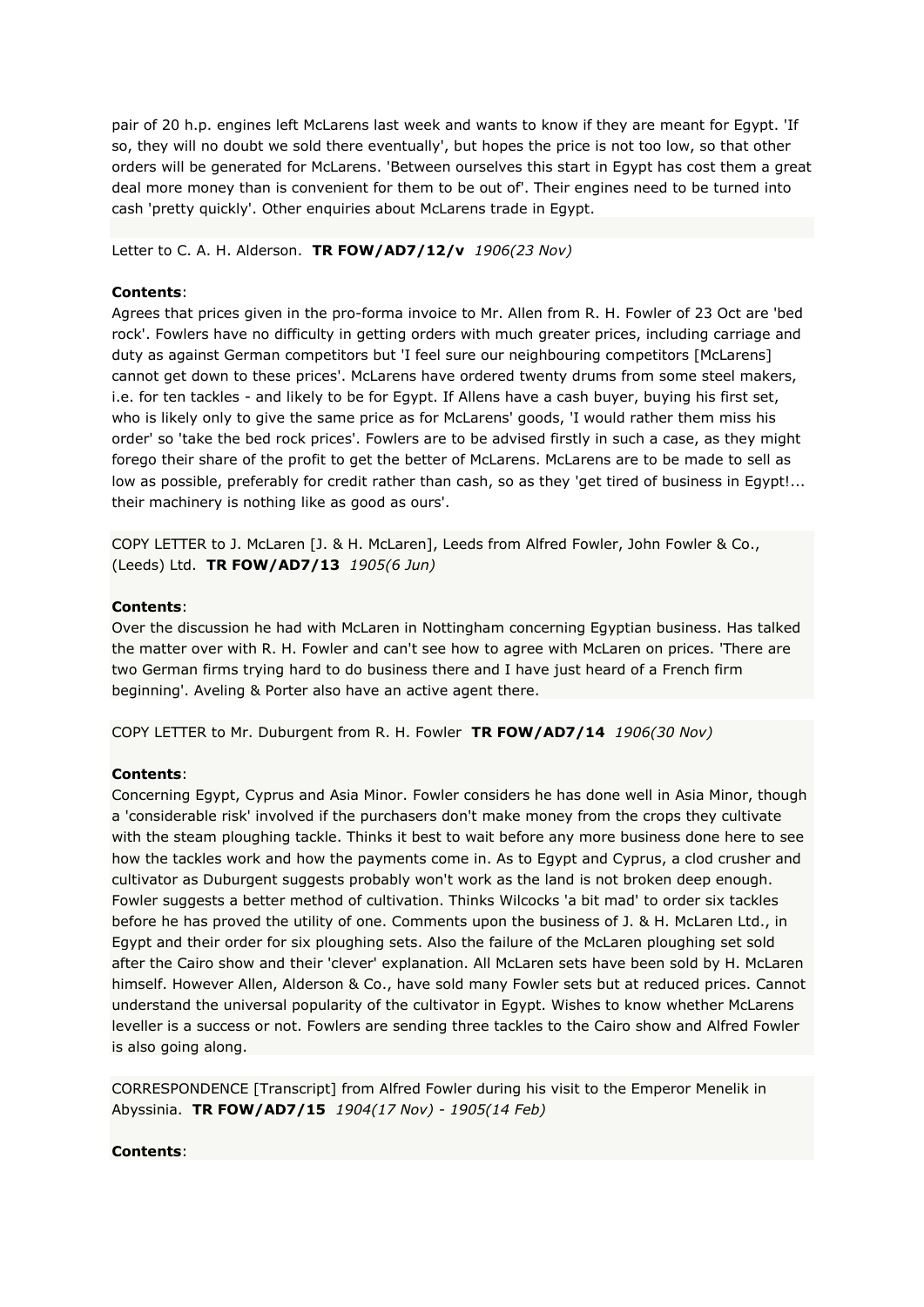Much of the correspondence concerns events along the way and Fowler's impression of the different countries and terrains. The itinerary in terms of where the letters were written from is; Trieste, Brindisi, Alexandria, Cairo, Port Said, Rjibouti, Harrar, Dere Dowah, Hofalleh, Errar, Gota, Rey Dazah, Orta, Mulo, Halledag, Bilan Warra, Sadi Malka, Aoro Malka, Fadista Malka, Choba, Manibaha, Godi Balka, Addis Ababa, Djibouti, Port Said, Cairo. The Emperor Menelik had heard accounts of Fowler traction engines in South Africa and requested the British consul, Sir John Harrington, to communicate with Fowlers over purchasing similar ones for Abyssinia. A small traction engine was sent to Addis Ababa by means of a cart, men and mules and the special 'Serkis' road was built for its transport. Alfred Fowler then made his visit to Addis Ababa along the 'Serkis' road to see if it would serve for larger engines, such as the Emperor wanted. Fowler was met at Rjibouti by Captain George Clark, Harrington's secretary, who accompanied him the 186 miles to the railhead at Dere Dowah and then a further 300 miles on muleback to Addis Ababa. Fowler had three formal interviews with the Emperor as well as several informal ones and orders were placed, in the first instance for road rollers and a stone breaker. Fowlers' provision of traction engines also figured in the much wider aims of The Abyssinian Development Syndicate Ltd., in 1907. [TR FOW/CO3/51].

COPY LETTER to [John] Harrington from Alfred Fowler **TR FOW/AD7/16** *1906(7 Feb)*

## **Contents**:

Concerning 'success' of the Abyssinian traction engine business. Is pleased at Walker's ability in getting the engines to Addis Ababa. Considers Harrington wise to continue employing Walker, despite the expenses, due to his competence, otherwise 'the engines will be fit for scrap in six months time'. Wishes for more detail from Walker about his journey to Addis Ababa, especially how he coped with the softish plains around Orta. Sorry to hear of [George] Clerk's illness from fever at Cairo.

COPY LETTER to Mr. Leggatt, [British East Africa] from Alfred Fowler **TR FOW/AD7/17** *1910(15 Mar)*

# **Contents**:

Concerning Leggatt's proposal that Fowlers consider leaving a maize farm there, as in South Africa. 'You will not be surprised that one maize farm at a time is enough for us'. Requires heavy initial capital investment with no short term return. The Vereeniging farm is of great interest but can hardly be called profitable, mainly because Fowlers are breaking and farming other people's land. Breaking costs about £1 an acre and one-third of the produce has to be paid in rent. Thinks better for Fowlers to have bought a place of their own in the Transvaal rather than leased. Does know there is the advantage in British East Africa of two crops a year. 'there is no mechanically pulled plough yet that is worth the money it costs. I have seen many thousands of pounds spent on these toys. The makers give you a nice show for an hour in the afternoon with the band playing and drinks nearby but when you come to tackle real ploughing there is not one that will work a month'. Pleased at the way the settlers have been managed by 'Sir Percy'.

CORRESPONDENCE FILE to the Marquis de Castrello Mulbor, Lubin, Portuguese East Africa, from Alfred Fowler. **TR FOW/AD7/18** *1911(31 Aug - 4 Oct)*

**Contents**:

[Both items are copy letters]

Letter **TR FOW/AD7/18/i** *1911(31 Aug)*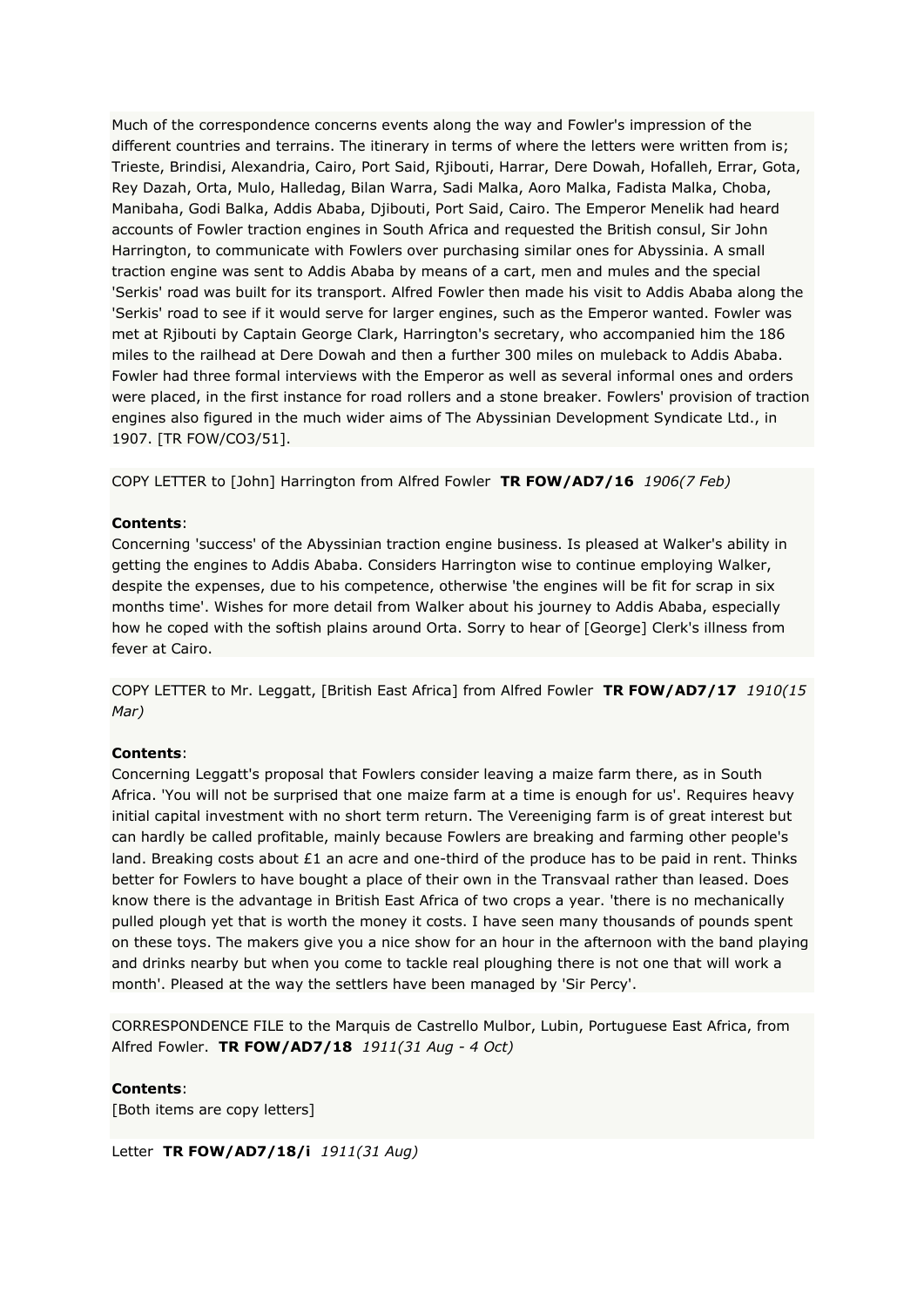Encloses provisional outline [not extant] of the Incomato Estates Ltd., a sugar producing scheme in Portuguese East Africa, with a capital of £30,000 to be spent in acquiring the land and concessions. Fowler considers it a 'promising' venture and has taken an interest of £2,000. Wonders if the Marquis would be interested. The company have already bought a Fowler steam plough. Eventually a further company would be formed with finance to carry the undertaking to the point of marketing and grinding the sugar, which would buy out the present company.

## Letter **TR FOW/AD7/18/ii** *1911(4 Oct)*

## **Contents**:

Understands the Marquis not feeling inclined to invest in the company. Is sorry at the Marquis's 'disappointing' harvest. England has had three months without rain resulting in early harvesting, with the wheat being thrashed as soon as it was cut - 'almost unknown in this country'. Fowler considers the Marquis's mole plough not of any use to them, they have consierably altered the design, but will credit him with £100 on his account.

CORRESPONDENCE FILE between various members of John Fowler & Co., (Leeds) Ltd., and Otto Lenz **TR FOW/AD7/19** *1887(1 Oct) - 1889(24 Oct)*

### **Contents**:

Concerning his work for the firm in South Africa. [All letters are original]

Letter to the firm from Lenz. in Leeds. **TR FOW/AD7/19/i** *1887(1 Oct)*

### **Contents**:

Said he has discussed leaving the firm with Mr. Butler, as he prefers outdoor to office work. Decided to accept Mr. Greig's terms [for South Africa] of £250 per annum, expenses and 1½% commission on sales. If business increases so will his salary and commission. Suggests terms could be determined by three months notice if required.

Letter to Robert Fowler from Lenz in Johannesburg. **TR FOW/AD7/19/ii** *1888(6 Jul)*

### **Contents**:

'Startling news' about 'our reefs'. Namely in some of the gold mines the reef pinches out at about 120 ft. deep. Sends sample. 'It might only be a false alarm but if it should be true there will be such a panic here, that I think the sooner I close the better'. Being kept quiet at the moment. Suggests analysis of the sample for any gold content. Says has gold bearing reefs enough for five or six years.

Letter to W. McIntosh from R. H. Fowler **TR FOW/AD7/19/iii** *1888(17 Aug)*

### **Contents**:

Considers nearly all South African business of Fowlers is due to Lenz but certain orders do belong to him rather than the firm. Need for a different arrangement in future.

Letter to the firm from Lenz in Johannesburg **TR FOW/AD7/19/iv** *1888(17 Aug)*

### **Contents**: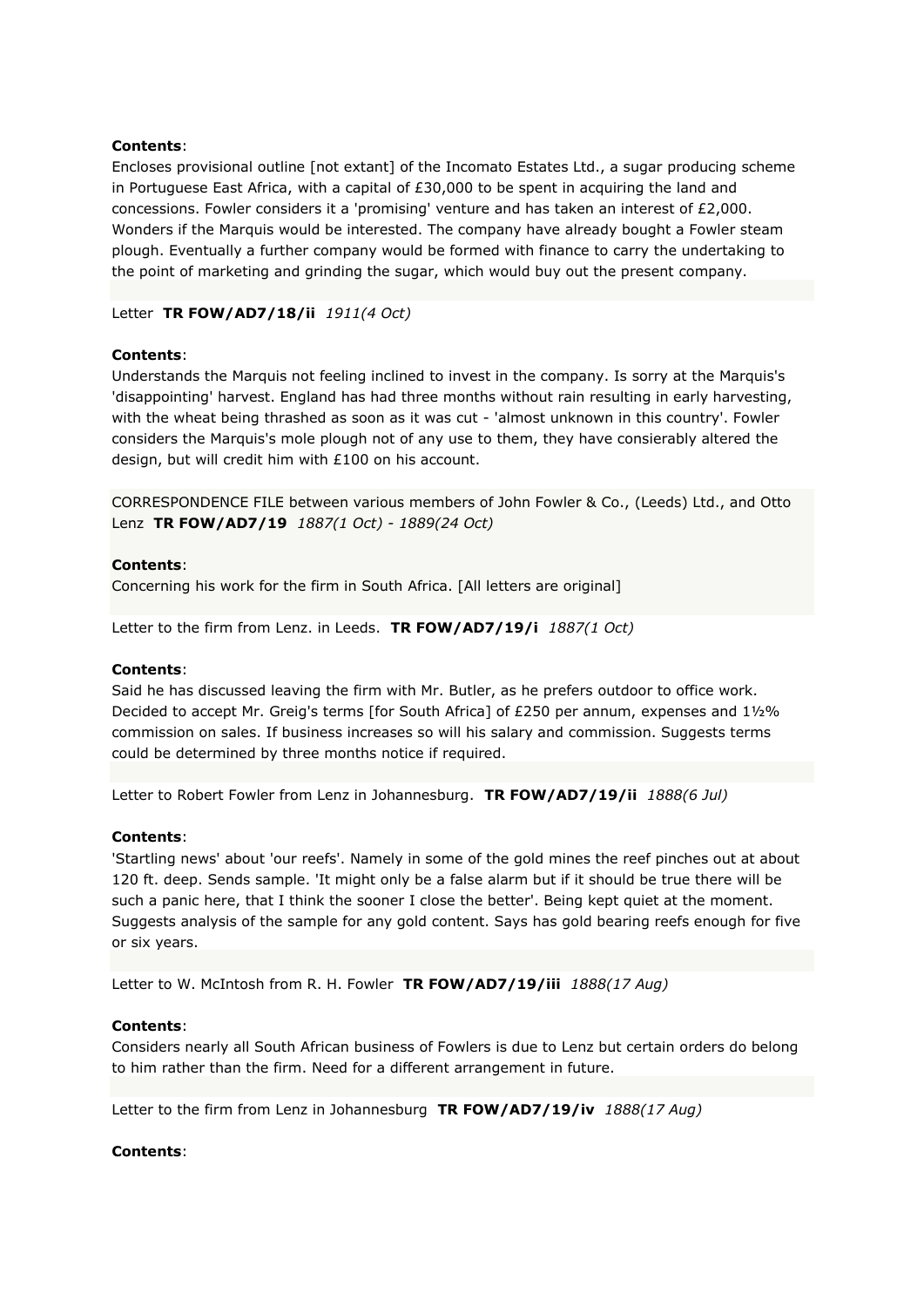On agency matters, namely Jones' desire for a partnership and Reunert's likelihood of giving up the Kimberley office. Both likely to alter the business a great deal. Suggests Scott, Guthrie & Co., who have good mining connections, as possible agents and who are 'very sound financially'.

Letter to the firm from Lenz in Kimberley. **TR FOW/AD7/19/v** *1888(22 Aug)*

## **Contents**:

Has come to an agreement with Reunert. Lenz will have to contribute £1,000 and take one-third of the profits besides £30 per month for working the agency business. Profits estimated at £600 per year to Lenz. Regrets he needs £1,200 advance from Fowlers. £1,000 having been promised, but hopes for easy terms, especially as they will save on his expenses, about £100 a month and on his commission. 'I certainly do not want to repeat the Habara catastrophe'. Suggests terms of repayment from his profits, including provision over any closure of the agency. 'I shall certainly try my best to make the business a success, but I really cannot afford to lose again every penny I got'. Neither Reunert or Jones to know of the advance.

Letter to the firm from Lenz in Kimberley. **TR FOW/AD7/19/vi** *1888(26 Aug)*

## **Contents**:

Encloses copy of draft partnership with Reunert. Firm to be styled T. Reunert & Co., to allow Jones or Butler to come in. 'You will have a cheap agency. Reunert won't be any longer jealous... I certainly think it is the most satisfactory arrangement I have ever made for you.' Risk of bad debts is reduced to a minimum.

Letter to T. W. McIntosh from Lenz in Johannesburg. **TR FOW/AD7/19/vii** *1888(19 Oct)*

### **Contents**:

Pleased at Fowlers acceptance of his agency proposal. Notes on banking arrangements. Discusses problems of costs of engines sent on consignment and rates of discount and terms of payment. 'It is really disgraceful the way the engines are turned out from Leeds... It seems penny wise and pound foolish policy on the part of Leeds to send out engines so badly finished. We continually lose orders through it... They have to make what the people want or lose their trade... People would come to us if we were second to none like Marshalls'.

Letter to R. Fowler from Lenz in Johannesburg. **TR FOW/AD7/19/viii** *1888(23 Nov)*

### **Contents**:

Hopes he approves of financial arrangements with Reunert. 'The share market has been very brisk during the last three months and very high and firm prices rule'. Wants better deliveries from Leeds, 'It is really awful the way they have treated me... Traders are often very justified in complaining about slow deliveries'.

Letter to T W. McIntosh from The Bank of South Africa Ltd. **TR FOW/AD7/19/ix** *1888(28 Dec)*

### **Contents**:

Acknowledging receipt of £1,200, minus exchange charge, for payment to Lenz.

Letter to R. W. Eddison from Lenz in London **TR FOW/AD7/19/x** *1889(24 Oct)*

### **Contents**: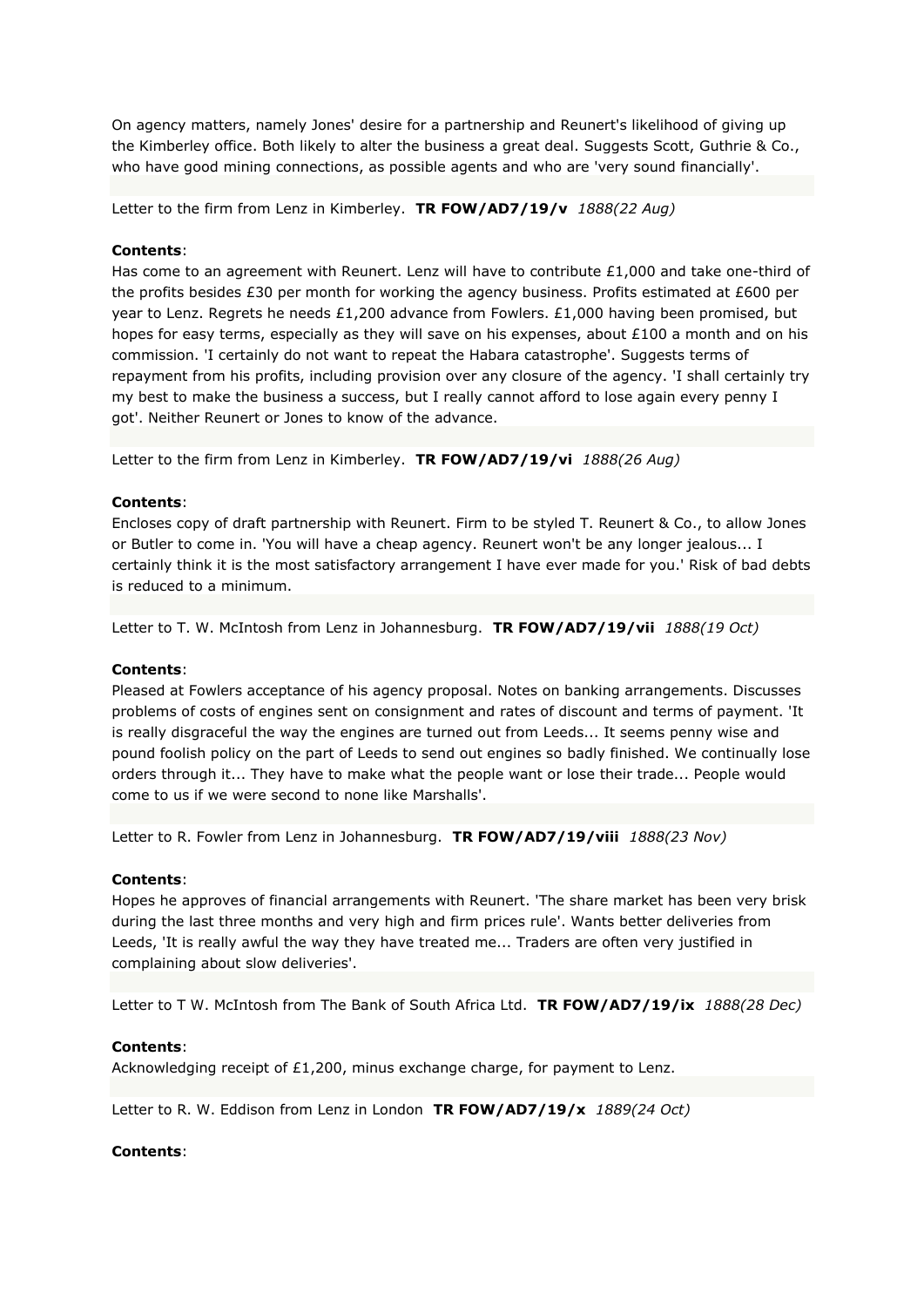Over his salary, namely £35 per month, of which £15 is to be held on his behalf by J. W. Thackeray.

LETTER to John Fowler & Co., (Leeds) Ltd., from E. L. G. Steele, E. L. G. Steele & Co., San Francisco, United States of America. **TR FOW/AD7/20** *1887(19 Feb)*

### **Contents**:

Says George Macfarlane [Fowlers' American agent] has sent them Fowlers' letter concerning Mr. Lighthall. Steele has personally made enquiries over Lighthall and 'they are not favourable'. Baker, of Baker & Hamilton, reports he has not made a success in his machines [combine harvesters], they are not known to be in use and other combines are in use for which Baker & Hamilton are agents [leaflet attached]. Baker also thinks Lighthall 'would take an advantage if he could'. The leesor of Lighthall's premises in San Francisco described him as 'a first class swindler who did everyone out of money on the most flimsy pretences' and recounted 'multifarious instances of his dishonesty'.

Also said Lighthall's machines were a failure and none were built after the first. Lighthall's assignee in bankruptcy said Lighthall had not yet got his release from bankruptcy proceedings and was 'one of the smoothest diddlers in the country and to be let severely alone'. The few machines he had built for Haggin & Carr 'had been abandoned as useless'. Attached is: i. 1887. Leaflet for Young's improved combine harvester with testimonials. Beneficia Agricultural Works, Beneficia, California. Agents: Baker & Hamilton, San Francisco and Sacramento.

CORRESPONDENCE FILE to G. W. Macfarlane [United States of America] from Alfred Fowler. **TR FOW/AD7/21** *1903 - 1913*

**Contents**: [Both are copy letters]

Letter **TR FOW/AD7/21/i** *1903(11 Jun)*

### **Contents**:

Requests a bag of Kona coffee. 'Have it passed through the accounts to make it all regular'. James Wilder in Honolulu has promised to get some coffee, but Alfred's wife, Eva, says 'he will never remember... I should like to think the Kelly people will have got sick by this time of making steam ploughs' but Fowler inroads difficult due to Kelly's benefit from American tariff. Notes slow progress of Cotton's case. Fowler says 'for your private information' he agreed to let Cotton have the sole [American] agency, especially as Macfarlane's hands were so full, but no change would be made without consulting Macfarlane first. Was surprised to receive Macfarlane's reply resenting this and duly informed Cotton that the agency would remain with Macfarlane and Cotton as before. Letter is 'private as one can never tell who may get hold' of it. Is glad the stock tackle is now 'off our hands' as was afraid it should be a 'white elephant'.

Letter **TR FOW/AD7/21/ii** *1908(14 Feb)*

Two copies

### **Contents**:

In reply to Macfarlane's cable concerning Mr. Lilienthal and his son, Jack. They are extremely busy in England and Fowler himself has little time to see them. Is still upset at the U.S. duty of 45% on imported goods - 'American manufacturers are certain to start competition. They will doubtless make a few failures, but in time they will be able to oust us'.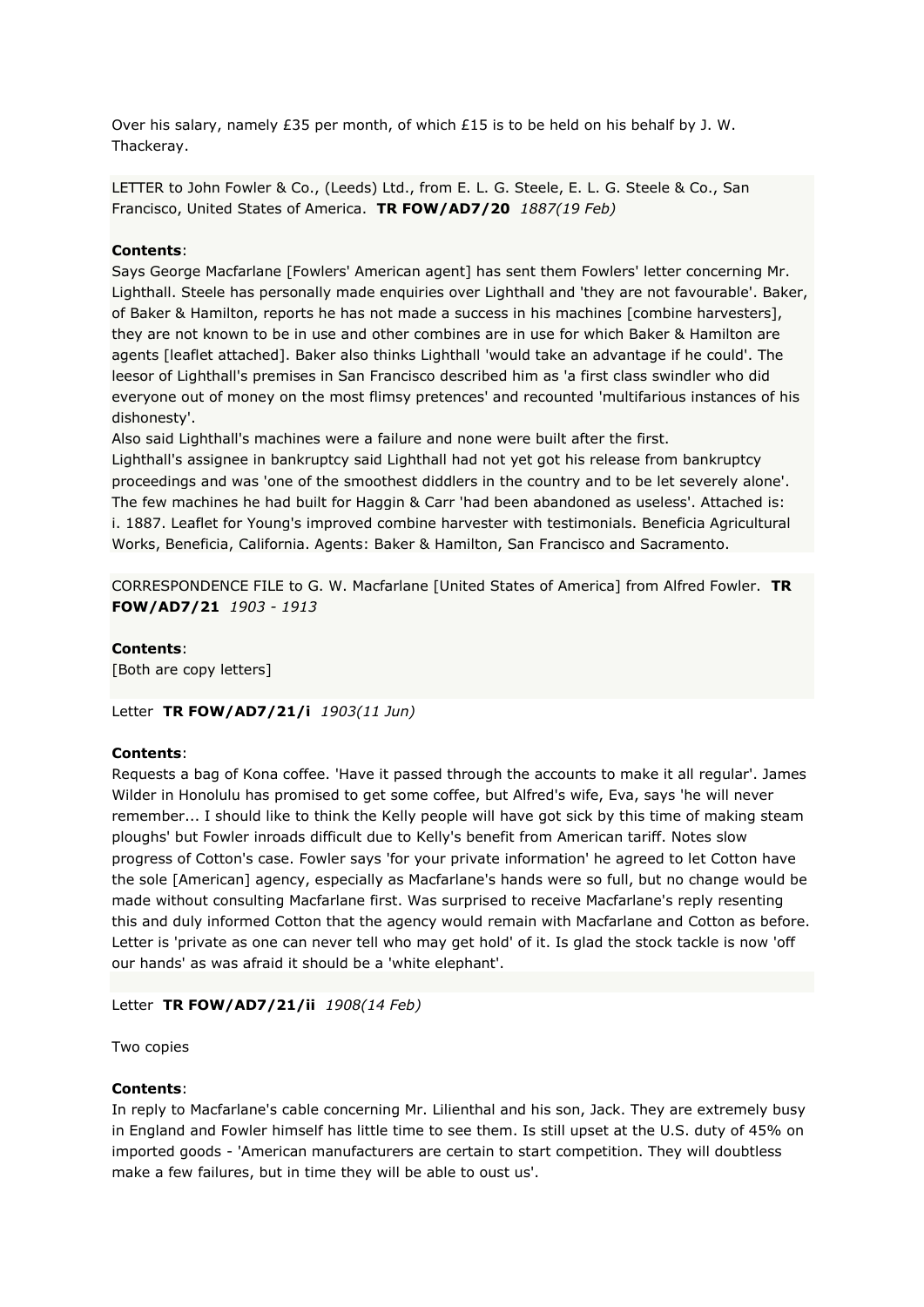#### MEMORANDUM **TR FOW/AD7/22** *1874(Apr)*

## **Contents**:

Containing technical details, as supplied by John Fowler & Co., for a scheme of cane transportation in Cuba from cane fields via light railway to sugar houses. There are separate sections for locomotive railway cars, agricultural carts, baskets, ploughing engine, windlass, snatch blocks and claw anchors and cranes, followed by plans of general working in cane field, railway car, agricultural cart, field crane, windlass and of arrangement at sugar house. [Two copies, one has pencilled comments by Augustus Hemenway of Boston and is referred to in the associated correspondence. The other is the copy returned to Fowlers by Bartlett, Hemenway's partner in Cuba, without comments]

LETTER [Copy] to John Fowler & Co., London from J. William Chapman, Havana. **TR FOW/AD7/23** *1874(24 Apr)*

## **Contents**:

Says two copies of Fowlers' technical memorandum,TR FOW/AD7/22, on the cane haulage scheme have been sent, one to Mr. C. Bartlett, Mr. Hemenway's partner on the [St. George] estate in Cuba, the other to Hemenway who has now left for Boston. Hemenway will pay Fowlers for the implements on receipt of their invoice and will probably go to England in June to discuss the cane haulage scheme. The tracings and estimate for this scheme have been shown to Hemenway while in Cuba and he has no objection to substituting a double drum engine for a single drum one. He intends making the baskets on the estate, of which Chapman encloses a sketch, as well as of a loaded cane cart on the Toledo de Durornona Estate, to give an indication of weight of cane loaded, which is affected nearly 30% by quality, land, condition and age. Estimates average at 10 1/8 English lbs per cubic foot. Discusses method of manufacture and securing of Hemenway's baskets and fears 'they will be so heavy as to be unmanageable'. Hemenway will have to decide on quantity of rolling stock required, but he has abandoned the idea of using subsidiary mule or oxen traction. Chapman prefers the use of two 16 h.p. engines to one 30 h.p. engine with windlass. Anticipates some delay as Hemenway's partner will not decide on the technical requirements in his absence, but the crop does not generally commence in Lagna until after Christmas, or even until after 15 Jan, thereby allowing some time. Notes receipt of invoice and inventory for Hemenway's implements and a credit note for his [Chapman's] commission. Has prospect of an order for a double 20 h.p. tackle as well.

LETTER [Copy] to Augustus Hemenway, Boston from Walbran Chapman, Havana **TR FOW/AD7/24** *1874(25 Apr)*

### **Contents**:

Advises of his receipt of Fowlers' letter of 20 Apr [not extant]. They are 'excessively anxious' to carry out the scheme of cane transportation by locomotive and had a long consultation with his brother, J. W. Chapman. They will proceed to build the locomotive, the railway cars, seven running gears for the cars and the derricks, but want Hemenway's opinion over the field work. A copy of Fowlers' memorandum,TR FOW/AD7/22 is enclosed for Hemenway to comment on and return to the firm. Fowlers also have requested Chapman to convey that they recommend two 16 h.p. engines instead of one 30 h.p. engine for working the cane carts in the field, with which Chapman concurs; that bullock traction be excluded; that the haulage plant cannot be shipped before Sep, as well as the railway and perhaps the rest of the goods. Discusses haulage problems of goods from port to inland. Chapman urges Hemenway to go over to Fowlers in England to tidy up all the loose ends in the scheme. Remits copy of Fowlers invoice for the implements which have now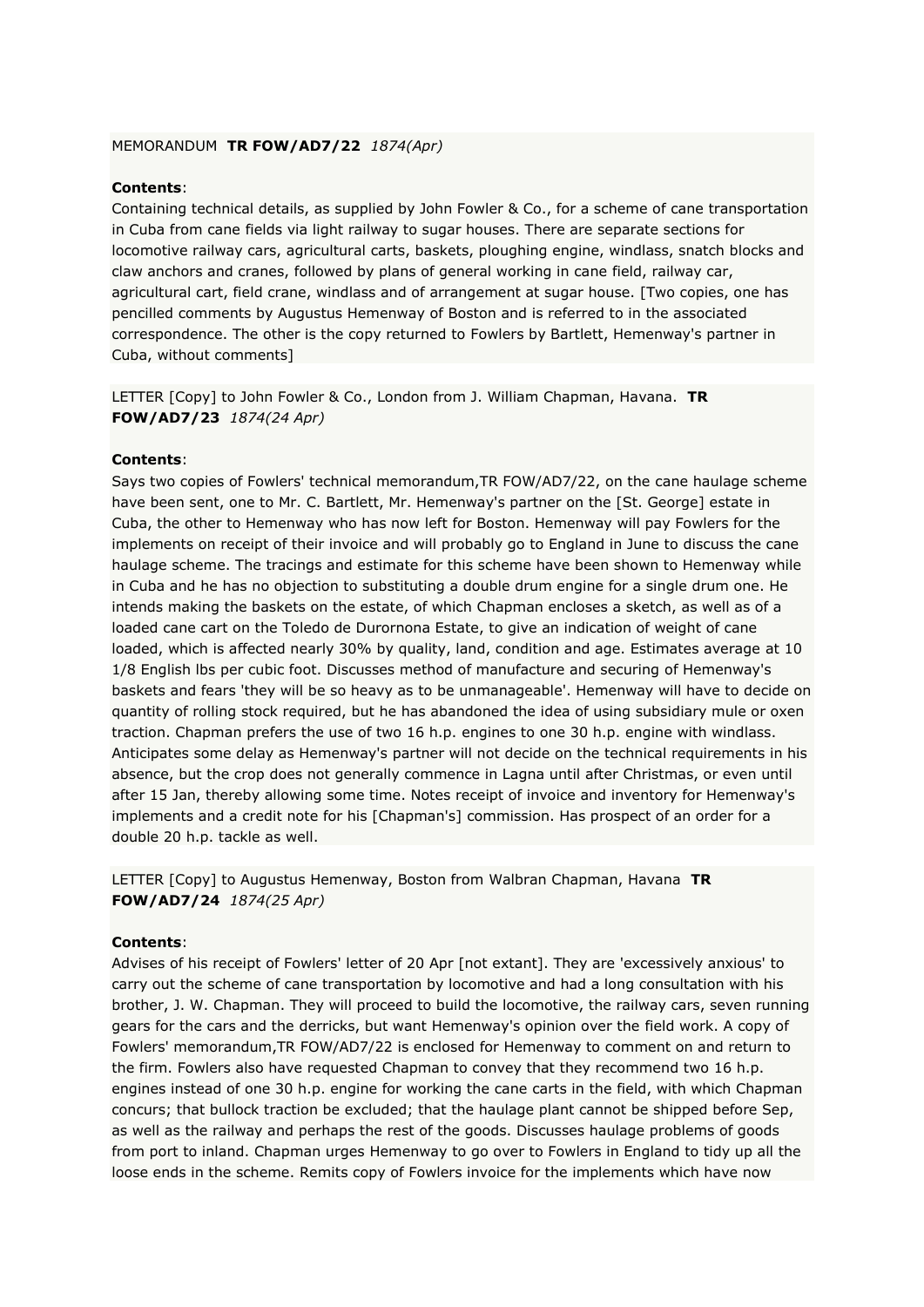arrived in Cuba. Also wants details of the contrivance Hemenway is going to try on the St. George estate for raising water by wind mills.

LETTER [Copy] to Walbran Chapman, Havana from Augustus Hemenway, Boston in reply to TR FOW/AD7/24. **TR FOW/AD7/25** *1874(2 May)*

Two copies

#### **Contents**:

Will be in London on 1 Jun to sort out difficulties with 'your friends Fowler and your brother'. Will return the memorandum with his comments to Fowlers. Agrees to the two engines 'provided they can be made so as to avoid the danger of setting fire to the cane fields'. Suggests means of conveying cane to the railway if the motive power carts are not ready. Will send details of wind mills later.

LETTER to John Fowler & Co., London from Augustus Hemenway, Boston. **TR FOW/AD7/26** *1874(2 May)*

### **Contents**:

Remits memorandum with his comments,TR FOW/AD7/22, and the two above letters TR FOW/AD7/24 and TR FOW/AD7/25. Inquires over haulage power of the locomotive and the type of platform baskets required. Elaborates on his comments in the memorandum.

LETTER [Copy] to John Fowler & Co., London from J. William Chapman, Havana. **TR FOW/AD7/27** *1874(12 May)*

#### **Contents**:

Encloses copy of Hemenway's letter of 2 May above,TR FOW/AD7/25, a copy of the memorandum,TR FOW/AD7/22 returned from Bartlett, Hemenway's partner, 'without remarks' and a plan of the estate [not extant].

The land is entirely level apart from the railway embankment which is about three feet high.

```
CORRESPONDENCE FILE to G. W. Macfarlane, Cuba from A. Fowler. TR FOW/AD7/28 1910(29 
Oct) - 1913(17 Mar)
```
#### **Contents**:

[Items all copy letters, apart from TR FOW/AD7/28/i. which is a copy cablegram]

Letter **TR FOW/AD7/28/i** *1910(27 Oct)*

#### **Contents**:

Notes remittance of cable ia. Has seen Craib who reported [over appointment of accountants in Cuba] that Deloittes has a hold on the business due to their 'large amount of stock!.. If this is so do not trouble further about it'. However would have liked Price, Waterhouse to have handled it, especially as doesn't think Deloittes' behaviour 'very professional'. Wishes the first steam ploughing set [for Cuba] had been paid for, especially as the large engines can be difficult to handle on new land. Was warned about Macfarlane at the time of the hurricane [in Cuba] and hopes his eyesight is recovering. Says Eva [his wife] is laid up with 'nervous exhaustion... I have seen it coming for two years or more'.

a. 1910(27 Oct). Cablegram [Copy] to G. Macfarlane, Cubanaco, Havana, Cuba. 'Price Waterhouse